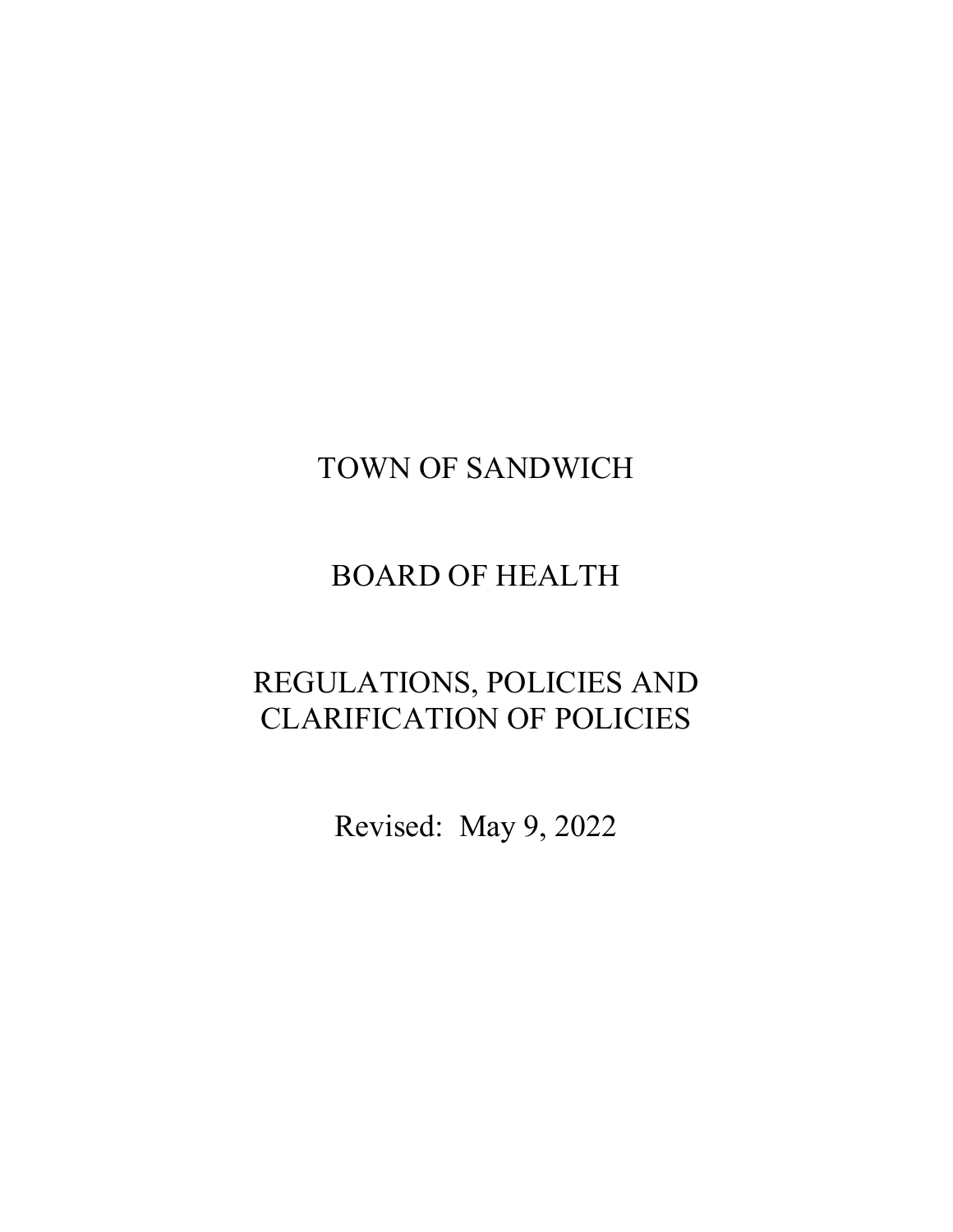# **TABLE OF CONTENTS REGULATIONS**

| ALTERNATIVE SEPTIC TECHNOLOGIES                                       | <b>PAGE</b> | 1              |
|-----------------------------------------------------------------------|-------------|----------------|
| <b>BATHROOM FACILITIES REGULATION</b>                                 | PAGE        | 1              |
| <b>BODY ART REGULATION</b>                                            | <b>PAGE</b> | $\overline{2}$ |
| <b>BURIAL OF DECEASED PERSONS REGULATION</b>                          | <b>PAGE</b> | 20             |
| COASTAL: BEACHES, DUNES, BANKS AND BARRIER<br><b>BEACH REGULATION</b> | <b>PAGE</b> | 21             |
| <b>COMPOSTING MANAGEMENT REGULATION</b>                               | <b>PAGE</b> | 22             |
| <b>EMPLOYMENT OF OUTSIDE CONSULTANTS</b>                              | <b>PAGE</b> | 27             |
| <b>EXPOSURE TO TOXIC PEST CONTROL</b><br><b>MATERIALS REGULATION</b>  | <b>PAGE</b> | 28             |
| <b>FLOOR DRAIN REGULATION</b>                                         | <b>PAGE</b> | 29             |
| <b>FOOD ESTABLISHMENT REGULATION</b>                                  | <b>PAGE</b> | 30             |
| FUEL STORAGE SYSTEM REGULATION                                        | <b>PAGE</b> | 30             |
| <b>GROUNDWATER ELEVATION REGULATION</b>                               | <b>PAGE</b> | 34             |
| GROUNDWATER PROTECTION DISTRICT REGULATION                            | <b>PAGE</b> | 34             |
| <b>HERBICIDE REGULATION</b>                                           | <b>PAGE</b> | 37             |
| <b>INDOOR AIR QUALITY REGULATION</b>                                  | <b>PAGE</b> | 38             |
| PIPING MATERIAL REGULATION                                            | <b>PAGE</b> | 39             |
| PRIVATE WELL REGULATION                                               | PAGE        | 39             |
| <b>SCHEDULE OF FINES REGULATION</b>                                   | <b>PAGE</b> | 48             |
| SLUDGE AND SEPTAGE CONTROL REGULATION                                 | <b>PAGE</b> | 49             |
| <b>SOLID WASTE HAULERS' REGULATION</b>                                | <b>PAGE</b> | 50             |
| STABLE/LIVESTOCK REGULATION                                           | <b>PAGE</b> | 52             |
| SUBSURFACE DISPOSAL WORKS INSPECTION<br>PRIOR TO SALE REGULATION      | <b>PAGE</b> | 59             |
| SYNTHETIC DRUG REGULATIONS                                            | <b>PAGE</b> | 60             |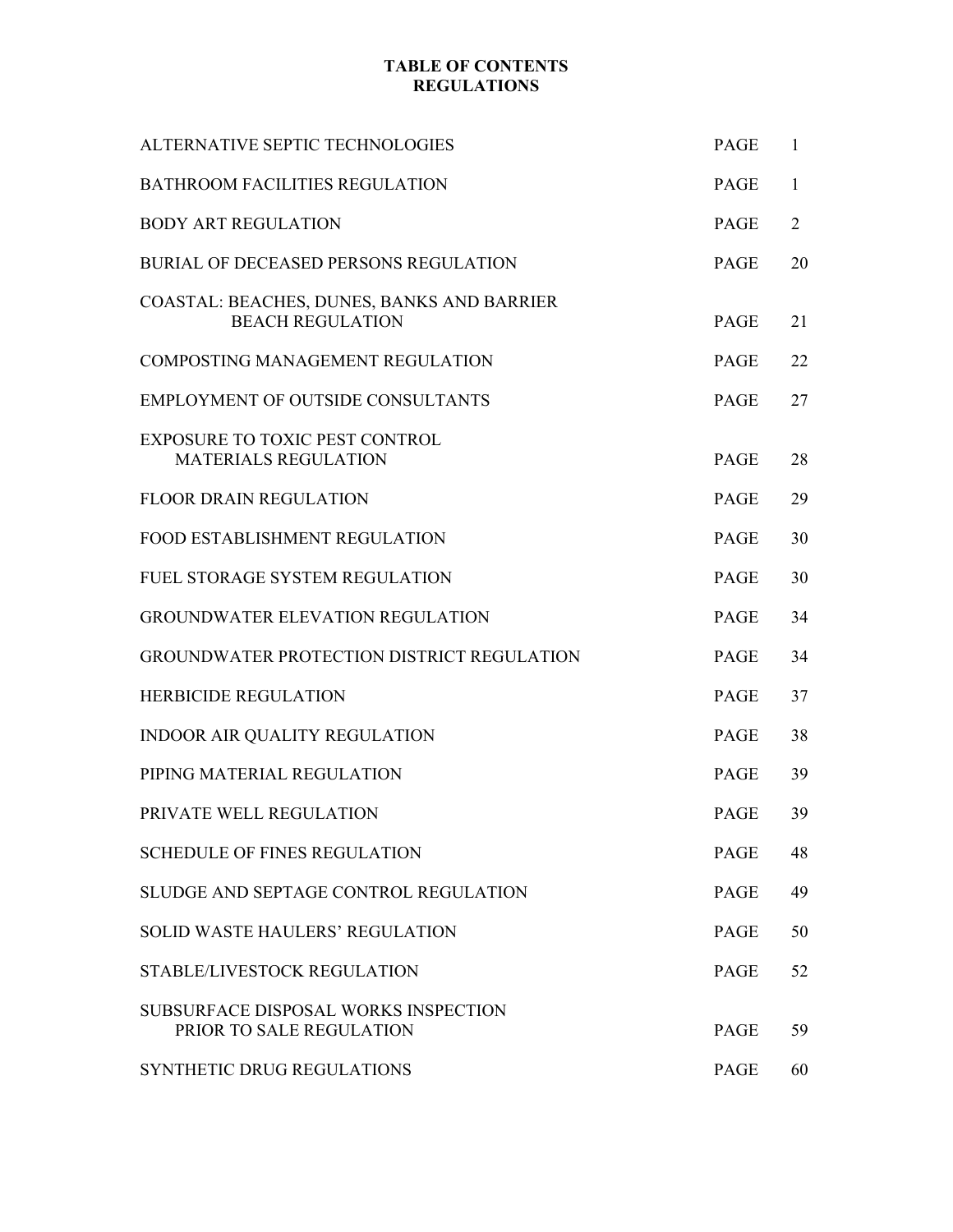# **TABLE OF CONTENTS – (Continued) REGULATIONS**

| TESTING OF WATER SUPPLY REGULATION                                                                         | <b>PAGE</b> | 62 |  |
|------------------------------------------------------------------------------------------------------------|-------------|----|--|
| THIN FILM SHOPPING BAGS (PLASTIC)                                                                          | <b>PAGE</b> | 63 |  |
| TITLE 5 AMENDMENTS REGULATION                                                                              | <b>PAGE</b> | 68 |  |
| <b>TOBACCO</b>                                                                                             | <b>PAGE</b> | 70 |  |
| TOBACCO (SMOKING IN CERTAIN PLACES)                                                                        | <b>PAGE</b> | 81 |  |
| <b>TOXIC OR HAZARDOUS SEPTIC SYSTEM</b><br>ADDITIVES REGULATION                                            | <b>PAGE</b> | 90 |  |
| WASTEWATER (SMALL) – REGULATION FOR THE DESIGN, OPERATION<br>AND MAINTENANCE OF SMALL TREATMENT FACILITIES | <b>PAGE</b> | 90 |  |
| <b>POLICIES AND CLARIFICATIONS OF POLICIES</b>                                                             |             |    |  |

| CERTIFICATE OF COMPLIANCE POLICY                                                       | <b>PAGE</b> | 101   |
|----------------------------------------------------------------------------------------|-------------|-------|
| DISPOSAL WORKS CONSTRUCTION PERMIT POLICY                                              | <b>PAGE</b> | - 101 |
| NITRATES LOADING POLICY                                                                | <b>PAGE</b> | - 101 |
| <b>REQUESTS FOR VARIANCES POLICY</b>                                                   | <b>PAGE</b> | 104   |
| VARIANCES REQUEST AND RELATIONSHIP WITH THE<br><b>CONSERVATION COMMISSION POLICIES</b> | <b>PAGE</b> | 105.  |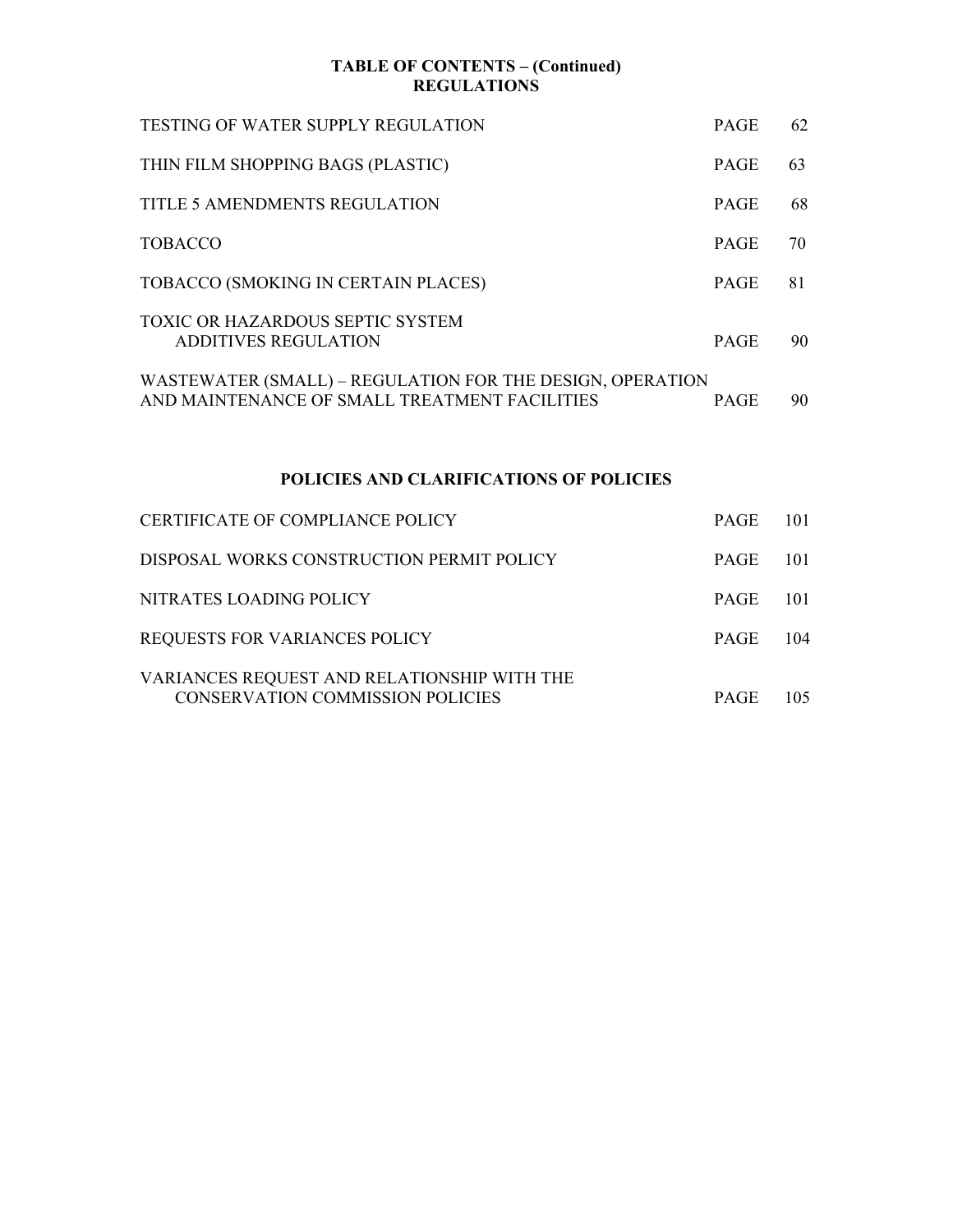# **REGULATIONS**

## **ALTERNATIVE SEPTIC TECHNOLOGIES**

In considering the permitting and use of various alternative septic treatment technologies in the Town of Sandwich, the Board of Health of the Town of Sandwich recognizes that there may be specific local circumstances which warrant the Board to require more stringent conditions for the installation and monitoring of these alternative systems than may be required by the Massachusetts department of Environmental Protection. As allowed under Massachusetts General Laws Chapter 111, Section 31 and as required by the revised 310 CMR Section 15.285 (2d), 15.286 (5) and 15.288 (4), the Board of Health of the Town of Sandwich hereby reserves the right to impose any additional conditions or monitoring requirements it views as necessary to ensure the safe performance of any alternative onsite septic system which the Board agrees to permit in the Town of Sandwich.

Adopted May 22, 2000

# **BATHROOM FACILITIES REGULATION**

## SECTION I – AUTHORITY

To ensure the protection of public health, it is required that municipal and school buildings provide adequate operable and accessible bathroom facilities as is required in the regulations for the Board of Examiners of Plumbers and Gas Fitters, 248 CMR, Section 2.10, Table 1, Minimum Facilities for Building Occupancy. Therefore, these regulations are adopted pursuant to Massachusetts General Laws, Chapter 111, Section 31, as reasonable health regulations designed to protect and improve the health of the residents of Sandwich.

## SECTION II – REQUIREMENTS

All existing future proposed municipal and school buildings are required to provide and maintain operable and accessible existing and/or proposed bathroom facilities. Existing bathroom facilities are to be kept operable and accessible to the population, which said facilities were designed to accommodate.

Adopted: November 16, 1998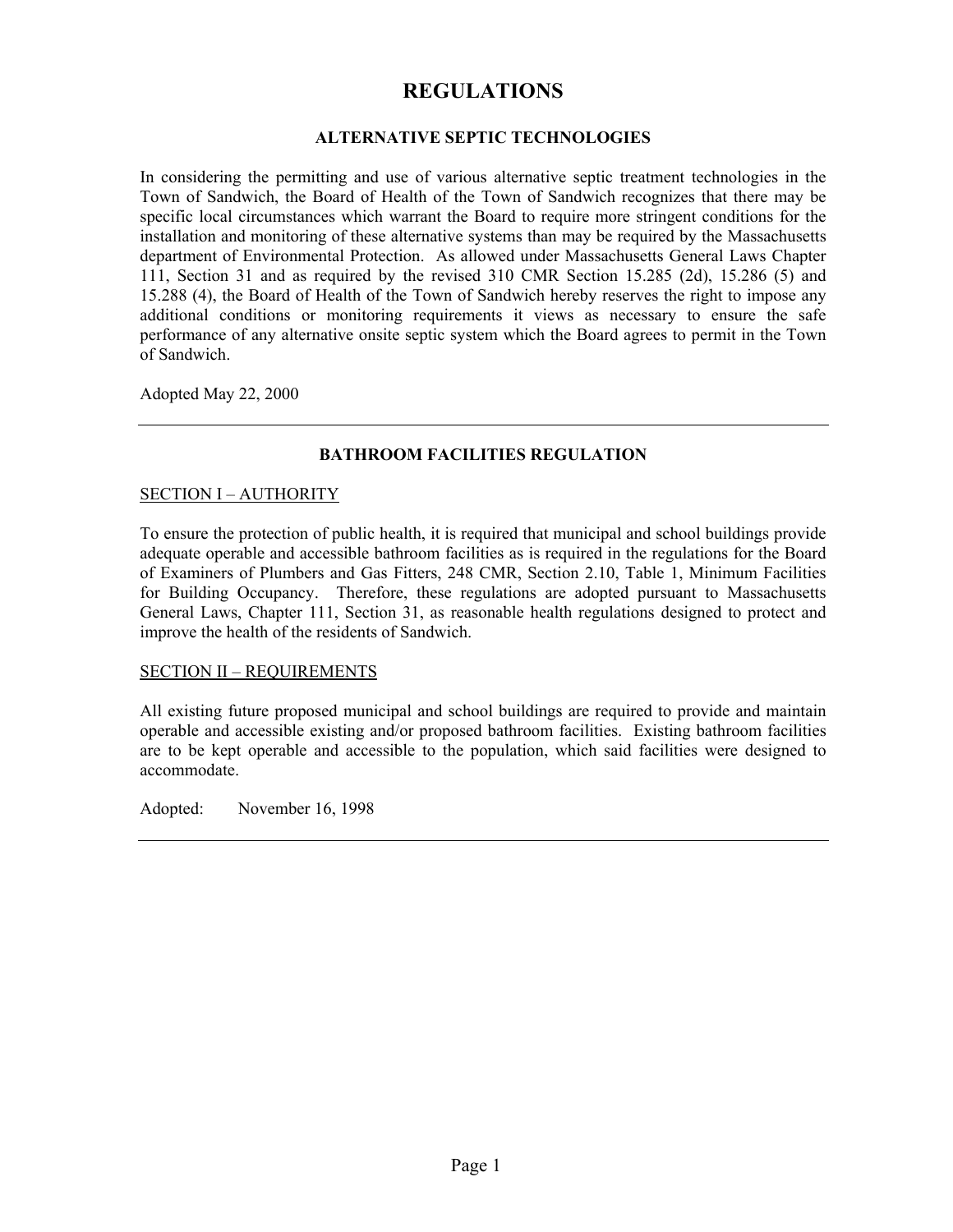# **RULES AND REGULATIONS FOR BODY ART ESTABLISHMENTS AND PRACTITIONERS**

## 1. Purpose

Whereas body art is becoming prevalent and popular throughout the Commonwealth; and whereas knowledge and practice of universal precautions, sanitation, personal hygiene, sterilization and aftercare requirements on the part of the practitioner should be demonstrated to prevent the transmission of disease or injury to the client and/or practitioner; now, therefore the Board of Health of the Town of Sandwich passes these rules and regulations for the practice of body art in the Town of Sandwich as part of our mission to protect the health, safety and welfare of the public.

## 2. Authority

These regulations are promulgated under the authority granted to the Board of Health under Massachusetts General Law 111, section 31.

## 3. Definitions

Aftercare means written instructions given to the client, specific to the body art procedure(s) rendered, about caring for the body art and surrounding area, including information about when to seek medical treatment, if necessary.

Applicant means any person who applies to the Board of Health for either a body art establishment permit or practitioner permit.

Autoclave means an apparatus for sterilization utilizing steam pressure at a specific temperature over a period of time.

Autoclaving means a process which results in the destruction of all forms of microbial life, including highly resistant spores, by the use of an autoclave for a minimum of thirty minutes at 20 pounds of pressure (PSI) at a temperature of 270 degrees Fahrenheit.

Bloodborne Pathogens Standard means OSHA Guidelines contained in 29 CFR 1910.1030, entitled "Occupational Exposure to Bloodborne Pathogens."

Board of Health or Board means the Board of Health that has jurisdiction in the community in which a body art establishment is located including the Board or officer having like powers and duties in towns where there is no Board of Health.

Body Art means the practice of physical body adornment by permitted establishments and practitioners using, but not limited to, the following techniques: body piercing, tattooing, cosmetic tattooing, branding, and scarification. This definition does not include practices that are considered medical procedures by the Board of Registration in Medicine, such as implants under the skin, which procedures are prohibited.

Body Art Establishment or Establishment means a location, place, or business that has been granted a permit by the Board, whether public or private, where the practices of body art are performed, whether or not for profit.

Body Art Practitioner or Practitioner means a specifically identified individual who has been granted a permit by the Board to perform body art in an establishment that has been granted a permit by the Board.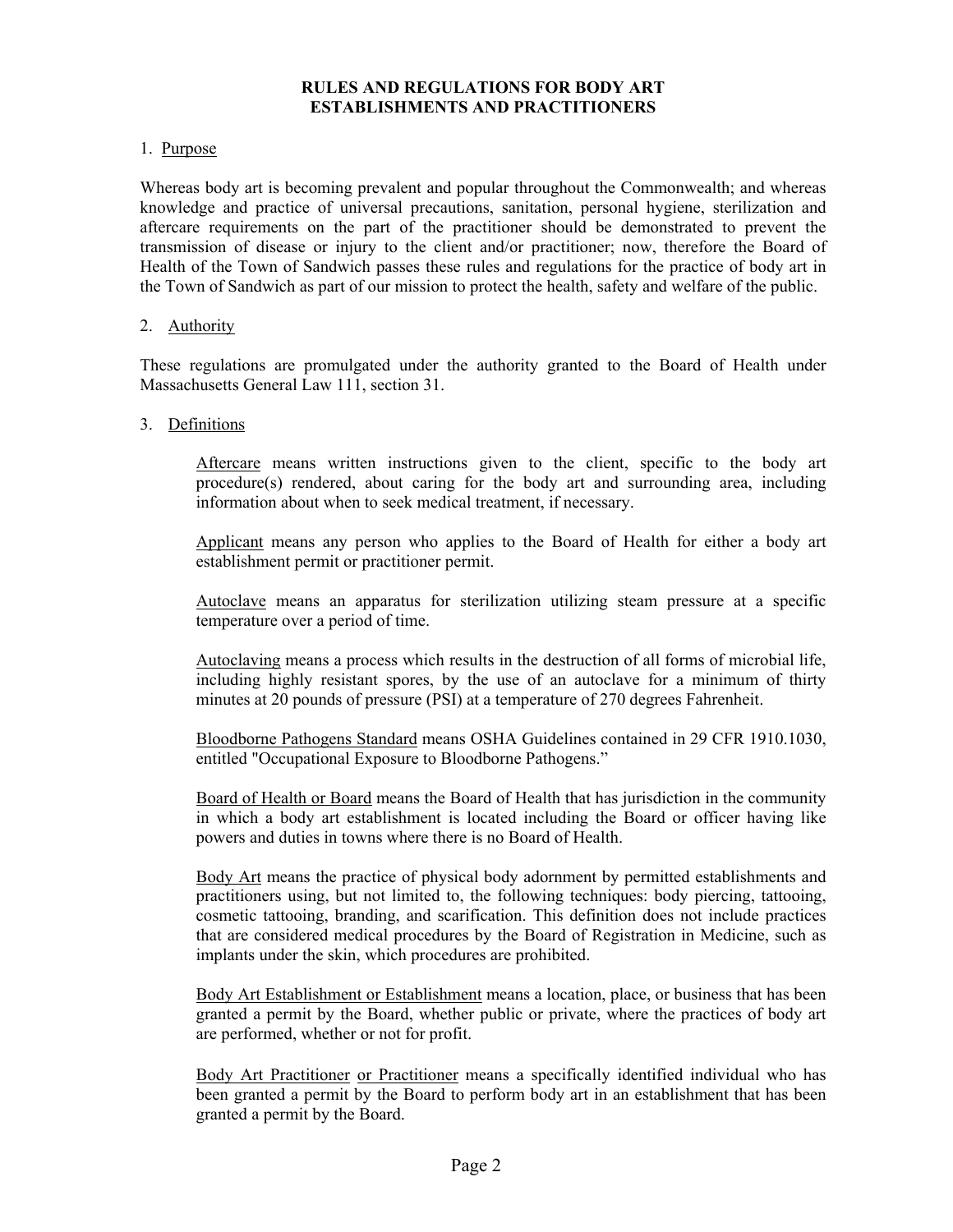Body Piercing means puncturing or penetrating the skin of a client with presterilized single-use needles and the insertion of presterilized jewelry or other adornment into the opening. This definition excludes piercing of the earlobe with a presterilized single-use stud-and-clasp system manufactured exclusively for ear-piercing.

Braiding means the cutting of strips of skin of a person, which strips are then to be intertwined with one another and placed onto such person so as to cause or allow the incised and interwoven strips of skin to heal in such intertwined condition.

Branding means inducing a pattern of scar tissue by use of a heated material (usually metal) to the skin, making a serious burn, which eventually becomes a scar.

Cleaning area means the area in a Body Art Establishment used in the sterilization, sanitation or other cleaning of instruments or other equipment used for the practice of body art.

Client means a member of the public who requests a body art procedure at a body art establishment.

Contaminated Waste means waste as defined in 105 CMR 480.000: Storage and Disposal of Infectious or Physically Dangerous Medical or Biological Waste, State Sanitary Code, Chapter VIII and/or 29 Code of Federal Regulation part 1910.1030. This includes any liquid or semi-liquid blood or other potentially infectious material; contaminated items that would release blood or other potentially infectious material in a liquid or semi-liquid state if compressed; items on which there is dried blood or other potentially infectious material and which are capable of releasing these materials during handling; sharps and any wastes containing blood or other potentially infectious materials.

Cosmetic Tattooing, also known as permanent cosmetics, micro pigment implantation or dermal pigmentation, means the implantation of permanent pigment around the eyes, lips and cheeks of the face and hair imitation.

Disinfectant means a product registered as a disinfectant by the U.S. Environmental Protection Agency (EPA).

Disinfection means the destruction of disease-causing microorganisms on inan-imate objects or surfaces, thereby rendering these objects safe for use or handling.

Ear piercing means the puncturing of the lobe of the ear with a pre-sterilized single-use stud-and-clasp ear-piercing system following the manufacturer's instructions.

Equipment means all machinery, including fixtures, containers, vessels, tools, devices, implements, furniture, display and storage areas, sinks, and all other apparatus and appurtenances used in connection with the operation of a body art establishment.

Exposure means an event whereby there is an eye, mouth or other mucus membrane, nonintact skin or parental contact with the blood or bodily fluids of another person or contact of an eye, mouth or other mucous membrane, non-intact skin or parenteral contact with other potentially infectious matter.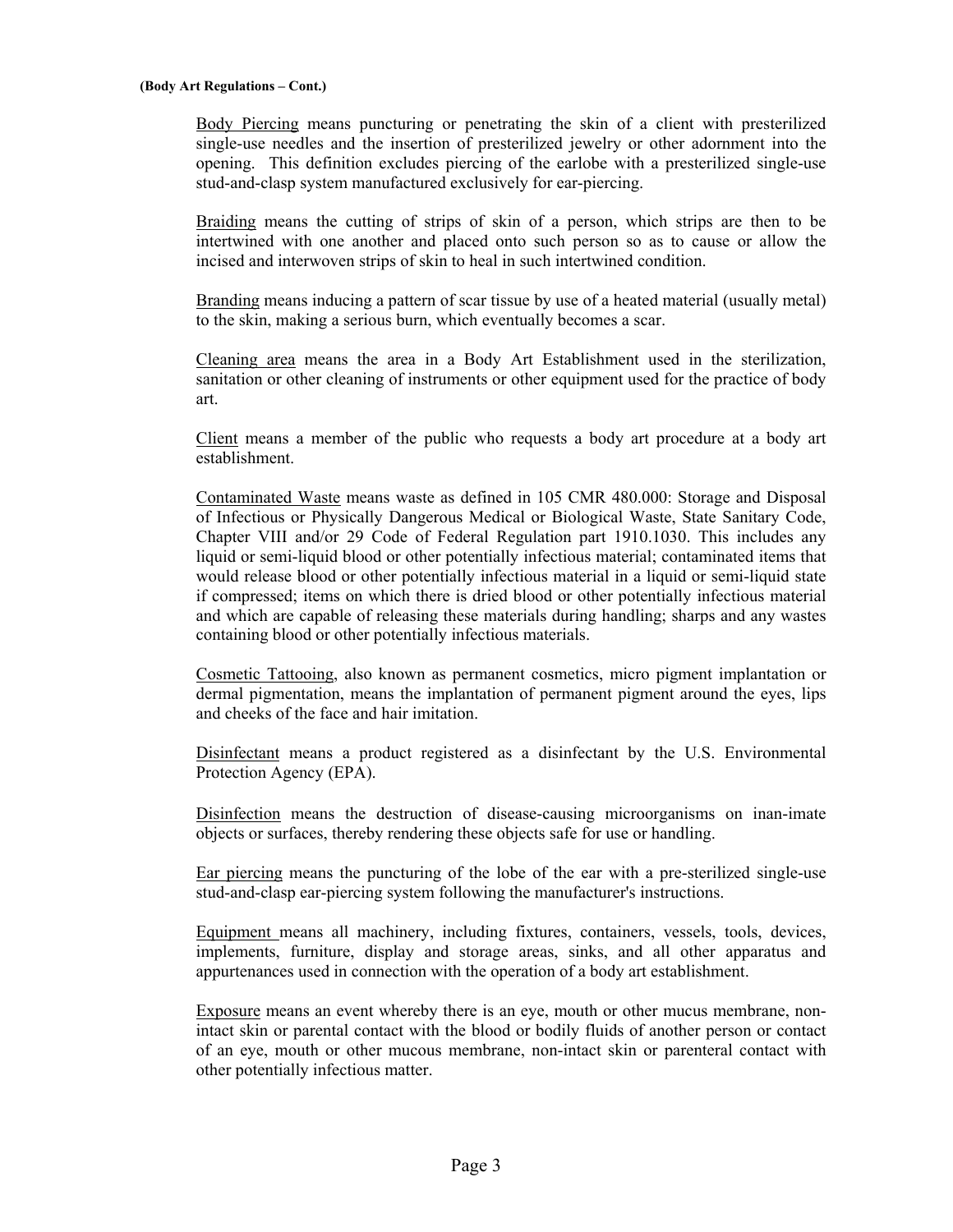Hand Sink means a lavatory equipped with hot and cold running water under pressure, used solely for washing hands, arms, or other portions of the body.

Hot water means water that attains and maintains a temperature 110º-130ºF.

Instruments Used for Body Art means hand pieces, needles, needle bars, and other instruments that may come in contact with a client's body or may be exposed to bodily fluids during any body art procedure.

Invasive means entry into the client's body either by incision or insertion of any instruments into or through the skin or mucosa, or by any other means intended to puncture, break, or otherwise compromise the skin or mucosa.

Jewelry means any ornament inserted into a newly pierced area, which must be made of surgical implant-grade stainless steel; solid 14k or 18k white or yellow gold, niobium, titanium, or platinum; or a dense, low-porosity plastic, which is free of nicks, scratches, or irregular surfaces and has been properly sterilized prior to use.

Light colored means a light reflectance value of 70 percent or greater.

Minor means any person under the age of eighteen (18) years.

Mobile Body Art Establishment means any trailer, truck, car, van, camper or other motorized or non-motorized vehicle, a shed, tent, movable structure, bar, home or other facility wherein, or concert, fair, party or other event whereat one desires to or actually does conduct body art procedures.

Operator means any person who individually, or jointly or severally with others, owns, or controls an establishment, but is not a body art practitioner.

Permit means Board approval in writing to either (1) operate a body art establish-ment or (2) operate as a body art practitioner within a body art establishment. Board approval shall be granted solely for the practice of body art pursuant to these regulations. Said permit is exclusive of the establishment's compliance with other licensing or permitting requirements that may exist within the Board's jurisdiction.

Person means an individual, any form of business or social organization or any other non-governmental legal entity, including but not limited to corporations, partnerships, limited-liability companies, associations, trusts or unincorporated organizations.

Physician means an individual licensed as a qualified physician by the Board of Registration in Medicine pursuant to M.G.L. c. 112 § 2.

Procedure surface means any surface of an inanimate object that contacts the client's unclothed body during a body art procedure, skin preparation of the area adjacent to and including the body art procedure, or any associated work area which may require sanitizing.

Sanitary means clean and free of agents of infection or disease.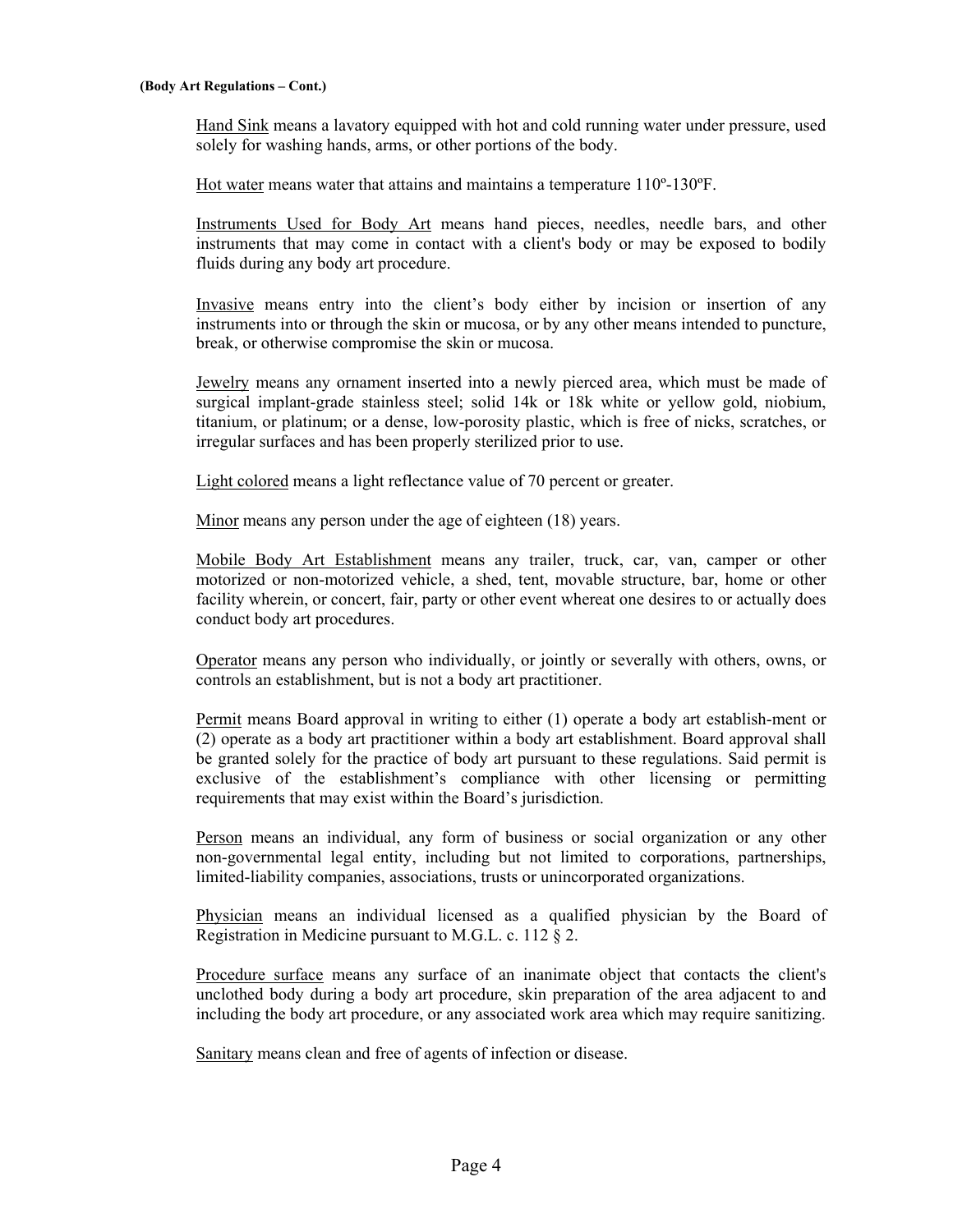Sanitize means the application of a U.S. EPA registered sanitizer on a cleaned surface in accordance with the label instructions.

Scarification means altering skin texture by cutting the skin and controlling the body's healing process in order to produce wounds, which result in permanently raised wheals or bumps known as keloids.

Sharps means any object, sterile or contaminated, that may intentionally or accidentally cut or penetrate the skin or mucosa, including, but not limited to, needle devices, lancets, scalpel blades, razor blades, and broken glass.

Sharps Container means a puncture-resistant, leak-proof container that can be closed for handling, storage, transportation, and disposal and that is labeled with the International Biohazard Symbol.

Single Use Items means products or items that are intended for one-time, one-person use and are disposed of after use on each client, including, but not limited to, cotton swabs or balls, tissues or paper products, paper or plastic cups, gauze and sanitary coverings, razors, piercing needles, scalpel blades, stencils, ink cups, and protective gloves.

Sterilize means the use of a physical or chemical procedure to destroy all microbial life including highly resistant bacterial endospores.

Tattoo means the indelible mark, figure or decorative design introduced by insertion of dyes or pigments into or under the subcutaneous portion of the skin.

Tattooing means any method of placing ink or other pigment into or under the skin or mucosa by the aid of needles or any other instrument used to puncture the skin, resulting in permanent coloration of the skin or mucosa. This term includes all forms of cosmetic tattooing.

Temporary Body Art Establishment means the same as Mobile Body Art Establishment.

Three dimensional "3D" Body Art or Beading or Implantation means the form of body art consisting of or requiring the placement, injection or insertion of an object, device or other thing made of matters such as steel, titanium, rubber, latex, plastic, glass or other inert materials, beneath the surface of the skin of a person. This term does not include Body Piercing.

Ultrasonic Cleaning Unit means a unit approved by the Board, physically large enough to fully submerge instruments in liquid, which removes all foreign matter from the instruments by means of high frequency oscillations transmitted through the contained liquid.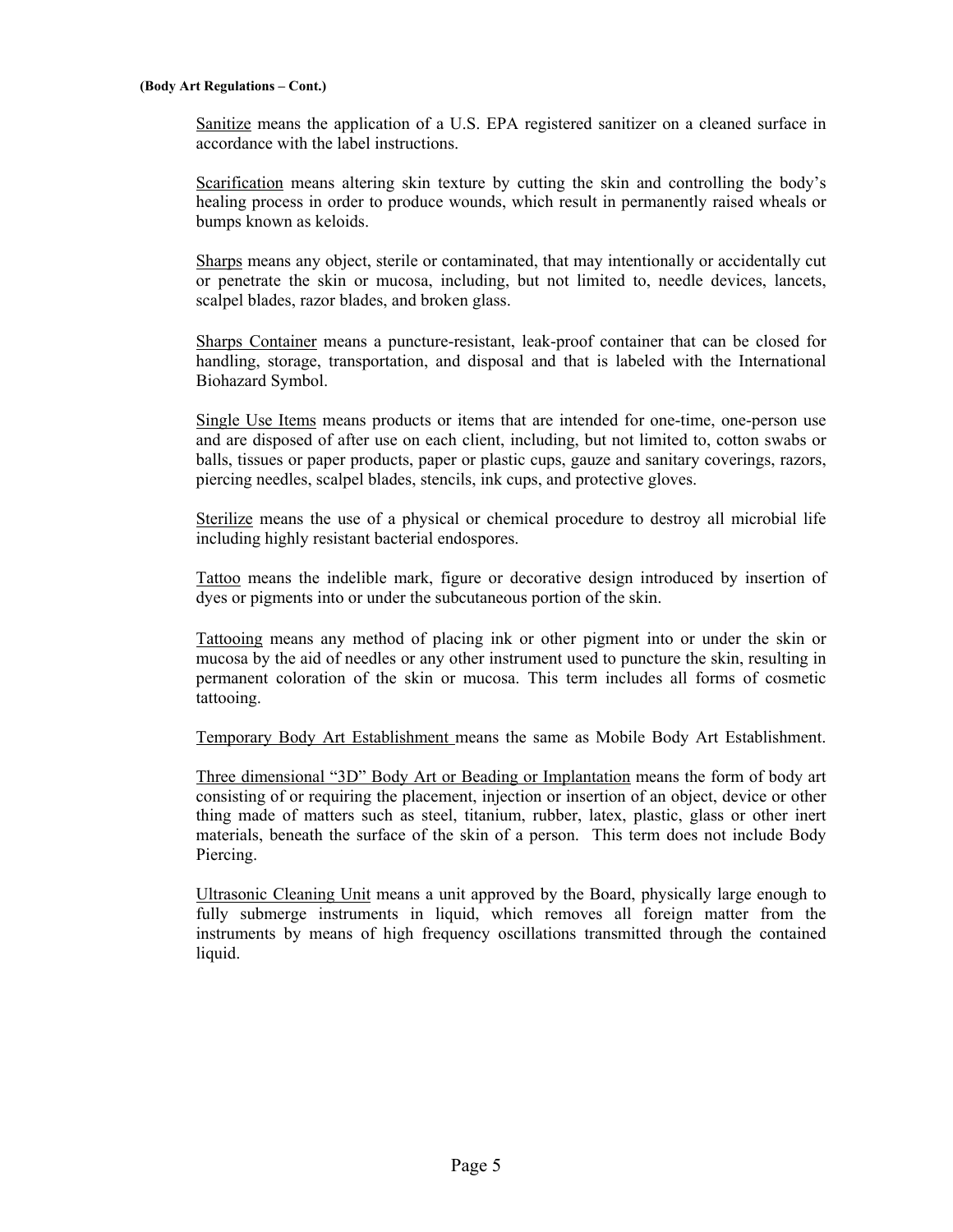Universal Precautions means a set of guidelines and controls, published by the Centers for Disease Control and Prevention (CDC), as "Guidelines for Prevention of Transmission of Human Immunodeficiency Virus (HIV) and Hepatitis B Virus (HBV) to Health-Care and Public-Safety Workers" in Morbidity and Mortality Weekly Report) (MMWR), June 23, 1989, Vo1.38 No. S-6, and as "Recommendations for Preventing Transmission of Human Immunodeficiency Virus and Hepatitis B Virus to Patients During Exposure-Prone Invasive Procedures" in MMWR, July 12,1991, Vo1.40, No. RR-8. This method of infection control requires the employer and the employee to assume that all human blood and specified human body fluids are infectious for HIV, HBV, and other blood pathogens. Precautions include hand washing; gloving; personal protective equipment; injury prevention; and proper handling and disposal of needles, other sharp instruments, and blood and body fluid-contaminated products.

# 4. Exemptions

- (A) Physicians licensed in accordance with M.G.L. c. 112 § 2 who perform body art procedures as part of patient treatment are exempt from these regulations.
- (B) Individuals who pierce only the lobe of the ear with a presterilized single-use stud-and-clasp ear-piercing system are exempt from these regulations.

# 5. Restrictions

- (A) No tattooing, piercing of genitalia, branding or scarification shall be performed on a person under the age of 18.
- (B) Body piercing, other than piercing the genitalia, may be performed on a person under the age of 18 provided that the person is accompanied by a properly identified parent, legal custodial parent or legal guardian who has signed a form consenting to such procedure. Properly identified shall mean a valid photo identification of the adult and a birth certificate of the minor.
- (C) No body art shall be performed upon an animal.
- (D) The following body piercings are hereby prohibited: piercing of the uvula; piercing of the tracheal area; piercing of the neck; piercing of the ankle; piercing between the ribs or vertebrae; piercing of the web area of the hand or foot; piercing of the lingual frenulum (tongue web); piercing of the clitoris; any form of chest or deep muscle piercings, excluding the nipple; piercing of the anus; piercing of an eyelid, whether top or bottom; piercing of the gums; piercing or skewering of a testicle; so called "deep" piercing of the penis – meaning piercing through the shaft of the penis, or "trans-penis" piercing in any area from the corona glandis to the pubic bone; so called "deep" piercing of the scrotum – meaning piercing through the scrotum, or "transcrotal" piercing; so called "deep" piercing of the vagina.
- **(**E) The following practices hereby prohibited unless performed by a medical doctor licensed by the Commonwealth of Massachusetts: tongue splitting; braiding; three dimensional/beading/implementation, tooth filing/fracturing/removal/tatooing; cartilage modification; amputation; genital modification; introduction of saline or other liquids.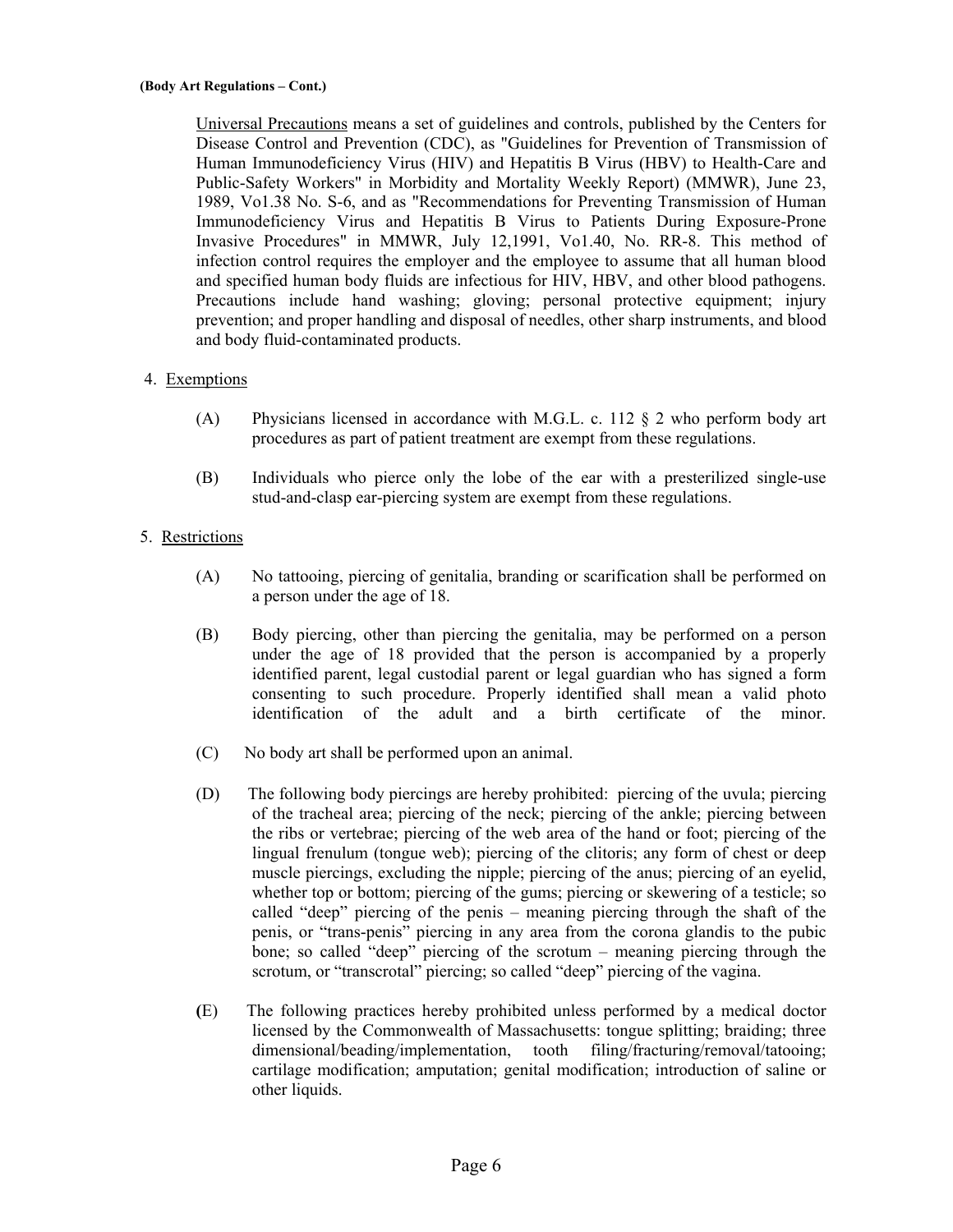## 6**.** Operation of Body Art Establishments

Unless otherwise ordered or approved by the Board, each body art establishment shall be constructed, operated and maintained to meet the following minimum requirements:

- (A) Physical Plant
	- (1) Walls, floors, ceilings, and procedure surfaces shall be smooth, durable, free of open holes or cracks, light-colored, washable, and in good repair. Walls, floors, and ceilings shall be maintained in a clean condition. All procedure surfaces, including client chairs/benches, shall be of such construction as to be easily cleaned and sanitized after each client.
	- (2) Solid partitions or walls extending from floor to ceiling shall separate the establishment's space from any other room used for human habitation, any food establishment or room where food is prepared, any hair salon, any retail sales, or any other such activity that may cause potential contamination of work surfaces.
	- (3) The establishment shall take all measures necessary to ensure against the presence or breeding of insects, vermin, and rodents within the establishment.
	- (4) Each operator area shall have a minimum of 45 square feet of floor space for each practitioner. Each establishment shall have an area that may be screened from public view for clients requesting privacy. Multiple body art stations shall be separated by a dividers or partition at a minimum.
	- (5) The establishment shall be well ventilated and provided with an artificial light source equivalent to at least 20 foot candles 3 feet off the floor, except that at least 100 foot candles shall be provided at the level where the body art procedure is being performed, and where instruments and sharps are assembled and all cleaning areas.
	- (6) All electrical outlets in operator areas and cleaning areas shall be equipped with approved ground fault (GFCI) protected receptacles.
	- (7) A separate, readily accessible hand sink with hot and cold running water under pressure, preferably equipped with wrist- or foot-operated controls and supplied with liquid soap, and disposable paper towels stored in fixed dispensers shall be readily accessible within the establishment. Each operator area shall have a hand sink.
	- (8) There shall be a sharps container in each operator area and each cleaning area.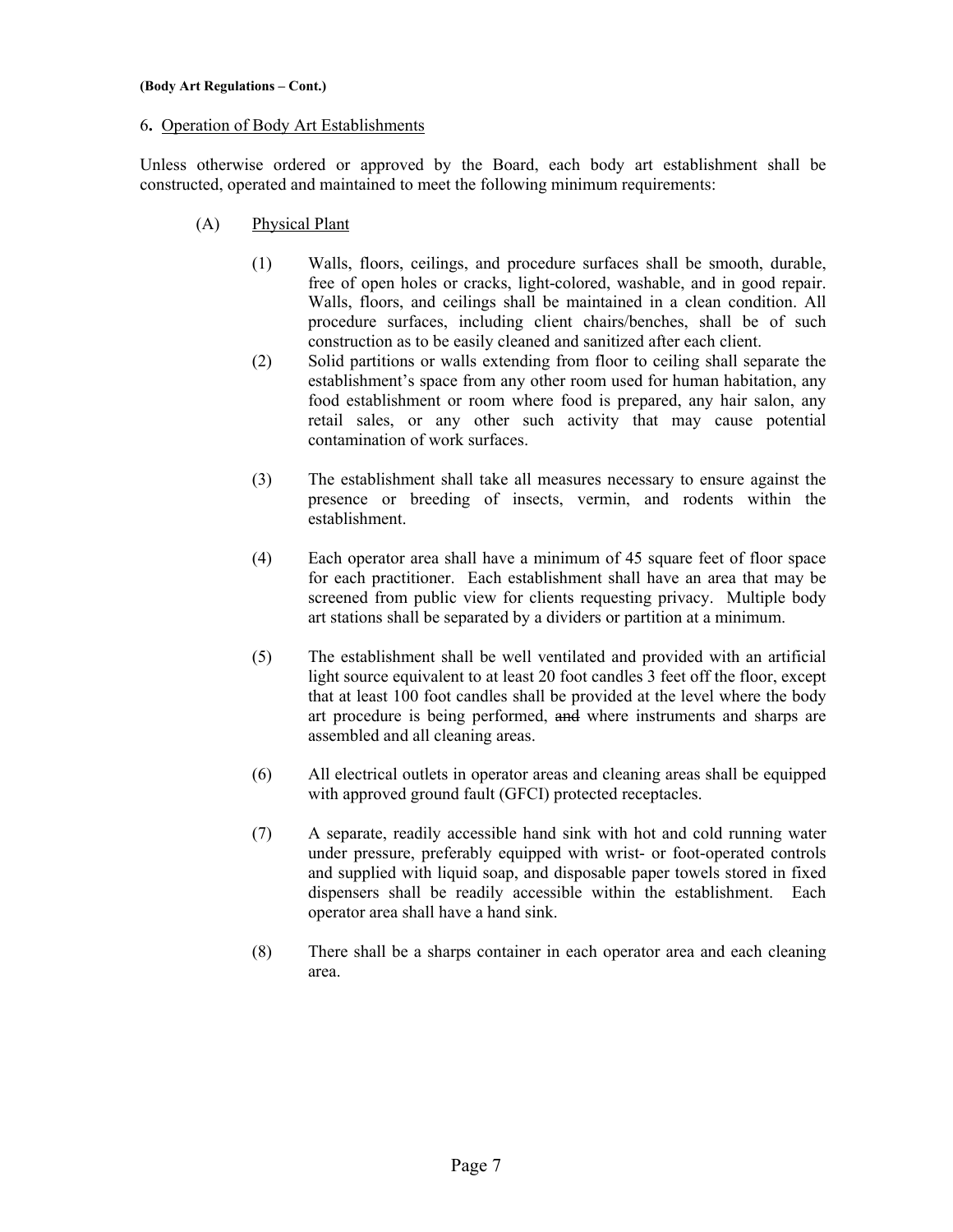- (9) There shall be a minimum of one toilet room containing a toilet and sink. The toilet room shall be provided with toilet paper, liquid hand soap and paper towels stored in a fixed dispenser. A body art establishment permanently located within a retail shopping center, or similar setting housing multiple operations within one enclosed structure having shared entrance and exit points, shall not be required to provide a separate toilet room within such body art establishment if Board-approved toilet facilities are located in the retail shopping center within 300 feet of the body art establishment so as to be readily accessible to any client or practitioner.
- (10) The public water supply entering a body art establishment shall be protected by a testable, reduced pressure back flow preventor installed in accordance with 142 Code of Massachusetts Regulation 248, as amended from time to time.
- (11) At least one covered, foot operated waste receptacle shall be provided in each operator area and each toilet room. Receptacles in the operator area shall be emptied daily. Solid waste shall be stored in covered, leakproof, rodent-resistant containers and shall be removed from the premises at least weekly.
- (12) At least one janitorial sink shall be provided in each body art establishment for use in cleaning the establishment and proper disposal of noncontaminated liquid wastes in accordance with all applicable Federal, state and local laws. Said sink shall be of adequate size equipped with hot and cold running water under pressure and permit the cleaning of the establishment and any equipment used for cleaning.
- (13) All instruments and supplies shall be stored in clean, dry, and covered containers. Containers shall be kept in a secure area specifically dedicated to the storage of all instruments and supplies.
- (14) The establishment shall have a cleaning area. Every cleaning area shall have an area for the placement of an autoclave or other sterilization unit located or positioned a minimum of 36 inches from the required ultrasonic cleaning unit.
- (15) The establishment shall have a customer waiting area, exclusive and separate from any workstation, instrument storage area, cleaning area or any other area in the body art establishment used for body art activity.
- (16) No animals of any kind shall be allowed in a body art establishment except service animals used by persons with disabilities (e.g., Seeing Eye dogs). Fish aquariums shall be allowed in waiting rooms and nonprocedural areas.
- (17) Smoking, eating, or drinking is prohibited in the area where body art is performed, with the exception of non-alcoholic fluids being offered to a client during or after a body art procedure.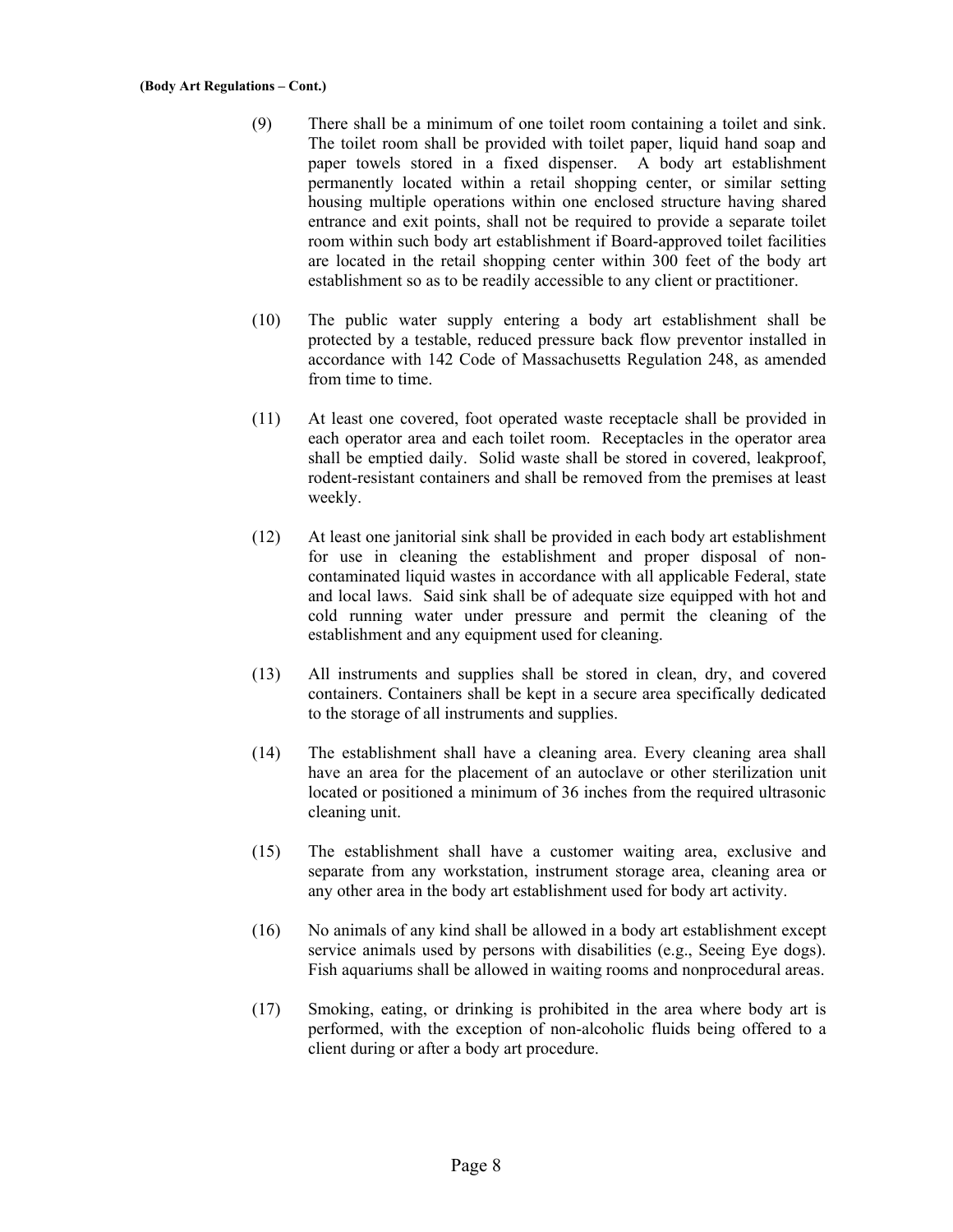- (B) Requirements for Single Use Items Including Inks, Dyes and Pigments
	- (1) Single-use items shall not be used on more than one client for any reason. After use, all single-use sharps shall be immediately disposed of in approved sharps containers pursuant to 105 CMR 480.000.
	- (2) All products applied to the skin, such as but not limited to body art stencils, applicators, gauze and razors, shall be single use and disposable.
	- (3) Hollow bore needles or needles with cannula shall not be reused.
	- (4) All inks, dyes, pigments, solid core needles, and equipment shall be specifically manufactured for performing body art procedures and shall be used according to manufacturer's instructions.
	- (5) Inks, dyes or pigments may be mixed and may only be diluted with water from an approved potable source. Immediately before a tattoo is applied, the quantity of the dye to be used shall be transferred from the dye bottle and placed into single-use paper cups or plastic cups. Upon completion of the tattoo, these single-use cups or caps and their contents shall be discarded.

## (C) Sanitation and Sterilization Measures and Procedures

- (1) All non-disposable instruments used for body art, including all reusable solid core needles, pins and stylets, shall be cleaned thoroughly after each use by scrubbing with an appropriate soap or disinfectant solution and hot water, (to remove blood and tissue residue), and shall be placed in an ultrasonic unit sold for cleaning purposes under approval of the U.S. Food and Drug Administration and operated in accordance with manufacturer's instructions.
- (2) After being cleaned, all non-disposable instruments used for body art shall be packed individually in sterilizer packs and subsequently sterilized in a steam autoclave sold for medical sterilization purposes under approval of the U.S. Food and Drug Administration. All sterilizer packs shall contain either a sterilizer indicator or internal temperature indicator. Sterilizer packs must be dated with an expiration date not to exceed six (6) months.
- (3) The autoclave shall be used, cleaned, and maintained according to manufacturer's instruction. A copy of the manufacturer's recommended procedures for the operation of the autoclave must be available for inspection by the Board. Autoclaves shall be located away from workstations or areas frequented by the public.
- (4) Each holder of a permit to operate a body art establishment shall demonstrate that the autoclave used is capable of attaining sterilization by monthly spore destruction tests. These tests shall be verified through an independent laboratory. The permit shall not be issued or renewed until documentation of the autoclave's ability to destroy spores is received by the Board. These test records shall be retained by the operator for a period of three (3) years and made available to the Board upon request.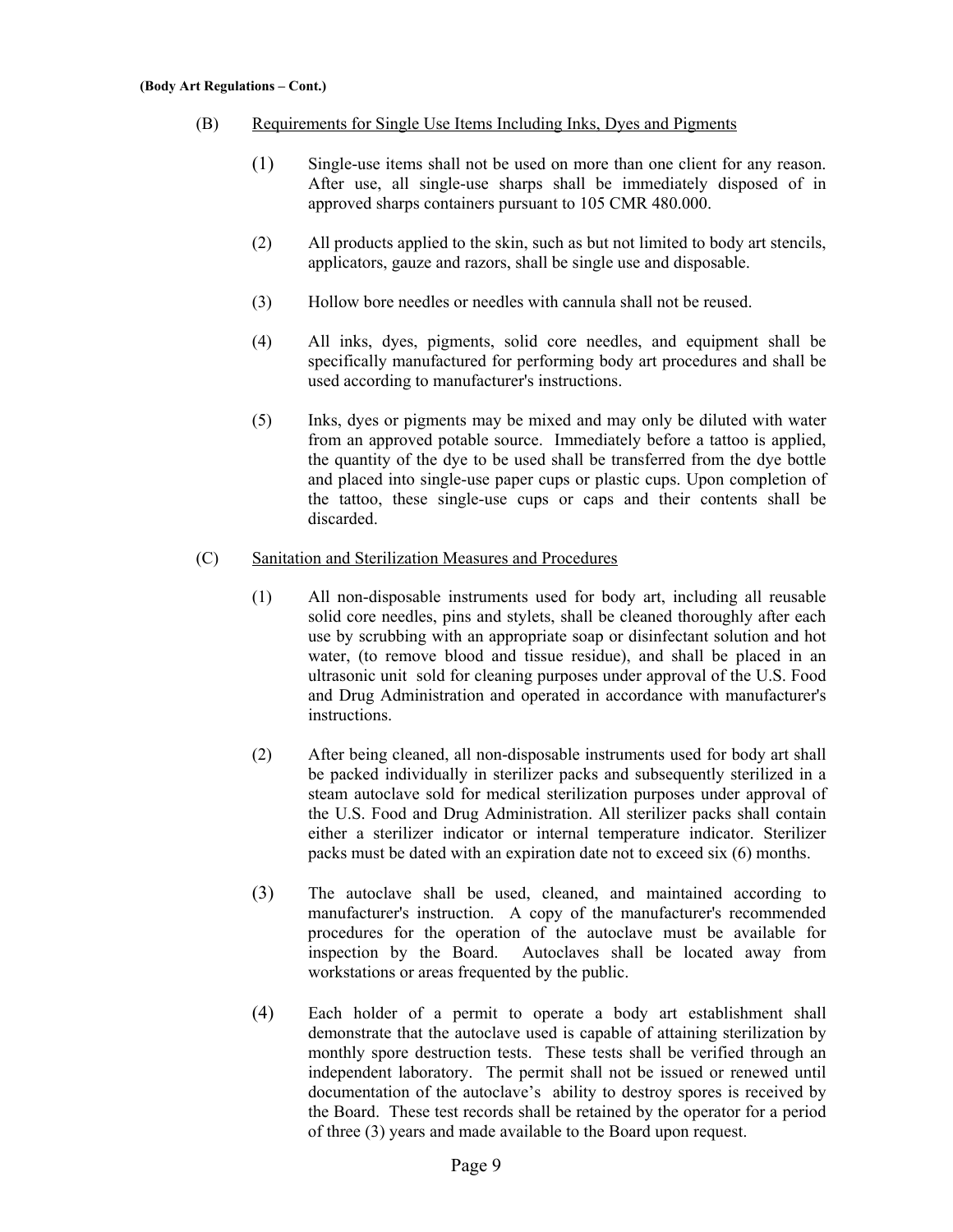- (5) All instruments used for body art procedures shall remain stored in sterile packages until just prior to the performance of a body art procedure. After sterilization, the instruments used in body art procedures shall be stored in a dry, clean cabinet or other tightly covered container reserved for the storage of such instruments.
- (6) Sterile instruments may not be used if the package has been breached or after the expiration date without first repackaging and resterilizing.
- (7) If the body art establishment uses only single-use, disposable instruments and products, and uses sterile supplies, an autoclave shall not be required.
- (8) When assembling instruments used for body art procedures, the operator shall wear disposable medical gloves and use medically recognized sterile techniques to ensure that the instruments and gloves are not contaminated.
- (9) Reusable cloth items shall be mechanically washed with detergent and mechanically dried after each use. The cloth items shall be stored in a dry, clean environment until used. Should such items become contaminated directly or indirectly with bodily fluids, the items shall be washed in accordance with standards applicable to hospitals and medical care facilities, at a temperature of  $160^{\circ}$ F or a temperature of  $120^{\circ}$ F with the use of chlorine disinfectant.

## (D) Posting Requirements

The following shall be prominently displayed:

- (1) A Disclosure Statement, a model of which shall be available from the Board. A Disclosure Statement shall also be given to each client, advising him/her of the risks and possible consequences of body art procedures.
- (2) The name, address and phone number of the Sandwich Board of Health.
- (3) An Emergency Plan, including:
	- (a) a plan for the purpose of contacting police, fire or emergency medical services in the event of an emergency;
	- (b) a telephone in good working order shall be easily available and accessible to all employees and clients during all hours of operation; and
	- (c) a sign at or adjacent to the telephone indicating the correct emergency telephone numbers.
- (4)An occupancy and use permit as issued by the local building official.
- (5) A current establishment permit.
- (6) Each practitioner's permit.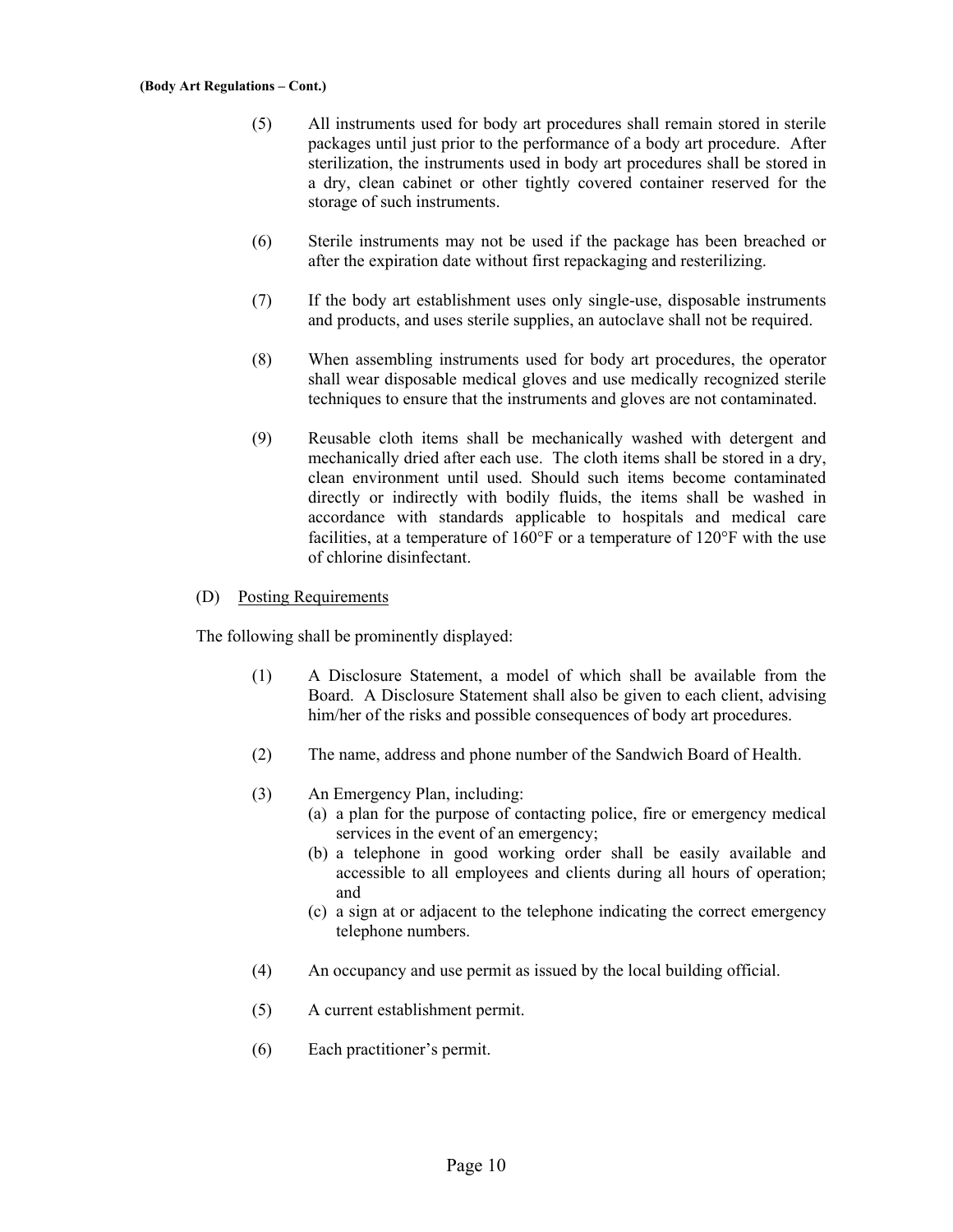## (E) Establishment Recordkeeping

- The establishment shall maintain the following records in a secure place for a minimum of three (3) years, and such records shall be made available to the Board upon request:
	- (1) Establishment information, which shall include:
		- (a) establishment name;
		- (b) hours of operation;
		- (c) owner's name and address;
		- (d) a complete description of all body art procedures performed; an inventory of all instruments and body jewelry, all sharps, and all inks used for any and all body art procedures, including names of manufacturers and serial or lot numbers, if applicable. Invoices or packing slips shall satisfy this requirement;
		- (e) Material Safety Data Sheet, when available, for each ink and dye used by the establishment; and
		- (f) copies of waste hauler manifests
		- (g) copies of commercial biological monitoring tests
		- (h) Exposure Incident Report (kept permanently)
		- (j) a copy of these regulations.
	- (2) Employee information, which shall include:
		- (a) full legal names and exact duties;
		- (b) date of birth;
		- (c) home address;
		- (d) home /work phone numbers;
		- (e) identification photograph;
		- (f) dates of employment;
		- (g) Hepatitis B vaccination status or declination notification; and
		- (h) training records
	- (3) Client Information, which shall include:
		- (a) name;
		- (b) age and valid photo identification
		- (c) address of the client;
		- (d) date of the procedure;
		- (e) name of the practitioner who performed the procedure(s);
		- (f) description of procedure(s) performed and the location on the body;
		- (g) a signed consent form as specified by  $7(D)(2)$ ; and,
		- (h) if the client is a person under the age of 18, proof of parental or guardian identification, presence and consent including a copy of the photographic identification of the parent or guardian.

Client information shall be kept confidential at all times.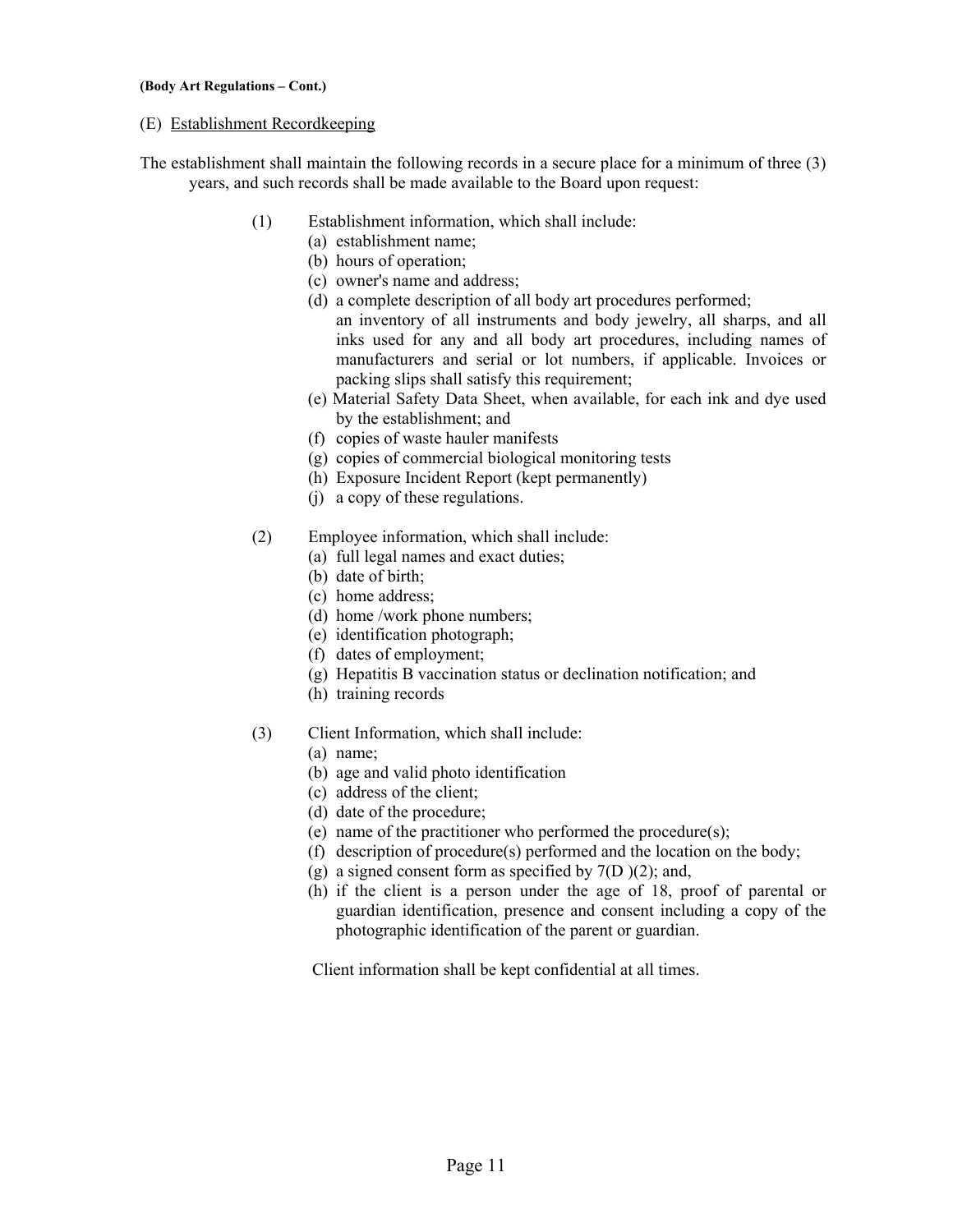(4) Exposure Control Plan

Each establishment shall create, update, and comply with an Exposure Control Plan. The Plan shall be submitted to the Board for review so as to meet all of the requirements of OSHA regulations, to include, but not limited to, 29 Code of Federal Regulation 1910.1030 OSHA Bloodborne Pathogens Standards et seq, as amended from time to time. A copy of the Plan shall be maintained at the Body Art Establishment at all times and shall be made available to the Board upon request.

(F) No person shall establish or operate a Mobile or Temporary Body Art Establishment.

## 7. Standards of Practice

Practitioners are required to comply with the following minimum health standards:

- (A) A practitioner shall perform all body art procedures in accordance with Universal Precautions set forth by the U.S Centers for Disease Control and Prevention.
- (B) A practitioner shall refuse service to any person who may be under the influence of alcohol or drugs.
- (C) Practitioners who use ear-piercing systems must conform to the manufacturers directions for use, and to applicable U.S. Food and Drug Administration requirements. No practitioner shall use an ear piercing system on any part of the client's body other than the lobe of the ear.
- (D) Health History and Client Informed Consent. Prior to performing a body art procedure on a client, the practitioner shall:
	- (1) Inform the client, verbally and in writing that the following health conditions may increase health risks associated with receiving a body art procedure:
		- (a) history of diabetes;
		- (b) history of hemophilia (bleeding);
		- (c) history of skin diseases, skin lesions, or skin sensitivities to soaps, disinfectants etc.;
		- (d) history of allergies or adverse reactions to pigments, dyes, or other sensitivities;
		- (e) history of epilepsy, seizures, fainting, or narcolepsy;
		- (f) use of medications such as anticoagulants, which thin the blood and/or interfere with blood clotting; and
		- (g) any other conditions such as hepatitis or HIV.
	- (2) Require that the client sign a form confirming that the above information was provided, that the client does not have a condition that prevents them from receiving body art, that the client consents to the performance of the body art procedure and that the client has been given the aftercare instructions as required by section 7(K).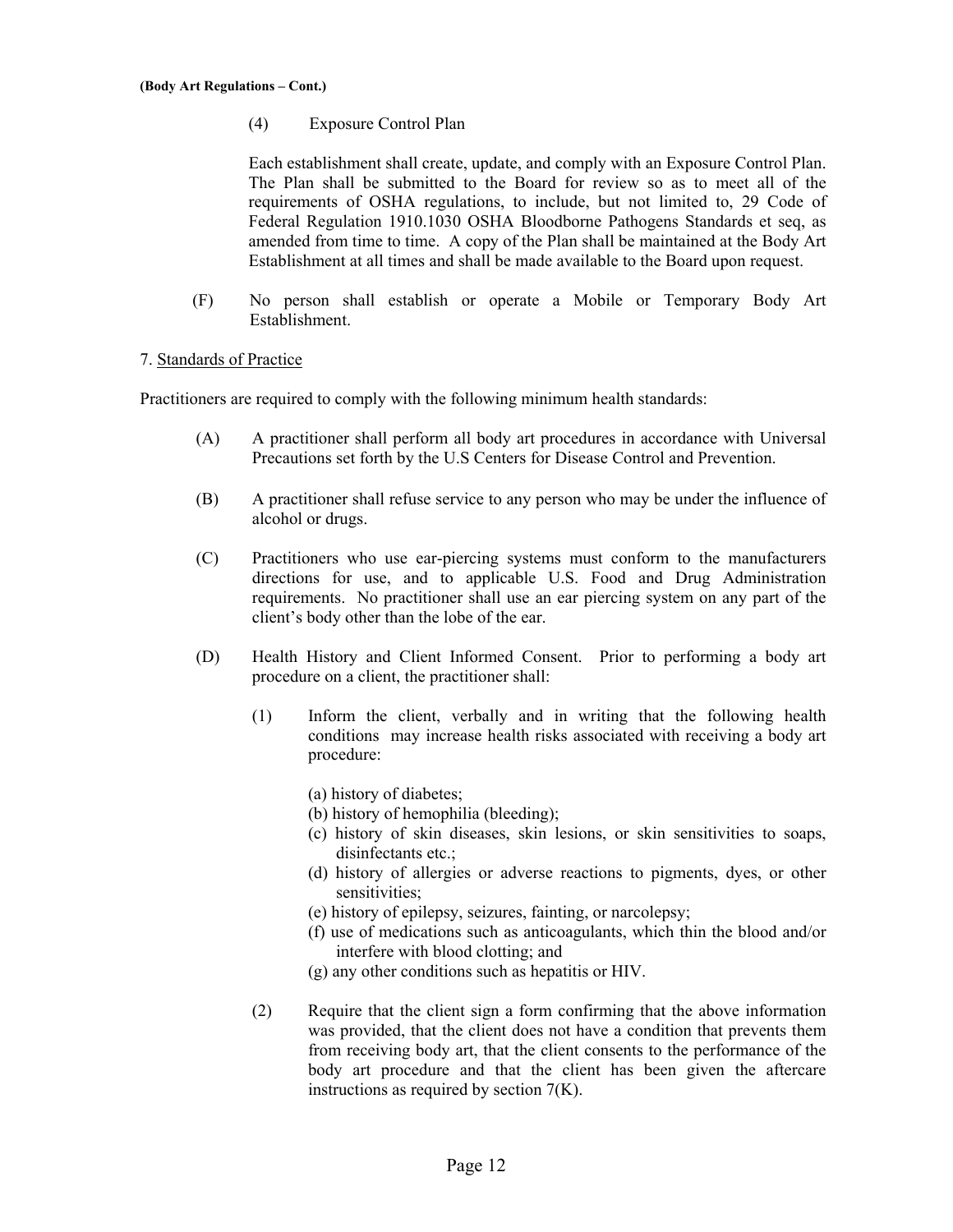- (E) A practitioner shall maintain the highest degree of personal cleanliness, conform to best standard hygienic practices, and wear clean clothes when performing body art procedures. Before performing body art procedures, the practitioner must thoroughly wash their hands in hot running water with liquid soap, then rinse hands and dry with disposable paper towels. This shall be done as often as necessary to remove contaminants.
- (F) In performing body art procedures, a practitioner shall wear disposable single-use gloves. Gloves shall be changed if they become pierced, torn, or otherwise contaminated by contact with any unclean surfaces or objects or by contact with a third person. The gloves shall be discarded, at a minimum, after the completion of each procedure on an individual client, and hands shall be washed in accordance with section (E) before the next set of gloves is put on. Under no circumstances shall a single pair of gloves be used on more than one person. The use of disposable single-use gloves does not preclude or substitute for handwashing procedures as part of a good personal hygiene program.
- (G) The skin of the practitioner shall be free of rash or infection. No practitioner affected with boils, infected wounds, open sores, abrasions, weeping dermatological lesions or acute respiratory infection shall work in any area of a body art establishment in any capacity in which there is a likelihood that that person could contaminate body art equipment, supplies, or working surfaces with body substances or pathogenic organisms.
- (H) Any item or instrument used for body art that is contaminated during the procedure shall be discarded and replaced immediately with a new disposable item or a new sterilized instrument or item before the procedure resumes.
- (I) Preparation and care of a client's skin area must comply with the following:
	- (1) Any skin or mucosa surface to receive a body art procedure shall be free of rash or any visible infection.
	- (2) Before a body art procedure is performed, the immediate skin area and the areas of skin surrounding where body art procedure is to be placed shall be washed with soap and water or an approved surgical skin preparation. If shaving is necessary, single-use disposable razors or safety razors with single-service blades shall be used. Blades shall be discarded after each use, and reusable holders shall be cleaned and autoclaved after use. Following shaving, the skin and surrounding area shall be washed with soap and water. The washing pad shall be discarded after a single use.
	- (3) In the event of bleeding, all products used to stop the bleeding or to absorb blood shall be single use, and discarded immediately after use in appropriate covered containers, and disposed of in accordance with 105 CMR 480.000.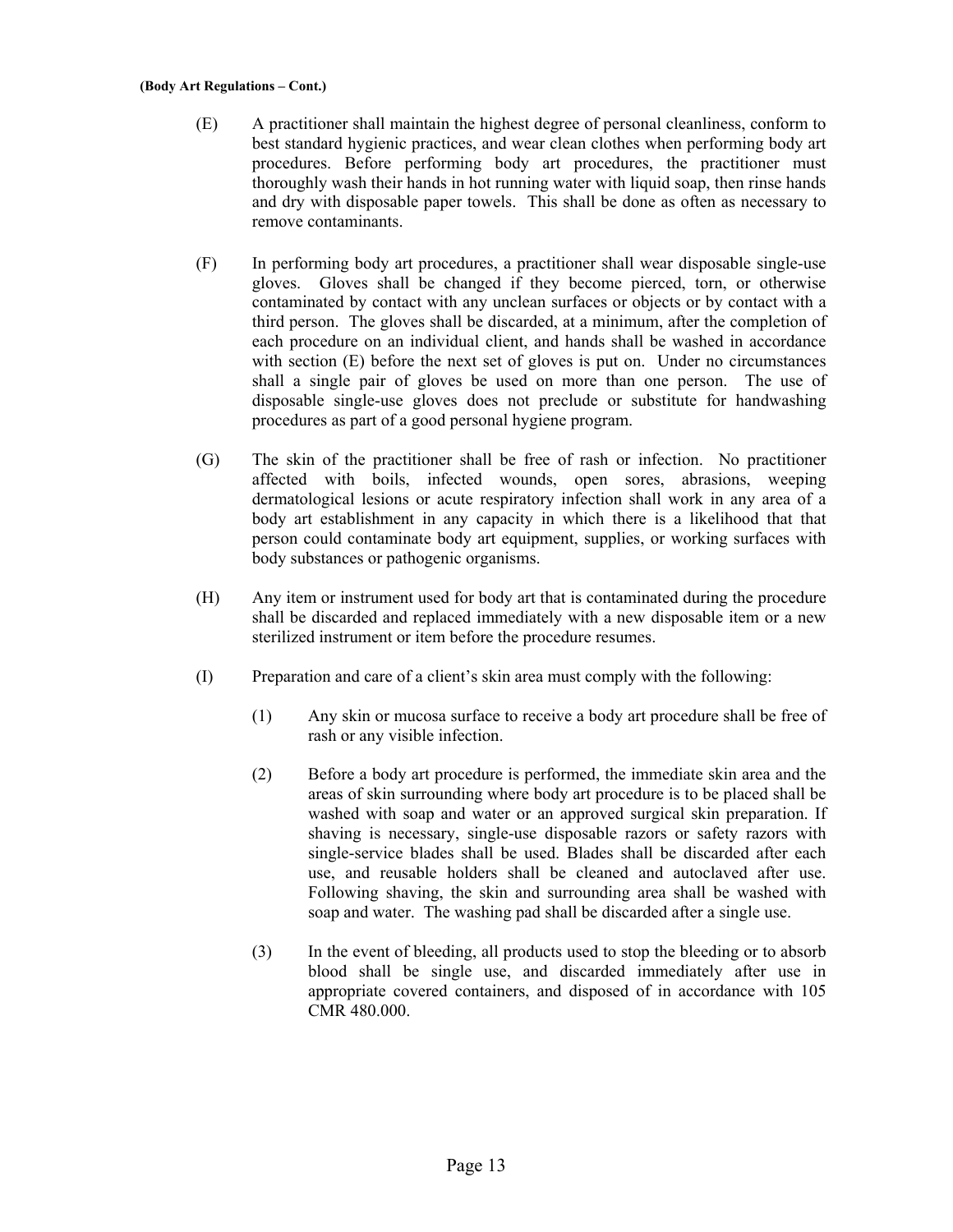- (J) Petroleum jellies, soaps, and other products used in the application of stencils shall be dispensed and applied on the area to receive a body art procedure with sterile gauze or other sterile applicator to prevent contamination of the original container and its contents. The applicator or gauze shall be used once and then discarded.
- (K) The practitioner shall provide each client with verbal and written instructions on the aftercare of the body art site. The written instructions shall advise the client:
	- (1) on the proper cleansing of the area which received the body art;
	- (2) to consult a health care provider for:
		- (a) unexpected redness, tenderness or swelling at the site of the body art procedure;
			- (b) any rash;
			- (c) unexpected drainage at or from the site of the body art procedure; or
			- (d) a fever within 24 hours of the body art procedure; and
	- (3) of the address, and phone number of the establishment.

A copy shall be provided to the client. A model set of aftercare instructions shall be made available by the Board.

- (L) Contaminated waste shall be stored, treated and disposed in accordance with 105 CMR 480.000: Storage and Disposal of Infectious or Physically Dangerous Medical or Biological Waster, State Sanitary Code, Chapter VIII.
- 8. Exposure Incident Report

An Exposure Incident Report shall be completed by the close of the business day during which an exposure has or might have taken place by the involved or knowledgeable body art practitioner for every exposure incident occurring in the conduct of any body art activity.

Each Exposure Incident Report shall contain:

- (1) A copy of the application and consent form for body art activity completed by any client or minor client involved in the exposure incident;
- (2) A full description of the exposure incident, including the portion of the body involved therein;
- (3) Instrument(s) or other equipment implicated;
- (4) A copy of body art practitioner license of the involved body art practitioner;
- (5) Date and time of exposure;
- (6) A copy of any medical history released to the body art establishment or body art practitioner; and
- (7) Information regarding any recommendation to refer to a physician or waiver to consult a physician by persons involved.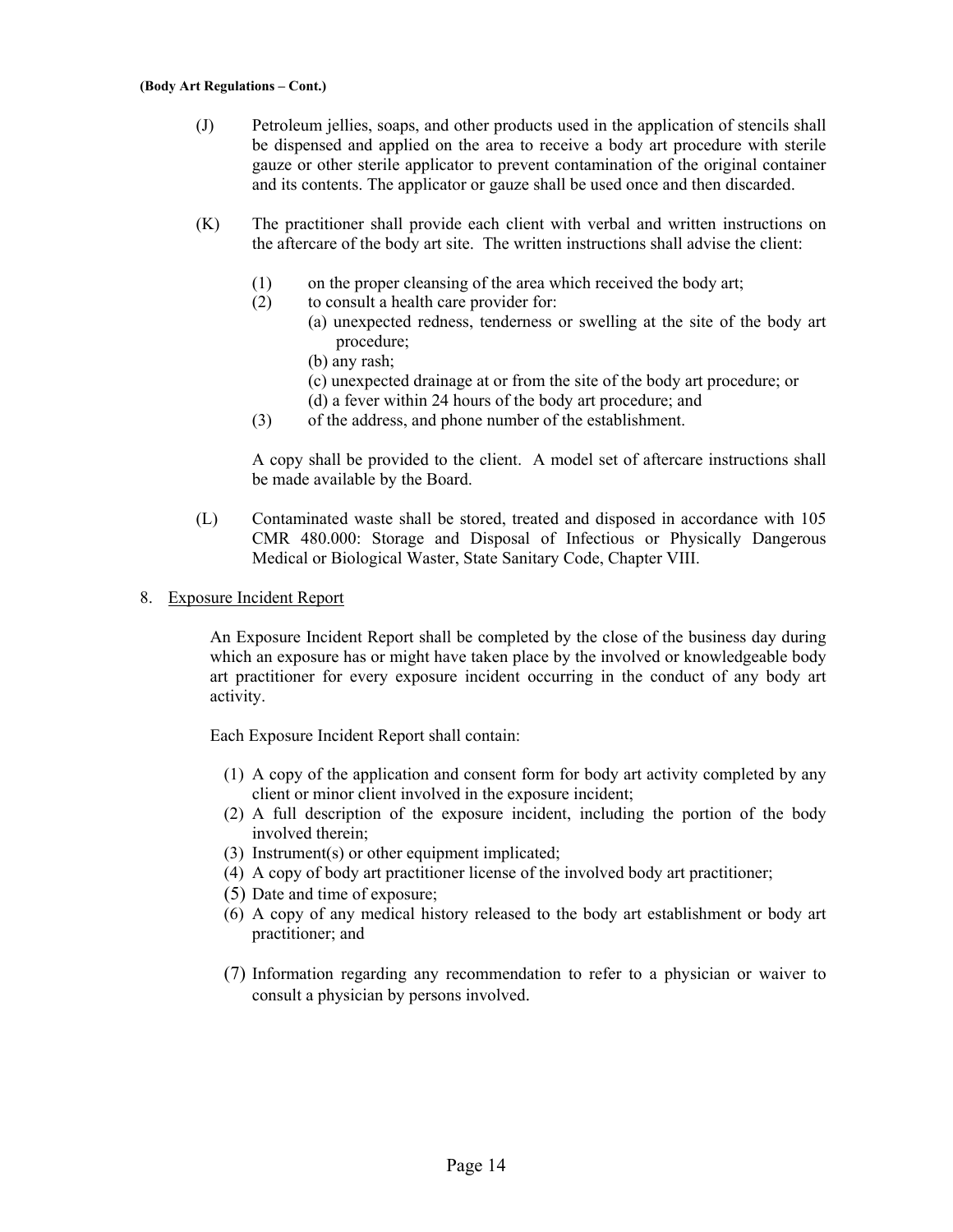## 9. Injury and/or Complication Reports

A written report of any injury, infection complication or disease as a result of a body art procedure, or complaint of injury, infection complication or disease, shall be forwarded by the operator to the Board which issued the permit, with a copy to the injured client within five working days of its occurrence or knowledge thereof. The report shall include:

- (A) the name of the affected client;
- (B) the name and location of the body art establishment involved;
- (C) the nature of the injury, infection complication or disease;
- (D) the name and address of the affected client's health care provider, if any;
- (E) any other information considered relevant to the situation.

# 10. Complaints

- (A) The Board shall investigate complaints received about an establishment or practitioner's practices or acts, which may violate any provision of the Board's regulations.
- (B) If the Board finds that an investigation is not required because the alleged act or practice is not in violation of the Board's regulations, then the Board shall notify the complainant of this finding and the reasons on which it is based.
- (C) If the Board finds that an investigation is required, because the alleged act or practice may be in violation of the Board's regulations, the Board shall investigate and if a finding is made that the act or practice is in violation of the Board's regulations, then the Board shall apply whatever enforcement action is appropriate to remedy the situation and shall notify the complainant of its action in this manner.

# 11. Application for Body Art Establishment Permit

- (A) No person may operate a body art establishment except with a valid permit from the Board.
- (B) Applications for a permit shall be made on forms prescribed by and available from the Board. An applicant shall submit all information required by the form and accompanying instructions. The term "application" as used herein shall include the original and renewal applications.
- (C) An establishment permit shall be valid from the date of issuance and renewable by January  $1<sup>st</sup>$  of each year unless revoked by the Board.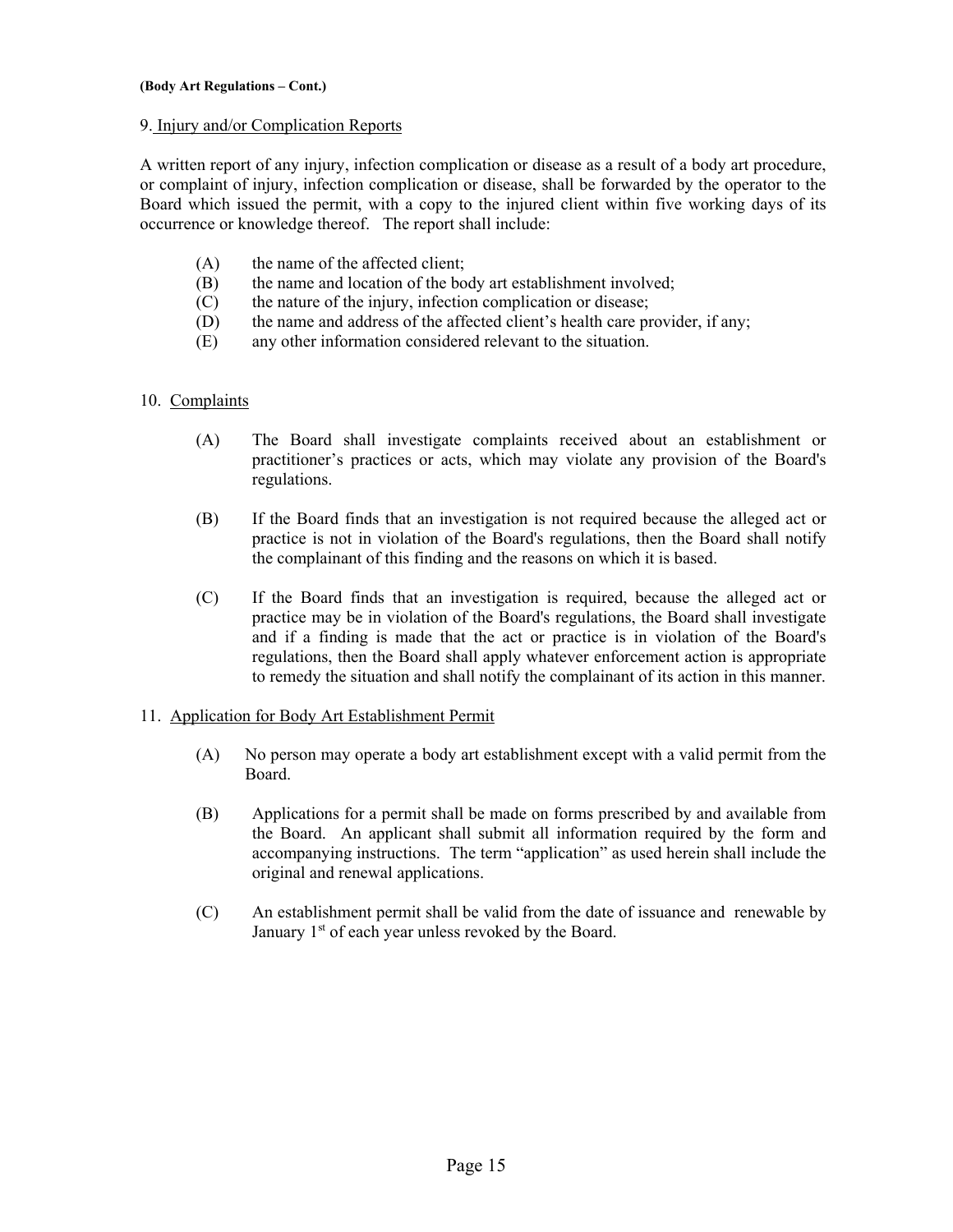- (D) The Board shall require that the applicant provide, at a minimum, the following information in order to be issued an establishment permit:
	- (1) Name, address, and telephone number of:
		- (a) the body art establishment;
		- (b) the operator of the establishment; and
		- (c) the body art practitioner(s) working at the establishment;
	- (2) The manufacturer, model number, model year, and serial number, where applicable, of the autoclave used in the establishment;
	- (3) A signed and dated acknowledgement that the applicant has received, read and understood the requirements of the Board's body art regulations;
	- (3) A drawing of the floor plan of the proposed establishment to scale for a plan review by the Board, as part of the permit application process; and,
	- (4) Exposure Report Plan
	- (5) Such additional information as the Board may reasonably require.
- (E) The annual fee for the Body Art Establishment Permit shall be \$500.00 for each establishment per year and \$100.00 per practioner per year. The Board reserves the right to review the fees annually.
- (F) A permit for a body art establishment shall not be transferable from one place or person to another.

# 12. Application for Body Art Practitioner Permit

- (A) No person shall practice body art or perform any body art procedure without first obtaining a practitioner permit from the Board. The Board shall set a reasonable fee for such permits.
- (B) A practitioner shall be a minimum of 18 years of age.
- (C) A practitioner permit shall be valid from the date of issuance and shall expire no later than one year from the date of issuance unless revoked sooner by the Board.
- (D) Application for a practitioner permit shall include:
	- (1) name;
	- (2) date of birth;
	- (3) residence address;
	- (4) mailing address;
	- (5) phone number;
	- (6) place(s) of employment as a practitioner; and
	- (7) training and/or experience as set out in (E) below.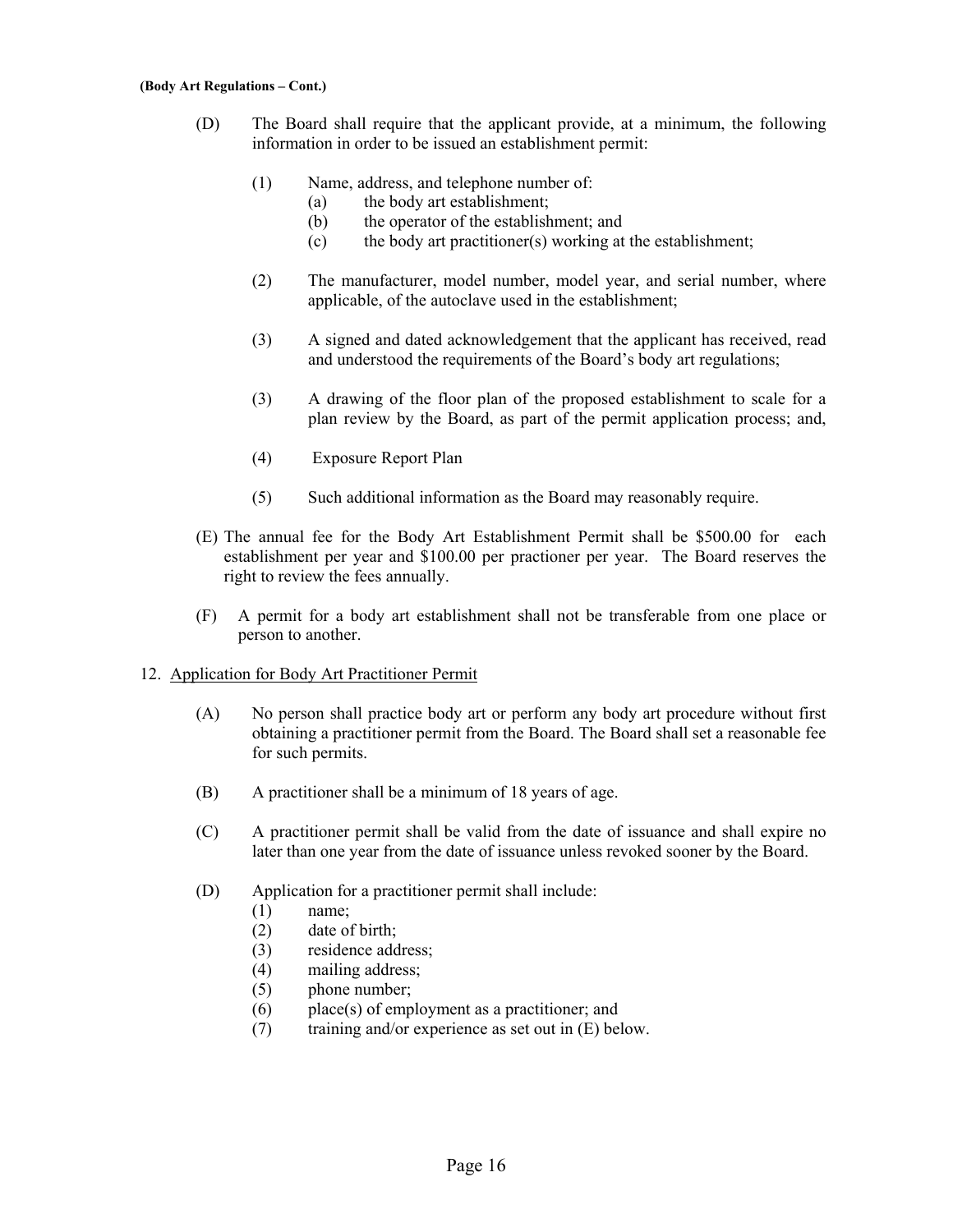- (E) Practitioner Training and Experience
	- (1) In reviewing an application for a practitioner permit, the Board may consider experience, training and/or certification acquired in other states that regulate body art.
	- (2) Training for all practitioners shall be approved by the Board and, at a minimum, shall include the following:
		- (a) bloodborne pathogen training program (or equivalent) which includes infectious disease control; waste disposal; handwashing techniques; sterilization equipment operation and methods; and sanitization, disinfection and sterilization methods and techniques; and
		- (b) Current certification in First Aid and cardiopulmonary resuscitation (CPR).

Examples of courses approved by the Board include "Preventing Disease Transmission" (American Red Cross) and "Bloodborne Pathogen Training" (U.S. OSHA). Training/courses provided by professional body art organizations or associations or by equipment manufacturers may also be submitted to the Board for approval.

- (3) The applicant for a body piercing practitioner permit shall provide documentation, acceptable to the Board, that s/he completed a course on anatomy and physiology with a grade of C or better at a college accredited by the New England Association of Schools and Colleges, or comparable accrediting entity. This course must include instruction on the system of the integumentary system (skin).
- (4) The applicant for a tattoo, branding or scarification practitioner permit shall provide documentation, acceptable to the Board, that s/he completed a course on anatomy and physiology with a grade of C or better at a college accredited by the New England Association of Schools and Colleges, or comparable accrediting entity. This course must include instruction on the system of the integumentary system (skin). Such other course or program as the Board shall deem appropriate and acceptable may be substituted for the anatomy course.
- (5) The applicant for all practitioners shall submit evidence satisfactory to the Board of at least two years actual experience in the practice of performing body art activities of the kind for which the applicant seeks a body art practitioner permit to perform, whether such experience was obtained within or outside of the Commonwealth.
- (F) A practitioner's permit shall be conditioned upon continued compliance with all applicable provisions of these rules and regulations.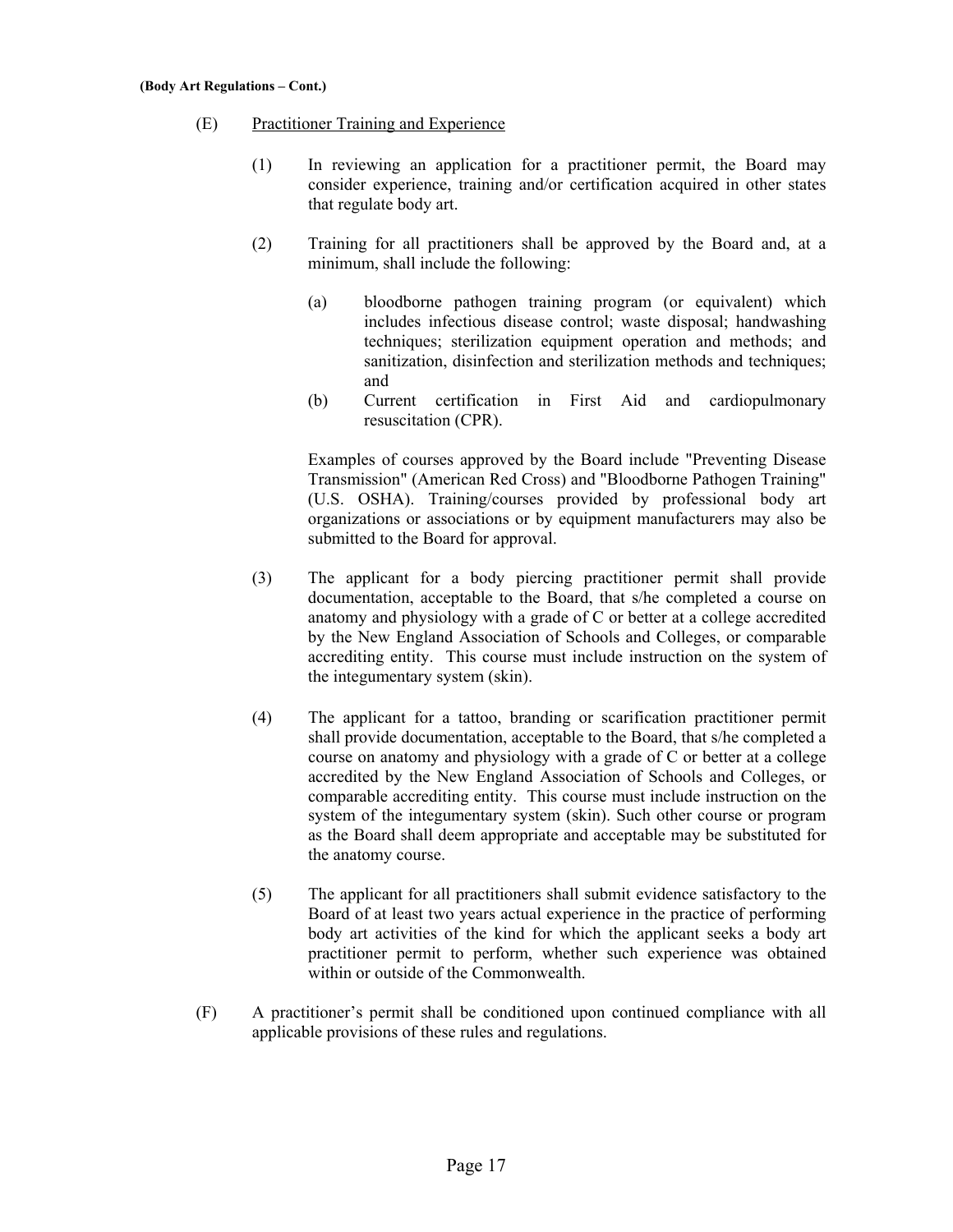## 13. Grounds for Suspension, Denial, Revocation, or Refusal to Renew Permit

- (A) The Board may suspend a permit, deny a permit, revoke a permit or refuse to renew a permit on the following grounds, each of which, in and of itself, shall constitute full and adequate grounds for suspension, denial, revocation or refusal to renew:
	- (1) any actions which would indicate that the health or safety of the public would be at risk;
	- (2) fraud, deceit or misrepresentation in obtaining a permit, or its renewal;
	- (3) criminal conduct which the Board determines to be of such a nature as to render the establishment, practitioner or applicant unfit to practice body art as evidenced by criminal proceedings resulting in a conviction, guilty plea, or plea of nolo contendere or an admission of sufficient facts;
	- (4) any present or past violation of the Board's regulations governing the practice of body art;
	- (5) practicing body art while the ability to practice is impaired by alcohol, drugs, physical disability or mental instability;
	- (6) being habitually drunk or being dependent on, or a habitual user of narcotics, barbiturates, amphetamines, hallucinogens, or other drugs having similar effects;
	- (7) knowingly permitting, aiding or abetting an unauthorized person to perform activities requiring a permit;
	- (8) continuing to practice while his/her permit is lapsed, suspended, or revoked; and
	- (9) having been disciplined in another jurisdiction in any way by the proper permitting authority for reasons substantially the same as those set forth in the Board's regulations.
	- (10) other just and sufficient cause which the Board may determine would render the establishment, practitioner or applicant unfit to practice body art;
- (B) The Board shall notify an applicant, establishment or practitioner in writing of any violation of the Board's regulations, for which the Board intends to deny, revoke, or refuse to renew a permit. The applicant, establishment or practitioner shall have seven (7) days after receipt of such written notice in which to comply with the Board's regulations. The Board may deny, revoke or refuse to renew a permit, if the applicant, establishment or practitioner fails to comply after said seven (7) days subject to the procedure outlined in Section 15.
- (C) Applicants denied a permit may reapply at any time after denial.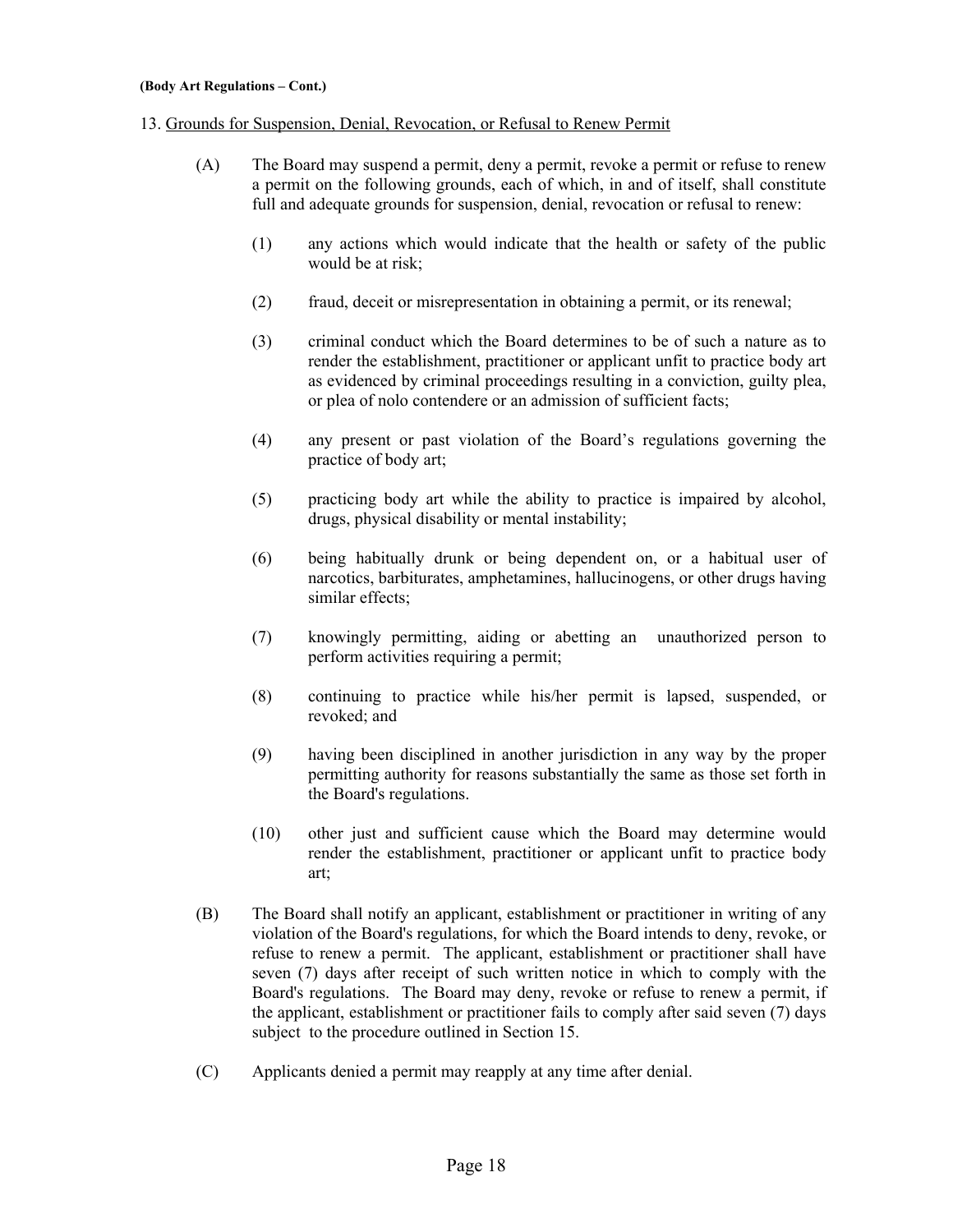## 14. Grounds for Suspension of Permit

The Board may summarily suspend a permit pending a final hearing on the merits on the question of revocation if, based on the evidence before it, the Board determines that an establishment and/or a practitioner is an immediate and serious threat to the public health, safety or welfare. The suspension of a permit shall take effect immediately upon written notice of such suspension by the Board.

# 15. Procedure for Hearings

The owner of the establishment or practitioner shall be given written notice of the Board's intent to hold a hearing for the purpose of suspension, revocation, denial or refusal to renew a permit. This written notice shall be served through a certified letter sent return receipt requested or by constable. The notice shall include the date, time and place of the hearing and the owner of the establishment or practitioner's right to be heard. The Board shall hold the hearing no later than 21 days from the date the written notice is received.

In the case of a suspension of a permit as noted in Section 13, a hearing shall be scheduled no later than 21 days from the date of the suspension.

## 16. Severability

If any provision contained in the model regulations is deemed invalid for any reason, it shall be severed and shall not affect the validity of the remaining provisions.

## 1. Fine for Violation

The fine for a violation of any provision of these Rules and Regulations shall be \$100.00 per offense. Each day that a violation continues shall be deemed to be a separate offense.

## 18. Non-criminal Disposition

In accordance with MGL chapter 40, section 21D and [*the local enabling legislation]* whoever violates any provision of these Rules and Regulations may be penalized by non-criminal disposition.

## 19. Effective Date

 These rules and regulations shall be effective as of May 22, 2001. Adopted May 21, 2001.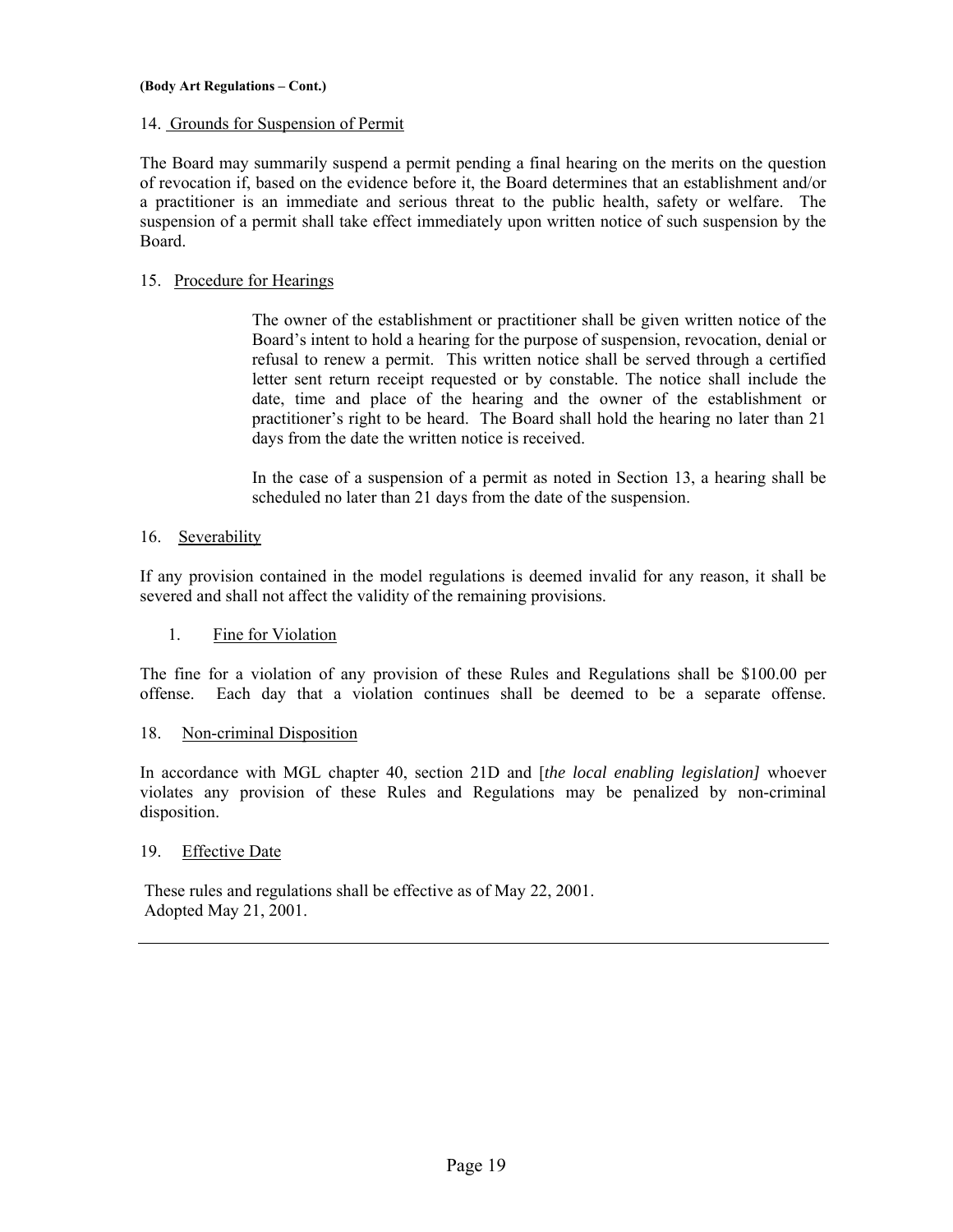## **BURIAL OF DECEASED PERSONS REGULATION**

In accordance with the provisions of Chapter 114, Section 37, of the Massachusetts General Laws, the Board of Health of Sandwich enacted the following regulations in regard to the burial of deceased persons in any cemetery or burial place within the Town of Sandwich on January 5, 1982.

# REGULATION – 1

 The minimum acceptable excavation for the placement of a burial vault shall be three feet in width, eight feet in length and of sufficient depth so as to provide a minimum of two feet of cover material over the vault.

# REGULATION  $-2$

 Backfilling of a grave after placement of a vault shall be done in such a manner; by proper tamping of the soil, so as to minimize settlement.

# REGULATION – 3

 As provided in the provisions of Chapter 114, Section 42 as amended shall be in effect. Whoever uses as a means of passage from one point to another, not being thereupon at the time for any other purpose, the premises of a cemetery or burial place, in any other parts thereof than the defined ways, paths and walks, shall be punished by a fine of not more than twenty dollars.

# REGULATION – 4

 Chapter 114, Section 42A, Visitation Hours – No cemetery exempted from taxation under the provisions of Section 5 of Chapter 59 shall be closed for visitations between the hours of eight o'clock ante meridian and sunset, except during the months of June, July, August and September when such cemeteries shall remain open until the hour of seven o'clock post meridian; provided, however, that the provisions of this section shall not apply on Saturdays if the cemetery is owned or used exclusively by a religious denomination which observes the Sabbath on Saturday. It shall be deemed to be a violation of this section if entrance to or exit from any such cemetery by motor vehicles is prevented during said hours, if said cemetery has accessible roads for motor vehicles; provided, however that access by motor vehicles may be prevented on the second Sunday in May, the last Monday in May, and on Easter Sunday. Whoever willfully violates this section shall be punished by a fine of not more than one hundred dollars.

The above regulations shall be administered for the Town of Sandwich by the Selectmen of the Town of Sandwich, and by their legally appointed agent and by the administrators of privately owned cemeteries or burial grounds.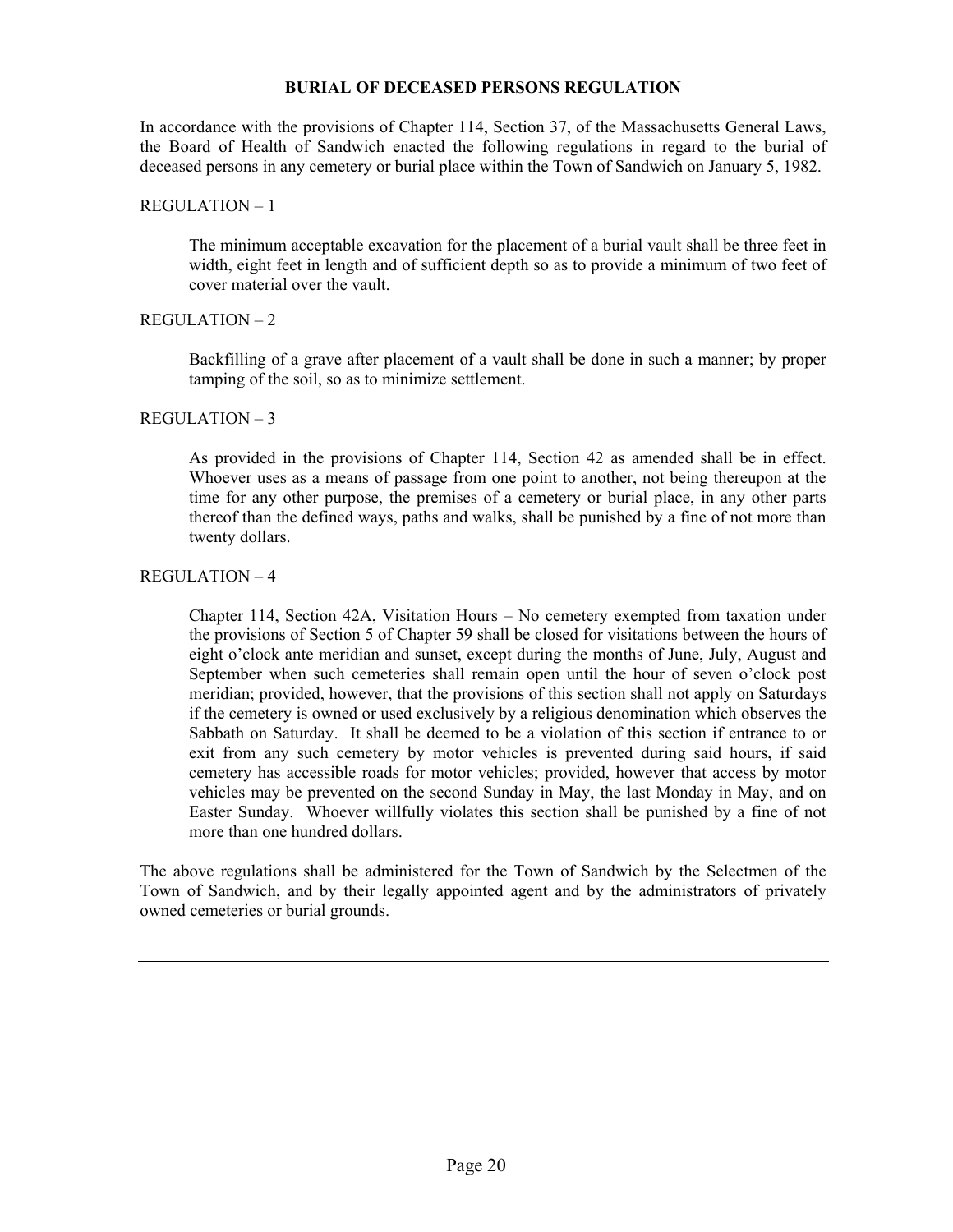# **COASTAL: BEACHES, DUNES, BANKS, AND BARRIER BEACH REGULATION**

Notice is hereby given that the following regulation has been adopted by the Town of Sandwich Board of Health, under the provisions of Massachusetts General Law, Chapter 111, Section 31 and Section 127A, at its meeting on March 24, 1986.

Having determined that coastal: beaches, dunes, banks, and barrier beach systems, are highly dynamic areas subject to ongoing erosion, overwash process, and a highly responsive groundwater table, be it enacted that no newly constructed Title V septic system shall be permitted/installed except to repair a system for an existing dwelling, (The term, "existing dwelling" shall mean a dwelling that was in existence within the two-year period prior to receipt by the Board of Health of an application for permission to repair a septic system located on the same building lot as the subject dwelling and that was used to serve said dwelling.) \*\* nor shall existing system be expanded to accommodate an increase in flow (additional bedrooms) in any of the following areas:

\* Coastal Beaches, to include any unconsolidated sediment subject to wave, tidal and coastal storm action which forms the gently sloping shore of a body of salt water and includes tidal flats. Coastal beaches extend from the mean low water line landward to the dune line, coastal bank line or the seaward edge of existing man-made structures, when these structures replace one of the above lines, which ever is closest to the ocean.

Coastal Dunes, to include any natural hill, mound or ridge of sediment landward of a coastal beach deposited by wind action or storm overwash. Coastal dune also means sediment deposited by artificial means and serving the purpose of storm damage prevention or flood control.

Barrier Beaches, to include any low-lying strip of land generally consisting of coastal beaches and coastal dunes extending roughly parallel to the trend of the coast. It is separated from the mainland by a narrow body of fresh, brackish or saline water or a marsh system. A barrier beach may be joined to the mainland at one or both ends.

Coastal Banks, composed of unconsolidated sediment, to include the seaward face or side of any elevated landform, other than a coastal dune, which lies at the landward edge of a coastal beach, land subject to tidal action, or other wetland. These banks are exposed to vigorous wave action and through that action serve as a major continuous source of sediment for beaches, dunes, and barrier beaches as well as other landforms caused by coastal processes. Coastal banks with previously existing man-made structures such as seawalls, rip rap, revetments and bulkheads are exempt from this provision.

\*\*\*The Board may grant a variance from this Regulation in cases where the issuing authority under the Wetlands Protection Act, M.G.L. c. 131, §40 (the "Act"), has issued a Notification of Non-Significance, containing a determination that the area of coastal beach, coastal dune, barrier beach, or coastal bank within which the system is to be installed is not significant to any of the interests of the Act, as identified in M.G.L. c. 131, §40 and listed in 310 CMR 10.04.

In accordance with the Board's general policies for variance requests, any request for a variance from this regulation shall be in writing, and the applicant shall notify abutters, by certified mail, of the date, time, and place of the public meeting at which the Board will review the variance request.

Amended May 10, 1999

- Amended January 10, 2000
- \*\*\* Amended October 17, 2005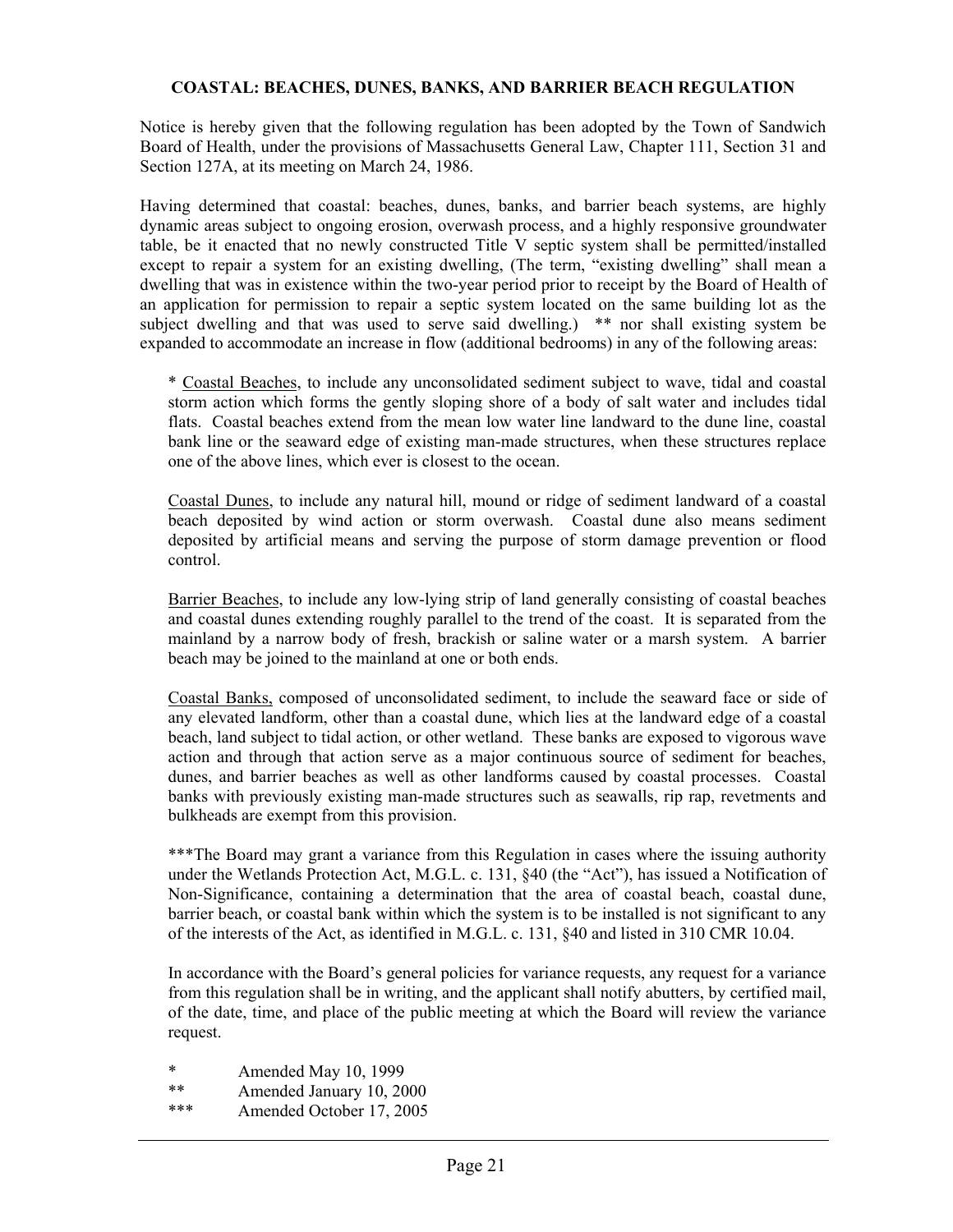# **COMPOSTING MANAGEMENT REGULATION**

- I. Purpose and Authority
- II**.** Definitions
- III. Applicability
- IV. Existing Operations
- V. Exemptions
- VI. Permits
- VII. Minimum Standards
- VIII. Composting Management Plan
- IX. Recordkeeping & Reporting
- X. Compliance and Penalties
- XI. Severability

# **I. Purpose and Authority**

(1) Purpose

The Composting Management Regulation of the Town of Sandwich has been adopted to provide management practices that ensure that composting operations conducted within the boundaries of the Town of Sandwich are operated in such a manner as to prevent the occurrence of a public health threat or nuisances.

(2) Authority

The Composting Management Regulation of the Town of Sandwich has been adopted pursuant to Massachusetts General Law Chapter 111, Section 31.

# **II. Definitions**

Backyard Composting means the composting of organic solid waste, such as grass clippings, leaves or brush generated by a homeowner or tenant of a single-family or duplex residential unit where composting occurs at that dwelling place. This term also means composting that is associated with the operation of a stable as licensed under the authority of the Sandwich Board of Health Stable Regulation which authorizes composting for the maintenance of manure and bedding material. This term does not include the composting of organic solid waste received from an off-site location.

Board means the Town of Sandwich Board of Health.

Compostable Material means an organic material, excluding wastewater treatment residuals, that has the potential to be composted, which is pre-sorted and not contaminated by toxic substances. This term includes the following:

- food material;
- vegetative material;
- yard waste;
- manure and animal bedding material;
- clean newspaper and cardboard; and
- clean compostable (i.e., thin) shells and clean bones.

This term does not include dead animals or dead animal parts or feedstocks likely to support human pathogens. This term also does not include domestic sewage, sewage sludge, or septage.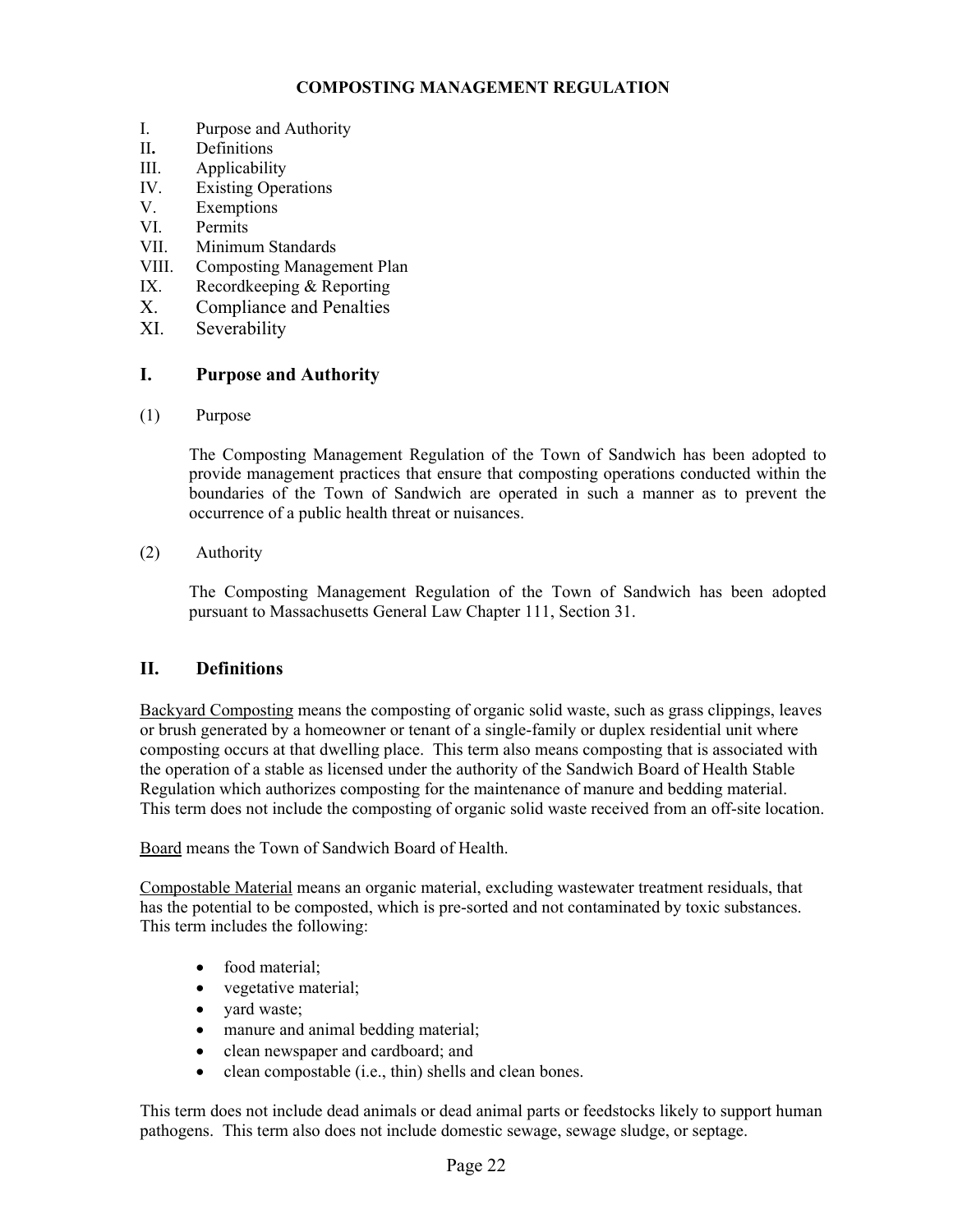## **(COMPOSTING MANAGEMENT REGULATION – Cont.)**

Composting means a process of accelerated biodegradation and stabilization of organic material under controlled conditions yielding a product which can safely be used.

Existing Composting Operations means those composting operations that are in existence as of the date upon which the Composting Management Regulation is adopted by the Board.

Food Material means source-separated material produced from human food preparation and consumption activities at homes, restaurants, cafeterias, or dining halls which consists of fruits, vegetables and grains, animal products and byproducts, and soiled paper unsuitable for recycling. This term does not include fish or fish byproducts.

Person means a natural person, firm, partnership, company, corporation or business trust.

Pre-Sort means to segregate a material for reuse, recycling or composting by preventing the material from being commingled with solid waste at the point of generation or to separate and recover the material from solid waste at a processing facility. Pre-sorting does not require the recovery or separation of non-recyclable components that are integral to a recyclable product (e.g., insulation or electronic components in white goods).

Vegetative Material means source-separated material which consists solely of vegetative waste such as fruits, vegetables and grains, that is produced from food preparation activities, but not limited to, grocery stores, fruit or vegetable canning, freezing or preserving operations, and food or beverage processing establishments.

Windrow means an elongated pile of compostable material that is no more than eight feet in height and no more than twelve feet in width.

Yard Waste means deciduous and coniferous seasonal deposition (e.g., leaves), grass clippings, weeds, hedge clippings, garden materials and brush.

# **III. Applicability**

The Composting Management Regulation applies to all composting operations conducted within the boundaries of the Town of Sandwich unless exempted pursuant to Section V of this regulation.

# **IV. Existing Operations**

Existing composting operations shall comply with all conditions of the Composting Management Regulation and apply to the Board for a permit within 60 days of the Board's adoption of the Composting Management Regulation.

# **V. Exemptions**

Backyard composting, as defined in Section II of this regulation, is not subject to the Composting Management Regulation provided the operation incorporates good management practices, is carried out in a manner that prevents an unpermitted discharge of pollutants to air, water or other natural resources of the Town of Sandwich, and results in no public health nuisance.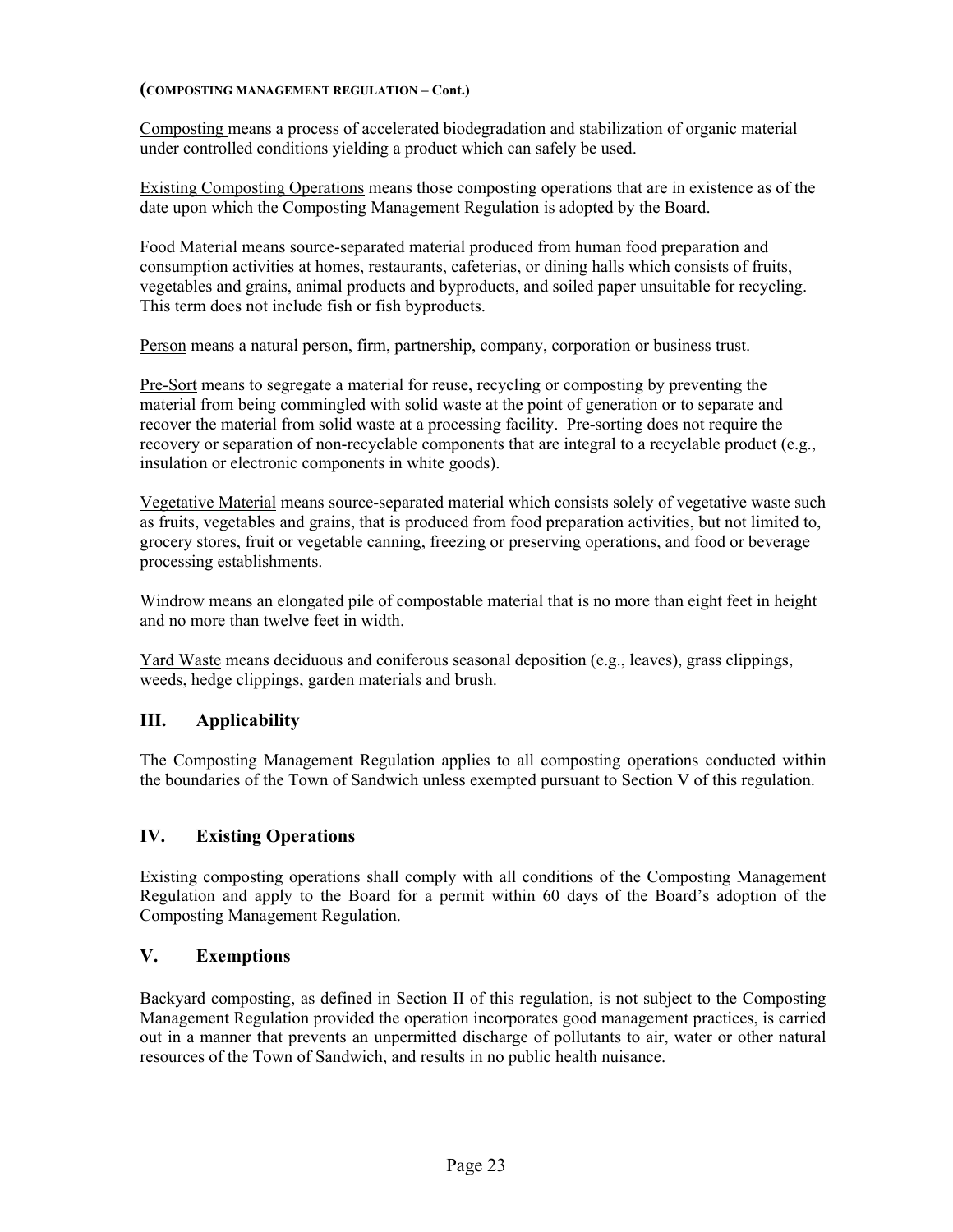# **VI. Permits**

All composting operations subject to the Composting Management Regulation shall obtain a permit from the Board prior to conducting composting operations. To obtain a permit, the applicant shall submit to the Board the following information:

- the applicant's name, address, and telephone number;
- the address of the proposed composting operation site;
- a site locus; and
- a Composting Management Plan containing the information specified in Section VIII of this regulation.

Such permits shall be issued for a period of time not to exceed one calendar year and may be renewed.

Permit applications shall be submitted to the Health Department for review by the Sandwich Board of Health at a regularly scheduled public meeting. Renewals shall require the submittal of material as specified in Section IX.

The permit fee shall be three hundred dollars (\$300.00) per year.

# **VII. Minimum Standards**

All composting operations shall adhere to the management practices described below.

(1) Carbon to Nitrogen (C:N) Ratio

The carbon to nitrogen ratio of all windrows shall be maintained between 25:1 and 30:1 as specified in *Leaf and Yard Waste Composting Guidance Document* published by the Massachusetts Department of Environmental Protection.

(2) Moisture

The moisture content of all windrows shall be maintained between 40% and 60% (i.e., the material should be damp but not dripping) as specified in *Leaf and Yard Waste Composting Guidance Document* published by the Massachusetts Department of Environmental Protection.

(3) Temperature

The temperature of all windrows shall be maintained between 100 and 140 degrees Fahrenheit as specified in *Leaf and Yard Waste Composting Guidance Document* published by the Massachusetts Department of Environmental Protection.

(4) Soils

All composting operations shall not be conducted in areas where the underlying soil permeability is too great or too low. Soil type shall be based on the Soil Textural Triangle and shall consist of a Class I soil with a relative proportion of sand no greater than 85%but not less than 70% and clay no greater than 20% but not less than 15%.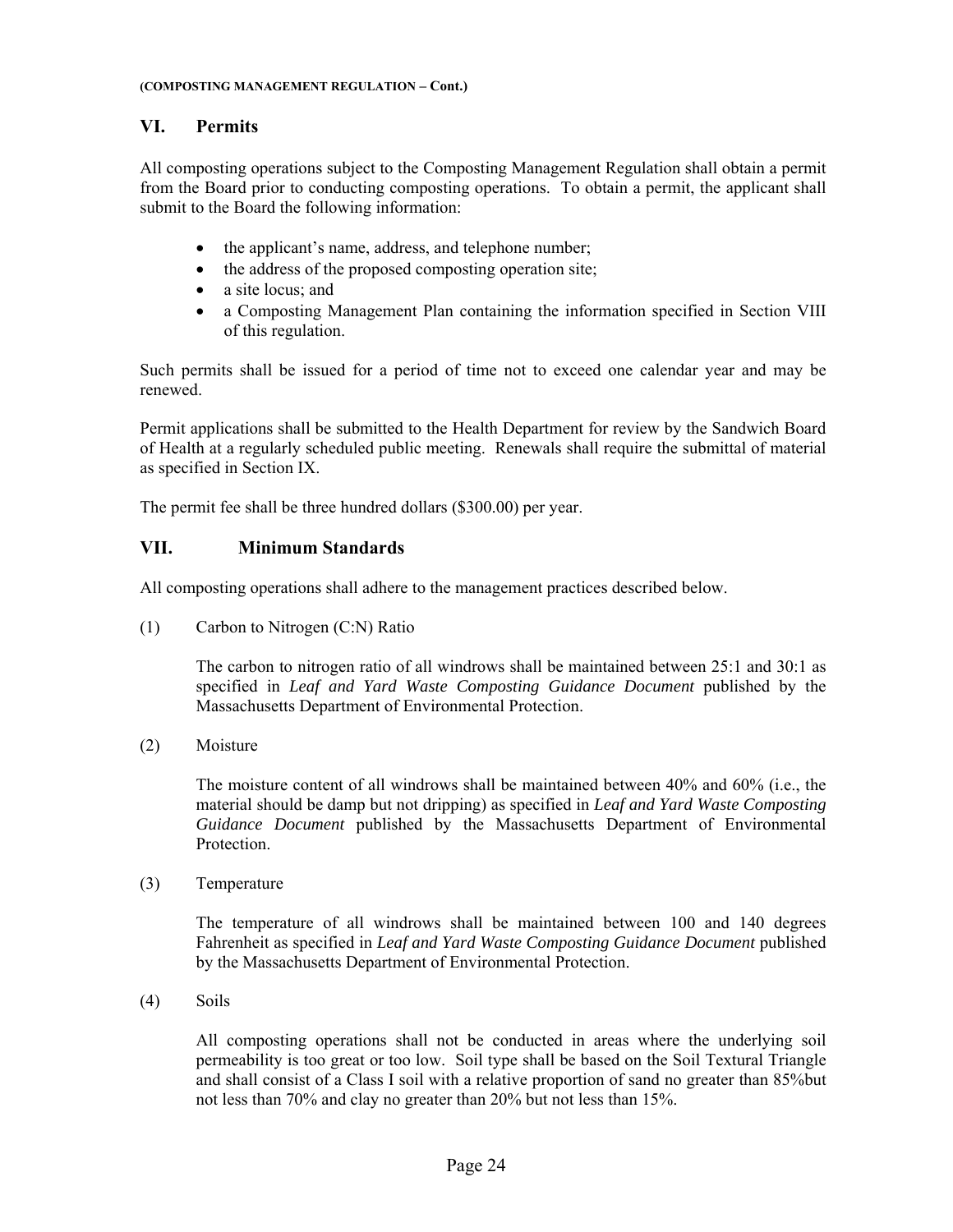#### **(COMPOSTING MANAGEMENT REGULATION – Cont.)**

## (5) Drainage

All composting operations shall provide adequate slope or other drainage measures to prevent the accumulation of standing water. A drainage system shall be designed to maintain rainwater runoff on-site and provide leaching for such.

(6) Compostable Material Pile Construction and Identification

All composting operations shall pile compostable material into windrows as defined in Section II of this regulation. All windrows shall be constructed parallel to the slope of the site (i.e., perpendicular to the topographical fall line) to allow rainwater to runoff between the windrows rather than through them. Adequate spacing between windrows shall be provided to allow for the operation of equipment. All windrows shall be adequately identified by a system that allows the matching of recorded data (recorded pursuant to Section IX of this regulation) and the windrow from which the data was obtained.

(7) Composting Pad

All composting operations shall be conducted on an adequate composting pad that is designed to drain runoff away from the compost windrow(s) and support heavy equipment during all seasons and prevent the formation of ruts caused from the operation of equipment or machinery. The composting pad shall also be permeable enough to allow water to percolate through the soil and prevent standing water or "ponding".

(8) Access Control

All composting operations shall provide adequate access control to the site to prevent unauthorized dumping.

(9) Odor Control

All composting operations shall prevent the off-site emission of odors that are foul, putrid, or otherwise offensive or obnoxious in nature.

# **VIII. Composting Management Plan**

All Composting Management Plans shall specify the information listed below.

- (1) A description and plan prepared by a Massachusetts Licensed Surveyor of the composting site that includes the following information:
	- the total acreage of the site;
	- the location of the composting pad on the site;
	- the location of the windrows on the composting pad;
	- $\bullet$  the topographic contour lines of the site;
	- the distance of the site from any surface waters, wetlands, floodplains, public and private drinking water wells, schools, residences, parks, and hospitals;
	- a description of the soils and slope of the site;
	- the depth to the seasonal high groundwater and bedrock in the area where composting will occur;
	- the direction of the prevailing winds at the site;
	- $\bullet$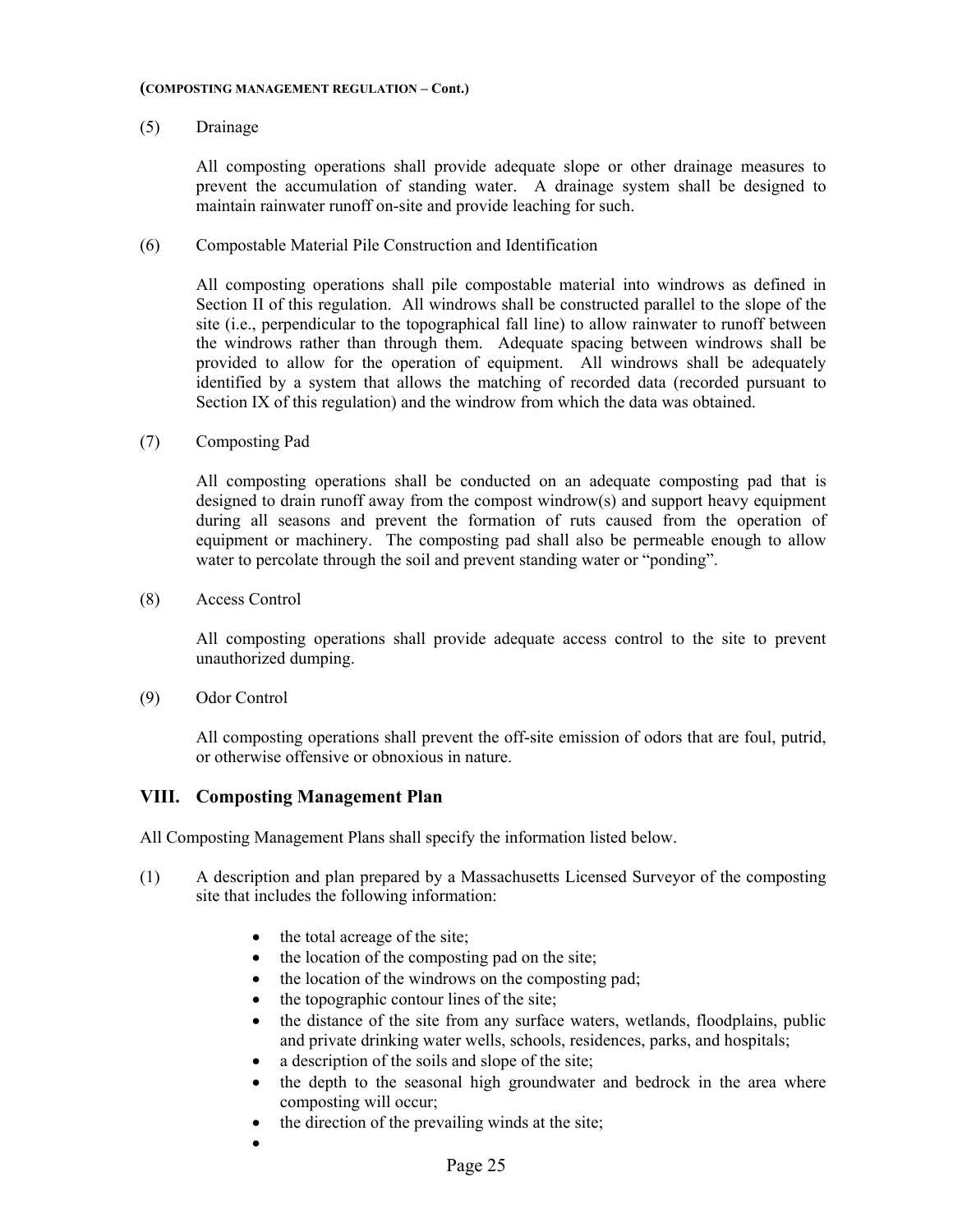## **(COMPOSTING MANAGEMENT REGULATION – Cont.)**

- the layout of access and egress roads of the site; and
- proposed drainage to maintain runoff on-site and away from composting.
- (2) The quantities (i.e., per day or per week) and types of compostable material received at the site, including each material's carbon to nitrogen ratio.
- (3) The mixing ratios of compostable materials received.
- (4) The identification system used for the windrows.
- (5) A description of the following:
	- the methods used to monitor temperature, moisture, and carbon to nitrogen ratio;
	- the equipment and staffing of the operation;
	- the schedule of operations including the days and hours of operation;
	- the methods by which windrows are deemed to be finished;
	- the method by which compostable materials are mixed;
	- the manner in which compostable materials are received and the operational procedures followed upon receipt of such materials;
	- the method by which windrows are deemed in need of aeration and the method by which they are aerated; and
	- the method by which moisture is added to the windrows if needed.
- (6) Copies of the format to be used for the recordkeeping logs required pursuant to Section IX of this regulation.
- (7) The practices or procedures by which odors will be controlled.

# **IX. Recordkeeping and Reporting**

- (1) Recordkeeping
	- (A) Receiving Log

All composting operations shall maintain on-site and accessible a log to record the receipt of all compostable material. Said log shall include the following information:

- the amount of the material received;
- the date and time the material was received;
- the type of material received;
- the identification of the windrow into which the material was placed; and
- the origin of the material received.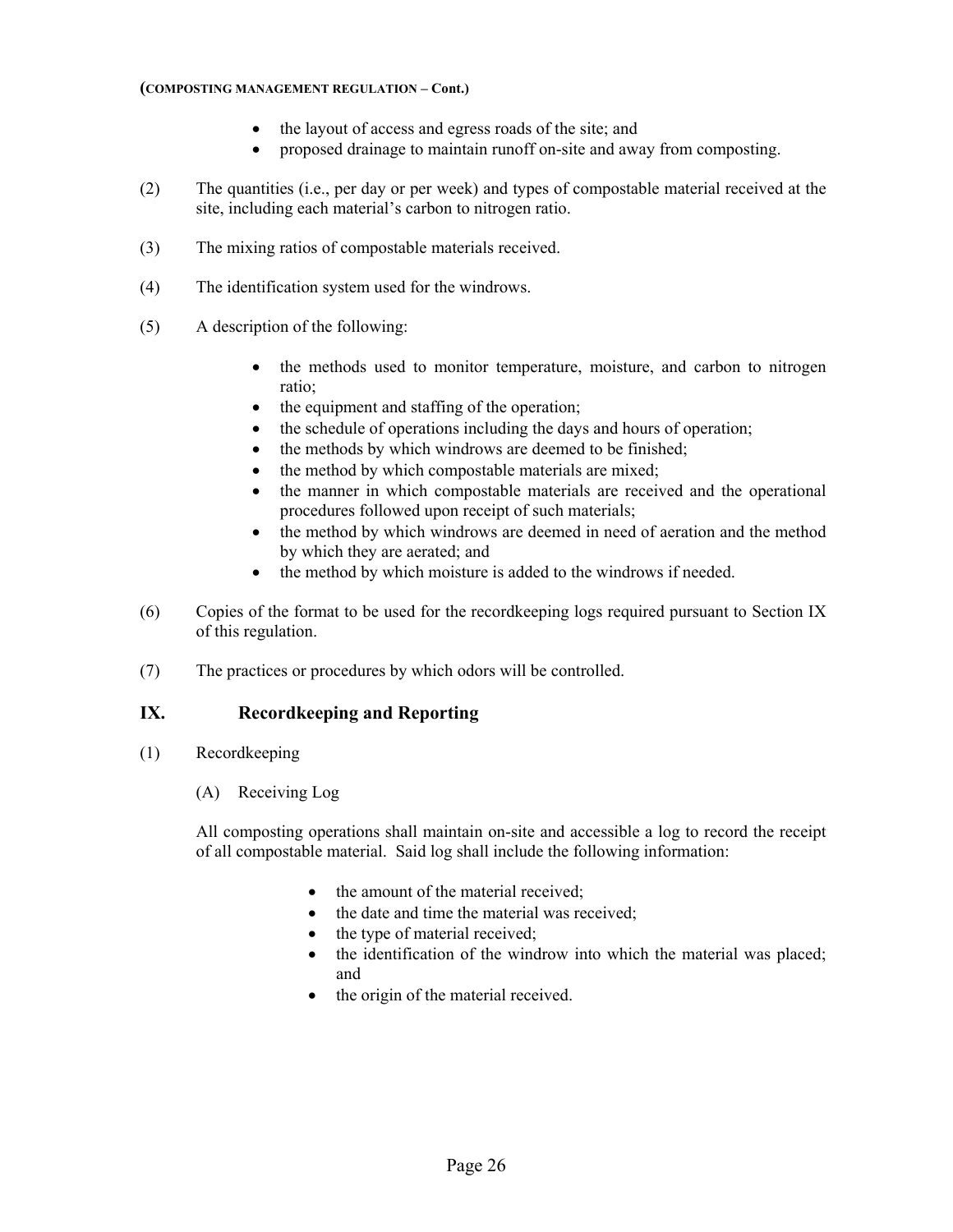(B) Temperature Log

All composting operations shall maintain on-site and accessible a daily log to record the temperature readings of all active windrows. Said log shall include the following information:

- the temperature measured;
- the date and time the temperature reading was obtained; and
- the identification of the windrow from which the temperature reading was obtained.
- (C) Finished Material Log

All composting operation shall maintain on-site and accessible a log recording the disposition of all finished compost material. Said log shall include the following information:

- the identification of the windrow deemed to be finished;
- the date on which the windrow was deemed to be finished; and
- the date on which the material was removed off-site or used on-site.
- (2) Reporting

Receiving Logs, Temperature Logs, and/or Finished Material Logs shall be submitted to the Board upon request.

# **X. Compliance and Penalties**

Any person who fails to comply with any provision of the Composting Management Regulation may be punished by a fine not to exceed two hundred (\$200.00) dollars per day per violation as set by the Board (Section 157, Chapter 111, Massachusetts General Laws) depending on the severity of the violation, and may be subject to suspension or revocation of their composting permit. Every composting operation shall permit the Board or its Agent or other Town Authorities acting in an official capacity to inspect the composting operation during normal business hours.

# **XI. Severability**

If any provision of the Composting Management Regulation is declared invalid or unenforceable, the other provisions shall not be affected thereby but shall continue in full force and effect.

# **EMPLOYMENT OF OUTSIDE CONSULTANTS**

Pursuant to Massachusetts General Law Chapter 44, Section 53g, the Board of Health imposes on all applicants, when it determines that it is necessary, reasonable fees for the employment of outside consultants to review plans and/or permit applications.

1. The Board of Health, when it determines that it is necessary, shall require any applicant to establish a special account with the Town Treasurer equal to an amount determined by the Board of Health to be sufficient to hire outside consultants to review and report on applications under this regulation.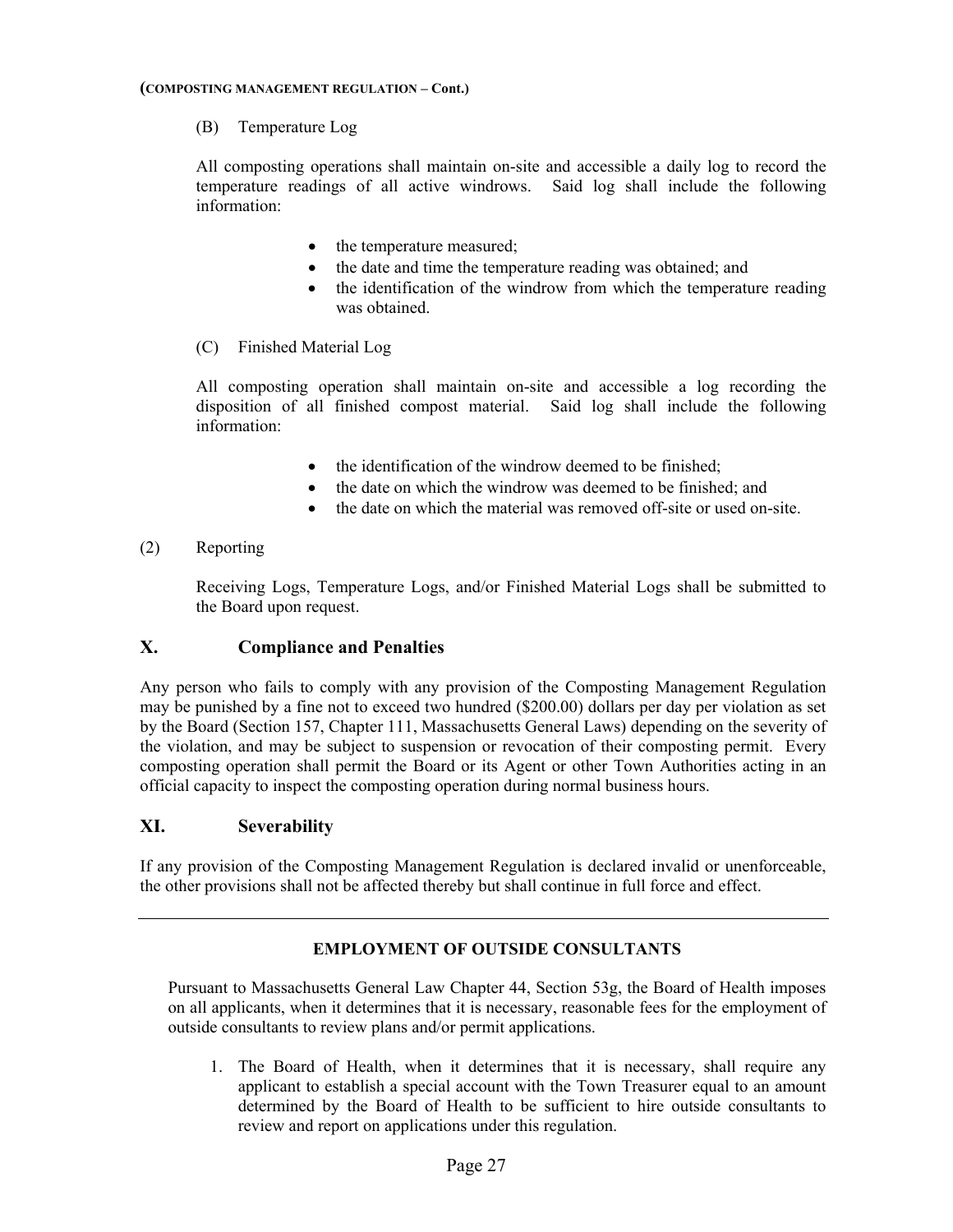#### **(EMPLOYMENT OF OUTSIDE CONSULTANTS-cont.)**

- 2. All funds deposited with the Town Treasurer, may be expended by the Board of Health without, Town Meeting appropriation, or consulting fees only. Any principal and interest remaining in the account upon approval or disapproval of the plan or permit shall be repaid to the applicant; at the conclusion of the review process.
- 3. The Town Accountant shall submit an annual report to the Board of Selectmen and the Town Executive Secretary, for review. Each account under this section shall be published in the annual report, and be provided by the Town Treasurer to the Bureau of Accounts.
- 4. The applicant may appeal the selection of any particular consultant to the Board of Selectmen on the grounds of a conflict of interest, or that the consultant does not possess minimum required qualifications.
	- a. Minimum required qualifications shall consist of an educational degree in the field at issue, or a closely related field, or three or more years of practice in the field at issue or a related field.
	- b. The Board of Selectmen may act on any appeal under this regulation within 28 days of the filing of an appeal.
	- c. In the event that no decision is made by the board of Selectmen within 28 days of the filing of an appeal, the selection made by the Board of Health shall stand.

Adopted: September 9, 1991

# **EXPOSURE TO TOXIC PEST CONTROL MATERIALS REGULATION**

In order to protect the citizens of Sandwich from undue and unwanted exposure to toxic pest control materials, the Sandwich Board of Health, under the provisions of Massachusetts General Laws, Chapter 111, Section 31 and Section 127A, adopted the following regulation at its meeting on June 9, 1986.

No aerial or wide area ground application of a control material shall be made unless the following conditions are met:

- 1. Submission to the Board of Health, no later than ten (10) days prior to application, written proof of notification of both the local Supervisor of Insect Pest Control and the Department of Food and Agriculture Pesticide Board.
- 2. Publication of a Notice of Intent no later than ten (10) days prior to application in a local newspaper of general circulation normally used by this municipality for legal notices. The notice shall include the purpose of the control program, the mode of application, the general location of the control area, the control material to be used, the anticipated commencement date and time of the control program, the location where maps delineating the control area may be viewed, the locations where marking materials for aerial control programs will be distributed and the name and telephone number of an individual from whom further information can be obtained.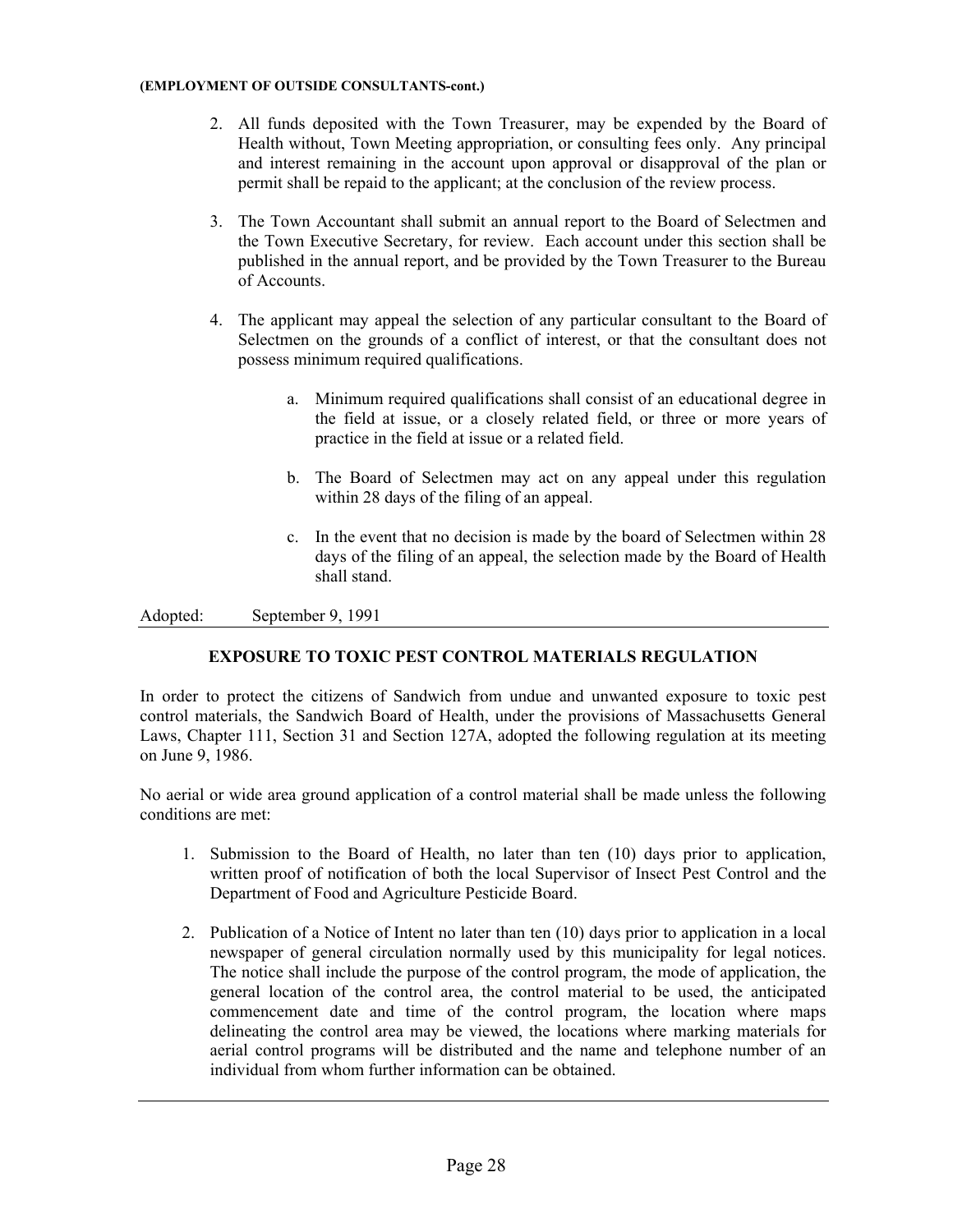# **FLOOR DRAIN REGULATION**

Whereas toxic and hazardous substances entering the ground may cause contamination of public and private water supply wells and;

Whereas floor drains within industrial/commercial buildings which connect to leaching structures and/or septic systems provide a path to groundwater for toxic and hazardous substances;

The Sandwich Board of Health acting under Massachusetts General Laws, Chapter 111, Sections 31 and 122 and provisions of the Commonwealth's Groundwater Discharge Regulations hereby requires:

- 1. The disconnection and removal or destruction of all leaching structures and associated plumbing connected to interior floor drains;
- 2. The disconnection and removal of all plumbing connecting floor drains and/or gasoline traps to septic systems;
- 3. The permanent sealing of all floor drains within structures or;
- 4. The connection of floor drain to a D.E.P. approved and permitted holding tank, the contents of which shall be disposed of by a licensed hazardous waste hauler. Waste manifest copies to be submitted to this Board.

All alterations to existing drains and drainage systems are to be witnessed by an agent of this Board.

Owners of property affected by this regulation shall comply with all of its provisions within 90 days of publication.

Failure to comply with provisions of this Regulation will result in the levy of fines of not less than two hundred dollars (\$200.00). Each day's failure to comply shall constitute a separate violation.

All new construction within the Town of Sandwich shall comply with the provisions of this regulation.

Adopted: June 11, 1990 Effective: June 20, 1990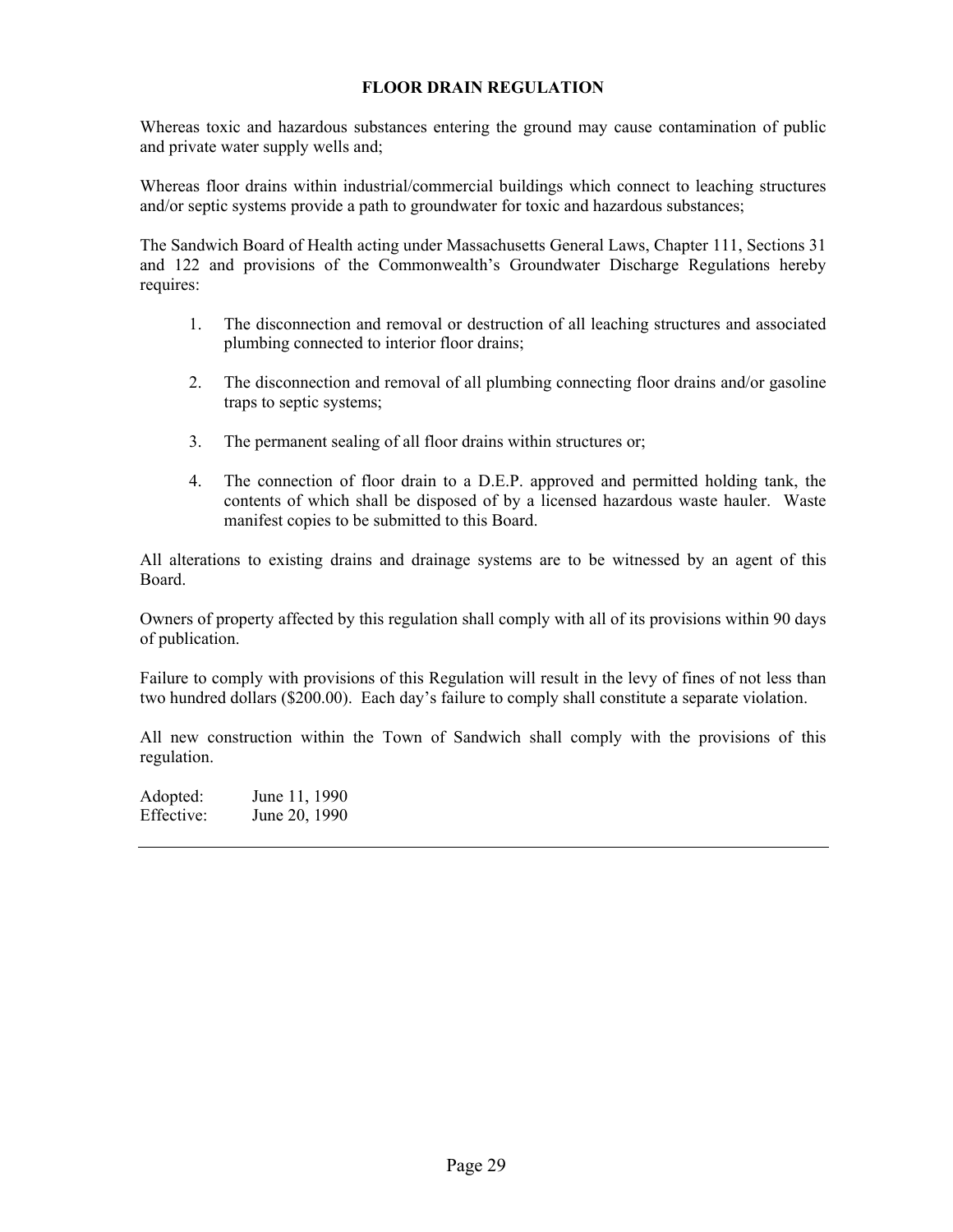# **FOOD ESTABLISHMENT REGULATION**

Sandwich Board of Health Amendments to the Commonwealth of Massachusetts 105 CMR 590.000 – 595.000 Vending Machines and State Sanitary Code for Food Establishments

The Board of Health held a public hearing on October 28, 1996 and adopted the following amended regulation pursuant to Massachusetts General Laws, Chapter 111, Section 31 as reasonable health regulations designed to protect and improve the health of the residents of the Town of Sandwich:

No person shall operate a food establishment; meaning any food service establishment, retail food store, bed and breakfast operation, or residential kitchen where food is prepared or offered for the distribution to or consumption by the public, and/or sells tobacco products unless that individual operating a food establishment is a holder of a valid food service/tobacco product permit issued by the Board of Health.

| Amended:   | November 30, 1998 |
|------------|-------------------|
| Effective: | January 11, 1999  |

# **FUEL STORAGE SYSTEM REGULATION**

Whereas, leaking fuel storage systems pose an immediate and serious threat to Cape Cod's sole source aquifer, and,

Whereas, the Town of Sandwich does not have records to locate all such systems installed within the Town,

Therefore, under Chapter 111, Section 31, of the Massachusetts General Laws, the Sandwich Board of Health hereby adopts the following regulations to protect the ground and surface waters from contamination with liquid toxic or hazardous materials.

DEFINITION: "Toxic or hazardous materials" shall be defined as all liquid hydrocarbon products including, but not limited to, gasoline, fuel and diesel oil, and any other toxic or corrosive chemicals, radioactive materials or other substance controlled as being toxic or hazardous by the Division of Hazardous Waste of the Commonwealth of Massachusetts, under the provisions of Massachusetts General Laws, Chapter 21C, Section 1, et. Seq.

The following regulations apply to all toxic or hazardous materials storage:

Section 1., Installation of Fuel Storage Tanks

1-1. Following the effective date of this regulation, the installation of all underground fuel, gasoline, or other chemical storage tanks shall conform with the following criteria: In that the United States Environmental Protection Agency designated the Town of Sandwich as overlying a sole source aquifer, secondary containment of tank and piping and an approved in-tank and interstitial space monitoring system shall be required for new or replacement tanks.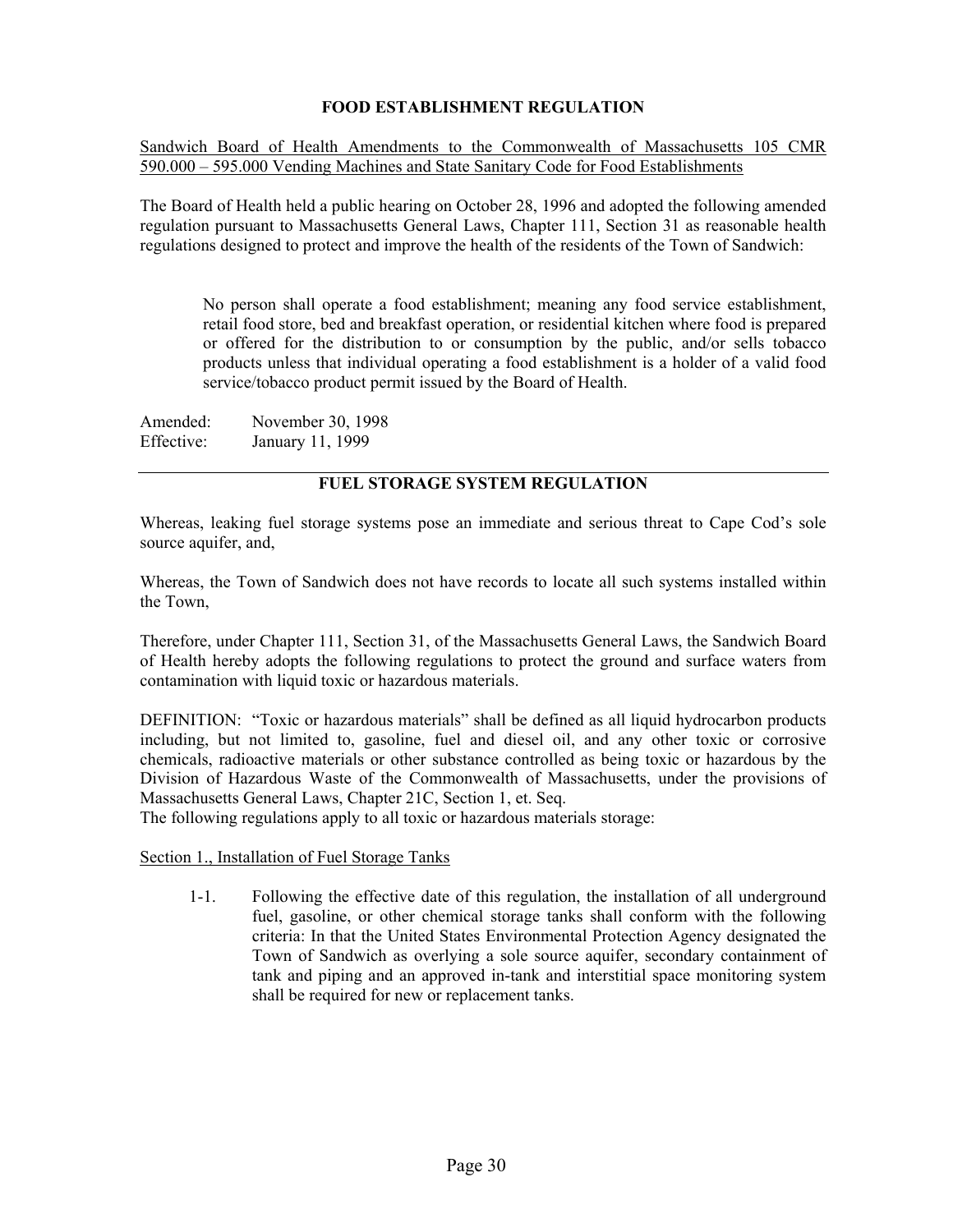## **(FUEL STORAGE SYSTEM REGULATION – Cont.)**

- 1-2. Following the effective date of this regulation, all tanks installed above ground outside shall be of material approved for outside use. All tanks shall be properly installed as per Massachusetts Fire Regulations and manufacturer's specifications, under the direction of the head of the Fire Department. Tanks shall be approved design and protected from internal and external corrosion. The following tank construction systems are considered to provide adequate corrosion protection: all fiberglass construction; steel with bonded fiberglass or enamel coating and internal lining; and the Steel Tank Institute 3-Way Protection System. Any other system must be shown to provide equivalent protection.
- 1-3. All tank installations within four feet of maximum high water table or within one hundred feet of a surface water body or wetland shall be of fiberglass construction. The Fire Chief and the Board of Health Shall determine if additional protective measures are necessary.
- 1-4. Underground storage tanks shall not be installed within Water Resource Districts or Zones of Contributions of Public Water Supply Wells or within 150 feet of a private well.

# Section 2., Tank Registration

The following regulations shall apply to A) all underground tanks containing toxic or hazardous materials as defined above which are not currently regulated under 527 CMR 9.26 – Tanks and Containers, to B) all tanks containing fuel oil, whose contents are used exclusively for consumption on the premises, and to C) farm and residential tanks of 1,100 gallon capacity or less, used for storing motor fuel for non-commercial purposes.

- 2-1. Owners shall file with the Board of Health, within 30 days of the date of publishing of this regulation, the size and type, age and location of each tank, and the type of fuel or chemical stored in them. Evidence of date of purchase and installation, including Fire Department permit, if any, shall be included along with a sketch map showing the location of such tanks on the property. Upon registering the tank with the Board of Health, the tank owner will receive a permanent metal or plastic tag, embossed with a registration number unique to that tank. This registration tag must be affixed to the fill pipe or in such a location as to be visible to any distributor when filling the tank and to any inspector authorized by the Town.
- 2-2. Within 30 days of the date of the publishing of this regulation, every petroleum and other chemical distributor, when filling an underground storage tank, shall note on the invoice or bill for the product delivered, the registration number appearing on the tag affixed to the tank which was filled. Every petroleum and other chemical distributor shall notify the Board of Health of the existence and location of any unregistered or untagged tank which they are requested to fill. Such notification must be completed within two (2) working days of the time the distributor discovers that the tank registration tag is not present.
- 2-3. Prior to the sale of a property containing an underground storage tank, the Fire Department must receive from the current owner a change of ownership form for the registration of the underground storage tank. Such form can be obtained from the Fire Department.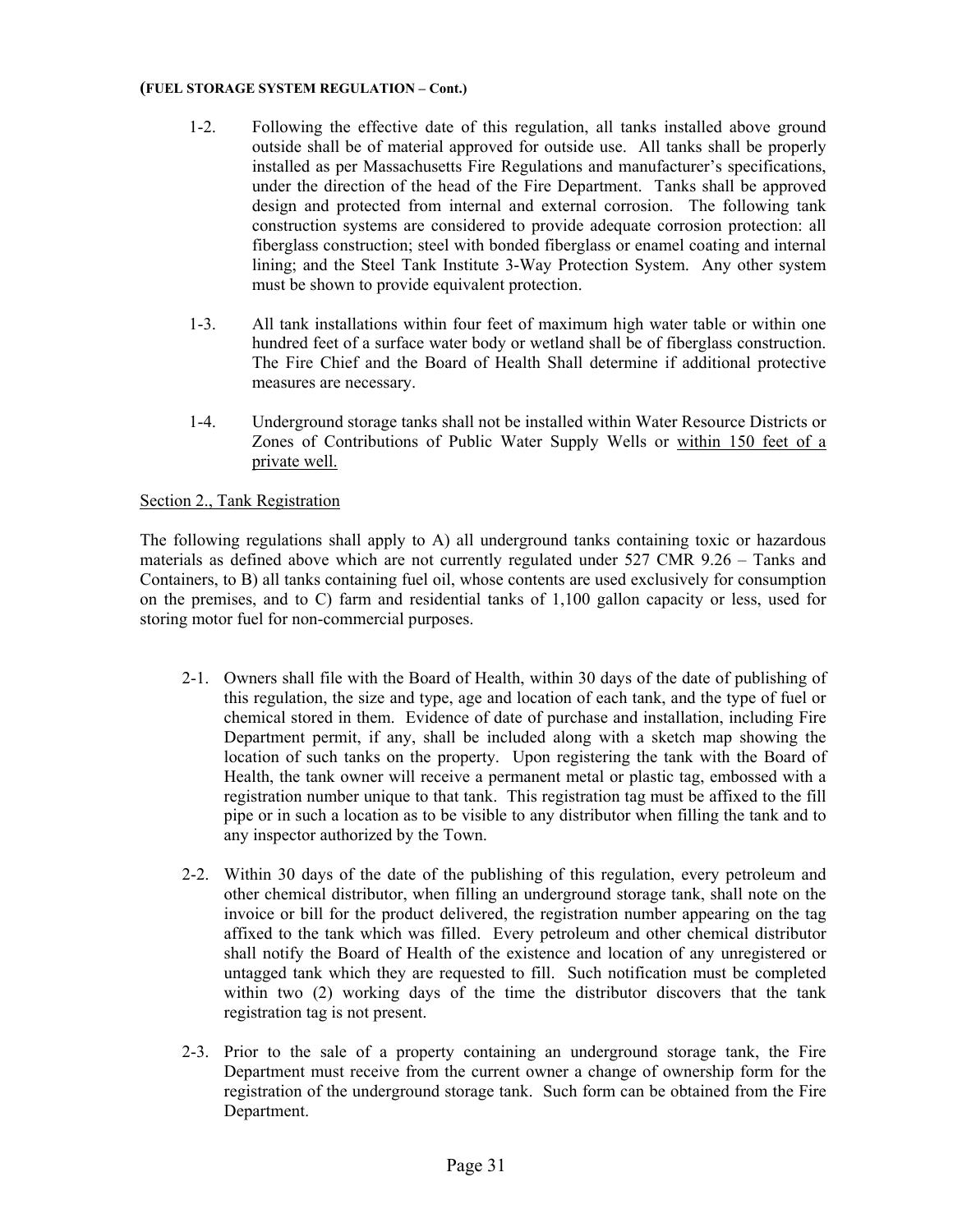### **(FUEL STORAGE SYSTEM REGULATION – Cont.)**

## Section 3., Testing

- 3-1. The tank owner shall have each tank and its piping tested for tightness fifteen and twenty years after installation and annually thereafter. A tank shall be tested for any final or precision test, not involving air pressure, that can accurately detect a leak of 0.05 gal/hr, after adjustment for relevant variables, such as temperature change and tank end deflection, or by any other testing system approved by the Board of Health, as providing equivalent safety and effectiveness. Piping shall be tested hydrostatically to 150 percent of the maximum anticipated pressure of the system. Certification of the testing shall be submitted to the Board of Health by the owner, at the owner's expense. Those tanks subject to the testing requirements of this regulation shall submit the certification of testing to the Board. Tanks which are currently tested under the provisions of 527 CMR 9.13 are exempt from this section. For purposes of this section, tanks of unknown age are assumed to be twenty (20) years of age. All tanks and piping within water resource protection districts or zones of contribution of public water supply wells shall be subject to the above testing procedure ten (10) years after installation and annually thereafter. Certification of testing shall be submitted to the Board of Health by the owner, at the owner's expense.
- 3-2. Owner's of tanks for which evidence of installation date is not available shall, at the order of the Board of Health, have such tanks tested or uncovered for inspection. If, in the opinion of the agent of the Board of Health or head of the Fire Department, the tank is not product tight, it shall be removed.
- 3-3. Owner's of all commercial subsurface fuel storage facilities shall submit quarterly to the Board of Health a statement certifying that daily inventory records have been maintained and reconciled.

## Section 4., Maintenance of Fuel Storage System

- 4-1. All underground fuel lines which do not have secondary containment shall be replaced with an approved double-containment system at which time any service to the system requiring a permit is performed.
- 4-2. All above-ground elements of a fuel storage system shall be maintained free of leaks and visible rust.
- 4-3. All in-tank or interstitial-space monitoring systems shall be checked on a monthly basis to verify system integrity. Records of these checks shall be sent to the Board of Health on an annual basis.

# Section 5., Report of Leaks or Spills

- 5-1. Any person who is aware of a spill, loss of product, or unaccounted for increase in consumption which may indicate a leak shall report such spill, loss or increase immediately to the head of the Fire Department and to the Board of Health.
- 5-2. All leaking tanks must be emptied within 12 hours of leak detection, and removed in a time period to be determined by the Fire Chief and the Board of Health.
- 5-3. All tanks shall be removed or secured as per Fire Department specifications at the owner's expense within six months following discontinuation of use.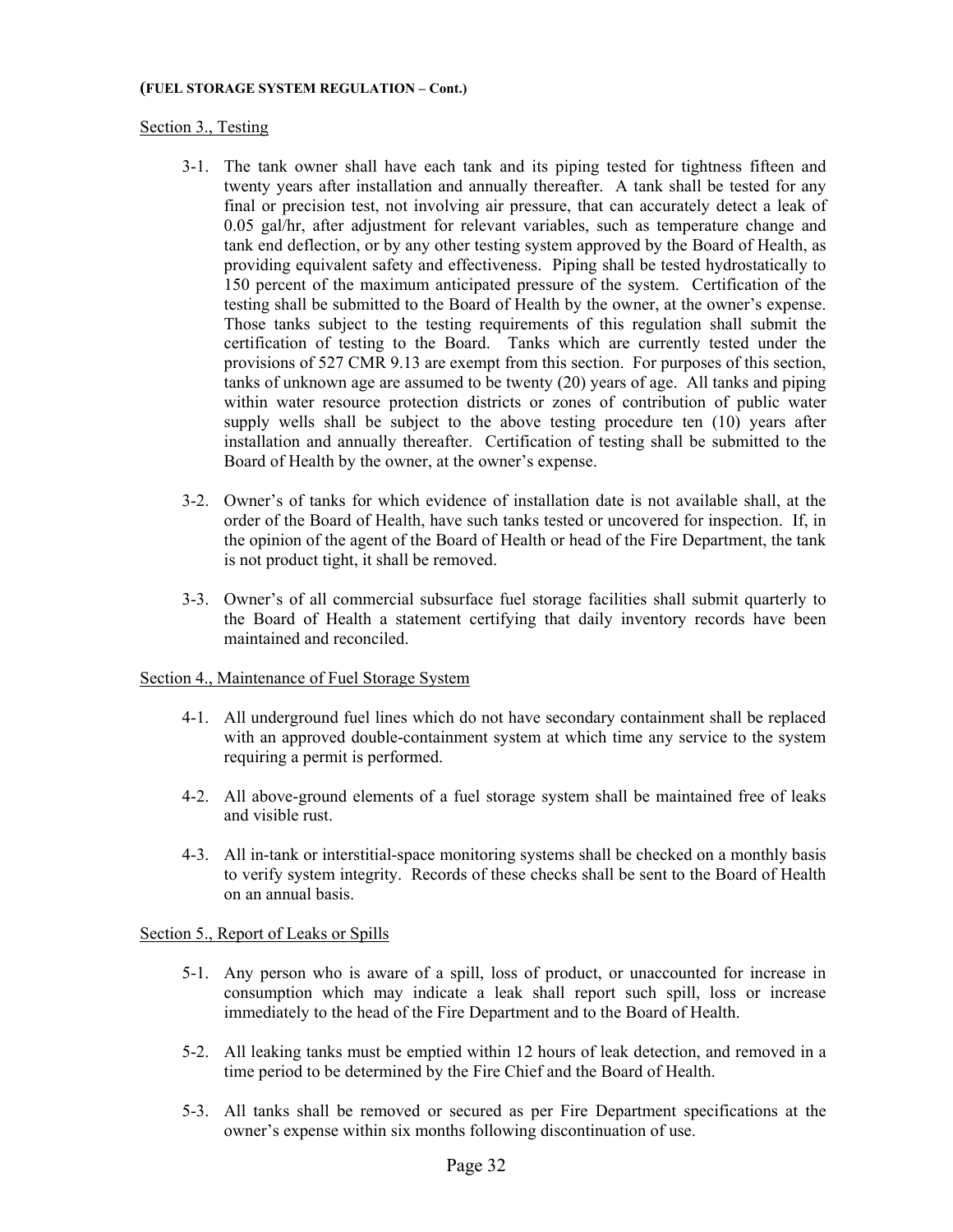## **(FUEL STORAGE SYSTEM REGULATION – Cont.)**

## Section 6., Tank Removal

- 6-1. All fuel, gasoline or other chemical tanks not regulated under 527 CMR 9.00 (farm or residential tanks of 1,100 gallons or less and underground tanks storing fuel for consumptive use at the property) in service on the effective date of this regulation, shall be removed thirty (30) years after the date of installation. If the date of installation is unknown, the tank shall be assumed to be twenty (20) years old. All underground storage tanks currently subject to the removal regulation (30 years or older) must be removed within 90 days of the date the publishing of this regulation.
- 6-2. Prior to the removal of an underground storage tank governed by this regulation, the owner of shall first obtain permit from the head of the Fire Department, pursuant to M.G.L., 148.
- 6-3. Any person granted a permit by the Marshall or the head of a local Fire Department to remove a tank under the provisions of M.G.L., C. 148 or 527 CMR 9.00, shall within 72 hours provide the permit granting authority with a receipt for delivery of said tank to the site designated on the permit.
- 6-4. Before any person is granted a permit by the Marshall or the head of a local Fire Department to remove a tank under the provisions of M.G.L., C. 148 or 527 CMR 9.00, and said tank is not being transported to an approved tank yard, the person requesting the permit shall provide the permit-granting authority with written approval from the owner/manager of the disposal site. (Reference: 502 CMR 3.00 for tank removal and disposal procedure).

# Section 7.0., Costs

7-1. In every case, the owner shall assume responsibility for costs incurred necessary to comply with this regulation.

## Section 8.0., Variances

8-1. Variances from this regulation may be granted by the Board of Health after a hearing at which the applicant establishes the following: (1) the enforcement thereof would do manifest injustice: and (2) installation or use of an underground storage tank will not adversely affect public or private water resources. In granting a variance, the Board will take into consideration the direction of the groundwater flow, soil conditions, depth to groundwater, size, shape and slope of the lot, and existing and known future water supplies.

## Section 9.0., Severability

- 9-1. Provisions of this regulation are severable and if any provision hereof shall be held invalid under any circumstances, such invalidity shall not affect any other provisions or circumstances.
- \* A failure to comply with any element of this regulation will result in the levy of a fine of \$50.00. Each 24-hour period of non-compliance shall constitute a separate offense.

Adopted: February 11, 1991 Effective: February 20, 1991

\* Amendment adopted March 25, 1991, effective April 3, 1991.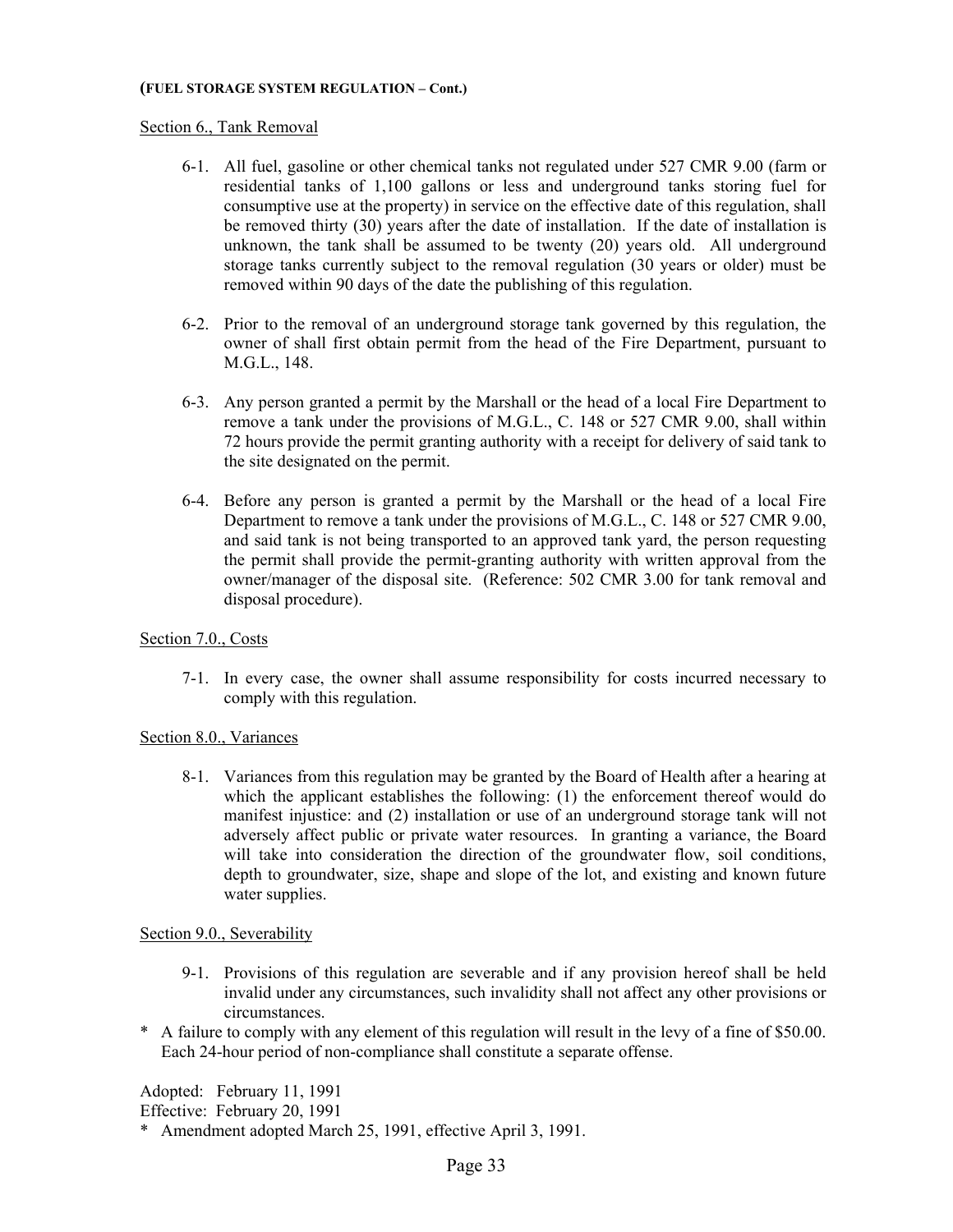## **GROUNDWATER ELEVATION REGULATION**

Notice is hereby given that the following regulation has been adopted by the Sandwich Board of Health, under the provisions of Massachusetts General Laws, Chapter 111, Section 31 and Section 127A, at its meeting on March 24, 1986.

No newly constructed septic system shall be installed in any area where the distance from naturally occurring ground elevation, measured as the existing ground surface (exclusive of all fill materials), to corrected high ground water elevation is less than 6 feet.

This restriction is based upon currently available observed and researched geohydrologic characteristics for these areas and may only be overcome by submission from the project proponent of site specific information developed by qualified geohydrologic personnel that detail as a minimum:

- 1. Five (5) groundwater quality analyses of existing conditions including but not limited to: levels of total & fecal coliform, nitrate, phosphate, sodium, turbidity and conductivity.
- 2. Groundwater elevation contours entering, crossing, and leaving the site. These shall be maximum high elevations observed over the spring high tides.
- 3. Projected groundwater quality impact resulting from proposed project including nitrate loading, and travel time of effluent from proposed site of system to nearest surface water body, coastal or inland wetland or area of critical environmental concern. \*Travel time shall be in excess of 100 days.
- 4. Any other information deemed necessary by the Board of Health, its agents and/or consultant.
- Amendment adopted August 27, 1990
- \* Effective: September 5, 1990

## **GROUNDWATER PROTECTION DISTRICT REGULATION**

- **PURPOSE:** The purpose of this regulation is, in the interest of public health and general welfare, to preserve the quality of the Town's groundwater resources in order to ensure a safe and healthy public water supply, whereas it is known that toxic and hazardous substances entering the ground may cause contamination of public and private water supply wells.
- **AUTHORITY:** The Groundwater Protection District Regulation of the Town of Sandwich Board of Health is promulgated under the provisions of the Massachusetts General Laws, Chapter 111, Section 31 as reasonable health regulations designed to protect and improve the public and environmental health of the Town of Sandwich.

This regulation shall apply to the Massachusetts Department of Environmental Protection approved Zones of Contribution, Zone II on the map entitled "Town of Sandwich Massachusetts Water Resource Districts Zones of Contribution", dated April 25, 2003 and as amended by the Massachusetts Department of Environmental Protection as published by MassGIS.

**DEFINITIONS:** (Amended ATM 92) For the purpose of this bylaw, the following will define terms used within: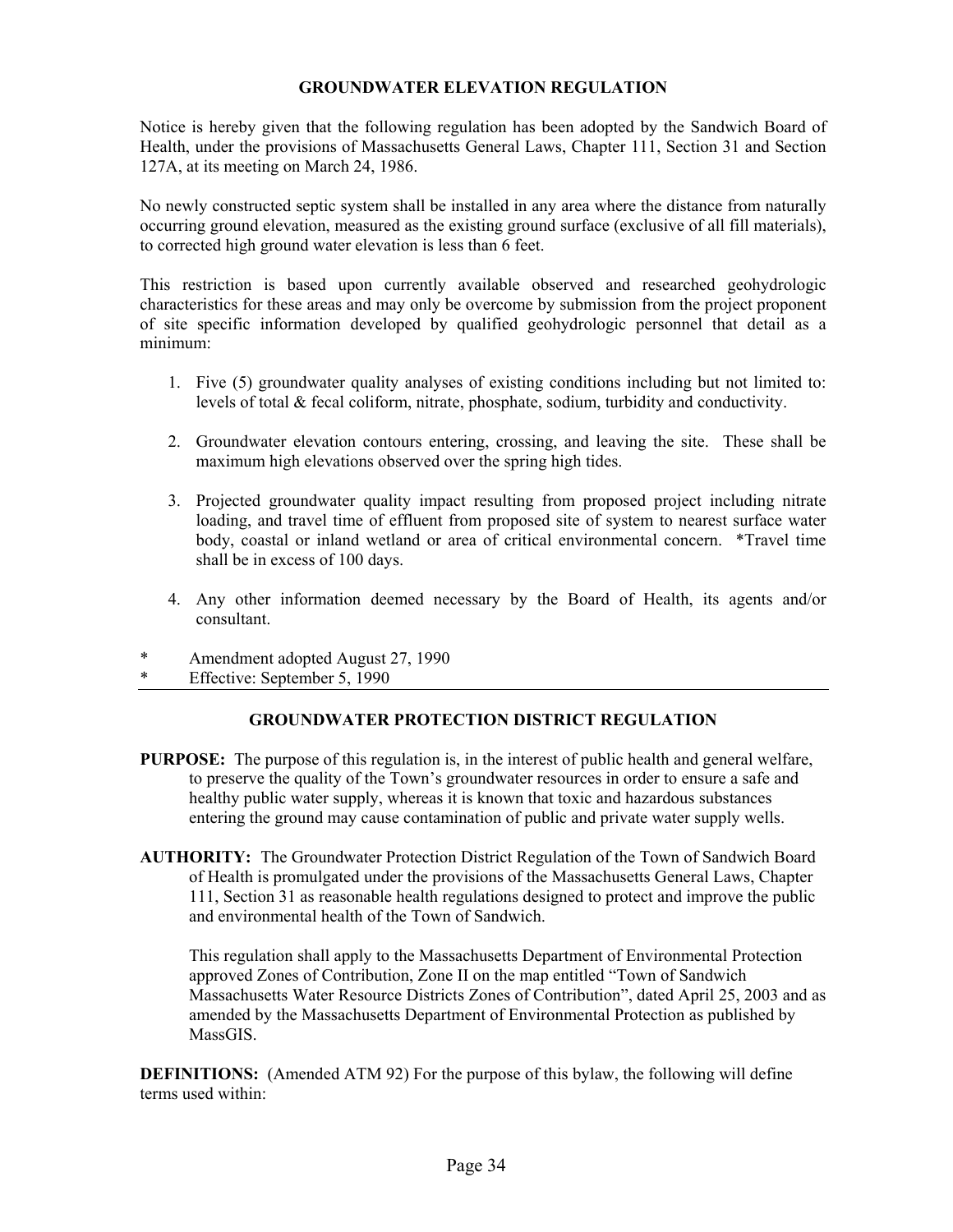#### **GROUNDWATER PROTECTION DISTRICT REGULATION (Continued)**

**DISPOSAL –** shall mean the deposit, injection, dumping, spilling, leaking, incineration or placing of any material into or on any land or water so that such material or any constituent thereof may enter the environment or be emitted into the air or discharged into any waters, including groundwater.

 **GROUNDWATER** – shall mean all the water found beneath the surface of the ground.

**HAZARDOUS MATERIALS** – shall mean any product or waste or combination of substances which, because of quantity, concentration, or physical or chemical, or infectious, or radioactive characteristics may reasonably pose, in the determination of the enforcing authority, a substantial present or potential hazard to human health, safety or welfare, or the environment when improperly treated, stored, transported, used or disposed of, or otherwise managed; any substance which may create a special hazard in the event of spill, leak, fire, or exposure; and all substances deemed to be hazardous waste as defined in MGL Chapter 21C, Section 2 and the Hazardous Waste Regulations promulgated thereunder by Massachusetts Department of Environmental Protection (DEP) at 310c CMR 30.010 in amounts in excess of that normally used in household maintenance; or other materials which are listed as toxic, hazardous or a priority pollutant by the United States Environmental Protection Agency.

**HOUSEHOLD QUANTITY** – shall mean the quantity of permitted materials that shall not exceed that typically found in a residential household.

**PROCESS WASTEWATER** – shall mean wastewater disposed of on site other than sanitary wastewater.

**RECHARGE AREA** – shall mean the area encompassing land and water surface through which precipitation enters the groundwater body, and from which groundwater flows naturally or is drawn by pumping into a water well.

**CERTIFICTE OF WATER QUALITY COMPLIANCE:** A Certificate of Water Quality Compliance shall be obtained by the owner and/or applicant of the premises from the Board of Health for any activity that involves but not limited to toxic or hazardous materials, hazardous waste, petroleum products, sludge or septage, pesticides or herbicides, stock piling of animal manures, or uses such as but not limited to 100% recyclable car washes, chemical or bacteriological laboratories, metal plating operations and other uses that would involve the use, storage or disposal of toxic or hazardous materials, hazardous waste, petroleum products or products containing petroleum, sludge or septage, pesticides or herbicides, or the stockpiling of animal manures. A Certificate of Water Quality Compliance is not required for a single family dwelling. The Board of Health shall act cooperatively with the Sandwich Water District, taking into consideration as warranted, technical considerations for the protection of groundwater in Zones of Contribution.

**REQUIREMENTS:** A Certificate of Water Quality Compliance shall be granted only as follows:

 Review and approval by the Board of Health to ensure that operations meet the minimum requirements shall include but not limited to the following:

 A.) Storage of liquid hazardous materials, as defined in M.G.L. c. 21E, and/or liquid petroleum products shall be stored;

- a. above ground level, and
- b. on an impervious surface, and
- c. either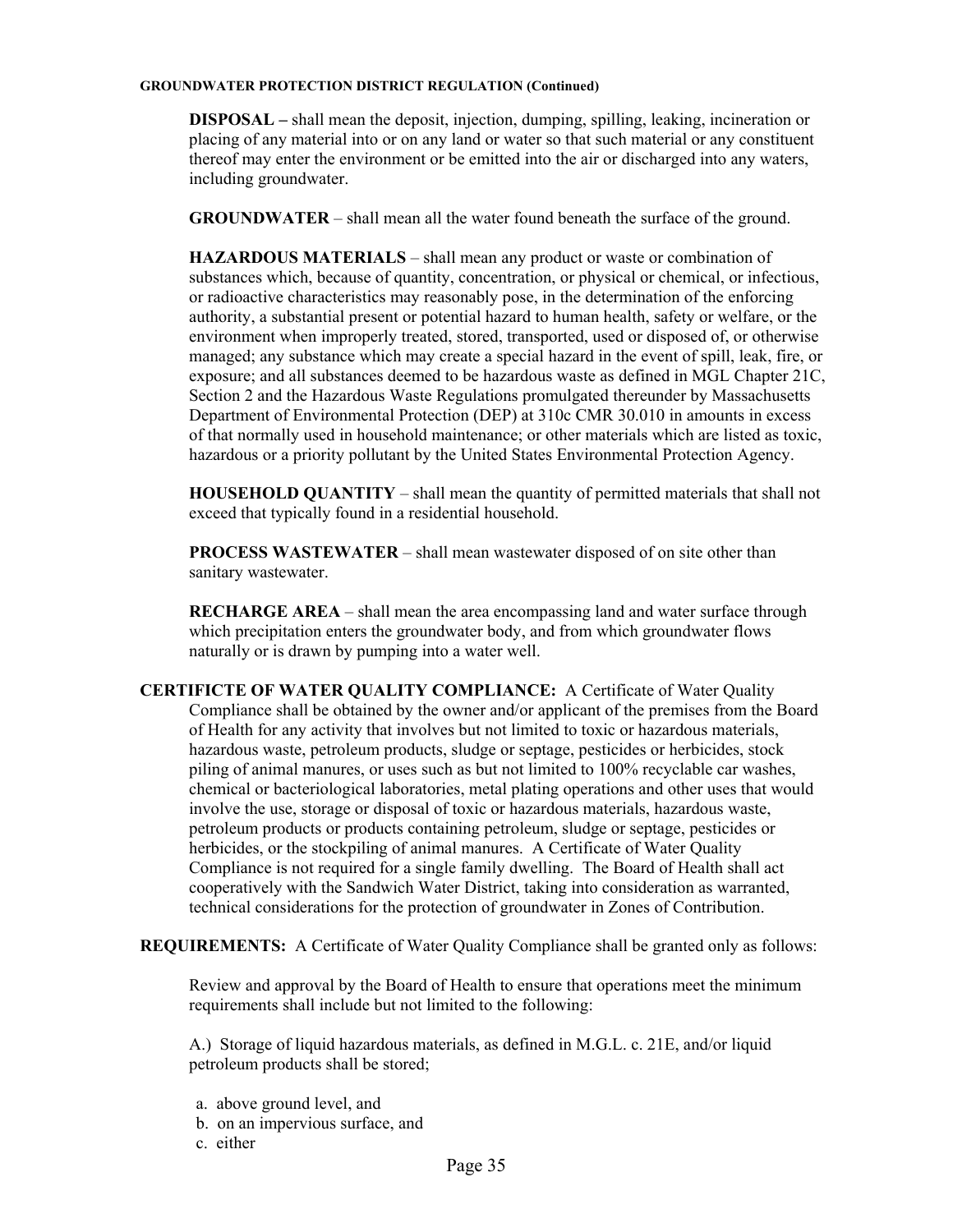#### **GROUNDWATER PROTECTION DISTRICT REGULATION (Continued)**

(i) in container(s) or above-ground tank(s) within a building, or

 (ii) outdoors in covered container(s) or above-ground tank(s) in an area that has a containment system designed and operated to hold either 10% of the total possible storage capacity of all containers, or 110% of the largest container's storage capacity, whichever is greater. However, these storage requirements shall not apply to the replacement of existing tanks or systems for the keeping, dispensing or storing of gasoline provided the replacement is performed in a manner consistent with State and local requirements.

 B.) All toxic or hazardous materials shall be stored in product tight containers protected from corrosion, accidental damage or vandalism and shall be used and handled in such a way as to prevent spillage into the ground or subsurface waters. Spill containment will be provided for all storage. A product inventory shall be maintained and reconciled with purchase, use, sales and disposal records at sufficient intervals to detect product loss. Storage shall meet the DEP storage criteria pursuant to 310 CMR 22.21(2)(b)(5): storage of liquid hazardous materials, as defined in MGL c 21E and/or liquid petroleum products unless such storage is above ground level and on an impervious surface and either in container(s) or above ground tank(s) within a building, or; outdoors in covered container(s) or above ground  $tank(s)$  in an area that has containment system designed and operated to hold either 10% of the total possible storage capacity of all containers, or 110% of the largest container's storage capacity, whichever is greater. However, these storage requirements shall not apply to the replacement of existing tanks or systems for the keeping, dispensing or storing of gasoline provided the replacement is performed in a manner consistent with State and local requirements.

 C.) Wastes composed in part or entirely of toxic or hazardous materials shall be retained in product tight containers for removal and disposal by a licensed scavenger service or as directed by the Board of Health.

 D.) Storage of septage or sewage sludge shall be in a structure with an impermeable cover and liner and is compliant with 310 CMR 32.3 and 310 CMR 32.31 and so designed as to prevent an accidental release onto or land surface;

E.) Storage of pesticides, as defined in MGL Chapter 132B, Section 2, shall be stored within a building or structure with an impermeable cover and liner that is designed to prevent an accidental release onto or below the land surface, and the storage of commercial fertilizers per MGL Chapter 128, Section 64, and in a structure with an impermeable cover and liner which, is designed as to prevent an accidental release onto or below the land surface;

F.) Metal plating operations/business shall be a 100% recycle process or a "closed system" so as to prevent the discharge onto or below the land surface. Hazardous waste shall be retained in product tight containers and disposed of by a licensed disposal company. A contract with the licensed disposal company shall be for a minimum of one (1) year and a copy of said contract on file with the Board of Health. A waste and product manifest sheet shall be kept on file and accessible to the Board of Health on request.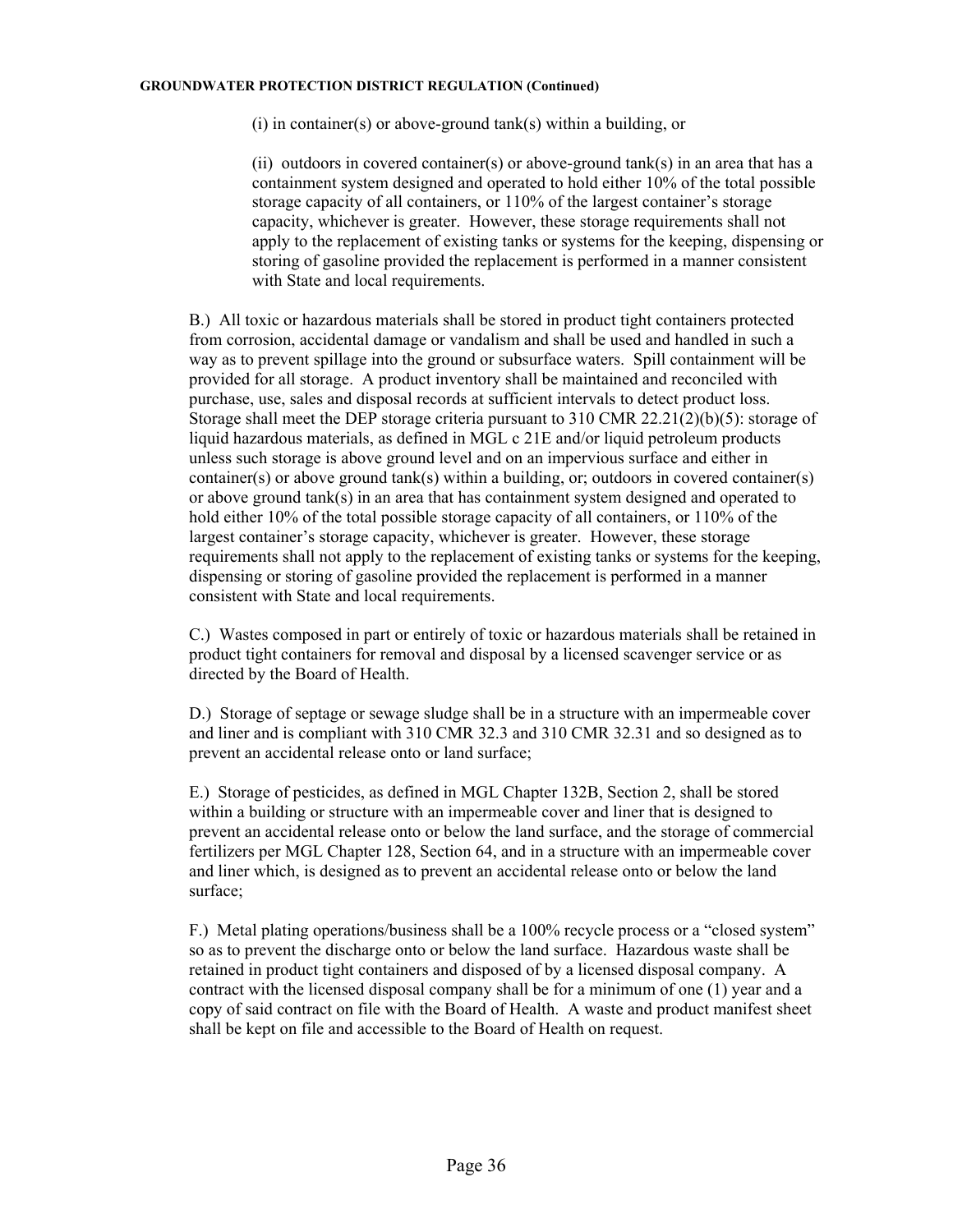#### **GROUNDWATER PROTECTION DISTRICT REGULATION (Continued)**

G.) Vehicle/car washing operations shall be 100% recyclable process or a "closed system" so as to prevent and prohibit the discharge onto or below the land surface. Associated waste shall be discharged to an Industrial Waste Holding Tank meeting the specifications of the DEP Regulations and Design Application DEP01.

H.) Bacteriological or Chemical Laboratories shall be operated and systems designed so as to prevent and prohibit the discharge onto or below the land surface. Associated waste shall be discharged to an Industrial Waste Holding Tank to the specifications of the DEP Regulations and Design Application DEP01. A contract with a licensed disposal company shall be for a minimum of one (1) year and a copy of said contract is to be placed on file with the Board of Health. The waste and product Manifest sheets shall be kept on file and accessible to the Board of Health on request. The MSDS of materials on site shall be placed on file with the Board of Health and the Sandwich Fire Department.

- **RECORD KEEPING AND REPORTING:** All operations issued a Certificate of Water Quality Compliance shall forward to the Board of Health and the Sandwich Fire Department the Material Safety Data Sheets and the owner/operator shall maintain records of receipt and disposal of hazardous materials and wastes, which shall be accessible to the Board of Health or its agent during inspections.
- **COMPLIANCE AND PENATLIES:** Any person, owner, organization who fails to comply with any provision of the Groundwater Protection District Regulation may be punished by a fine not to exceed two hundred (\$200.00) dollars per day per violation, as set by the Board (Section 157, Chapter 111, Massachusetts General Laws) depending on severity of the violation, and may be subject to suspension or revocation of their Certificate of Water Quality Compliance. Every person, owner or organization in receipt of a Certificate of Water Quality Compliance shall permit the Board of Health or its Agent acting in an official capacity to inspect the operation during normal business hours.
- **SEVERABILITY:** If any provision of the Groundwater Protection District Regulation is declared invalid or unenforceable, the other provision shall not be affected thereby, but shall continue in full force and effect.

Effective: April 10, 2007

# **HERBICIDE REGULATION**

 $\mathcal{L}_\mathcal{L} = \{ \mathcal{L}_\mathcal{L} = \{ \mathcal{L}_\mathcal{L} = \{ \mathcal{L}_\mathcal{L} = \{ \mathcal{L}_\mathcal{L} = \{ \mathcal{L}_\mathcal{L} = \{ \mathcal{L}_\mathcal{L} = \{ \mathcal{L}_\mathcal{L} = \{ \mathcal{L}_\mathcal{L} = \{ \mathcal{L}_\mathcal{L} = \{ \mathcal{L}_\mathcal{L} = \{ \mathcal{L}_\mathcal{L} = \{ \mathcal{L}_\mathcal{L} = \{ \mathcal{L}_\mathcal{L} = \{ \mathcal{L}_\mathcal{$ 

The Board of Health of the Town of Sandwich has, in accordance with the provisions of Chapter 111, Section 31 of the Massachusetts General Laws as amended, adopted the following regulation concerning Herbicides on May 19, 1982.

1. The purpose of this regulation is to protect the public health of the Town from the use of herbicides, as herein-after provided. This regulation is adopted pursuant to the power of the Board of Health conferred in Section 31 of Chapter 111 of the Massachusetts General Laws and under the Home Rule powers of a town.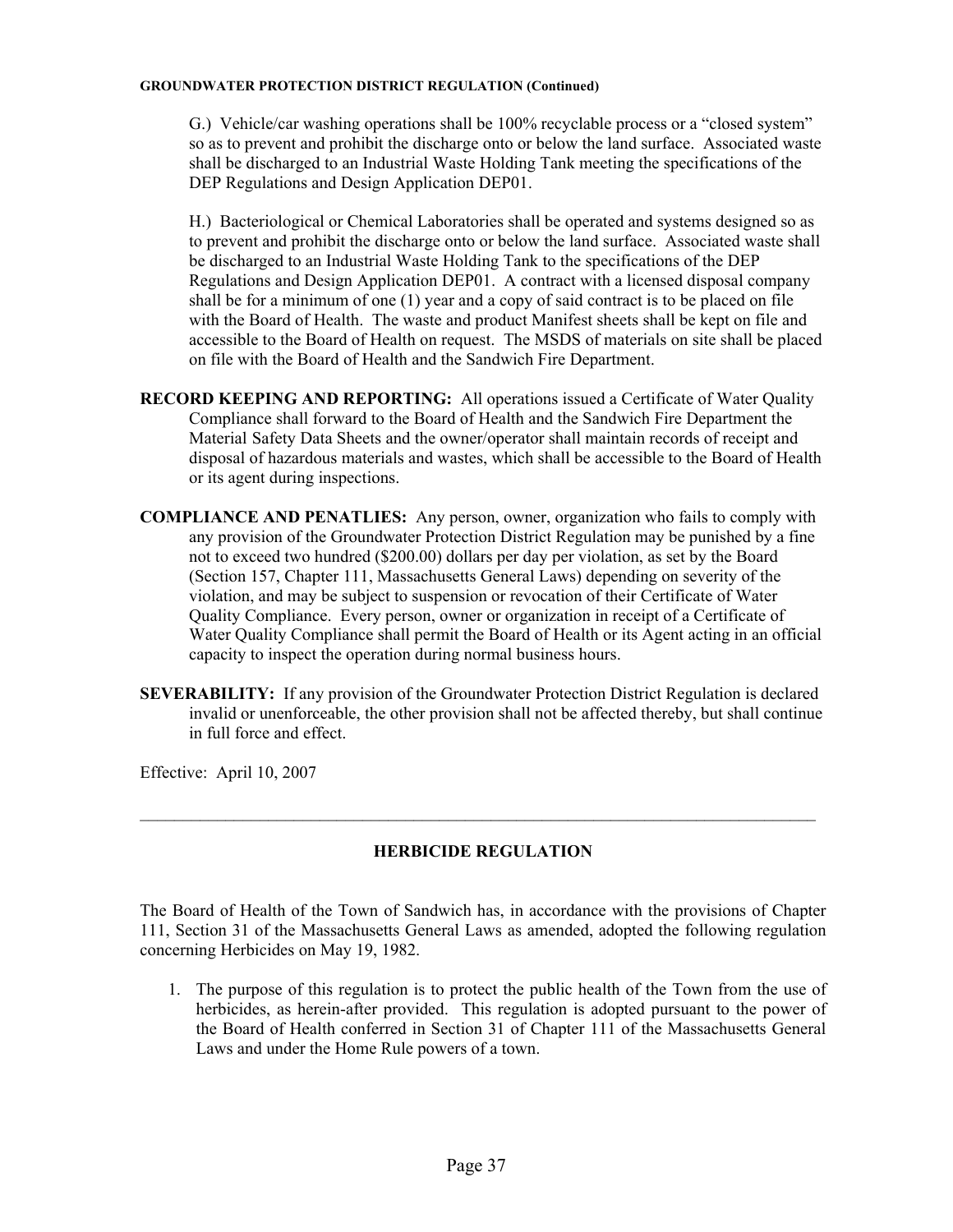#### **(HERBICIDE REGULATIONS – Cont.)**

- 2. The use of any Public Utility (including electric companies) of herbicides on their easements, rights of way or other property is prohibited, unless the Board of Health approves a written application for such use in accordance with the provisions of Paragraph 3 hereof.
- 3 Any Public Utility desiring to use said herbicides may submit to the Board of Health an application for the approval of such uses, which shall have with it evidence to establish that the said use will not create any public health hazard, either by way of the contamination of the public or private water supply within the Town or by the air or by other contact with people in the Town. Said evidence shall consist of tests made of the proposed herbicides by a laboratory certified by the Environmental Protection Agency as being qualified and competent to determine whether the proposed use of such herbicides will or will not create the said public health hazards; among the tests must be bacterial tests such as the Ames Salmonella Test for mutagenicity and also tests of chronic exposure of one or more varieties of laboratory animals.
- 4. The prohibited use of said herbicides on each one-half acre shall be a separate violation of this regulation.

# **INDOOR AIR QUALITY REGULATION**

## SECTION I – AUTHORITY

 There exists evidence that the condition of indoor air quality causes respiratory diseases, allergies and irritations to the eyes, nose, and throat to occupants of structures. Therefore, these regulations are adopted pursuant to Massachusetts General Laws, Chapter III, Section 31, as reasonable health regulations designed to protect and improve the health of the residents of the Town of Sandwich.

## SECTION II – REFERENCE

Implementation of an Indoor Air Quality Program shall rely on the Environmental Protection Agency's Action Kit, Tools for Schools. Such a program can be utilized in all public municipal government buildings and schools.

## SECTION III – REQUIREMENTS

The Town of Sandwich and the Town of Sandwich School Department shall appoint an individual in each Town building and school respectively to be the Indoor Air Quality Coordinator for said building or school. The Indoor Air Quality Coordinator shall utilize the E.P.A. Program, Indoor Air Quality, Tools for Schools, Action Kit and implement said program in the appointed individual buildings. The I.A.Q. Coordinator shall report all complaints and follow-up results to the office of the Sandwich Board of Health.

Adopted: November 2, 1998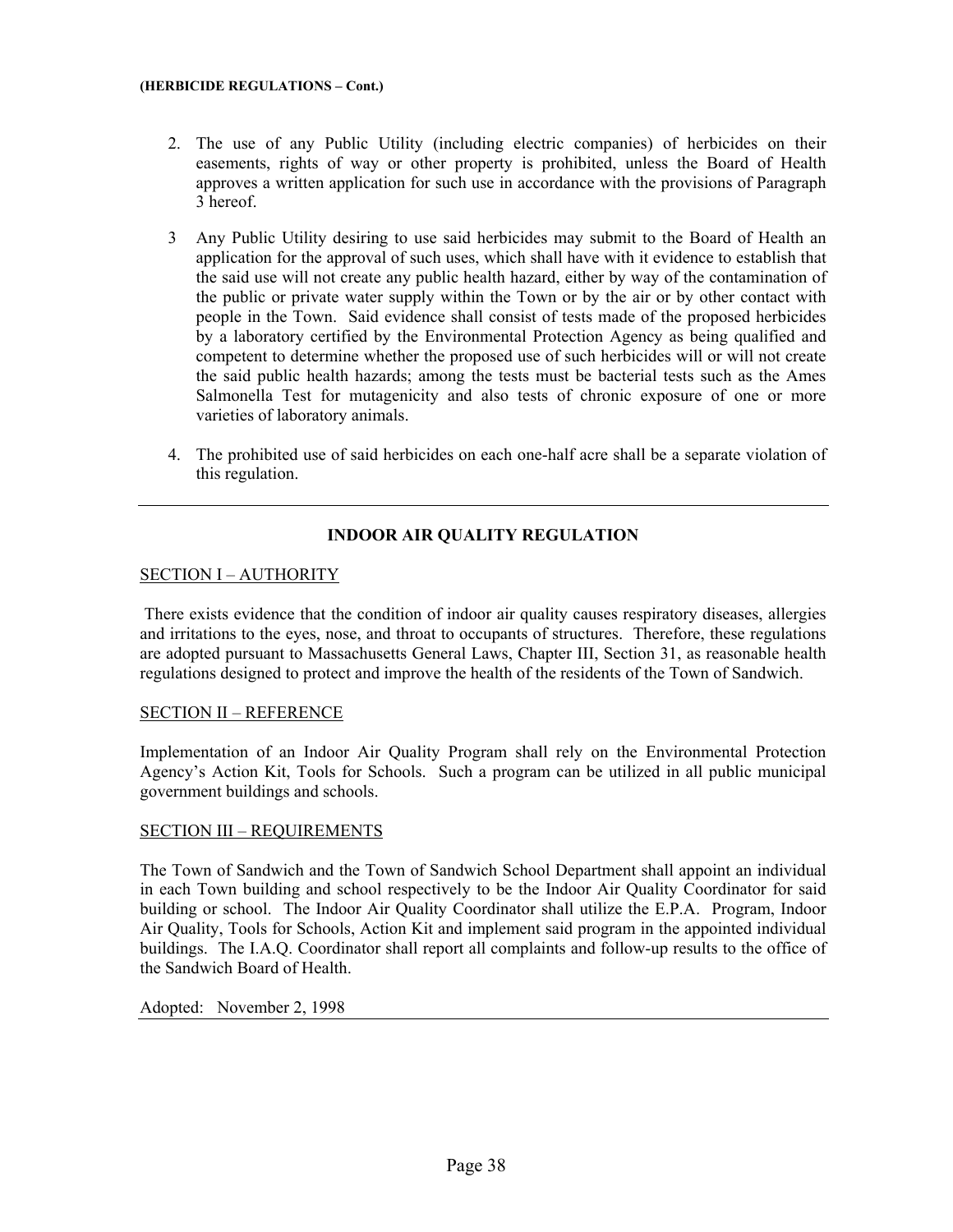### **PIPING MATERIAL REGULATION**

The Town of Sandwich Board of Health has adopted in accordance with the provisions of Section 31 and Section 127A of Chapter 111 of the General Laws the following regulation.

> The minimum piping material to be used in any portion of a subsurface disposal system shall conform to the requirements of C.M.R.  $2.06 - 2$ , N1, N2, N3, N4, N5, and N6 and to the requirements of C.M.R. 2.06, 0, 01-02, 03 and 04. The preceding C.M.R. regulations pertain to the standards for PVC, Polyvinyl chloride pipe and fittings schedule 40 and to ABS Acrylonitrile-Butadiene-Styrene schedule 40 pipe and fittings.

\* - AMENDMENT "A"

Only the piping materials, referred to in this Piping Material Regulation, shall be allowed. Precast concrete inlet and outlet tees, as provided by the manufacturers of septic tanks, will not be allowed.

Effective: June 15, 1983 \* Adopted March 20, 1991, effective March 27, 1991.

## **PRIVATE WELL REGULATION**

#### Definitions:

- Abandoned well: A well that has not been used for water supply for a period of one year or more, unless the owner declares his intention to use the well again for supplying water within one year.
- Board of Health: The Board of Health or its agent.
- Non-potable well: Any well supplying water not intended for human consumption.
- Pollution: Adverse effect on water quality created by the introduction of any matter.
- Private Potable Well: Any well supplying water for human consumption, bathing or washing purposes, which is not otherwise regulated as a "public water system" (community or non-community water supply) under 310 CMR 22.00
- Rented or leased property: Any dwelling used for habitation or business purposes by an occupant other than the owner, for the use of which a fee is paid. This includes, but is not limited to, campgrounds, motels, bed and breakfast, inns, and other accommodations used on a transient basis, as well as communitytype buildings which are rented to community groups.
- Well: Any pit, pipe, excavation, spring, casing, drill hole, or other source of water to be used for any purpose of supplying water, and shall include dug wells, driven or tubular wells, drilled wells (artesian or otherwise) and springs, gravel packed, gravel walled wells, gravel developed and wash borings and as further described in the U.S. EPA Manual of Individual Water Supply Systems. For the purpose of these regulations, it shall include both private potable wells and non-potable wells.
- Well Drillers: Any person, firm or corporation drilling, constructing, or destroying a water supply well.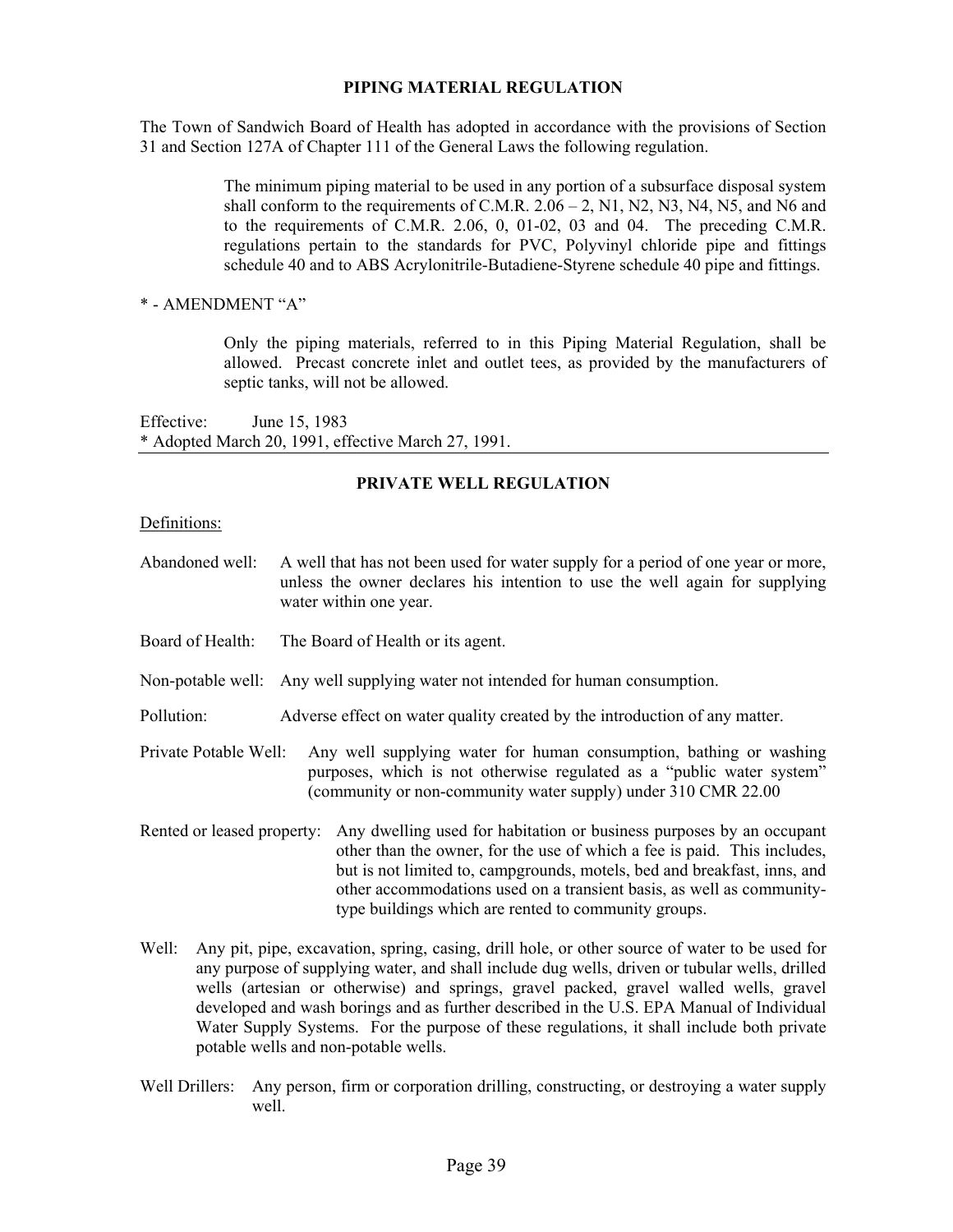#### **PRIVATE WELL REGULATION (Continued)**

Yield: Quantity of water delivered per unit time which may flow or be continuously pumped from the well.

## Registration of Well Drillers:

1. All well drillers doing business in the Town of Sandwich shall annually file with the Board of Health a copy of their current well driller's registration certificate issued by the Commonwealth of Massachusetts under MGL, Chapter 21, Section 16.

## Well Construction Permit:

- 1. No well shall be installed, altered or repaired until a permit has been obtained from the Board of Health. A permit so granted shall expire 6 months from date of issue unless construction has begun.
- 2. The fee for this permit shall be set by the Board of Health; the fee for each well construction permit shall be \$ 40.00.
- 3. An application for a water well construction permit shall be submitted by the drilling contractor or his agent to the Board of Health on forms furnished by the Board. The well driller is responsible for obtaining said permit prior to well construction.
- 4. The location and design of the water well must be approved by the Board of Health prior to issuance of a well construction permit. Prior to approval, the Board of Health requires the following information to be submitted:

For construction of a private potable well at a new building, the owner or his agent shall submit a site plan drawn by a Massachusetts Registered Professional Land Surveyor, showing the location of the well in relation to building foundations, property lines, building sewer lines, the subsurface sanitary disposal systems serving the lit, all other septic systems within 200 feet and any other known potential sources of contamination within 200 feet which could affect the well.

Such sources of known potential existing or previously existing contamination shall include sanitary landfills; auto junk yards; municipal sewage treatment facilities with on site disposal of primary or secondary effluent; car washes; road salt stockpiles; dry cleaning establishments; boat and motor vehicle service and repair; cabinet making; electronic circuit assembly; metal plating, finishing, and polishing; motor and machinery service and assembly; commercial paint, wood preserving and furniture stripping; sites where pesticides and herbicides are regularly applied, including golf courses and cranberry bogs; photographic processing; printing; chemical and bacteriological laboratories; transportation terminals; funeral homes; any principal use involving the sale, storage or transportation of fuel or oil; and any use which involves as an activity the manufacture, storage, use, transportation or disposal of toxic or hazardous materials. To meet this requirement, well location may be shown on the same plot plan submitted to the Board of Health for approval of septic system installation.

A Massachusetts Registered Land Surveyor must determine and mark the location of the well on the lot prior to its installation.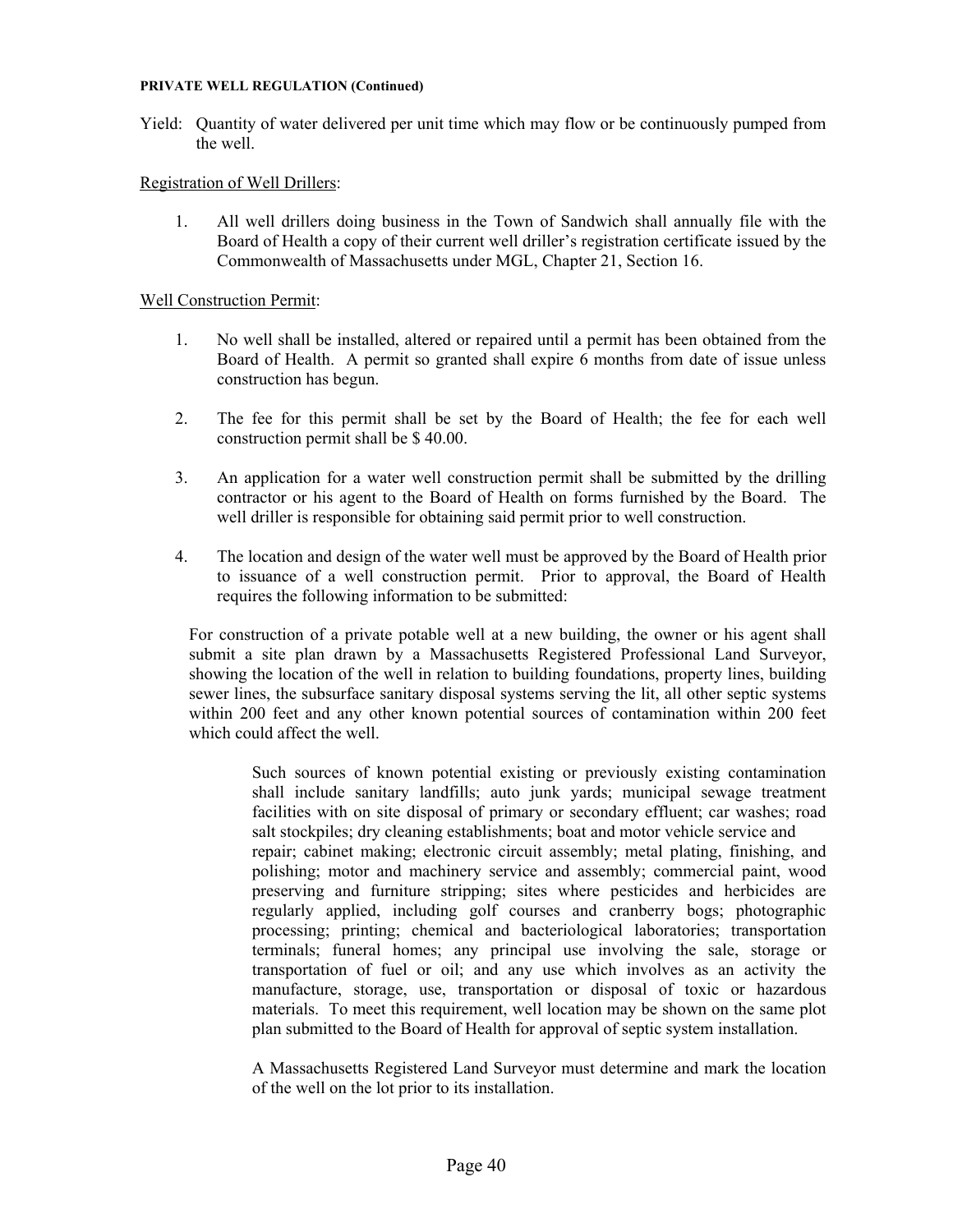#### **PRIVATE WELL REGULATION (Continued)**

For emergency repair, alteration or replacement of an existing well, the Board of Health may waive the requirements that the site plan be submitted and that the location of the well be staked on the lot.

5. Permit Conditions: All permits issued shall be subject to the conditions that all facilities shown shall be constructed in the location approved by the Board of Health. All permits issued shall be subject to the requirements of these regulations and to such further conditions, as the Board of Health shall prescribe.

## Prohibition of Construction of Private Water Supply Wells Certain New Buildings:

1. Whereas there are known and documented areas of groundwater contamination within the Town of Sandwich and there may be future areas of groundwater contamination unknown at present, the Board of Health prohibits the construction of new potable supply wells for new buildings if the Sandwich Water District Service is available. (Amended April 11, 2005)

### Well Construction:

- 1. The Board of Health recommends that well construction meet the guidelines of the New England Water Well Driller's Association.
- 2. The top of a well shall be above ground that is higher than any surface sources of contamination and above any known conditions of flooding by drainage or runoff from the surrounding land, unless located in a flood-proofed well house.
- 3. Wells must be constructed so as to maintain existing natural protection against pollution of the groundwater and to exclude all known sources of pollution from entering the well.
- 4. In areas where salt water or other pollutant intrusion is known or likely to occur, the Board of Health, working with a designing engineer, may specify the well screen level, pumping rate, water storage capacity or any other construction parameter which must be used to ensure that water of adequate quality is obtained.

## Well Driller's Report

1. Within 30 days after completion of the construction of any well, the well driller shall submit to the Board of Health a copy of the Water Well Completion Report. The Board of Health will not issue a Certificate of Approval for the well until this report has been received.

#### Well Destruction

- 1. Any abandoned well shall be filled and sealed with clean sand or other inert material in such a manner as to prevent it from acting as a channel for pollution to the groundwater.
- 2. Prior to destruction of any well, a well destruction permit must be obtained from the Board of Health. The Board of Health will require a site plan showing the well location prior to issuance of the well destruction permit.
- 3. Within 30 days after completion of the destruction of any private well, the well owner or well driller acting as agent for the well owner shall submit to the Board of Health a report containing the following: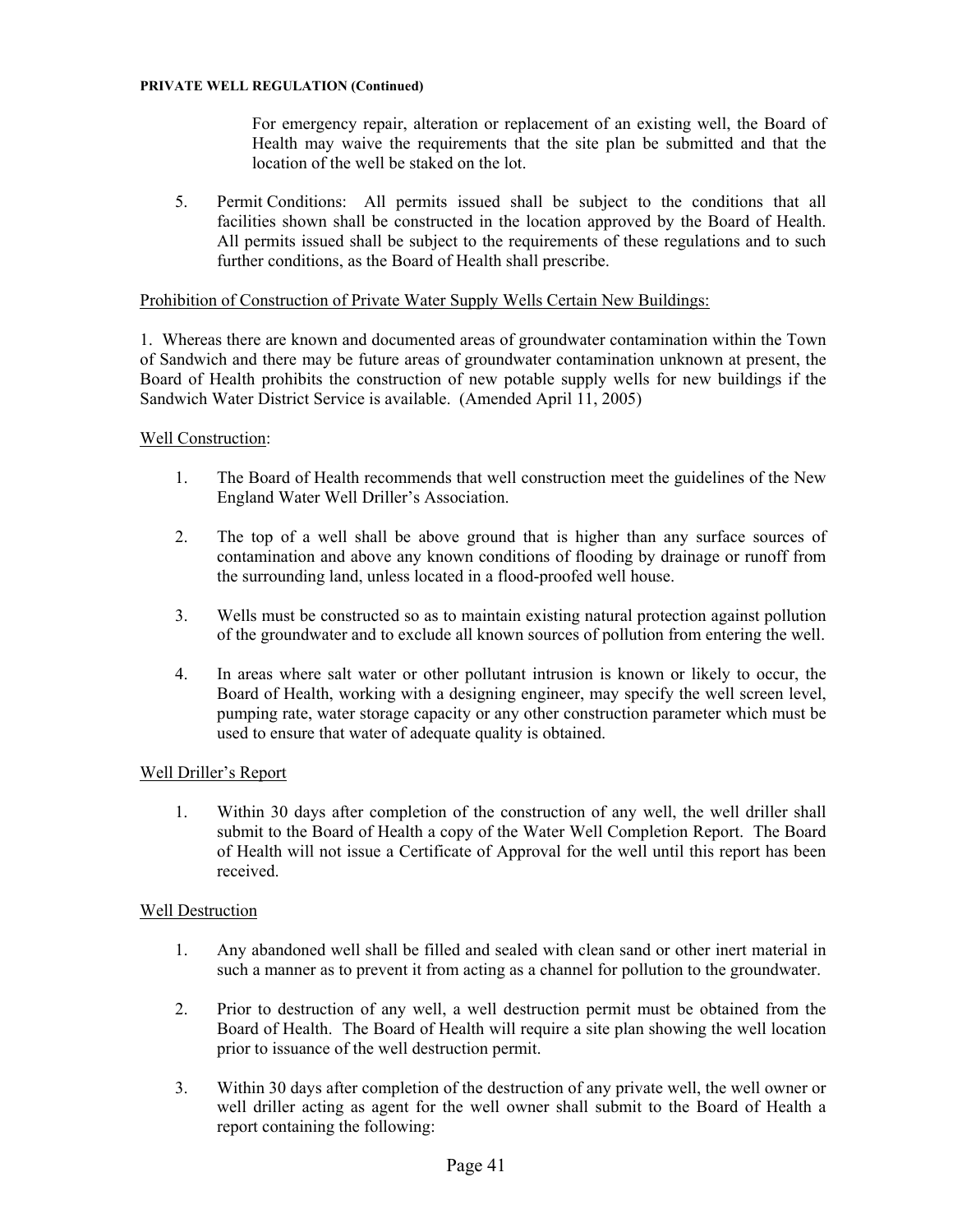#### **PRIVATE WELL REGULATION (Continued)**

- a) The name of owner of the well;
- b) The geographic location of the well;
- c) Any preliminary cleaning or redrilling;
- d) Types, depths and materials of seals used.

## Well Location

1. In general, private potable wells shall be located as far as possible from potential sources of contamination. The following minimum distances are required:

| Property Line                | 10 feet                                                            |
|------------------------------|--------------------------------------------------------------------|
| Leaching catch basin/drywell | 25 feet, 100 feet recommended                                      |
| Utility Right of Way         | minimum,<br>100<br>feet<br>50<br>feet<br>recommended               |
| Septic Tank                  | 50 feet                                                            |
| Septic Leaching Facility     | 100 feet, (150 feet on any lot<br>subdivided after April 17, 1983) |
| Septic Distribution Box      | 50 feet                                                            |
| <b>Building Sewer</b>        | 50 feet                                                            |

2. Where, in the opinion of the Board of Health, adverse conditions exist, the above distances may be increased. In certain cases, special means of protection may be provided. Where possible, the well shall be up the groundwater gradient from sources of contamination.

#### Water Quality

1. The Board of Health will not approve any new well for human consumption until its water has been tested for the following chemical and bacteriological standards and the Board of Health has determined that the water is potable. Water samples taken from the well will be submitted to a state certified testing laboratory for analysis with the cost to be borne by the applicant, and results of this analysis submitted to the Board of Health for approval of water quality. Water quality and potability will be evaluated by the Board of Health in light of the National Interim Primary and Secondary Drinking Water Standards and the U.S. EPA Minimum Contaminant Levels (MCLs).

#### Water Quality Standards

| Total Coliform  | 0 Colonies/100 ml. MF  |
|-----------------|------------------------|
| pH              | Recommend pH above 5.0 |
| Sodium          | $20$ ppm               |
| Conductivity    | 500                    |
| Iron (Amended*) | $0.3$ ppm              |
| Nitrate         | $10$ ppm               |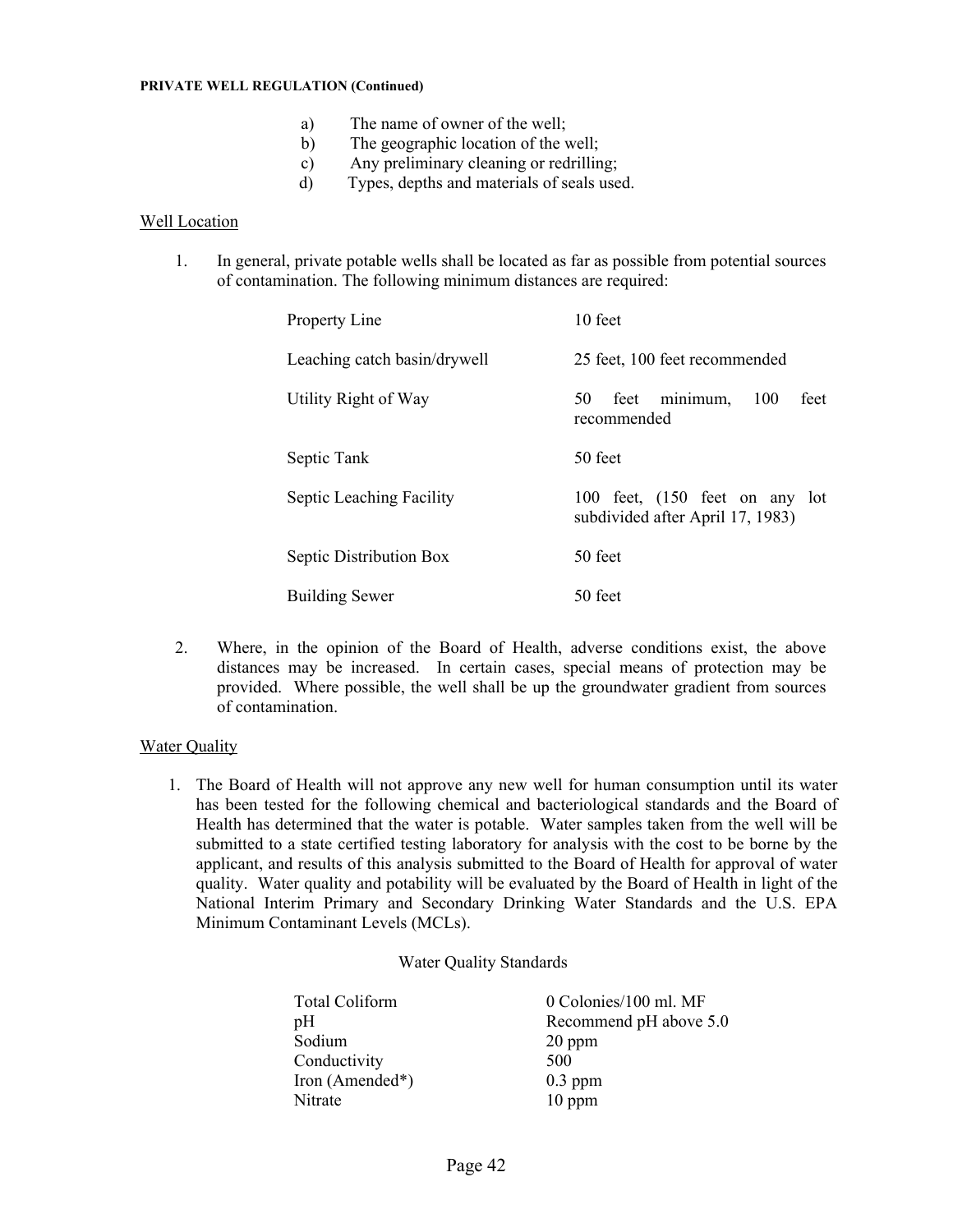\*Amendment – In view of the fact that the local average iron concentration is 0.55 ppm, the Board of Health may choose to waive the 0.3 ppm requirement for approval; the Board may recommend or require additional testing in cases of elevated iron content.

2. In locations where potential sources of contamination are believed to exist, or where geologic or hydrologic conditions require more restrictive or additional standards than those outlined above, additional water testing and special standards may be required by the Board of Health to ascertain that water meets the Minimum Contaminant Levels set for public water supplies by the U.S. EPA under the Safe Drinking Water Act (SDWA) and 1986 SDWA amendments. Such testing may include EPA methods 601, 602, 502, 503, 624, 625 analysis for purgeable halocarbone or pesticides or aromatics, analysis for petroleum hydrocarbons or pesticides or any other analysis the Board of Health deems necessary to ascertain water quality.

(A technical handout discussing water quality standards in more depth is included as Section 2 of these Regulations; various test methodologies for common contaminants are outlined in Section 3).

3. The Board of Health further recommends that all well owners have their wells tested at a minimum of every two years and at more frequent intervals when water quality problems are known to exist.

## Yield Test

- 1. Before approval, every private potable well shall be pump tested to determine yield. The pump test shall include a draw down test at a minimum pumping rate of 5 gallons per minute per 1 hour.
- 2. In areas where the possibility of salt water intrusion is known to exist, the Board of Health may increase the requirements for the drawdown test, in order to obtain a sample which is representative of the actual sodium content which may be found in the well once it is put into use.

## Submission of Well Water Test Results

- 1. For all private potable wells, the results of the above water quality and yield tests shall be submitted to the Board of Health. The owner of the property which the well will serve or the well driller acting as agent for the owner, shall certify, on a form provided by the Board of Health, the following:
	- a) The location, date the sample was taken and the laboratory at which it was analyzed;
	- b) That the water sample whose analysis results were submitted to the Board of Health was taken from the well for which approval is being sought;
	- c) The results of the yield test performed by the well driller.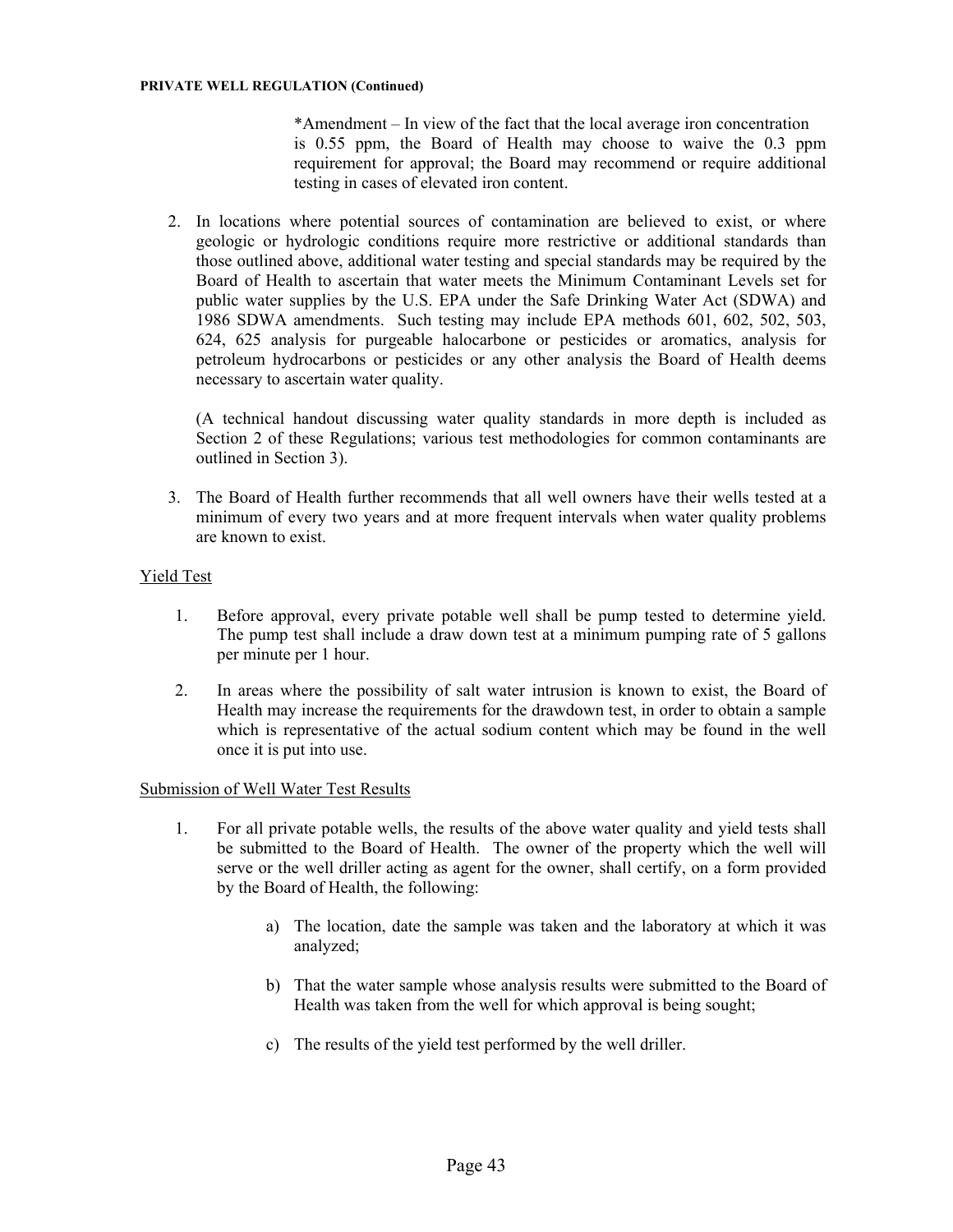#### **(PRIVATE WELL REGULATION – Cont.)**

## Well Approval

- 1. New private potable wells shall not be placed into use for human consumption until the Board of Health has approved the potability and quantity of the water provided and issued a Certificate of Approval to the owner of the property which the well serves.
- 2. Any such approval given by the Board of Health shall indicate only that the water quality is within the parameters set forth in these regulations. By its approval, the Board of Health specifically does not assure to the well owner or any third party that the water so tested is free from all potential contaminants, and well owners are encouraged to conduct further testing if contamination is suspected.
- 3. Approval of the well will be based on the water meeting the water quality criteria outlined above on the well being shown to be able to provide a yield of 5 gallons per minute at 40 psi.
- 4. In addition, for private potable wells installed as newly constructed buildings, the Board of Health will require that a certified plot plan be submitted to the Board of Health by a registered land surveyor or registered professional engineer showing the actual location of the well on the lot after installation. This information may be included in the certified plot plan required by the building inspector which shows the location of the foundation on the lot.
- 5. The Board of Health shall not approve a Building Permit or a Certificate of Occupancy until it has issued a Certificate of Approval for the well serving that building.
- 6. Private potable wells which fail to meet some or all of the requirements in these regulations may be approved by the Board of Health after a hearing at which a variance from these standards may be granted.

## Existing Wells Serving Rental Properties

- 1. Every private potable well serving property which is rented or leased must have its water tested for the above water quality parameters at a minimum of once every two years. Where water quality problems are known to exist , the Board of Health may require more frequent testing.
- 2. Results of water quality tests shall be made available to all tenants of the property.
- 3. In cases where the well water does not meet the water quality standards outlined above, the Board of Health may require the property owner to provide an alternative approved source of drinking water for the tenants.

## Test of Water Quality Upon Transfer of Real Estate

1. Prior to selling, conveying or transferring title to real property in the Town of Sandwich, the owner thereof shall have tested the water of every private potable well serving that property if access to the water service provided by the Sandwich Water District is not available. (Amended April 11, 2005) A water sample from each well shall be submitted to a State certified laboratory for testing for the parameters outlined under Water Quality. This water quality test shall be performed not more than 30 days prior to transfer of the property. Results of the water test shall be submitted to the Board of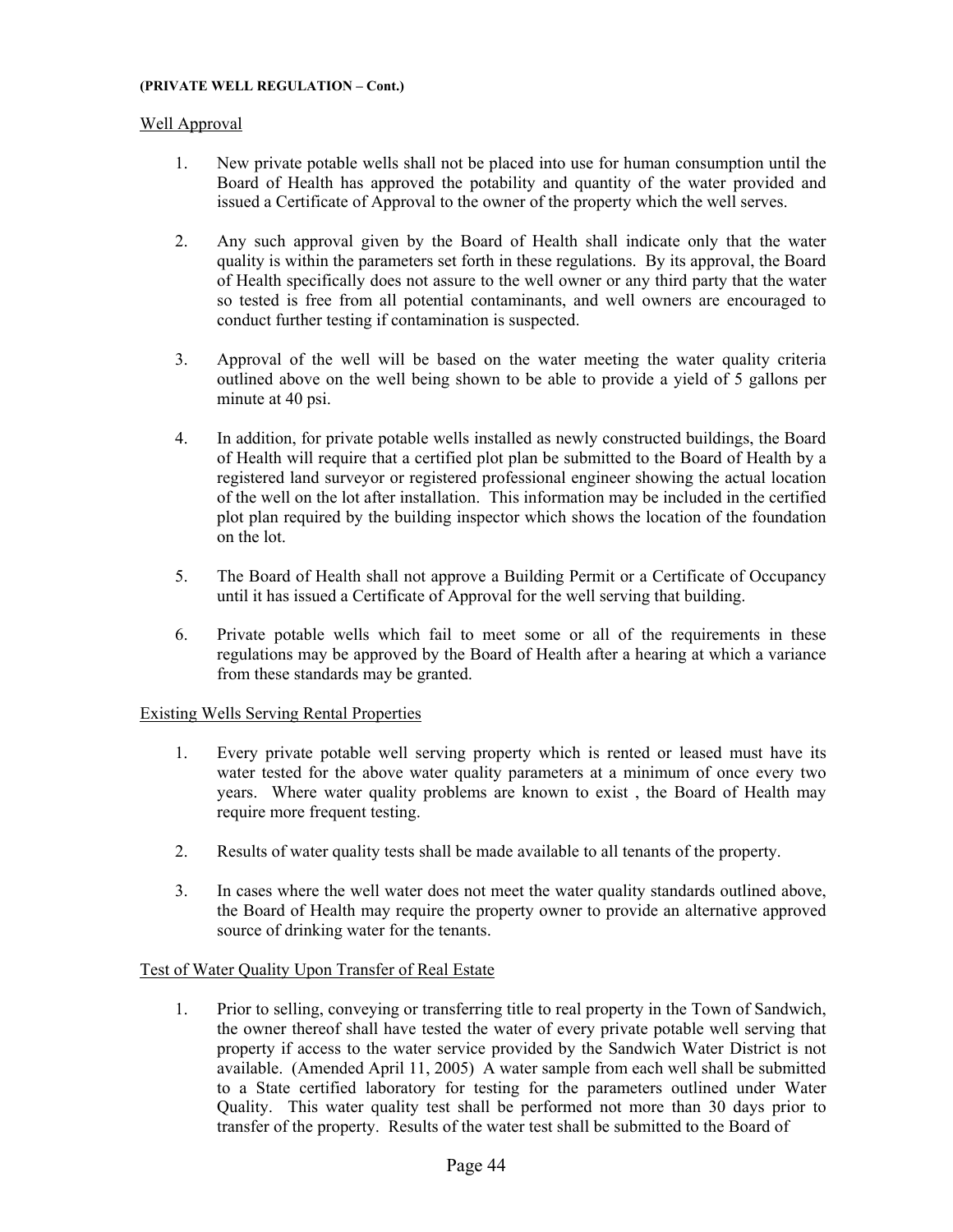#### **(PRIVATE WELL REGULATION – Cont.)**

Health prior to property transfer on a form provided by the Board of Health on which the owner will certify that the sample was taken from the well serving the property being transferred.

\*In addition, a yield test shall be run to certify well as capable of providing a minimum of 5 gallons per minute for 1 hour. \*\*The yield test is to be conducted by a Commonwealth of Massachusetts Certified Well Driller, Registered Sanitarian or Professional Civil/Sanitary Engineer. (\*Amended November 13, 1989, \*\*Amended April 11, 2005, \*\*\* Amended May 9, 2022)

- 2. In addition, the owner shall give copies of all water test results of which he has knowledge (regardless of age of results) for the private potable well in question to any buyer and/or broker identified with the transfer. In the event that there is no buyer at the time the water is tested, a copy of all water test results must be given by the owner to the buyer before the property is put under agreement.
- 3. This regulation shall not apply to the conveyance or devise of a property to a surviving spouse or to any of the heirs or devisees of the property owner, and further, shall not apply to a sale under power of sale in a bona fide mortgage affecting the property.
- 4. \*Prior to selling, conveying or transferring title to real property in the Town of Sandwich for properties with wells that are within the Sandwich Water District boundaries and have access to water service along the frontage of the property, the property shall be connected to service provided by the Sandwich Water District to ensure a continual safe supply of water. The connection must meet the specifications and requirements of the Sandwich Water District. (\*Amended April 11, 2005)

## Variance and Enforcement Procedure

- 1. The Board of Health may vary the application of any provision of this article with respect to any particular case when, in its opinion the enforcement thereof would do manifest injustice; provided that the decision of the Board of Health shall not conflict with the spirit of these minimum standards nor with the protection of human health and environmental quality.
- 2. Every request for a variance shall be made in writing and shall state the specific variance requested and the reasons therefore. Any variance granted by the Board of Health shall be in writing. Any denial of a variance shall also be in writing and shall state the reasons for the denial. A copy of any variance granted shall be available to the public at all reasonable hours in the office of the Town Clerk or the Board of Health while it is in effect.
- 3. Any variance or other modification authorized to be made by these regulations may be subject to such qualifications, revocation, suspension or expiration as the Board of Health expresses in its grant. A variance or modification authorized to be made by these regulations may otherwise be revoked, modified or suspended, in whole or in part, only after the holder thereof has been notified in writing and has been given an opportunity to be heard in conformity with the requirements of 310 CMR 11.00 for orders and hearings.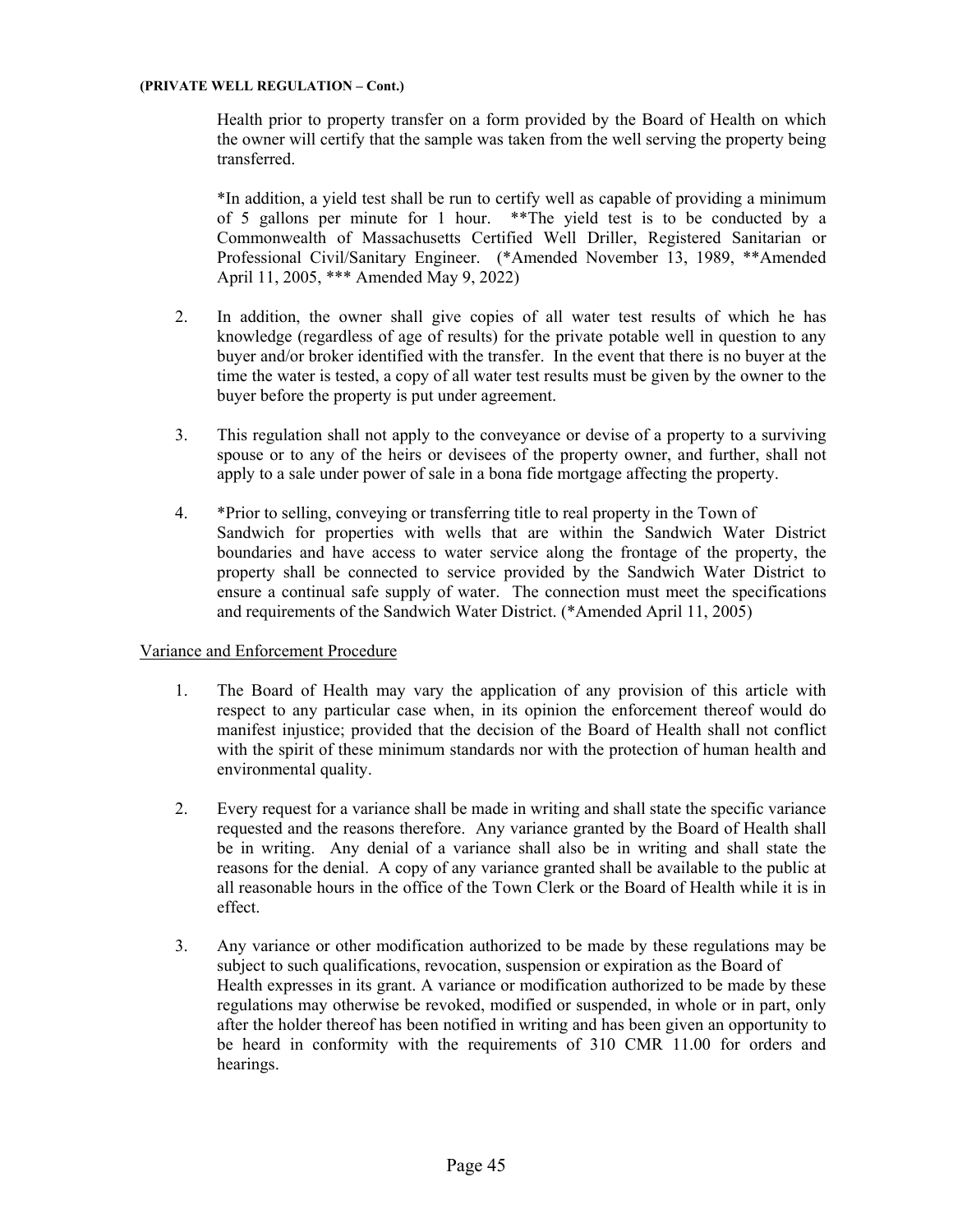#### **(PRIVATE WELL REGULATION – Cont.)**

- 4. As a condition of granting a variance, the Board of Health may require a restriction to be recorded in the Registry of Deeds when, in the opinion of the Board of Health, knowledge that the well does not meet minimum standards would benefit future potential consumers of water supplied by the well.
- 5. So far as the Board of Health may provide, each section of these rules and regulations shall be construed as separate. If any section, regulation, paragraph, sentence, clause, phrase, or word of these rules and regulations shall be declared invalid for any reason, the remainder of these rules and regulations shall remain in full force and effect.
- 6. The provisions of Title 1 of the State Environmental Code (310 CMR 11.00) shall govern the enforcement of these regulations.

Adopted December 14, 1987, effective February 1, 1988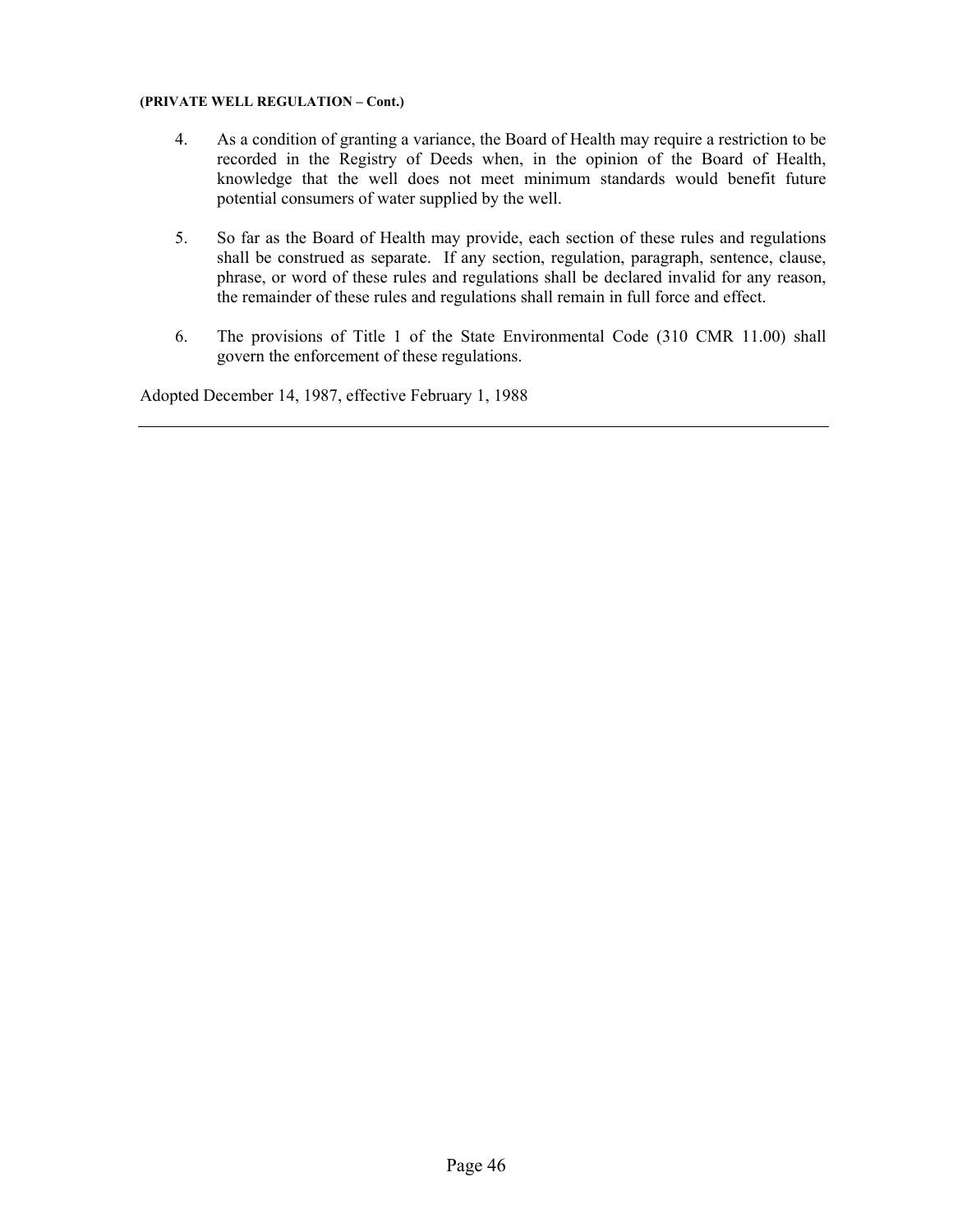# **CERTIFICATION OF WELL WATER TEST RESULTS**

| I                                                                              | acting as agent                                                                  |
|--------------------------------------------------------------------------------|----------------------------------------------------------------------------------|
|                                                                                | do certify, under                                                                |
| for <u>name</u> of property owner                                              |                                                                                  |
| the penalty of perjury, that the following water taken from a well located at: |                                                                                  |
|                                                                                | ,我们也不能在这里的时候,我们也不能在这里的时候,我们也不能会在这里,我们也不能会在这里的时候,我们也不能会在这里的时候,我们也不能会在这里的时候,我们也不能会 |
|                                                                                |                                                                                  |
|                                                                                |                                                                                  |
| (Must be state certified laboratory)                                           | Laboratory at which water was tested:                                            |
|                                                                                |                                                                                  |
|                                                                                | Result of yield test performed by well driller or other agent of owner: gal/min  |
|                                                                                |                                                                                  |
|                                                                                |                                                                                  |
| <u> 1989 - Johann Stein, mars an t-Amerikaansk ferskeider (</u><br>Signature   | Date                                                                             |
| <b>Water Quality Test Results</b>                                              |                                                                                  |
| Parameter                                                                      | <b>Sample Result</b>                                                             |
| pH                                                                             |                                                                                  |
| Conductivity                                                                   |                                                                                  |
| Iron                                                                           |                                                                                  |
| Nitrate Nitrogen                                                               |                                                                                  |
| Sodium                                                                         |                                                                                  |
| Other:                                                                         |                                                                                  |
|                                                                                |                                                                                  |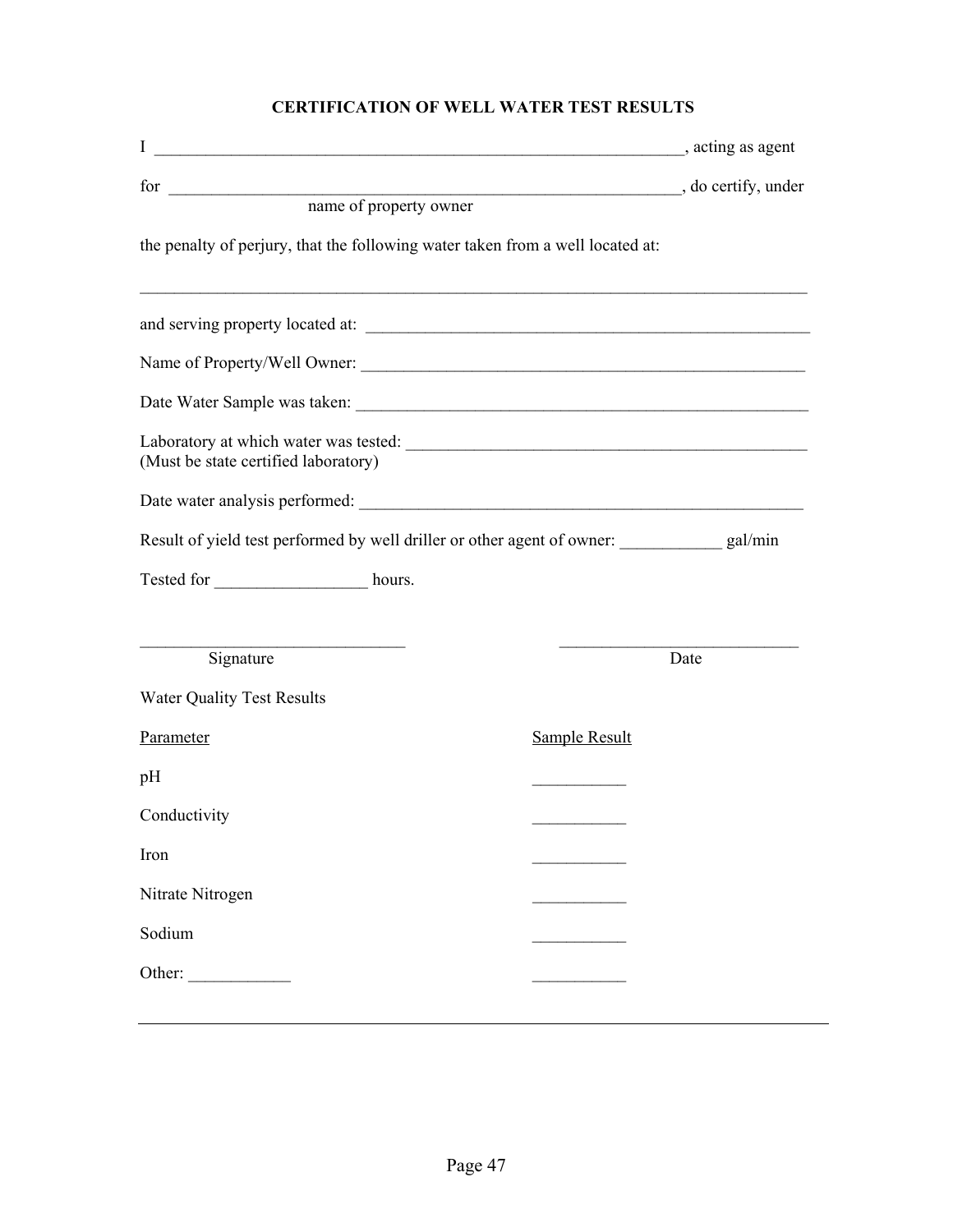## **SCHEDULE OF FINES**

The Sandwich Board of Health, at its regularly scheduled meeting on August 8, 1988 at 7:30 P.M., voted unanimously to adopt the following schedule of fines for the Non-Criminal Disposition of Violations to the Board of Health Regulations as reviewed and approved by the Town of Sandwich Board of Selectmen.

| 1.                     |                                                                                                                                                             | Overflow of subsurface disposal works- CMR 15.02 (20)                                                                                       | \$50.00 per day                    |
|------------------------|-------------------------------------------------------------------------------------------------------------------------------------------------------------|---------------------------------------------------------------------------------------------------------------------------------------------|------------------------------------|
| 2.                     |                                                                                                                                                             | Failure to comply with an order to repair an on-site subsurface<br>disposal works -<br>M.G.L. 310 CMR 15.26 (1)<br>M.G.L. 310 CMR 15.26 (2) | \$50.00 per day<br>\$50.00 per day |
| 3.                     |                                                                                                                                                             | Failure to abate a nuisance<br>M.G.L. Chapters. 122, 122A, 123, 124, 125 & 125A                                                             | \$20.00 per day                    |
| 4.                     | Operating a Food Service Establishment without a permit<br>\$200.00 per day<br>M.G.L. Chapter 111, Section 5, Chapter 94, Section 305A<br>of non-compliance |                                                                                                                                             |                                    |
| 5.                     | \$200.00 per day<br>Improper disposal of rubbish – M.G.L. Chapter 270, Section 16                                                                           |                                                                                                                                             |                                    |
| 6.                     | Operating the following without a license or permit:                                                                                                        |                                                                                                                                             |                                    |
|                        | A.                                                                                                                                                          | Bed & Breakfast - Town of Sandwich<br>Board of Health Regulation                                                                            | \$50.00 per day                    |
|                        | <b>B.</b>                                                                                                                                                   | Transporting Offal or Rubbish -<br>M.G.L. Chapter 111, Section 31A and 310 CMR 15.02 (3)                                                    | \$100.00 per day                   |
|                        | C.                                                                                                                                                          | Installing subsurface disposal system – CMR 15.02 (1) & (2)                                                                                 | \$50.00 per day                    |
|                        | D.                                                                                                                                                          | Motel or Trailer Park - M.G.L. Chapter 140, Section 32 A                                                                                    | \$20.00 per day                    |
|                        | Ε.                                                                                                                                                          | <b>Swimming Pool</b>                                                                                                                        | \$50.00 per day                    |
|                        | F.                                                                                                                                                          | Cabins                                                                                                                                      | \$50.00 per day                    |
| $7.*$                  |                                                                                                                                                             | Failure to repair a floor drain system in order to meet requirements<br>of current Floor Drain Regulation (Chapter 111, Section 31 & 122)   | \$200.00 per day                   |
| $8.**$                 |                                                                                                                                                             | Failure to comply with any element of the Fuel Storage<br><b>System Regulation</b>                                                          | \$50.00 per day                    |
| $9***$                 | Failure to comply with the Subsurface Disposal Works<br>Inspection prior to Sale Regulation                                                                 |                                                                                                                                             | \$50.00 per day                    |
| $10.****$              |                                                                                                                                                             | Failure to comply with an edict, order or regulation<br>of the Board of Health                                                              | \$50.00 per day                    |
| *<br>**<br>***<br>**** |                                                                                                                                                             | Amended June 25, 1990<br>Amended March 25, 1991<br>Amended November 8, 1993<br>Amended February 8, 1999                                     |                                    |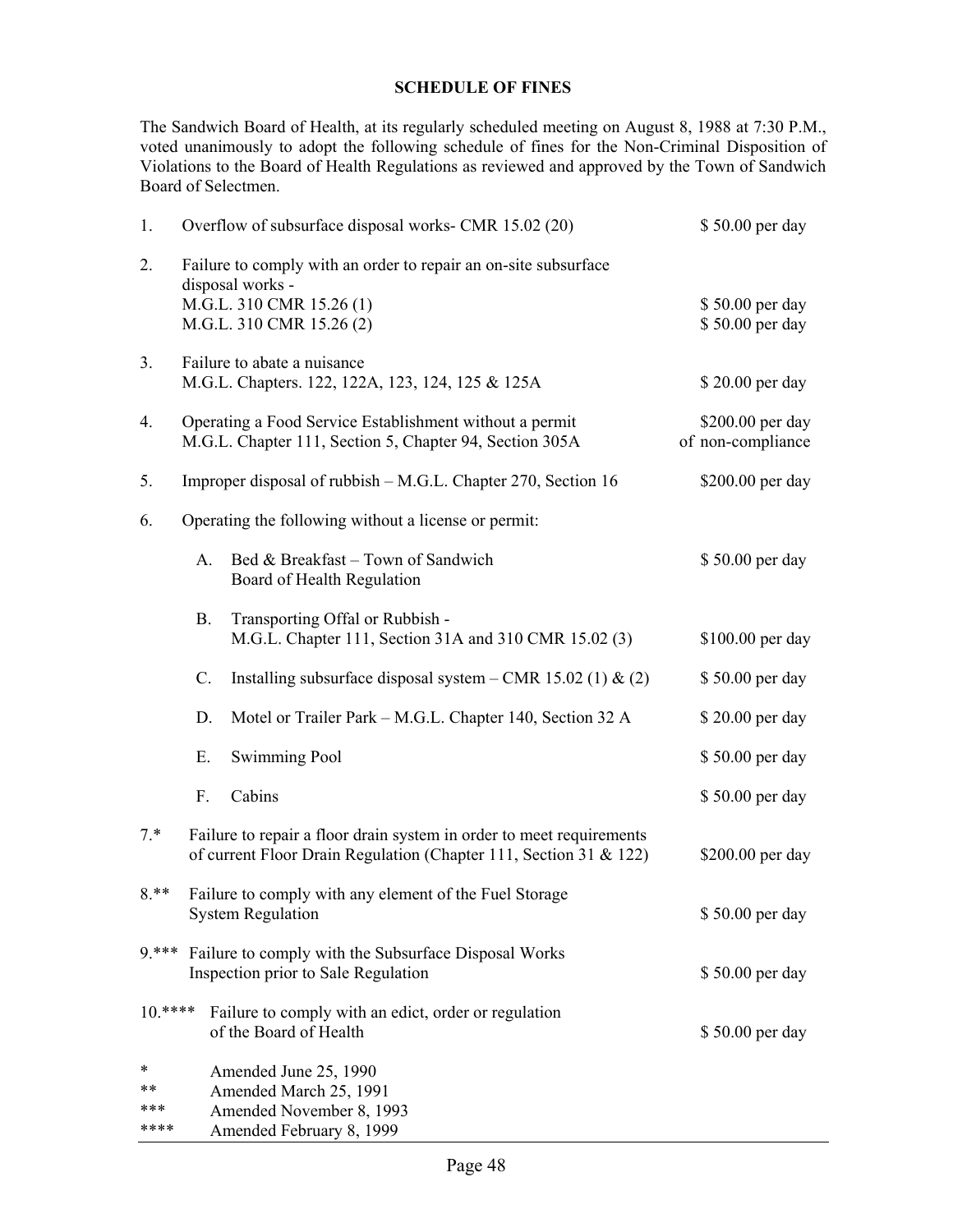## **SLUDGE AND SEPTAGE CONTROL REGULATION**

### SECTION 1 – Authority:

This Board of Health Regulation is adopted pursuant to M.G.L. c. 111, s.31 and shall be known and may be cited as the "Sludge and Septage Control Regulation of the Town of Sandwich".

### SECTION II – Purpose:

The purpose of this Regulation is to promote the health, safety, and general welfare of the residents of the Town of Sandwich through the regulation and control of the disposal of certain waste materials.

### SECTION III – Conflict:

This Regulation shall be construed to repeal and supersede any provisions which are currently in effect that are in conflict with this regulation.

#### SECTION IV – Definitions:

For the purpose of this Regulation, certain terms and works are hereby designed as follows:

- A. Sludge The semi-solid or liquid residual generated from a municipal, commercial or industrial wastewater treatment plant.
- B. Stabilized Sludge Liquid or dewatered sludge containing pathogens from a municipal, commercial, industrial wastewater treatment plant that has been treated by P.S.R.P.
- C. Septage Waste, refusse, effluent, sludge and other materials from septic tanks, cesspools or any other similar facilities.
- D. P.S.R.P. A process to significantly reduce pathogens.
- E. Pathogen An organism, chiefly a microorganism, including viruses, bacteria, fungi and all forms of animal parasites and protozoa, capable of producing an infection or disease in a susceptible host.
- F. Stockpile Loose bulk stockpiling of said material, not to include individual commercially packaged material.

#### SECTION V – Prohibition:

No municipal, commercial, or industrial wastewater treatment plant sludge, stabilized sludge or septage may be stockpiled or spread in the Town of Sandwich on municipal property.

#### SECTION VI – Violations:

The Board of Health shall institute or cause to be instituted, in the name, of the Town, any and all legal actions that may be necessary for enforcement of this Regulation.

Effective July 13, 1998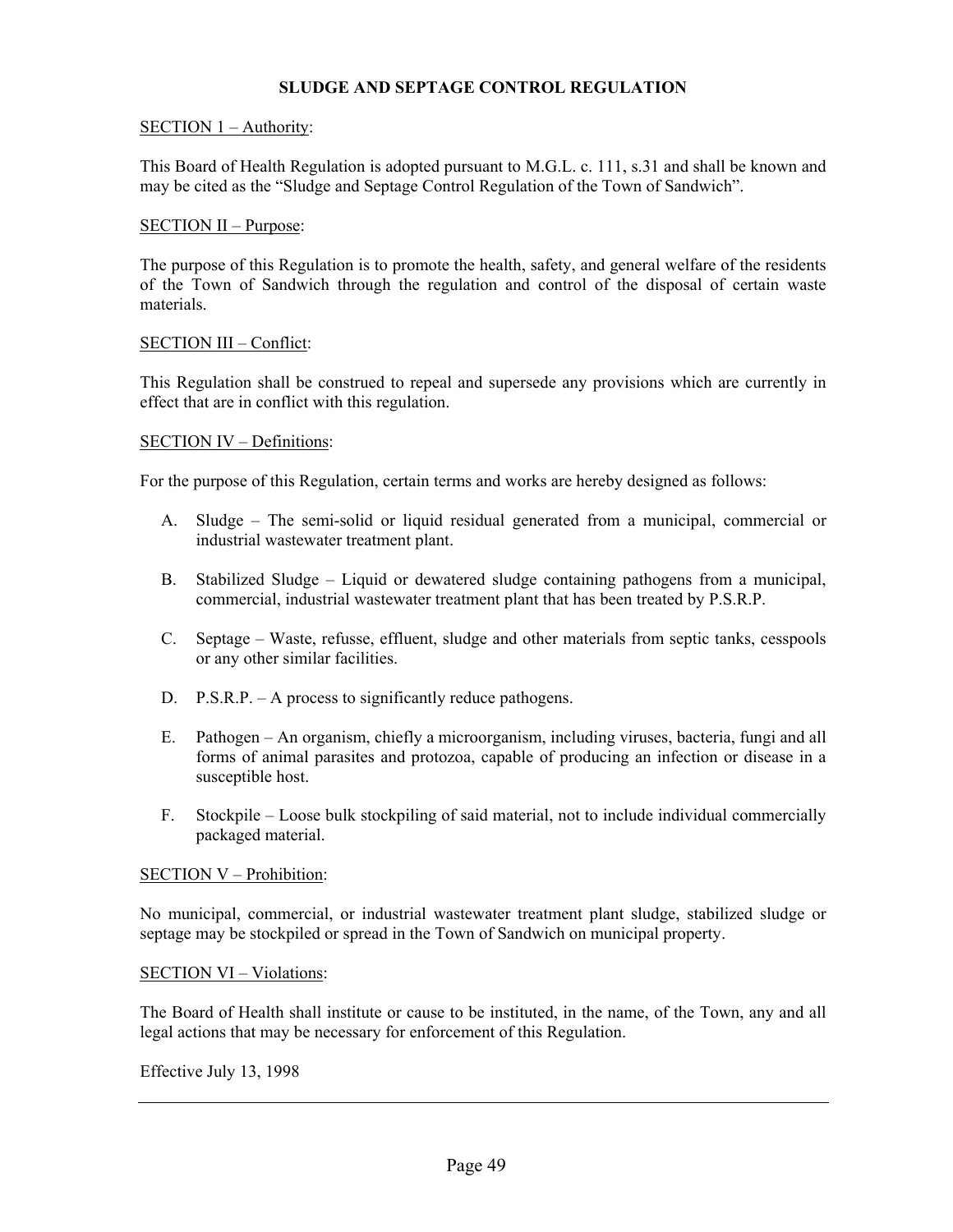## **SOLID WASTE HAULERS' REGULATION**

## RATIONALE:

The participating communities of Mashpee, Falmouth, Sandwich, and the Massachusetts Military Reservation (MMR) in 1987 agreed to a joint solid waste disposal solution by jointly funding the cost to engineer, construct, operate and manage the Upper Cape Regional Transfer Station (UCRTS) located at the MMR. Under Chapter 40, Section 44 of the Massachusetts General Laws such regional, inter-municipal refuse disposal is strongly encouraged.

Continued landfilling of our solid wastes, although at first might appear the lesser expensive method of refuse disposal in those communities where space remains available, however, the side effects of landfilling is the potential contamination of groundwater. This has been documented in various Cape towns and the associated clean-up costs for outweigh the cost benefits of landfilling. Furthermore, landfills in the Commonwealth will soon be mandated to close.

The responsibility for the control of TRANSPORT and REMOVAL of solid wastes falls under the jurisdiction of local Boards of Health, M.G.L. Sections 31A and 31B of Chapter 111. Annual permits to transport garbage are issued by Boards of Health. Furthermore, these Sections grant local Boards of Health the authority to adopt and enforce regulations regarding such transport.

The Upper Cape Transfer Station Board of Managers, following a public comment period, adopted a set of rules and regulations for the operation of the station in May 1989, with subsequent amendments adopted in August 1989 and in November 1990. Section 2 of these regulations instructs trash haulers, licensed by Boards of Health, which routes are to be taken to access the transfer station. Amendment #3 specifies penalties to be assessed to companies whose drivers fail to use the approved routes. All licensed trash haulers have received copies of the rules and regulations and subsequent amendments. In spite of this, certain companies are not complying.

THEREFORE, under the authority of M.G.L. 111:31B, the Board of Health of the Town of Sandwich hereby adopts the following regulations:

- 1. All trash haulers must be licensed by the Board of Health and must comply with all local Board of Health regulations and all the rules and regulations and subsequent amendments of the UCRTS Board of Managers.
- 2. All haulers licensed by the Board of Health in the Town of Sandwich must transport their refuse loads to the UCRTS which is a Board of Health approved site or other facility approved by the Board of Health and, in the case of the UCRTS, must follow the route specified in the UCRTS rules & regulations. No refuse loads may be disposed of at any site other than one approved by the Board of Health.
- 3. All haulers licensed by the Board of Health in the Town of Sandwich must submit a payment bond to the Town in the amount of \$10,000.00 or such lesser amount as determined by the Board of Health, or other Town department controlling the financial supervision of the UCRTS accounts, to be appropriate and consistent with the tonnage billed to the hauler.

Any violation of any of these regulations will result in the following:

1. Revocation or suspension of license to transport refuse in the Town of Sandwich.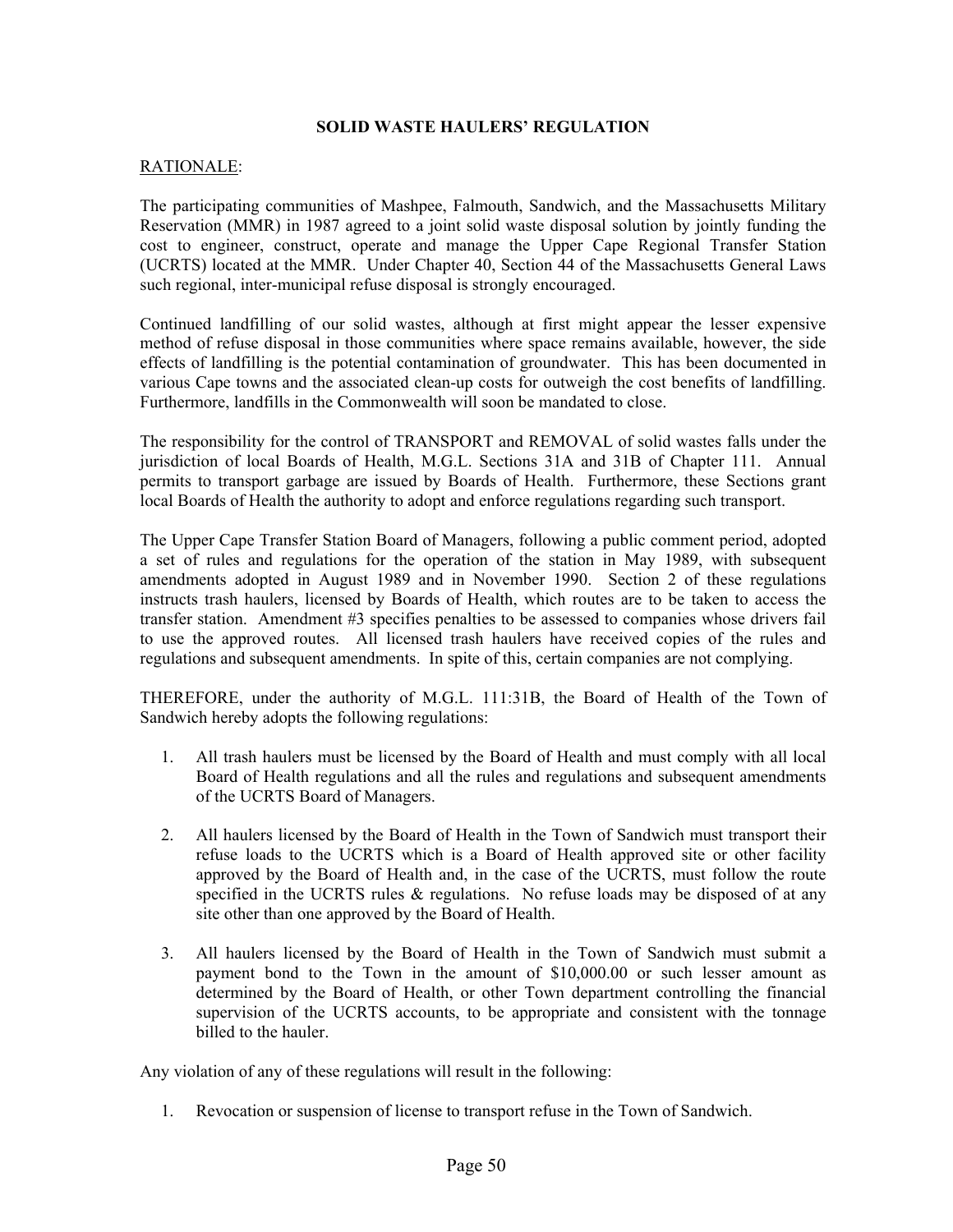#### (**SOLID WASTE HAULERS' REGULATION – Cont.)**

- 2. Forfeiture of payment bond, in full or in part, depending on the nature of the violation(s) and their applicable fine(s).
- 3. Imposition of all other applicable fines as defined in M.G.L. 111:31B and in the UCRTS rules and regulations.

## SEVERABILITY:

In the event any section of these regulations is judged invalid in a court of law, such section shall be severed from the remaining sections which shall remain in full force and effect.

These regulations have been adopted by the Sandwich Board of Health on June 10, 1991 and shall become effective upon publication.

## \*AMENDMENT TO OUTLINE THE REQUIREMENTS FOR RECYCLING OF SOLID WASTE & HAULERS' BILLING OF SAME

Each permitted private refuse hauler shall provide recycling services in compliance with the Commonwealth of Massachusetts Solid Waste Plan and Department of Environmental Protection. Each private hauler shall submit a semi–annual report of tonnage of refuse and recyclables that have been collected. Said report shall also include the number of customers served, time of day and frequency of collection. Such reports shall be filed on the dates specified by the Town of Sandwich. Failure to provide this required information may result in revocation or suspension of permit.

All persons collecting trash in Sandwich providing subscription service to households otherwise eligible for the Town's solid waste and recycling program must provide trash and recycling services at one bundled price. Residents subscribing for private waste collection shall not have the option of paying for trash collection service only, at a lower price.

\*Amendment approved a public hearing of the Board of Health on May 09, 2011

The adoption date of this amendment is July 1, 2011.

The implementation date of this amendment is January 01, 2012.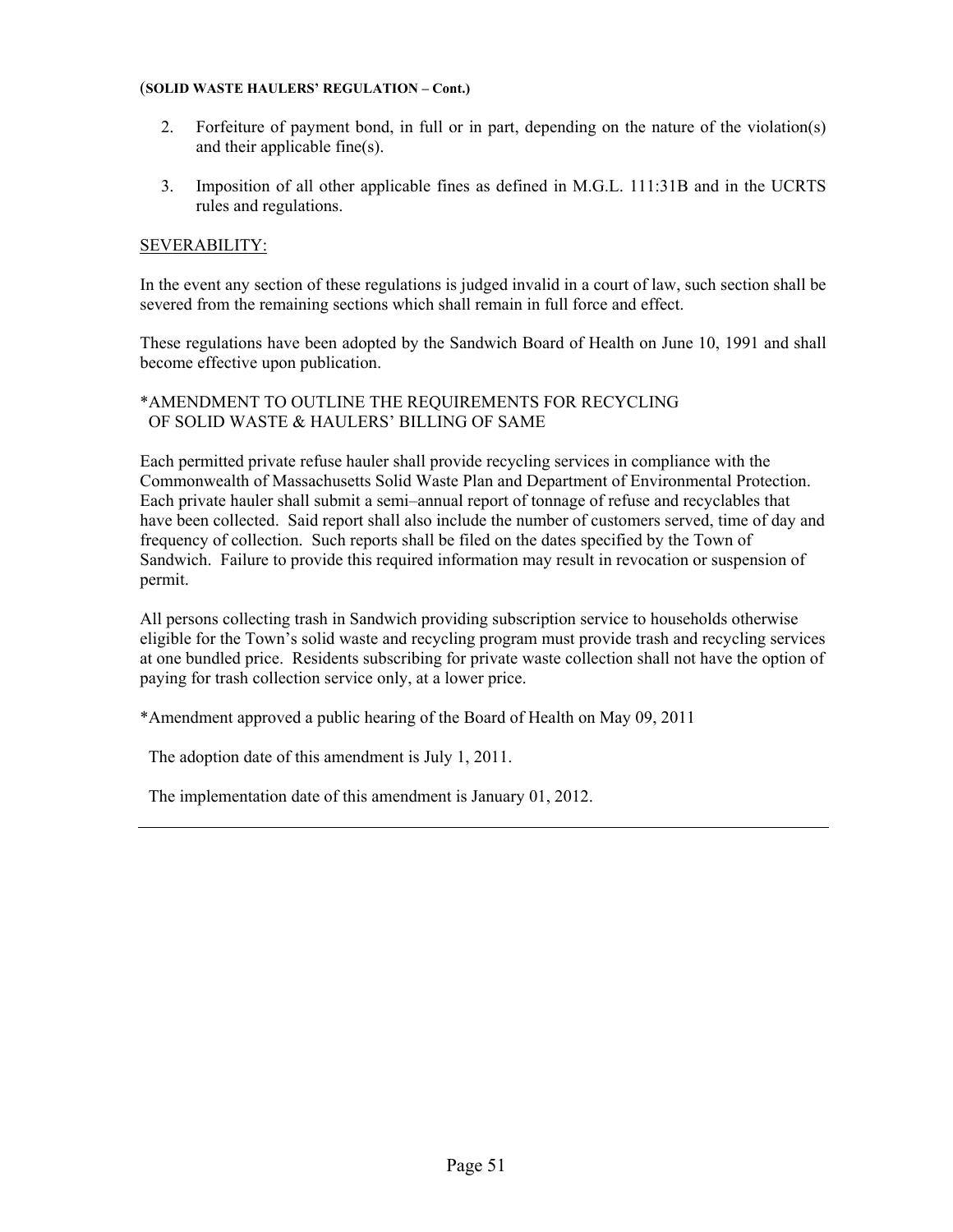## **STABLE/LIVESTOCK REGULATIONS**

Authority: Massachusetts General Law, Chapter 111, Sections 31, 155, and 157.

### DEFINITIONS

HORSE: Any horse, foal, pony, mule or burro.

STABLE: Any building or shelter, or any part of a building or shelter used to house livestock.

PERSON: A natural person, firm, partnership, company, corporation or business trust.

- PADDOCK: A bare ground fenced in area for confining livestock. As used herein, said term shall include areas commonly referred to as corrals but not pastures.
- PASTURE: A fenced in area for confining livestock, which is primarily covered by vegetation suitable for grazing.
- LIVESTOCK: Any horse, sheep, goat, swine or bovine animal of any age or sex.

MANURE STORAGE AREAS: Includes areas that hold materials commonly referred to as manure, compost or bedding.

WETLAND: As defined by the Town of Sandwich Wetland Bylaw.

### PERMITS

No person shall erect, occupy, maintain or use a stable within the Town of Sandwich without first Obtaining a permit from the Board of Health.

Such permits shall be issued for a period of time not to exceed one year and may be renewed.

Such permits are not transferable between person or persons.

The permit fee shall be FortyDollars (\$40.00) per year.

#### LOCATION

The following conditions must be met or exceeded before a new permit will be issued:

Stables shall be located not less than:

- a) Four hundred (400) feet from any public water supply;
- b) One hundred fifty (150) feet from any private well;
- c) One hundred (100) feet from any wetland as approved by the Conservation Commission or its agent;

NOTE: The stable location must meet the applicable Town of Sandwich Zoning Setback Requirements as determined by the Town of Sandwich Building Inspector.

Paddocks shall be located not less than: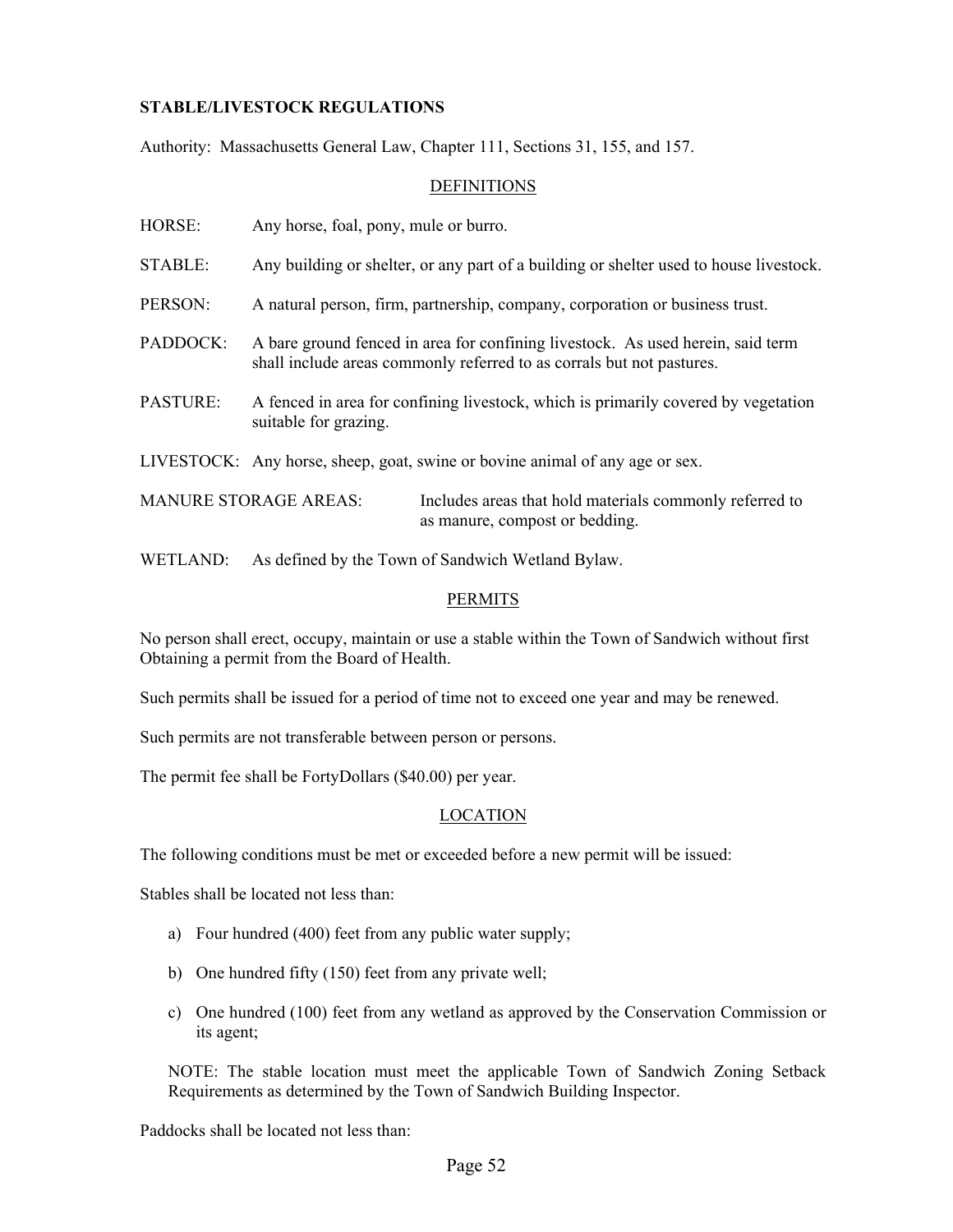- a) Ten (10) feet from adjoining property lot line or the line of any street, court or passageway;
- b) Four hundred (400) feet from any public water supply;
- c) One hundred fifty (150) feet from any private well;
- d) One hundred (100) feet from any wetland as approved by the Conservation Commission or its agent.

Pastures shall be located so as to prevent livestock from eating or damaging the shrubbery or property of any abutter.

Manure Storage Areas shall be located not less than:

- a) One hundred fifty (150) feet from an abutter's dwelling house;
- b) Twenty (20) feet from adjoining property lot lines or the line of any street, court or passageway;
- c) Four Hundred (400) feet from any public water supply;
- d) One hundred fifty (150) feet from any private well;
- e) One hundred (100) feet from any wetland as approved by the Conservation Commission or its agent;

#### CONSTRUCTION OF STABLE

Stables shall be of durable construction to protect the building from deterioration or damage by rodents, termites, and dampness. Stables intended for horses shall have shelter of adequate size so that a horse will have room to comfortably lie down or stand up.

Floor in shelter shall be made from materials approved by the Board of Health or the animal inspector, and shall be sloped to facilitate proper drainage of liquid waste and designed to permit easy cleaning.

Each stable shall be provided with adequate light and ventilation.

There shall be an adequate water supply for watering the animals, for fire control and for cleaning the premises. Private well water shall be tested for portability annually by a State certified laboratory, and a copy of the analysis shall be submitted to the Board of Health prior to the issue of a license.

## STABLE, PADDOCK AND PASTURE MANAGEMENT

Stables shall not be for human habitation.

A stable or a stall within a stable must be provided for all livestock.

Grain feed shall be stored in covered metal or metal lined bins or containers.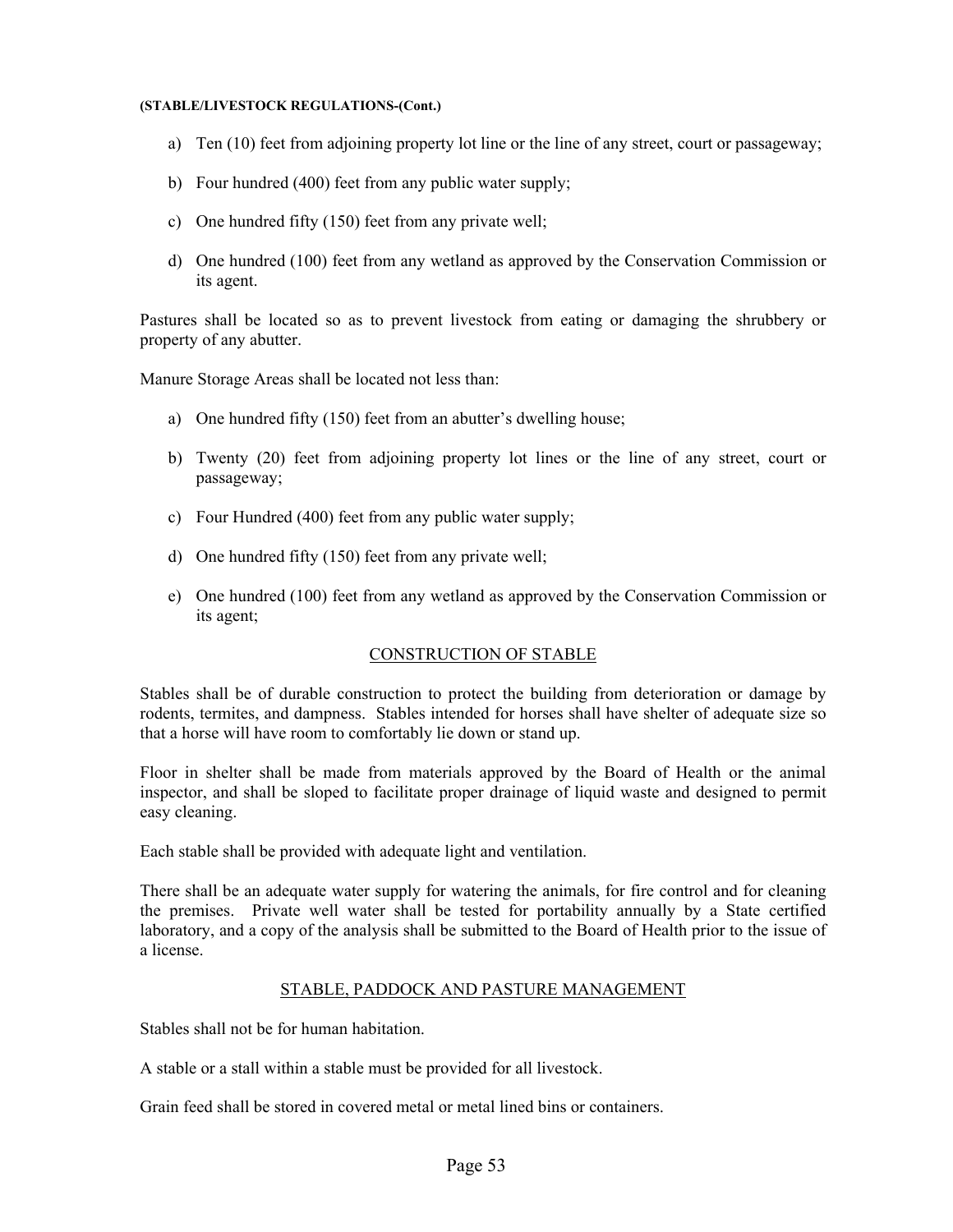An adequate means of fly and insect control shall be provided in the stable, the paddock, the manure storage areas, and any other area that breed flies or other insects.

All stables must be kept clean at all times and accumulated manure removed at least once each day. Any person allowing livestock to use a paddock shall remove waste matter from the paddock at least once per day in a manner commensurate with the area involved, or at the discretion of the Board of Health.

No manure or used bedding material shall remain outside the barn unless collected in compost piles or disposed of based on a schedule approved by the Board of Health. The manure or used bedding stockpiled for composting or disposal shall be adequately managed or covered to eliminate odor, flies or other nuisance.

Livestock shall be kept either in a stable, in a paddock, or in a pasture. Livestock shall not be permitted at large outside the premises. Livestock shall be deemed to be at large when it is off the premises and unaccompanied by the owner, agent or employee of the owner or caretaker.

Paddock areas should be gently sloping to minimize standing pools of surface liquids. Horses that are allowed to roam on the land shall be provided with adequate fences, constructed as to safely confine the animal and prevent the animal from eating shrubbery from abutter's land.

## **MANURE MANAGEMENT**

Each applicant for permit shall calculate the nitrate loading of the proposed site in accordance with the examples shown in accordance with the examples shown in Appendix 1. If the calculated nitrate loading for the site equals 5ppm or more in a recharge area of a public water supply or 7 ppm outside of the recharge area, then the applicant must employ a strict manure management that shall consist, at a minimum, the following practices:

- The use of sufficient absorbent material in stall to collect urine.
- The installation and use of a rubber pad  $\frac{1}{4}$  inch minimum thickness and sized to cover the stall floor area.
- Daily collection of manure and soiled bedding from stalls and the paddock will be stored in covered containers or trailer;
- Weekly removal of collected manure and soiled bedding from the site; and
- Maintenance of a waste removal log to record the dates on which manure soiled bedding is removed from the site.

Composting is prohibited on sites that exceed the calculated nitrate loadings in Appendix 1. Failure to comply with the aforementioned manure management practices at sites that exceed the calculated nitrate loadings can result in revocation of the Stable Permit and/or the issuance of an order to remove the livestock from the site.

#### VARIANCES

Upon written request, the Board of Health may vary the applicability of one or more of these regulations, if the Board finds that the regulation(s) causes undue hardship and that the granting of the variance(s) would not be detrimental to the public health. All variances granted shall be in writing and shall be subject to additional conditions, as the Board of Health may deem necessary.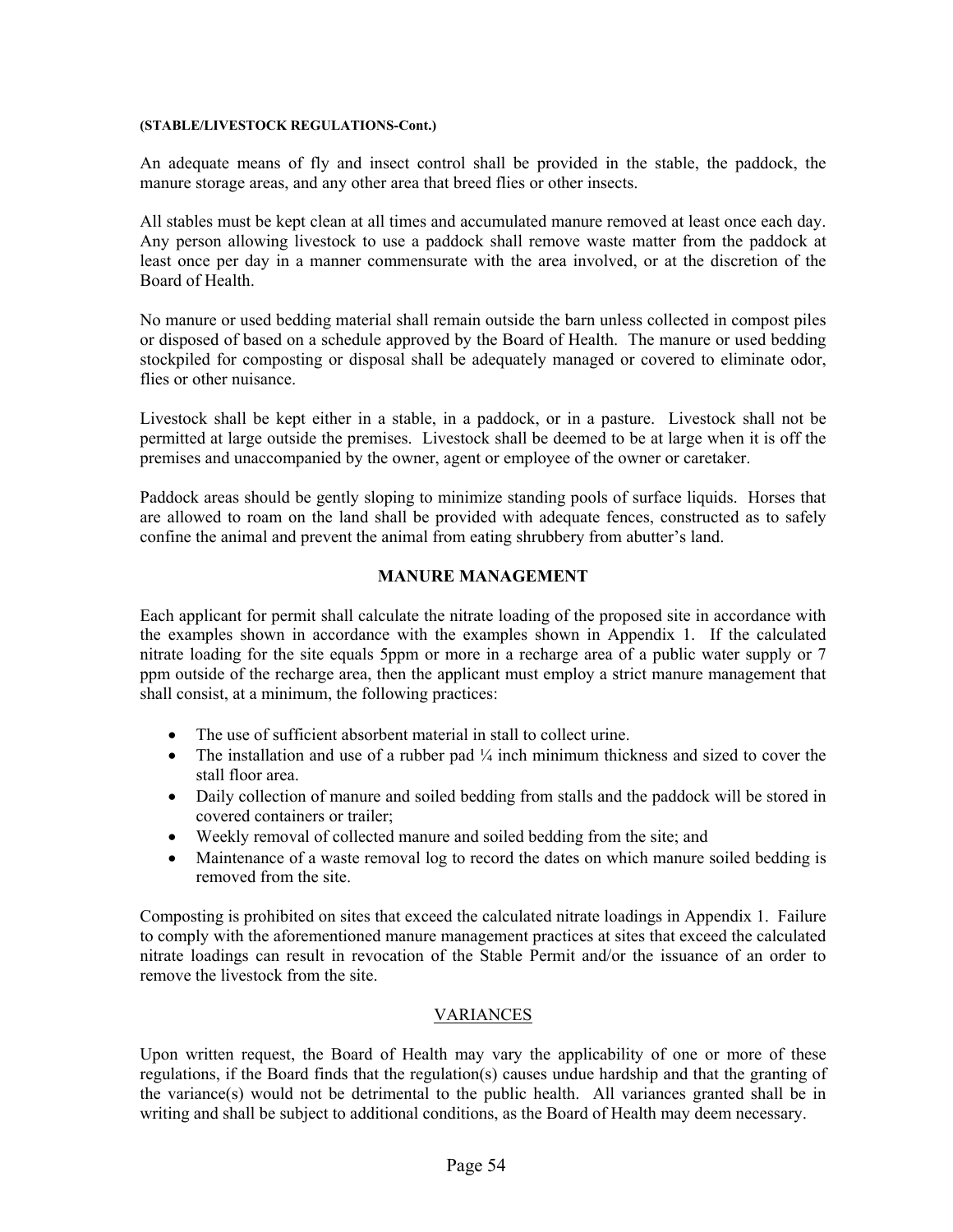### SANITARY CONDITIONS AND NUISANCES

The stable and its surroundings shall be maintained free of unsanitary conditions. Unsanitary conditions are those which, in the opinion of the Board of Health, result in, or are conducive to (i) the breeding of flies, (ii) creation of offensive odors, (iii) vermin (including flies, lice, mice, rats and mosquito infestation), (iv) liquid effluent, (v) excessive runoff, (vi) disease carriers in such concentration and such duration as to:

- (a) cause a nuisance; or
- (b) be injurious or potentially injurious to human health.

## **INSPECTION**

Inspections will be conducted at least annually, and shall be expected during reasonable hours. The Board of Health, its Agent, or the Animal Inspector shall conduct the inspections. Failure to correct cited violations may result in revocation of the permit.

### COMPLIANCE AND PENALTIES

Any person who fails to comply with these regulations may be punished by a fine not to exceed two hundred (\$200.00) dollars per day as set by the Board of Health (Section 157, Chapter 111, Massachusetts General Laws) depending on the severity of the violation, and may be subject to suspension or revocation of stable permit.

## EXEMPTIONS

The keeping of livestock and horses at sites that preempts the Sandwich Board of Health Stable Regulation effective date of May 6, 1993 are not subject to the Location (set back) requirements.

## **SEVERABILITY**

If any provision of these regulations is declared invalid or unenforceable, the other provisions shall not be affected thereby but shall continue in full force and effect.

Adopted: April 12, 2004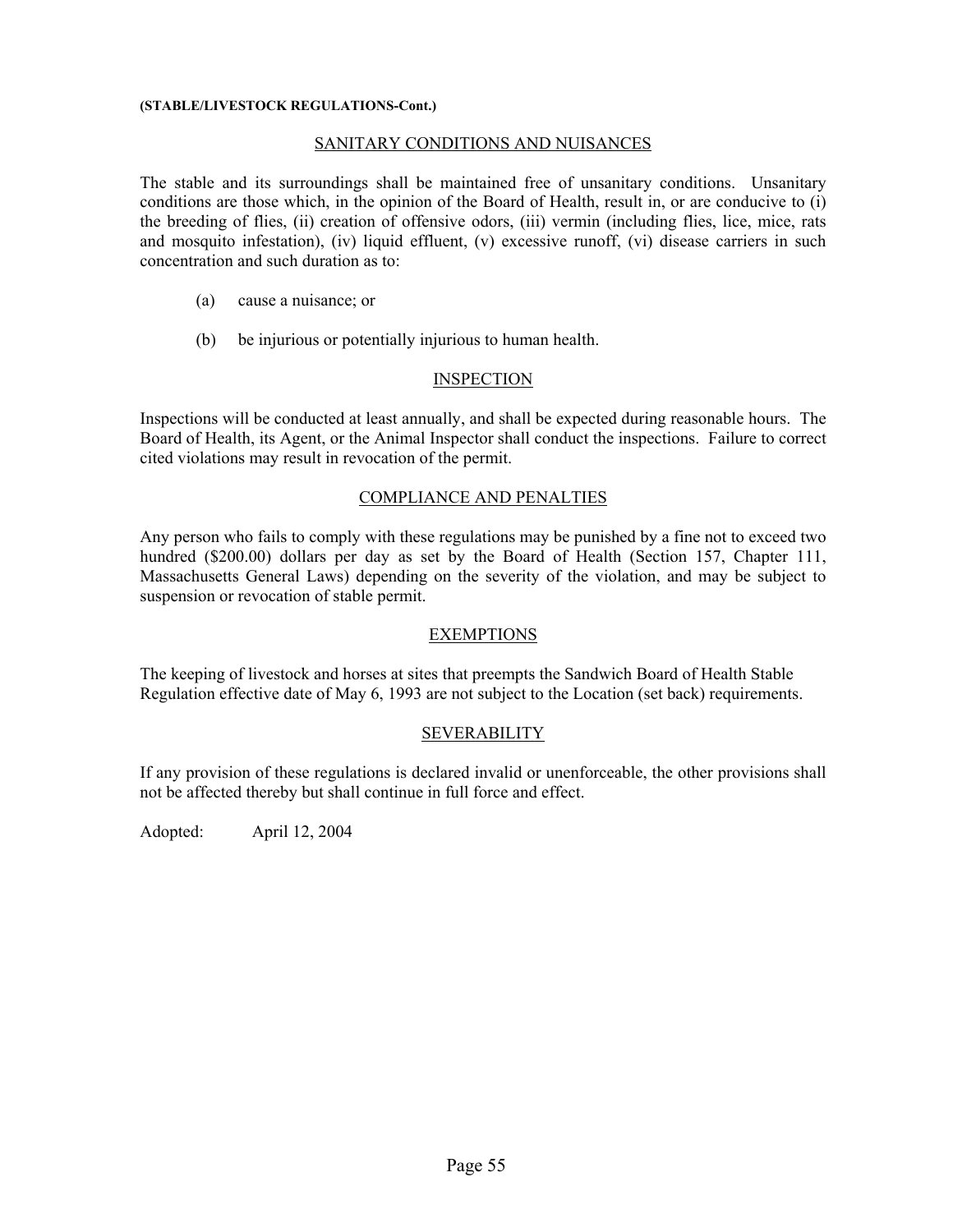### APPENDIX 1 – EXAMPLES OF NITRATE LOADING CALCULATIONS

Maximum allowable nitrate loadings are 5 ppm in a recharge area of a public water supply, and 7 ppm outside of recharge areas. For the purpose of an example calculation the use of 1200 lbs for a horse is assumed for example only. For calculations of actual, the weight of the horse shall be determined based on the breed standard.

### #1) 1 Horse on Unoccupied Land

Nitrate loading calculations should reflect the following conditions:

Horse: 1,200 lbs; 10% leaching of nitrogen as  $NO<sub>3</sub>$ ; 0.027 lbs  $N/day/100$  lbs of horse

No Home

Recharge Rate for Natural Areas: 17 "/year

CALCULATION

Lot Size: 1 Acre  $(43,560 \text{ ft}^2)$ 

Horse

 $(1,200 \text{ lb horse})(0.00027 \text{ lbs N/day/lb horse})(0.1 \text{ leading}) (454 \text{ x } 10^3 \text{ mg/lb}) = 14,710 \text{ mg NO}_3$ -/d

Natural

 $(43,560 \text{ ft}^2)$   $(1.42 \text{ ft/yr})$   $(28.32 \text{ L/ft}^3)$   $(1 \text{ yr/}365 \text{ day}) = 4799 \text{ L/day}$ 

Summary

 $14,710/4,799 = 3.06$  ppm

Thus on land without other nitrate loading sources, one horse will require:

In a recharge area (5 ppm max)  $3.06/5 \times 43{,}560 \text{ ft}^2 = 26{,}659 \text{ ft}^2 = 0.61 \text{ acres}$ 

In a non-recharge area (7 ppm max)  $3.06/7 \times 43{,}560 \text{ ft}^2 = 19{,}042 \text{ ft}^2 = 0.44 \text{ acres}$ 

#2) 3 Bedrooms Single Family Home + 1 Horse

Nitrate loading calculations should reflect the following conditions:

Sewage Flow: 110 gallons/ bedroom/day

Effective Nitrate Concentration in Disposal Works Effluent: 40 ppm

Nitrate Loading per Bedroom: 13.5 pounds/year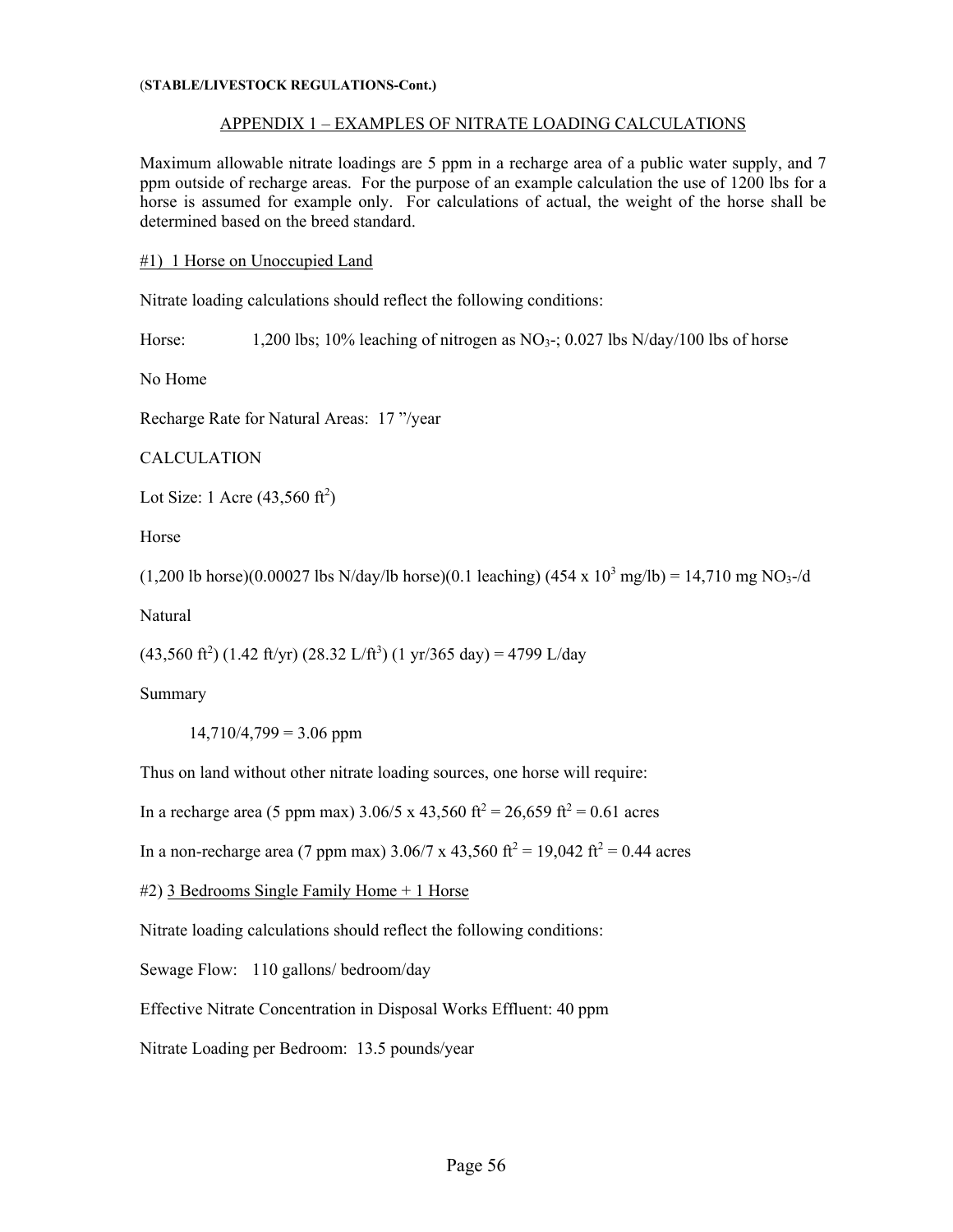Lawns

Area:  $5,000 \text{ ft}^2$ Fertilizer:  $3 \text{ lbs}/1,000 \text{ ft}^2$ 

Leaching: 25%

Horse: 1200 lbs; 10% leaching of nitrogen as  $NO<sub>3</sub>$  -; 0.027 lbs  $N/day/100$  lbs of horse

Recharge Rate for Natural Areas: 17 "/ year

Recharge

 Impervious Surfaces: 40 inches/year Road Runoff Concentrations: 1.5 ppm NO3 - Roof Runoff Concentrations: 0.75 ppm

CALCULATION

Three Bedroom Home

Lot Size:  $2 \text{ Acres } (87,120 \text{ ft}^2)$ 

Natural Area:  $84,620 \text{ ft}^2$  Lawn Area:  $5,000 \text{ ft}^2$ 

Impervious Surfaces: Roof Area: 2,000 ft<sup>2</sup> Paving Area: 500 ft<sup>2</sup>

Title V Flow: 110 gallons/day

Wastewater:

(3 Bedroom) (110 gallons/bedroom) (3.785 L/gal) = 1,249 L/day  $(1,249 \text{ L/day})$  (40 mg NO<sub>3</sub> -/L) = 49,960 mg NO<sub>3</sub> -/day

Impervious Surfaces:

- Roof:  $(2,000 \text{ ft}^2)$  (40 in/yr) (1 ft/12 in) (28.32 L/ft<sup>3</sup>) (1 year/365 days) = 517.3 L/day  $(517.3 \text{ L/day})$   $(0.75 \text{ mg NO}_3 - /L) = 387.9 \text{ mg NO}_3 - /day)$
- Paving:  $(500 \text{ ft}^2)$   $(40 \text{ in/yr})$   $(1 \text{ ft/12 in})$   $(28.32 \text{ L/ ft}^3)$   $(1 \text{ year/365 days}) = 129.3 \text{ L/day}$  $(129.3 \text{ L/day}) (1.5 \text{ mg NO}_3 - \text{/L}) = 194 \text{ mg NO}_3 - \text{/day})$

Lawn:

 $(5,000 \text{ ft}^2)$  (3 lbs/1000 ft<sup>2</sup>/year) (1 yr/365 days) (454,000 mg/lb) (0.25) = 4,664.4 mg NO<sub>3</sub> -/day

Horse:

 $(1,200 \text{ lb horse})(0.00027 \text{ lbs N/day/lb horse})(0.1 \text{ leading}) (454 \text{ x } 10^3 \text{ mg/lb}) = 14,710 \text{ mg NO}_3$ -/d

Natural:

 $(84,620 \text{ ft}^2)$   $(1.42 \text{ ft/yr})$   $(28.32 \text{ L/ft}^3)$   $(1 \text{ yr/}365 \text{ day}) = 9,323 \text{ L/day}$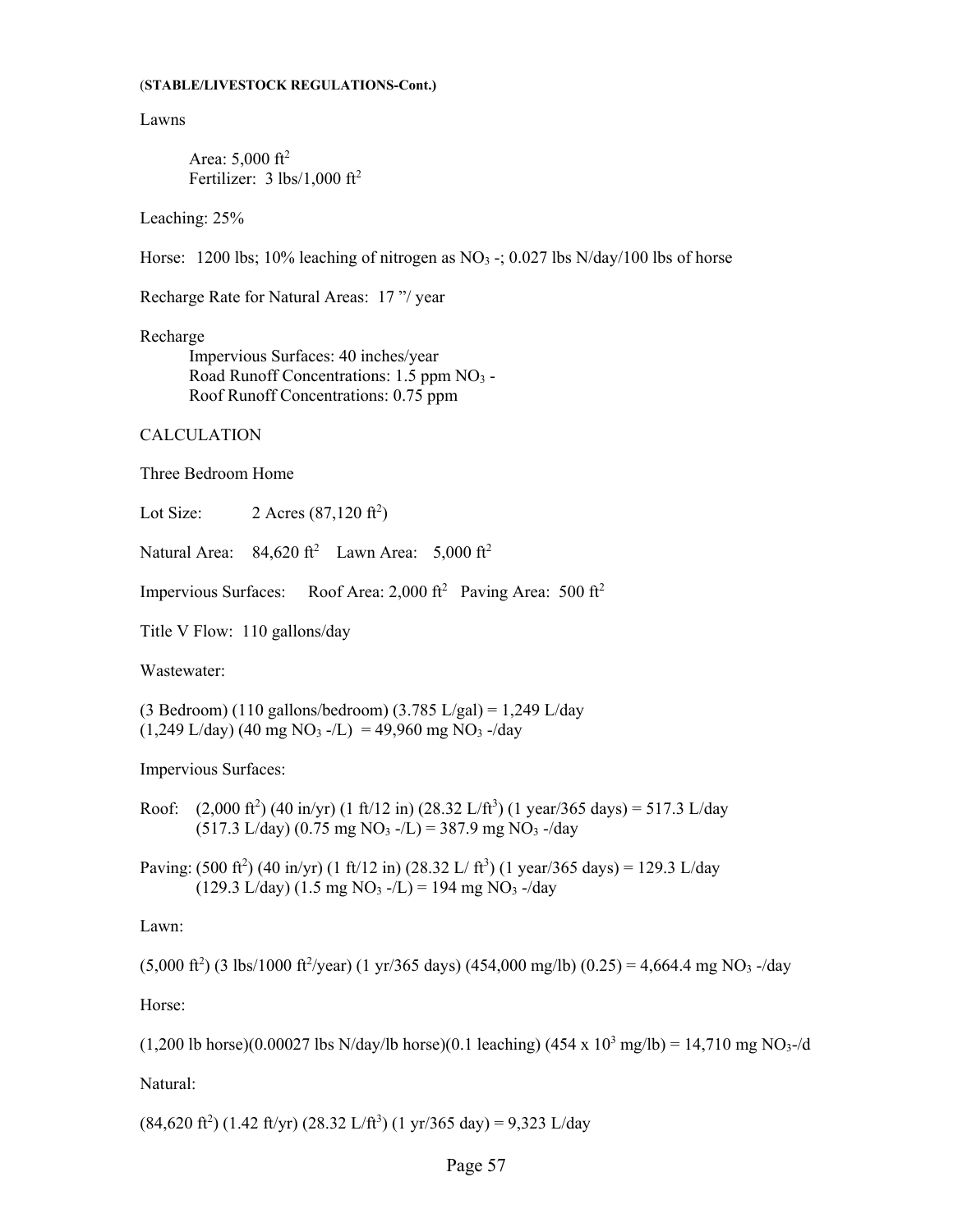Summary:

$$
\frac{49,960 + 387.9 + 194 + 4,664.4 + 14,710}{1,249 + 517.3 + 129.3 + 9,323} = \frac{69,916 \text{ mg NO}_{3} - 6.2 \text{ ppm}}{11,219 \text{ L/day}}
$$

to meet 5 ppm requires 13,983 l/day = natural area of 12,087 L/d = 109,710 ft<sup>2</sup> or a total lot size of 112,210 ft<sup>2</sup> = 2.5 acres.

to meet 7 ppm requires 9988 l/day = natural area of 8092 L/d = 73,447 ft<sup>2</sup> or a total lot size of 75,947 ft<sup>2</sup> = 1.75 acres.

| Animal             | lbs/day of nitrogen per 100 lbs animal |
|--------------------|----------------------------------------|
| Dairy Cattle       | 0.040                                  |
| <b>Beef Cattle</b> | 0.034                                  |
| Finishing Pig      | 0.045                                  |
| Sow & Litter       | 0.060                                  |
| Sheep              | 0.045                                  |
| Horses             | 0.027                                  |
| Chickens           | 0.087                                  |
| Ducks              | 0.142                                  |

# APPENDIX 2 – ANIMAL NITROGEN PRODUCTION <sup>1</sup>

1. Per a Mass-Balance Nitrate Model for Predicting the Effects of Land Use on Groundwater Quality in Municipal Wellhead Protection Areas, The Cape Cod Aquifer Project (CCMP) (July 1988)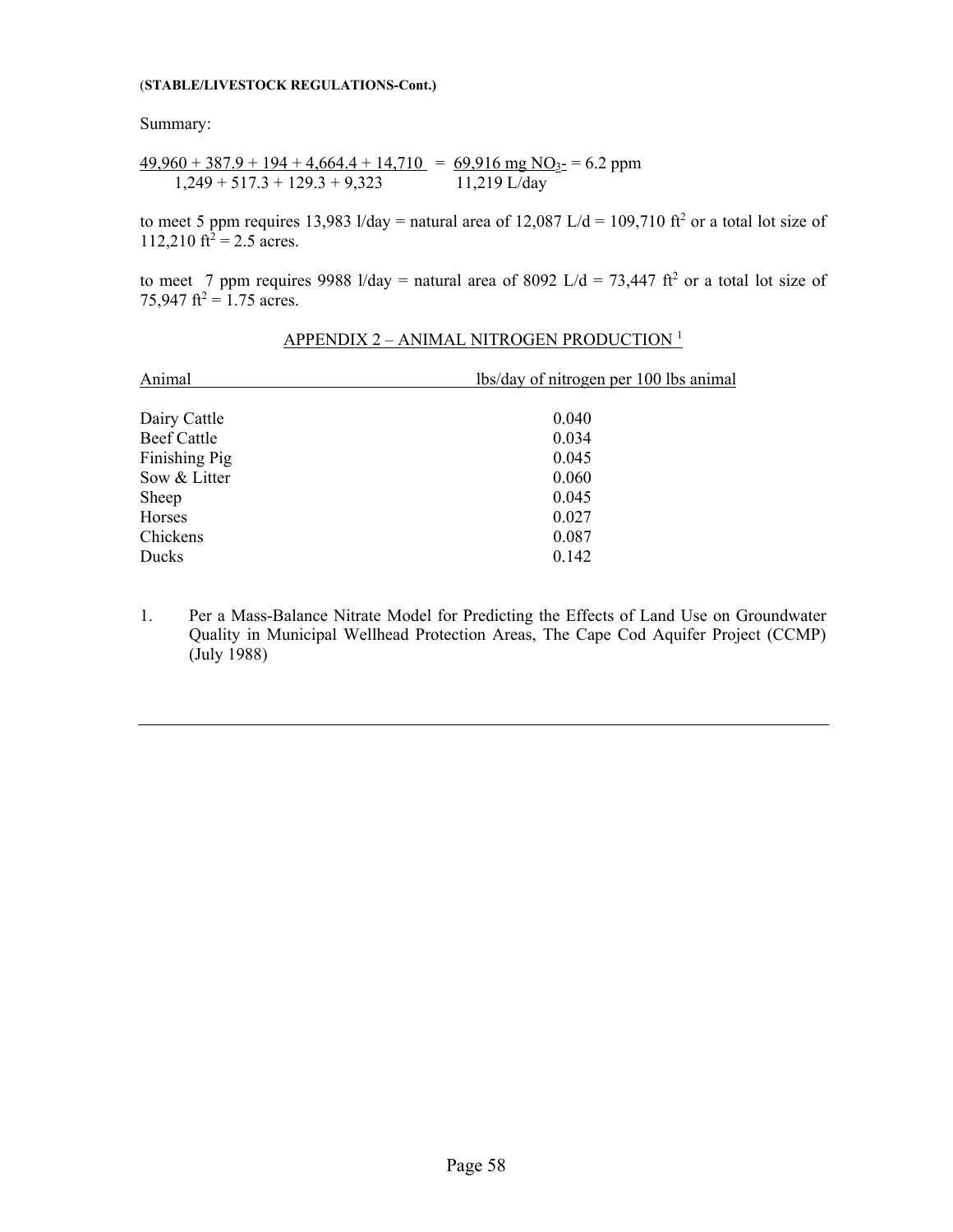## **SUBSURFACE DISPOSAL WORKS INSPECTION PRIOR TO SALE REGULATION**

The Sandwich Board of Health held a public hearing on August 14, 1995 at 7:15 P.M. at the Town Office Building, 16 Jan Sebastian Drive, Sandwich, MA to amend the Board of Health Subsurface Disposal Works Inspection Prior to Sale Regulation in accordance with the provisions of Section 31 and Section 127A of Chapter 111 of the Massachusetts General Laws.

The amended regulation:

- 1. Rescinds the portion of the regulation adopted 2-9-89, amended 11-18-93.
- 2. Adopts the 1995 Revised Title V 310 CMR 15.300 Subpart D: Inspection and Maintenance of Systems: In its entirety.
- 3. Reaffirms the amendments adopted November 8, 1993, effective November 18, 1993, as stated:

In order to protect the groundwater contained in the single source aquifer which underlies the Town of Sandwich, the Sandwich Board of Health had adopted a regulation dealing with the inspection of subsurface disposal works of properties at the time of sale or transfer. The intent of this regulation is to identify disposal works which have failed, and/or are defective.

The Sandwich Board of Health, at their regularly scheduled meeting of September 28, 1998 has voted to adopt the following amendments to the above mentioned regulation.

- 1. Properties that have cesspools serving as the subsurface disposal works are deemed automatically failed and must be upgraded to conform to the provisions of State and local regulations relative to the installation of subsurface disposal works within one (1) year of the transfer of property.
- 2. Subsurface septic system facilities that have, upon inspection, been found to have failed or are defective, shall be repaired in accordance with State and local regulations within one (1) year of the discovery of same, based upon the Title V Subsurface Sewage Disposal System Inspection.

A shorter period of time can be set by the Board of Health based upon the existence of an imminent health hazard.

3. Any person or persons, company or corporation that shall transfer any property or properties subject to this regulation without complying with the provisions of same shall be subject to a fine of not less than \$50.00 per day for each and every day of noncompliance.

This fine shall be computed from the date of sale of a property until such date of compliance.

4. A variance may be granted by the Board of Health with respect to any particular case, when in its opinion, some part of the regulation will impose undue hardship upon an applicant, and that the granting of the variance would not be detrimental to the public health.

Every request for a variance shall be in writing. Any variance granted by the Board shall be in writing after such request has been reviewed at a public meeting.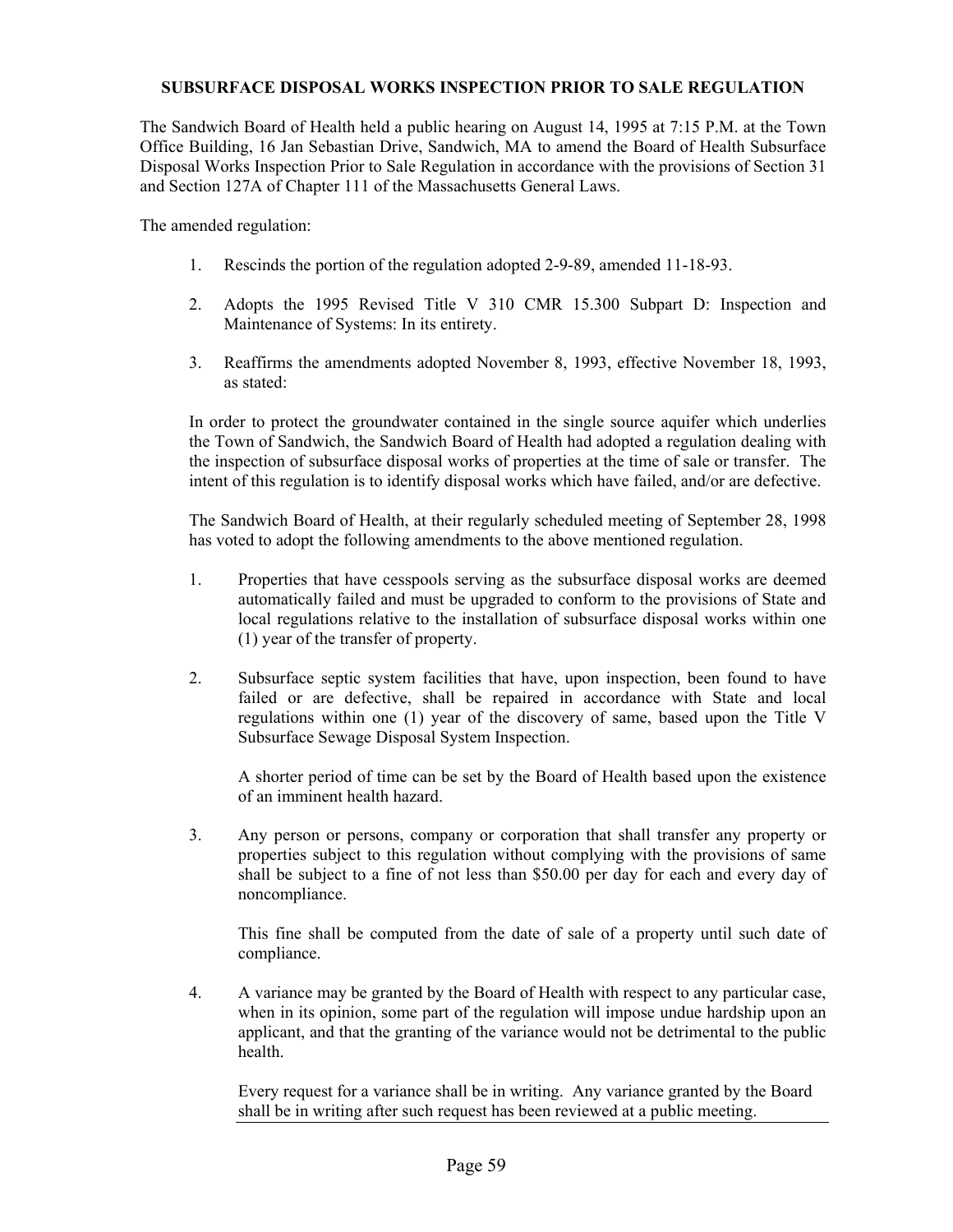## **SYNTHETIC DRUGS**

## A. Statement of Purpose:

WHEREAS, it has been reported by various agencies that synthetic cannabinoids, synthetic stimulants and synthetic psychedelic/hallucinogens have been linked to serious physical effects resulting in hospitalization and death when ingested, inhaled or otherwise introduced into the human body. These synthetic cannabinoids, synthetic stimulants and synthetic psychedelic/hallucinogens pose health, safety, and welfare issues for the residents of Sandwich.

## B. Authority:

This regulation is promulgated pursuant to the authority granted to the Sandwich Board of Health by Massachusetts General Laws Chapter 111, Section 31 that "Boards of Health may make reasonable health regulations."

## C. Definitions:

As used in this regulation, the following terms shall have the meaning ascribed to them below:

Person: An individual, corporation, partnership, wholesaler, retailer or any licensed or unlicensed business.

Synthetic Marijuana: (i) any substance as defined by 2l U.S.C. §812(d), excluding "marijuana" as such term is defined in Massachusetts General Laws chapter 94C \$1, 21 U.S.C. §812(d) notwithstanding; or;.(ii) any one or any combination of the following cannabinoids, or, a substance containing any one or combination of the following cannabinoids: JWH-018, JWH-073,CP-47,497, JWH-200, or, cannabicyclohexanol; or, (iii) vegetable material that has been chemically treated and is possessed, sold, or, purchased, with the intent that it will, despite any labeling to the contrary, be consumed by humans, for the purpose of voluntary intoxication, said vegetable material typically having a retail price of over five dollars per ounce and contained within packaging indicating that the content is not for human consumption, which, if consumed, may induce an effect or effects of intoxication similar to a controlled substance or imitation controlled substance, said effect or effects to include elation, euphoria, dizziness, excitement, irrational behavior, exhilaration, paralysis, stupefaction, dulling of the senses or nervous system, or, distortion of audio, visual or mental processes.

Synthetic Marijuana Analogue: A substance: (i) the chemical structure of which is substantially similar to the chemical structure of synthetic marijuana; (ii) which has a stimulant, depressant, or hallucinogenic effect on the central nervous system that is substantially similar to or greater than the stimulant, depressant, or hallucinogenic effect on the central nervous system of synthetic marijuana; or (iii) with respect to a particular person, which such person represents or intends to have a stimulant, depressant, or hallucinogenic effect on the central nervous system that is substantially similar to or greater than the stimulant, depressant, or hallucinogenic effect on the central nervous system of synthetic marijuana.

Consumed: Introduced into the human body by any manner including but not limited to inhalation and ingestion.

## D. Prohibited Activity:

(1) No person shall sell, offer to sell, distribute, gift, or, publicly display for sale, any synthetic marijuana or synthetic marijuana analogue.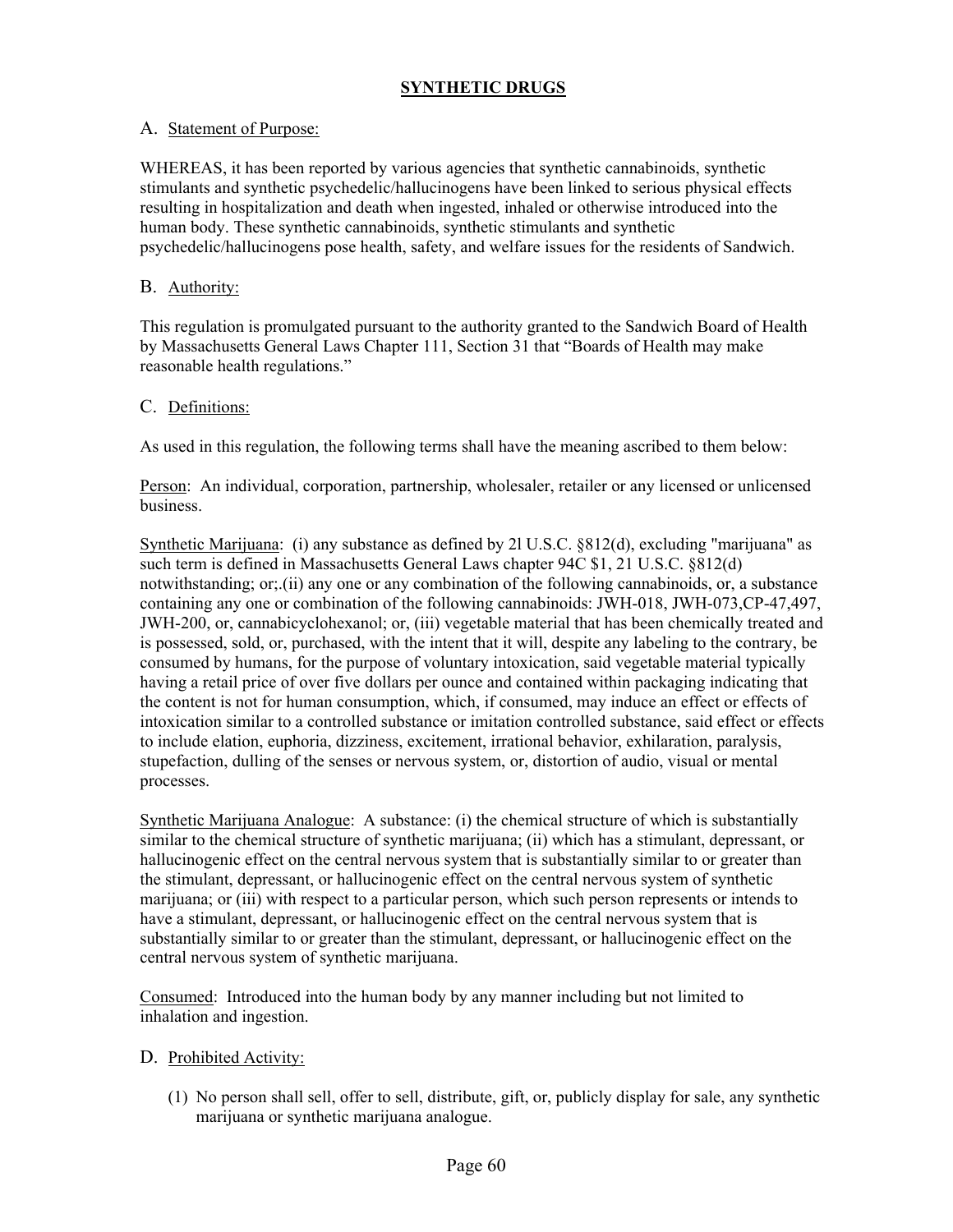(2) This Regulation shall apply regardless of whether the synthetic marijuana or synthetic marijuana analogue is described as tobacco, herbs, incense, spice, bath salts, plant food or any blend thereof, and, regardless of whether the substance is marketed for the purpose of being smoked or ingested, and, regardless of whether the substance is marked "not for human consumption".

## E. Penalty for Violation:

- (1) In the case of a first violation, a fine of one hundred dollars (\$100).
- (2) In the case of a second violation, a fine of two hundred dollars (\$200).
- (3) In the case of a third or more violations, a fine of three hundred dollars (\$300).

## F. Enforcement:

- (1) Enforcement of this regulation shall be by the Sandwich Board of Health or its designee, including the Sandwich Police Department.
- (2) This regulation may be enforced by filing a criminal complaint in the District Court.
- (3) Any resident who desires to register a complaint pursuant to the regulation may do so by contacting the Sandwich Board of Health or its designee and the Board shall investigate.
- (4) In the case of further violations or repeated, egregious violations of this regulation within a 24 month period, the Board of Health may revoke a Tobacco Product Sales Permit or other permit held by the violator.

## G. Severability:

If any provision of this regulation is declared invalid or unenforceable, the other provisions shall not be affected thereby but shall continue in full force and effect.

## H. Effective Date:

This regulation shall take effect immediately upon publication of a summary in a newspaper of general circulation in the Town of Sandwich, which date shall be posted on the front page of this regulation.

Adopted April 11, 2016

\_ \_ \_ \_ \_ \_ \_ \_ \_ \_ \_ \_ \_ \_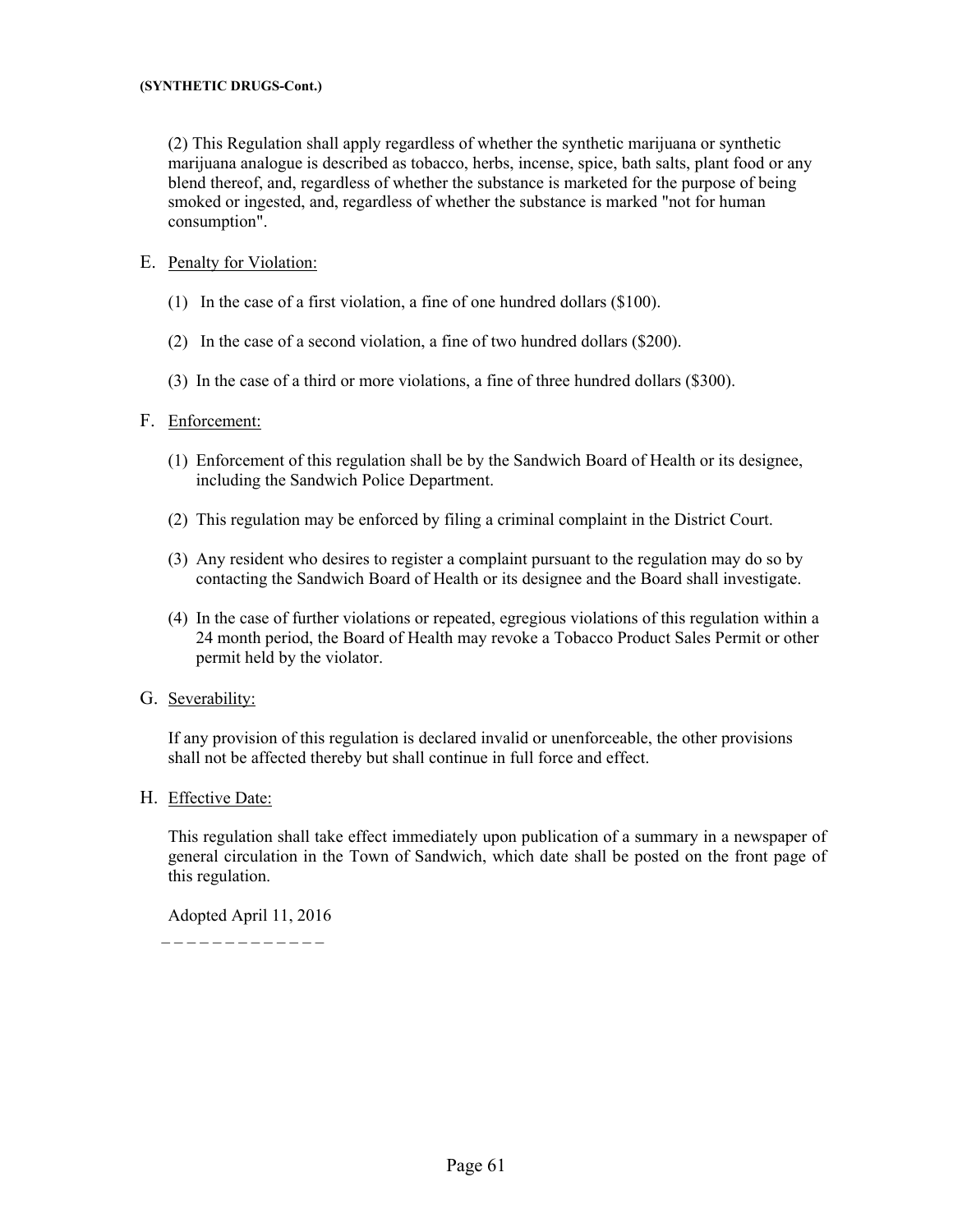## **TESTING OF WATER SUPPLY REGULATION**

Acting under authority of Chapter 111, Section 31 of the General Laws of the Commonwealth of Massachusetts the Board of Health of the Town of Sandwich hereby adopts the following amendments to the "Minimum Requirements for the Disposal of Sanitary Sewage in the Town of Sandwich, Massachusetts" as adopted by the Board of Health on September 5, 1972.

1. The following paragraph shall be added to Section 1 of said regulations:

Paragraph a, b, and c of this Section shall not affect subdivision or building lots approved by the Board of Health prior to September 15, 1972; said subdivisions or lots being governed by regulations in effect prior to said date.

2. Section 2 of said regulations is rescinded and the following shall be inserted in place thereof:

Section 2:

A Disposal Works Construction Permit shall not be issued until a supply of water either from a water system operated by a town, district, company or corporation or from an approved private domestic water supply, is available on the building lot to be served by the disposal works, provided the following requirements have been met:

- a. The private domestic water supply must be certified, in writing to the Board of Health, to be suitable for human consumption. The certification shall be made by an agency or company approved by the Massachusetts Department of Public Health to make such certifications, and the agency or company making the certification shall inspect the water supply and draw the sample as well as conduct all tests.
- b. The minimum distance from property lines for a private domestic water supply serving a building lot approved by the Board of Health after September 14, 1972, shall be 50 feet.

These amendments to the "Minimum Requirements for the Disposal of Sanitary Sewage in the Town of Sandwich, Massachusetts" having been adopted by the Board of Health of the Town of Sandwich on April 3, 1973 shall become effective on April 10, 1973.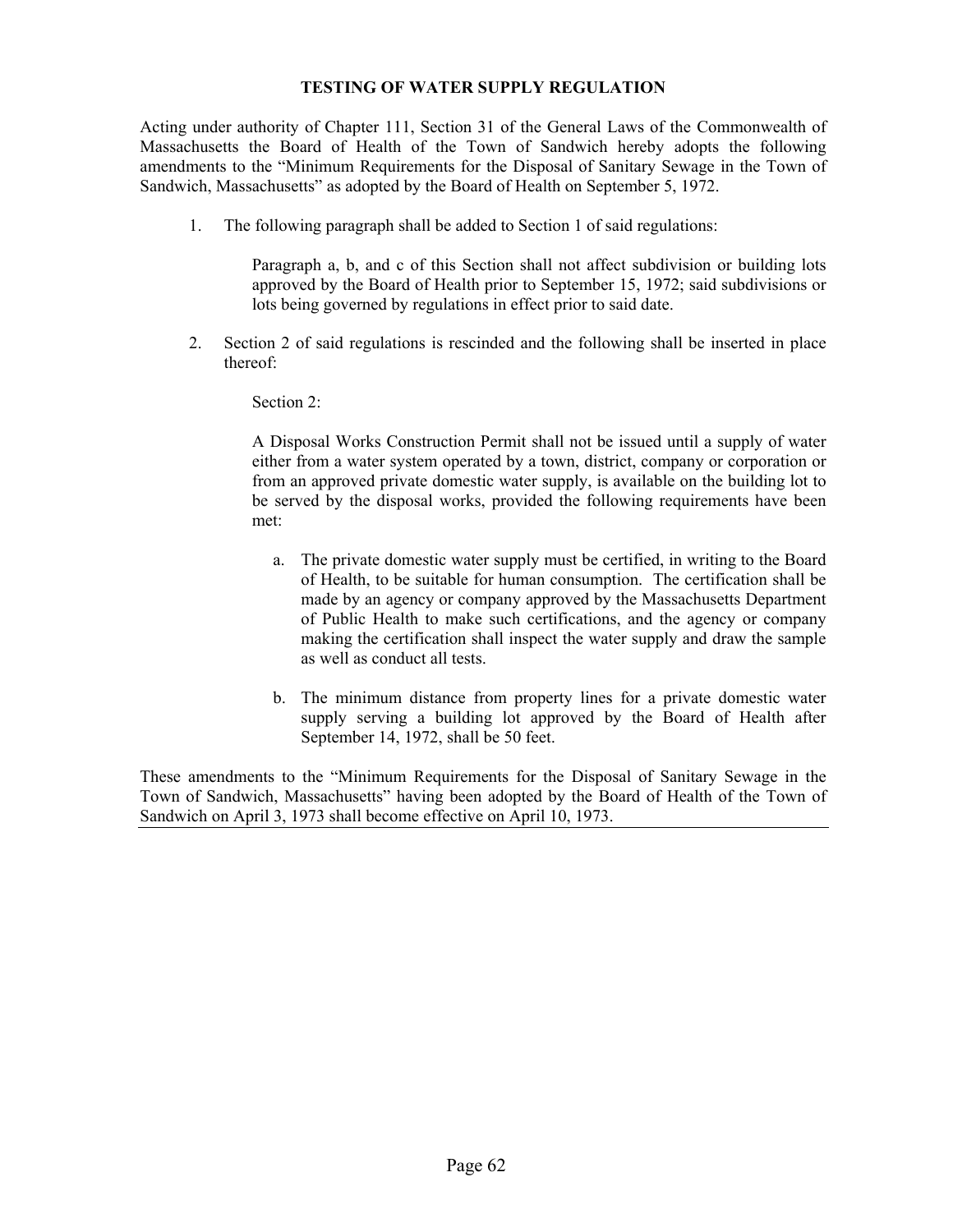# **Thin-Film Shopping Bags (Plastic)**

# **1. Findings and Intent**

WHEREAS, the Town has a duty to protect the natural environment, the economy, and the health of its citizens; and

WHEREAS, the production and use of Thin-Film Shopping Bags have significant impacts on the environment, including, but not limited to

- contributing to pollution of the land environment and waterways;
- contributing to the potential death of terrestrial and marine wildlife;
- clogging storm drainage systems and accumulating in wastewater systems;
- $\bullet$  littering the town's streets, parks, public spaces, and local waterways<sup>i</sup>; and

WHEREAS, Thin-Film Shopping Bags are made from non-renewable fossil fuels and are non-essential<sup>ii</sup>; and

WHEREAS, Thin-Film Shopping Bags are neither biodegradable nor compostable<sup>iii</sup>; and

WHEREAS, Thin-Film Shopping Bags cannot be recycled through curb-side waste collectioniv and are often not otherwise recycled; and

WHEREAS, some of the waste generated in Sandwich ends up in landfills in other municipalities<sup>v</sup>, with the potential for Thin-Film Shopping Bags to litter the surrounding areas; and

WHEREAS, the costs associated with the use and distribution of Thin-Film Shopping Bags are borne by Retail Establishments and passed on to customers; and

WHEREAS, Thin-Film Shopping Bags can be a source of endocrine disruptors having potential health impacts<sup>vi</sup>; and

WHEREAS, affordable, environmentally responsible alternatives, including Reusable Shopping Bags and bags made of Bioplastic Materials, are readily available from numerous sources and vendors; and

WHEREAS, tourism is vital to Sandwich's economy and an increasing number of municipalities whose residents recreate on Cape Cod because of its natural beauty and pristine environmental image have acted to reduce the use of Thin-Film Shopping Bags; and

WHEREAS, numerous neighboring communities and others in our region have acted or are in the process of acting to reduce the use of Thin-Film Shopping bags; and

WHEREAS, one-size-fits-all bills regulating Thin-Film Shopping Bags have been introduced in the state legislature, and Sandwich still has the opportunity to tailor a regulation to its needs and desires; and

WHEREAS, many Establishments in Sandwich do not use Thin-Film Shopping Bags and many residents have also stopped using them.

NOW THEREFORE, the Sandwich Board of Health intends to regulate the use of Thin-Film Shopping Bags within the town and to promote the use of reusable bags.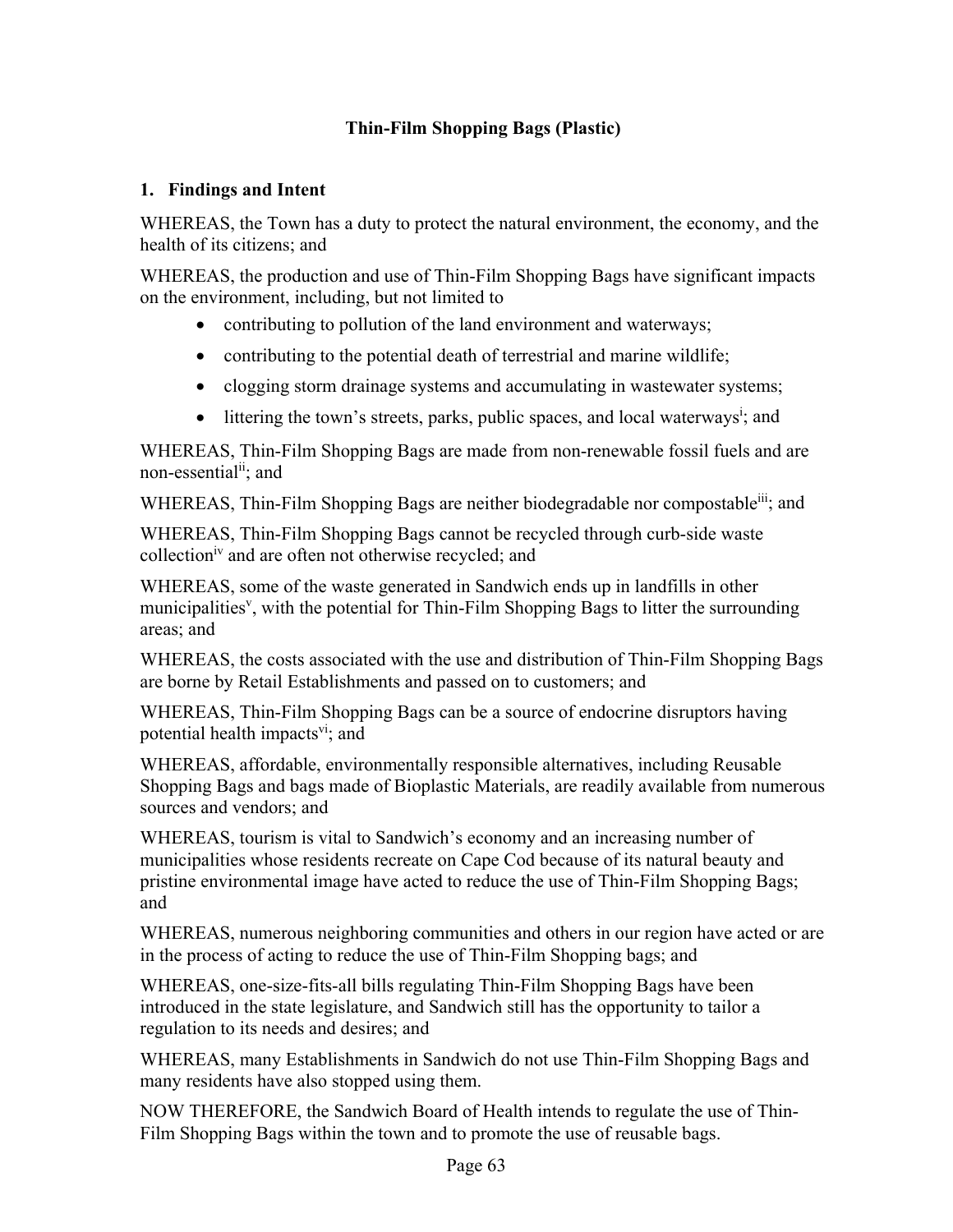# **2. Authority**

This regulation is promulgated to the authority granted to the Sandwich Board of Health by Massachusetts General Laws Chapter 111, Section 31 that "Boards of Health may make reasonable health regulations."

# **3. Definitions**

Bioplastic Materials: Substances made from renewable, organic, biomass sources – living organisms and their residues – such as agricultural byproducts, vegetable fats and oils, corn starch, or microbiota, rather than fossil fuels. For purposes of this regulation, bags made of Bioplastic Materials must be Compostable.

Compostable: Conforming to the most current ASTM D6400 standard for compostability. Establishment: Any operation that provides goods – including food and/or beverages – and/or services directly to consumers, with or without charge; sporadic, temporary, part- or full-time; commercial, non-profit, religious, educational, foundation-related, or governmental; whether on private, public, religious, or school property. Examples include, without limitation, grocery stores, pharmacies, liquor stores, convenience stores, restaurants, retail stores, farmers' markets, school or church fund-raising activities, or other events.

Polyethylene: Any of various lightweight thermoplastic resins made by polymerizing ethylene, a flammable hydrocarbon gas primarily occurring in natural gas, coal gas, and crude oil chiefly used for plastic bags, food containers, and other packaging.

Raw Food and Bulk Item Bags: Bags used by customers to package bulk items, such as fruit, vegetables, nuts, grains, candy, hardware, pharmacy, or other items; contain or wrap fresh or frozen foods, including meat, or fish, whether pre-packaged or not; or contain or wrap flowers, potted plants, or other items where dampness may be a problem. These bags are typically thinner than plastic carryout bags and generally do not have handles. Recyclable Paper Bags: Paper bags with or without handles provided at the checkout stand, cash register, point of sale, or other point of departure for the purpose of transporting food or merchandise from the Establishment and that (1) are one-hundred percent (100%) recyclable, (2) contain a minimum of forty percent (40%) postconsumer recycled paper content, and (3) have all the following information printed in a visible manner on the outside of the bag: the word "recyclable," the name and country of the manufacturer, and the percentage of post-consumer recycled paper content.

Reusable Shopping Bags: Sewn bags with stitched handles that (1) are specifically designed and manufactured for multiple reuse;(2) can comfortably carry 25 pounds over a distance of 300 feet; (2) can hold a minimum of 15 liters; (3) can be readily washed or disinfected by hand or machine; and, (4) are made of either (a) natural fibers (such as cotton or linen); or (b) durable, non-toxic plastic other than Polyethylene or polyvinyl chloride that is generally considered a food-grade material and is more than 4 mils thick. The following information must be printed in a visible manner on the outside of the bags or on permanent tags: the name of the manufacturer; the country of manufacture; a true statement that the bag does not contain lead, cadmium, or other heavy metals in toxic amounts; the percent of post-consumer recycled material used in the bag, if any; and a statement recommending regular cleaning or disinfection.

Thin-Film Shopping Bags: Bags provided at the checkout stand, cash register, point of sale, or other point of departure for the purpose of transporting food or merchandise from the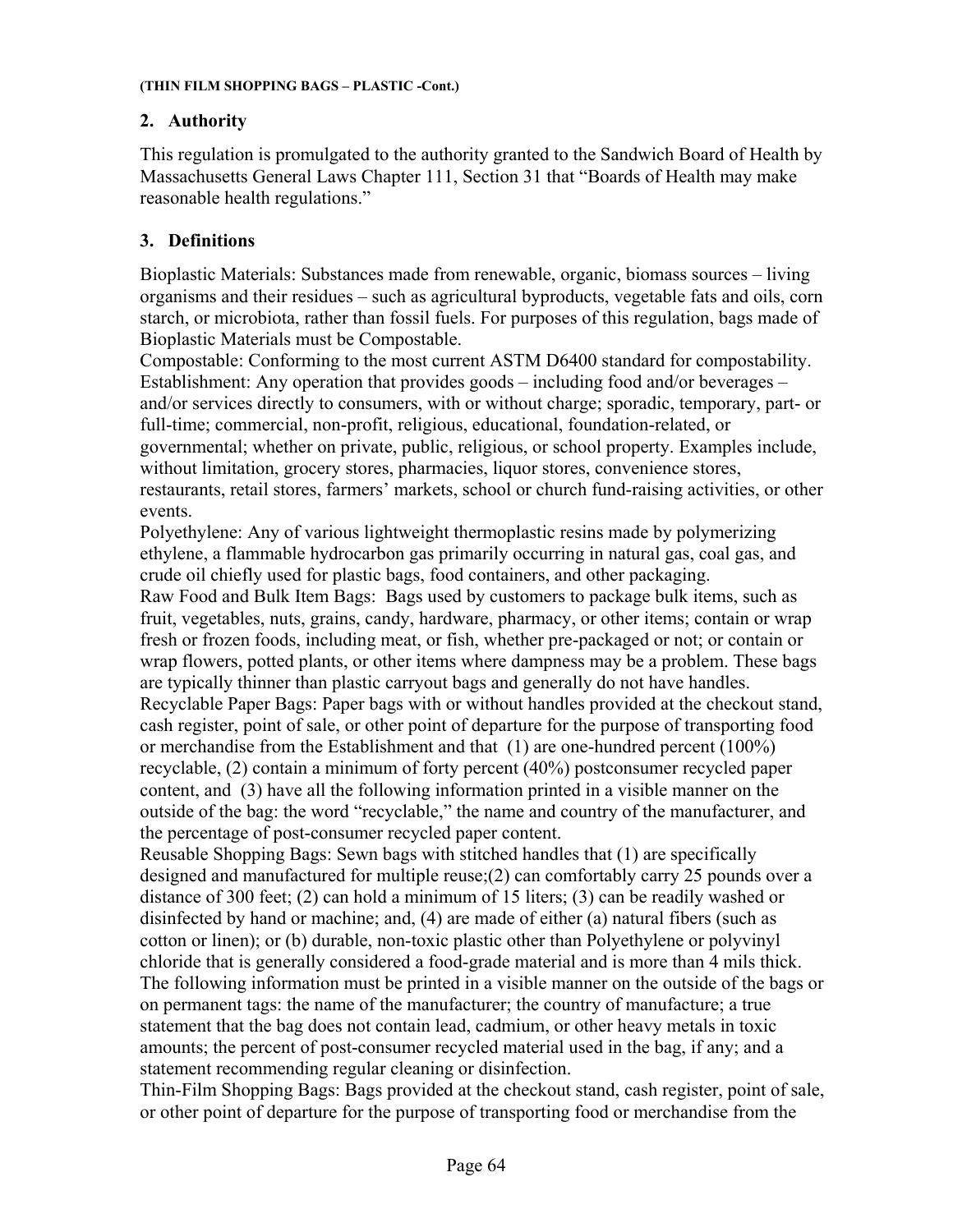## **(THIN FILM SHOPPING BAGS – PLASTIC -Cont.)**

establishment that have handles, are made of Polyethylene or other plastic, and have a thickness of less than 4.0 mils.

# **4. Use Regulations**

- a) Nothing in this regulation prohibits customers from using bags or other containers of any type that they bring to Establishments themselves or from carrying away goods that are not placed in a bag, in lieu of using bags or other containers provided by Establishments.
- b) Establishments shall be permitted to make available to customers at the checkout stand, cash register, point of sale, or other point of departure for the purpose of transporting food or merchandise from the Establishments only Reusable Shopping Bags or Recyclable Paper Bags as provided in this regulation or cardboard boxes, with or without charge.
- c) No Establishment shall make available any plastic bags, with or without a fee, that are made of Polyethylene.
- d) Any Raw Food and Bulk Item Bags made available by Establishments must be made of Bioplastic Materials; 100 percent (100%) recyclable paper made with at least forty percent (40%) postconsumer recycled material; FDA-approved Compostable cellophane or other cellulosic material; or Compostable unbleached wax paper made with non-petroleum-based wax.

# **5. List of Approved Alternatives**

Not later than 180 days following the adoption of this regulation, the Sandwich Board of Health or its designee shall adopt a list that it shall periodically update of approved and available alternatives for each product type, including those cited in this bylaw as well as any approved additional ones, which meet such criteria as being non-toxic, Compostable, or reusable.

# **6. Exemptions and Deferment**

a) Nothing in this regulation prohibits customers from using bags or containers of any type that they bring to Establishments themselves or from carrying away goods that are not placed in a bag or other container, in lieu of using bags provided by Establishments.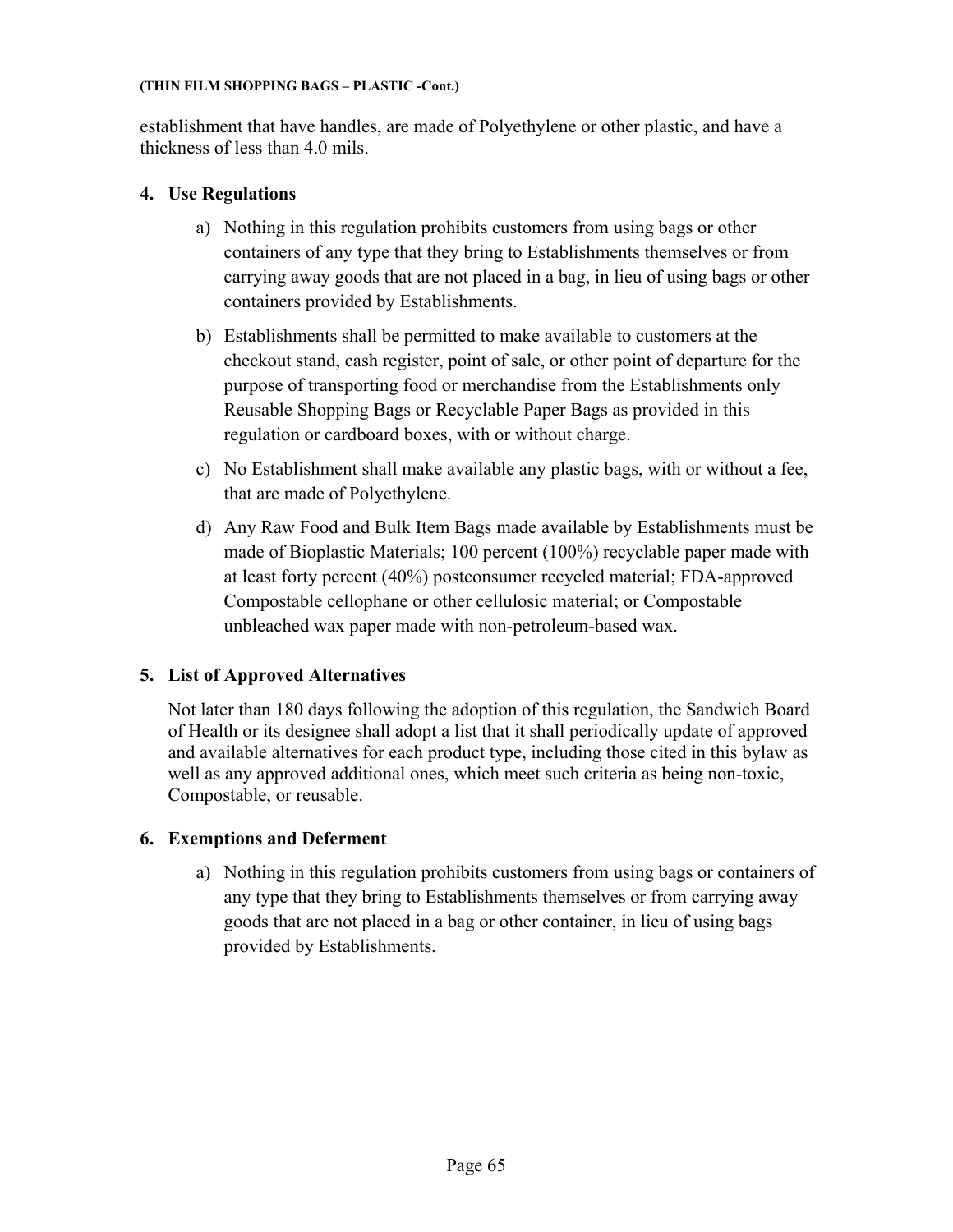- b) All Establishments must provide at the point of sale, free of charge, either Reusable Shopping Bags or Recyclable Paper Bags or both, at the Establishment's option, to any customer participating either in the Special Supplemental Food Program for Women, Infants, and Children (WIC) pursuant to M.G.L. c. 111, or in the Supplemental Nutrition Assistance (SNAP) Program pursuant to M.G.L. c. 18, or to any non-profit corporation or other charity as defined by M.G.L. c. 12 that distribute food, grocery products, clothing, or other household items to clients.
- c) The provisions of this regulation do not apply to bags used by a non-profit corporation or other charity as defined by M.G.L. c. 12 to distribute food, grocery products, clothing, or other household items to clients.
- d) This regulation does not prevent Establishments from selling to customers various types of plastic bags sold in packages containing multiple bags intended for personal use.
- e) Establishments will be exempted from the provisions of this regulation for so long as the Sandwich Board of Health or its designee finds that a suitable alternative does not exist for a specific application.
- f) Upon written request to the Sandwich Board of Health or its designee and demonstration of how this regulation would cause undue hardship to the Establishment, such Establishment may receive temporary deferment of this regulation to their operation for up to six (6) months. Establishments may apply to the deferment process in accordance with the following:
	- 1) An application for deferment must include all information necessary for the Sandwich Board of Health or its designee to make its decision, including but not limited to documentation showing the factual support of undue hardship for the claimed deferment. "Undue hardship" is defined as a situation unique to the Establishment in which there are no reasonable alternatives to the use of Thin-Film Shopping Bags or to comply with the requirement that Raw Food and Bulk Item Bags be made of Bioplastic Materials, and compliance with this regulation would create significant economic hardship for the Establishment and its operators. The Sandwich Board of Health or its designee may request additional documentation from the applicant to make a decision regarding deferment, which it may issue with or without conditions. All deferment applications are final and effective immediately.
	- 2) An Establishment that receives a deferment must reapply prior to the end of that period and continue to demonstrate undue hardship if its operators seek to continue their deferment. Deferments may only be granted for periods of up to two (2) years.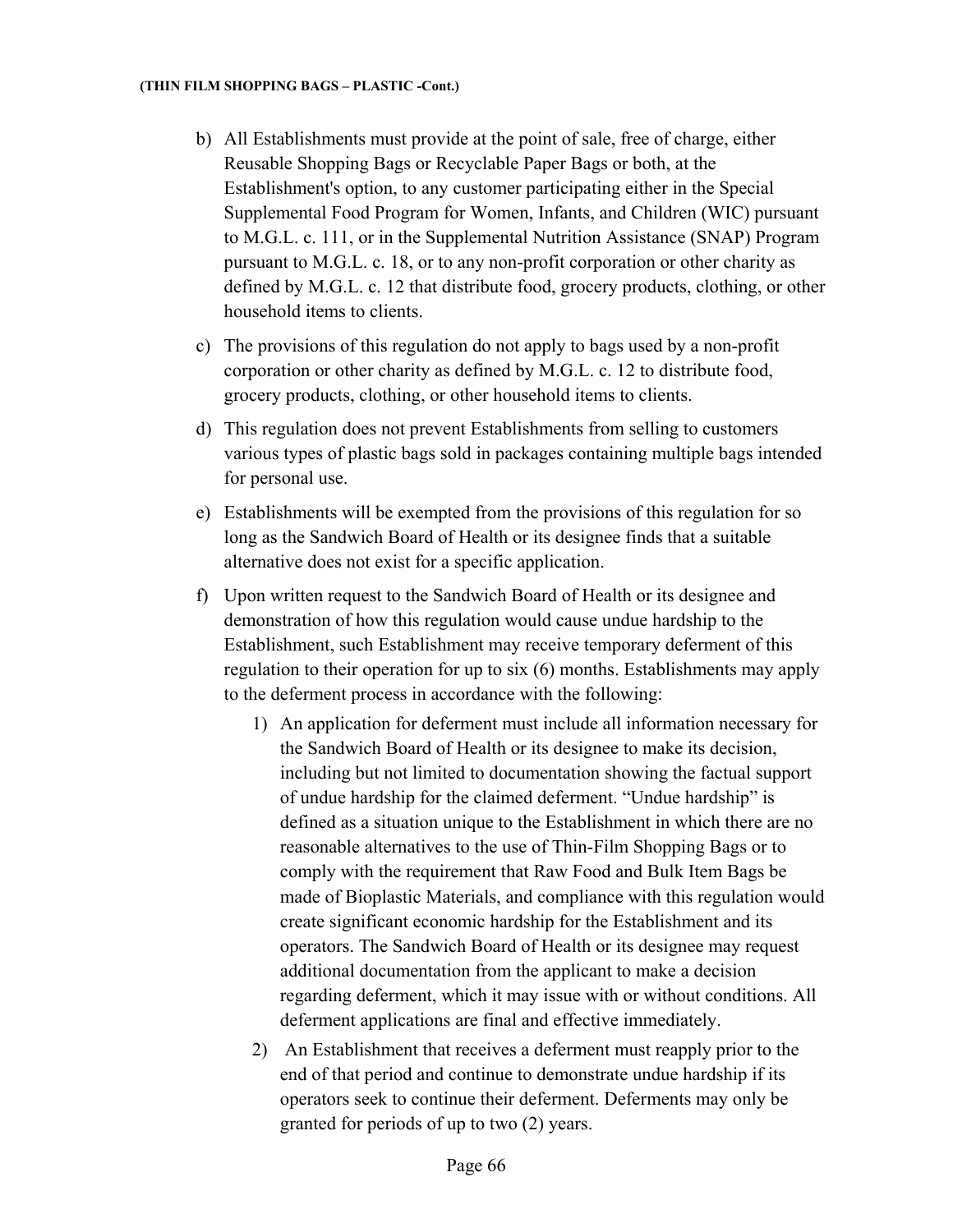### **(THIN FILM SHOPPING BAGS – PLASTIC -Cont.)**

# **7. Enforcement, Violations, and Penalties**

- a) The Sandwich Board of Health or its designee shall have the authority to enforce this regulation. Enforcement shall include:
	- 1) inspection and investigation when it deems appropriate or in response to citizen complaints;
	- 2) the issuance of violation notices and administrative orders; and/or Civil court actions.
- b) Whoever, himself or by his servant or agent or as the servant or agent of any other person or firm or corporation, violates any of the provisions of these regulations may be penalized by a non-criminal disposition process as provided in MGL c. 40, §21D. Each day of violation, after written notice, is a separate violation.
- c) The following penalties shall apply:
	- 1) First offense: Warning
	- 2) Second offense: \$50
	- 3) Third offense: \$100
	- 4) Fourth and subsequent offense: \$200
- d) The Sandwich Board of Health or its designee may suspend, revoke, or deny any license or permit for repeat and flagrant violations of this regulation.

# **8. Severability**

Each section of this regulation shall be construed as separate to the end that if any section, sentence, clause, or phrase thereof shall be held invalid for any reason, the remainder of this regulation and all other regulations shall continue in full force.

# **9. Effective Date**

This regulation shall take effect twelve (12) months after its adoption.

Adopted: November 28, 2016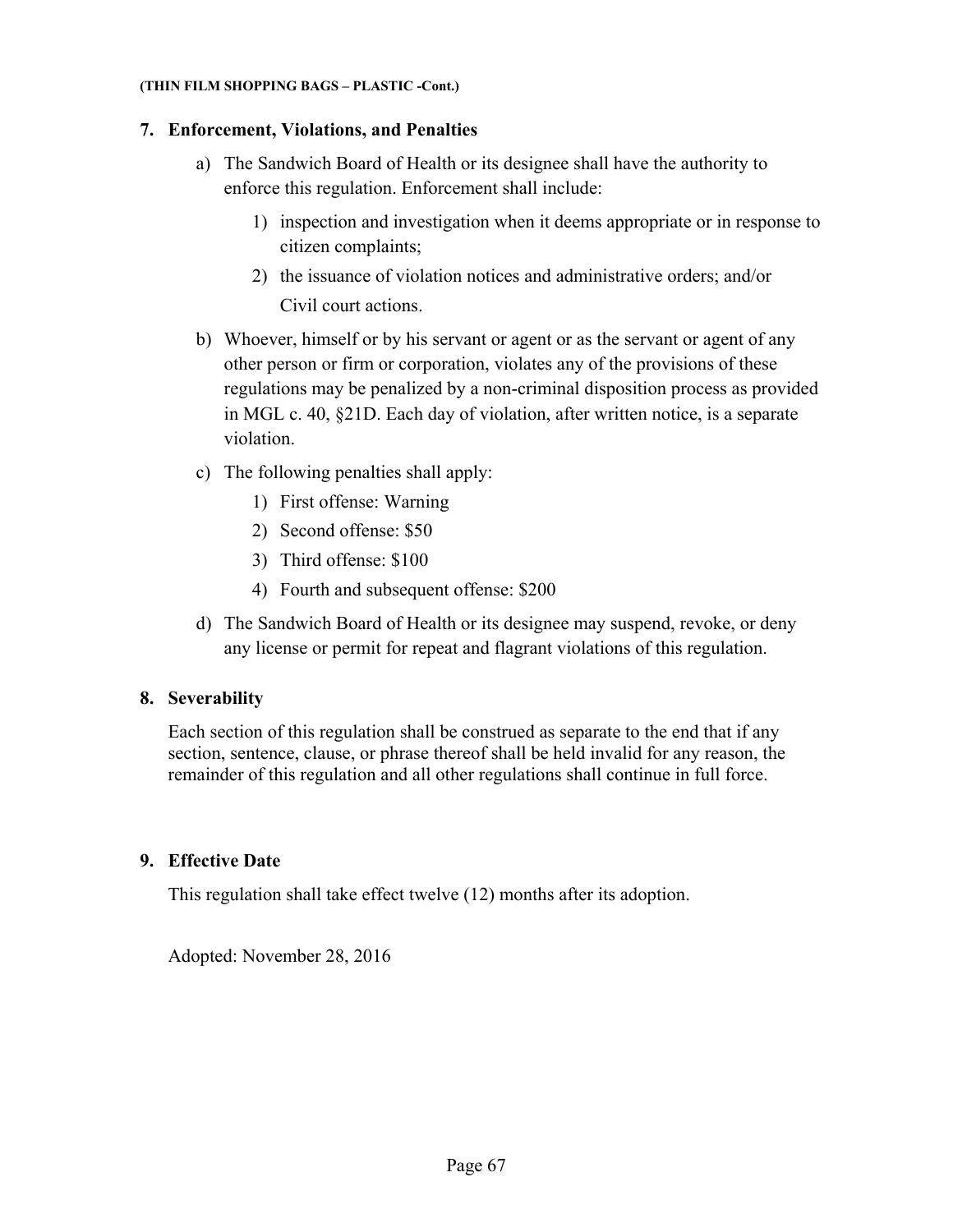## **TITLE V AMENDMENTS**

At its regular meeting held on July 8, 1985, the Sandwich Board of Health voted, under authority of Chapter 111, Section 31, the following regulations:

A regulation concerning the conversion, change of use, replacement, addition to or alteration of existing structures within the Town of Sandwich.

"No building within the Town of Sandwich shall be converted or altered or repaired so as to enable its use year round nor shall its use be changed unless the present existing septic system complies with requirements of Title V, 310 CMR 15.00, or the system can be upgraded to comply with Title V. In addition, no building shall be remodeled, replaced or altered in any manner unless said septic system complies with Title V, 310 CMR 15.00, or written approval is obtained from the Board of Health."

The Board of Health of the Town of Sandwich acting under the authority of Chapter 111, Section 127A of the General Laws of the Commonwealth of Massachusetts as amended hereby adopts the following rule and regulation applicable to Section 15.02, Paragraph 2 of the State Environmental Code Title V, Minimum Requirements for the Subsurface Disposal of Sanitary Sewage, as follows:

15.02 – (2) Notwithstanding the general provisions of Section 15.02 (2) Disposal Works Installer's Permit.

A disposal works installer's permit shall not be issued to any person or firm unless such applicant for said permit is the owner of, a partner in, a member of a corporation duly approved by the Commonwealth of Massachusetts and be engaged in the business of installing and repair of subsurface disposal systems.

A list of equipment owned or under lease by said applicant shall be presented to the Board of Health prior to issuance of said permit.

Effective June 15, 1983

\_ \_ \_ \_ \_ \_ \_ \_ \_ \_ \_ \_ \_

In accordance with the provisions of Section 31 and Section 127A of Chapter 111 of the General Laws, Regulation CMR 400:02 of Title I and Regulation CMR 15.03 of Title V of the State Environmental Code, and for the protection of the public health and for the protection of the sole source aquifer, the Town of Sandwich Board of Health adopts the following regulation:

The installation of a private water supply and a private sewage disposal system on a lot containing an area less than 40,000 square feet of buildable land is prohibited and in no case shall a private water supply and a private sewage disposal system be located within 150 feet of each other.

Variance to this regulation may be granted by the Board of Health, after a hearing, during which the applicant proves that the installation of the private sewage disposal system will not adversely affect surface or subsurface public or private water resources of:

- 1. The lot subject to the application
- 2. The adjacent land (whether developed or not) or
- 3. A defined aquifer recharge area.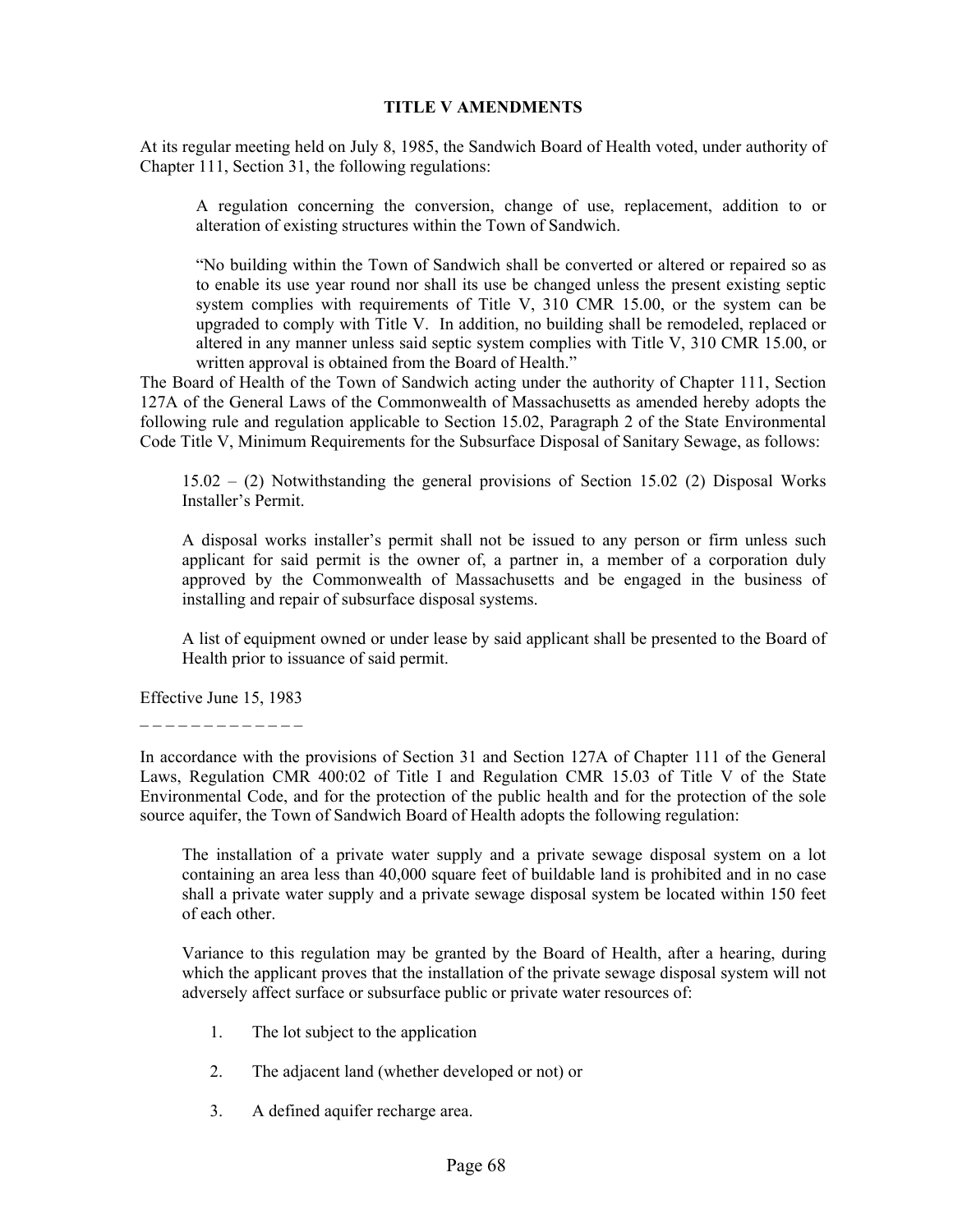#### **(TITLE V AMENDMENTS – Cont.)**

In granting variances, the Board will take into consideration population density of the area, the size and shape of the lot, slope, the suitability of the soil for drainage and percolation, existing and known future water supplies, depth to groundwater and impervious material and area reserved for expansion of sewage system and relocation of water supply in case of failure.

This regulation takes effect on the date following publication, but does not apply to preliminary or definitive subdivision plans filed prior to publication.

Adopted April 8, 1983.

\_ \_ \_ \_ \_ \_ \_ \_ \_ \_ \_ \_ \_ \_ \_

The Board of Health of the Town of Sandwich acting under the authority of Chapter 111, Section 127A of the General Laws of the Commonwealth of Massachusetts as amended, hereby adopts the following rule and regulation applicable to Section 15:03:7 of the State Environmental Code, Title V Minimum Requirements for the Subsurface Disposal of Sanitary Sewage as follows:

15:03:7 not withstanding the general provisions of Section 15:03:7 be it amended that no parts of a subsurface disposal system be located closer than one hundred feet (100 feet) to a marsh or wetland area as described in the Wetlands Protection Act of the Massachusetts General Laws, Chapter 131, Section 40.

Adopted October 3, 1984 and Effective October 10, 1984.

\_ \_ \_ \_ \_ \_ \_ \_ \_ \_ \_ \_ \_ \_ \_ \_

Notwithstanding the provisions of 310 CMR 15.00 the State Environmental Code, Title V, Paragraph 15.03.3 (deep observation holes) the Board of Health of the Town of Sandwich shall require that one deep observation hole be dug in the exact location of the primary leaching facility. Effective August 19, 1987

\_ \_ \_ \_ \_ \_ \_ \_ \_ \_ \_ \_ \_ \_ \_ \_

The Board of Health at its regularly scheduled meeting May 9, 1978 has voted that the minimum size septic tank for a four-bedroom home shall be not less than 1250 gallons. This order is effective immediately.

Effective May 17, 1978

\_ \_ \_ \_ \_ \_ \_ \_ \_ \_ \_ \_ \_ \_ \_ \_

The Board of Health of the Town of Sandwich has adopted, in accordance with the provisions of Chapter 111, Section 31 of the General Laws, the following regulation:

Notwithstanding the provisions of 310 CMR 15:06 (1) of the State Environmental Code, Title V Capacities;

A septic tank shall have an effective liquid capacity of not less than 150 percent of the design flow estimated, but in no case less than 1250 gallons.

Note: Individual cases (sensitive areas) could still have leaching areas designed to suit.

Adopted March 20, 1991

Effective March 27, 1991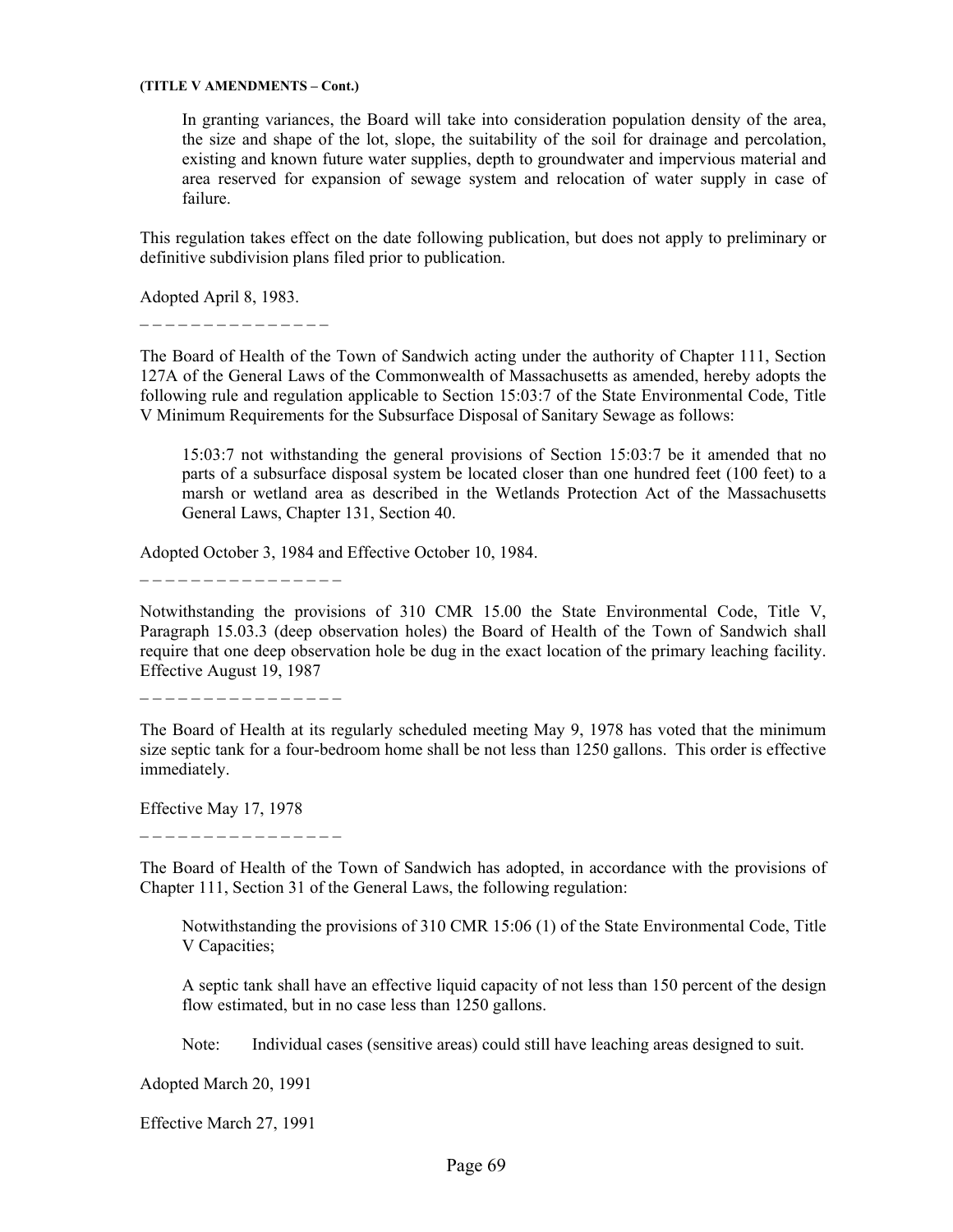# **A. Statement of Purpose:**

1

Whereas there exists conclusive evidence that tobacco smoking causes cancer, respiratory and cardiac diseases, negative birth outcomes, irritations to the eyes, nose and throat<sup>1</sup>;

Whereas the U.S. Department of Health and Human Services has concluded that nicotine is as addictive as cocaine or heroin<sup>2</sup> and the Surgeon General found that nicotine exposure during adolescence, a critical window for brain development, may have lasting adverse consequences for brain development, $3$  and that it is addiction to nicotine that keeps youth smoking past adolescence.<sup>4</sup>

Whereas a Federal District Court found that Phillip Morris, RJ Reynolds and other leading cigarette manufacturers "spent billions of dollars every year on their marketing activities in order to encourage young people to try and then continue purchasing their cigarette products in order to provide the replacement smokers they need to survive" and that these companies were likely to continue targeting underage smokers<sup>5</sup>;

Whereas more than 80 percent of all adult smokers begin smoking before the age of 18, more than 90 percent do so before leaving their teens, and more than 3.5 million middle and high school students smoke;<sup>6</sup>

Whereas 18.1 percent of current smokers aged <18 years reported that they *usually* directly purchased their cigarettes from stores (i.e. convenience store, supermarket, or discount store) or gas stations, and among  $11<sup>th</sup>$  grade males this rate was nearly 30 percent;<sup>7</sup>

Whereas cigars and cigarillos, can be sold in a single "dose;" enjoy a relatively low tax as compared to cigarettes; are available in fruit, candy and alcohol flavors; and are popular among youth $8$ ;

Whereas research shows that increased cigar prices significantly decreased the probability of male adolescent cigar use and a 10% increase in cigar prices would reduce use by  $3.4\%$ <sup>9</sup>;

8 CDC (2009), *Youth Risk Behavior, Surveillance Summaries* (MMWR 2010: 59, 12, note 5). Retrieved from: http:www.cdc.gov/mmwr/pdf/ss/ss5905.pdf.

<sup>&</sup>lt;sup>1</sup> Center for Disease Control and Prevention, (CDC) (2012), *Health Effects of Cigarette Smoking Fact Sheet.* Retrieved from*:* 

http://www.cdc.gov/tobacco/data\_statistice/fact\_sheets/health\_effects/effects\_cig\_smoking/index. htm. <sup>2</sup> CDC (2010), *How Tobacco Smoke Causes Disease: The Biology and Behavioral Basis for Smoking-Attributable Disease.* Retrieved from: http://www.cdc.gov/tobacco/data\_statistics/sgr/2010/.

<sup>3</sup> U.S. Department of Health and Human Services. 2014. *The Health Consequences of Smoking – 50 Years of Progress: A Report of the Surgeon General*. Atlanta: U.S. National Center for Chronic Disease Prevention and Health Promotion, Office on Smoking and Health, p. 122. Retrieved from:

http://www.surgeongeneral.gov/library/ reports/ 50-years-of-progress/full-report.pdf. 4

Id. *at* Executive Summary p. 13. Retrieved from: http://www.surgeongeneral.gov/library/reports/50-yearsof-progress/exec-summary.pdf

<sup>&</sup>lt;sup>5</sup> United States v. Phillip Morris, Inc., RJ Reynolds Tobacco Co., et al., 449 F.Supp.2d 1 (D.D.C. 2006) at Par. 3301 and Pp. 1605-07.

<sup>&</sup>lt;sup>6</sup> SAMHSA, Calculated based on data in 2011 National Survey on Drug Use and Health and U.S. Department of Health and Human services (HHA).

<sup>7</sup> CDC (2013) Youth Risk Behavior, Surveillance Summaries (MMWR 2014: 63 (No SS-04)). Retrieved from: www.cdc.gov.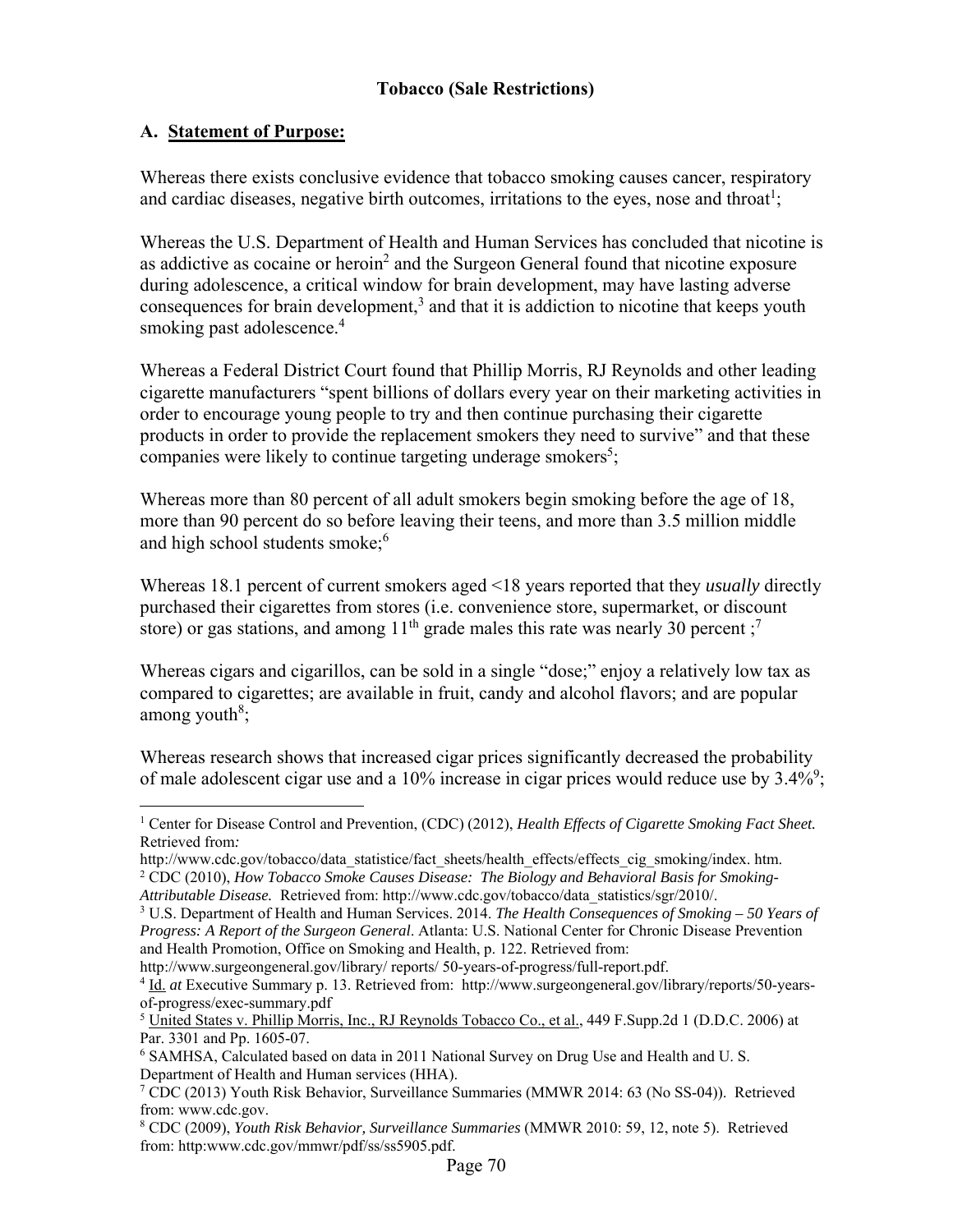Whereas 59% of high school smokers in Massachusetts have tried flavor cigarettes or flavored cigars and 25.6% of them are current flavored tobacco product users; 95.1 % of 12  $-17$  year olds who smoked cigars reported smoking cigar brands that were flavored;<sup>10</sup>

Whereas the Surgeon General found that exposure to tobacco marketing in stores and price discounting increase youth smoking;  $11$ 

Whereas the federal Family Smoking Prevention and Tobacco Control Act (FSPTCA), enacted in 2009, prohibited candy- and fruit-flavored cigarettes,<sup>12</sup> largely because these flavored products were marketed to youth and young adults,<sup>13</sup> and younger smokers were more likely to have tried these products than older smokers<sup>14</sup>, neither federal nor Massachusetts laws restrict sales of flavored non-cigarette tobacco products, such as cigars, cigarillos, smokeless tobacco, hookah tobacco, and electronic devices and the nicotine solutions used in these devices;

Whereas the U.S. Food and Drug Administration and the U.S. Surgeon General have stated that flavored tobacco products are considered to be "starter" products that help establish smoking habits that can lead to long-term addiction;<sup>15</sup>

*www.surgeongeneral.gov/library/reports/preventing-youth-tobacco-use/full-report.pdf*. 12 21 U.S.C. § 387g.

*www.surgeongeneral.gov/library/reports/preventing-youth-tobacco-use/full-report.pdf*.

*www.surgeongeneral.gov/library/reports/preventing-youth-tobacco-use/full-report.pdf*.

<sup>-&</sup>lt;br>9 Ringel, J., Wasserman, J., & Andreyeva, T. (2005) *Effects of Public Policy on Adolescents' Cigar Use: Evidence from the National Youth Tobacco Survey.* American Journal of Public Health, 95(6), 995-998, doi: 10.2105/AJPH.2003.030411 and cited in *Cigar, Cigarillo and Little Cigar Use among Canadian Youth: Are We Underestimating the Magnitude of this Problem?,* J. Prim. P. 2011, Aug: 32(3-4):161-70. Retrieved from: www.nebi.nim.gov/pubmed/21809109.

 $10$  Massachusetts Department of Public Health, 2015 Massachusetts Youth Health Survey (MYHS); Delneve CD et al., Tob Control, March 2014: Preference for flavored cigar brands among youth, young adults and adults in the USA.

<sup>11</sup> U.S. Department of Health and Human Services. 2012. *Preventing Tobacco Use Among Youth and Young Adults: A Report of the Surgeon General*. Atlanta: U.S. National Center for Chronic Disease Prevention and Health Promotion, Office on Smoking and Health, p. 508-530,

<sup>&</sup>lt;sup>13</sup> Carpenter CM, Wayne GF, Pauly JL, et al. 2005. "New Cigarette Brands with Flavors that Appeal to Youth: Tobacco Marketing Strategies." *Health Affairs*. 24(6): 1601–1610; Lewis M and Wackowski O. 2006. "Dealing with an Innovative Industry: A Look at Flavored Cigarettes Promoted by Mainstream Brands." *American Journal of Public Health*. 96(2): 244–251; Connolly GN. 2004. "Sweet and Spicy Flavours: New Brands for Minorities and Youth." *Tobacco Control*. 13(3): 211–212; U.S. Department of Health and Human Services. 2012. *Preventing Tobacco Use Among Youth and Young Adults: A Report of the Surgeon General*.

Atlanta: U.S. National Center for Chronic Disease Prevention and Health Promotion, Office on Smoking and

Health, p. 537, *www.surgeongeneral.gov/library/reports/preventing-youth-tobacco-use/full-report.pdf*. 14 U.S. Department of Health and Human Services. 2012. *Preventing Tobacco Use Among Youth and Young Adults: A Report of the Surgeon General*. Atlanta: U.S. National Center for Chronic Disease Prevention and Health Promotion, Office on Smoking and Health, p. 539,

<sup>15</sup> Food and Drug Administration. 2011. *Fact Sheet: Flavored Tobacco Products*,

*www.fda.gov/downloads/TobaccoProducts/ProtectingKidsfromTobacco/FlavoredTobacco/UCM183214.pdf*; U.S. Department of Health and Human Services. 2012. *Preventing Tobacco Use Among Youth and Young* 

*Adults: A Report of the Surgeon General*. Atlanta: U.S. National Center for Chronic Disease Prevention and Health Promotion, Office on Smoking and Health, p. 539,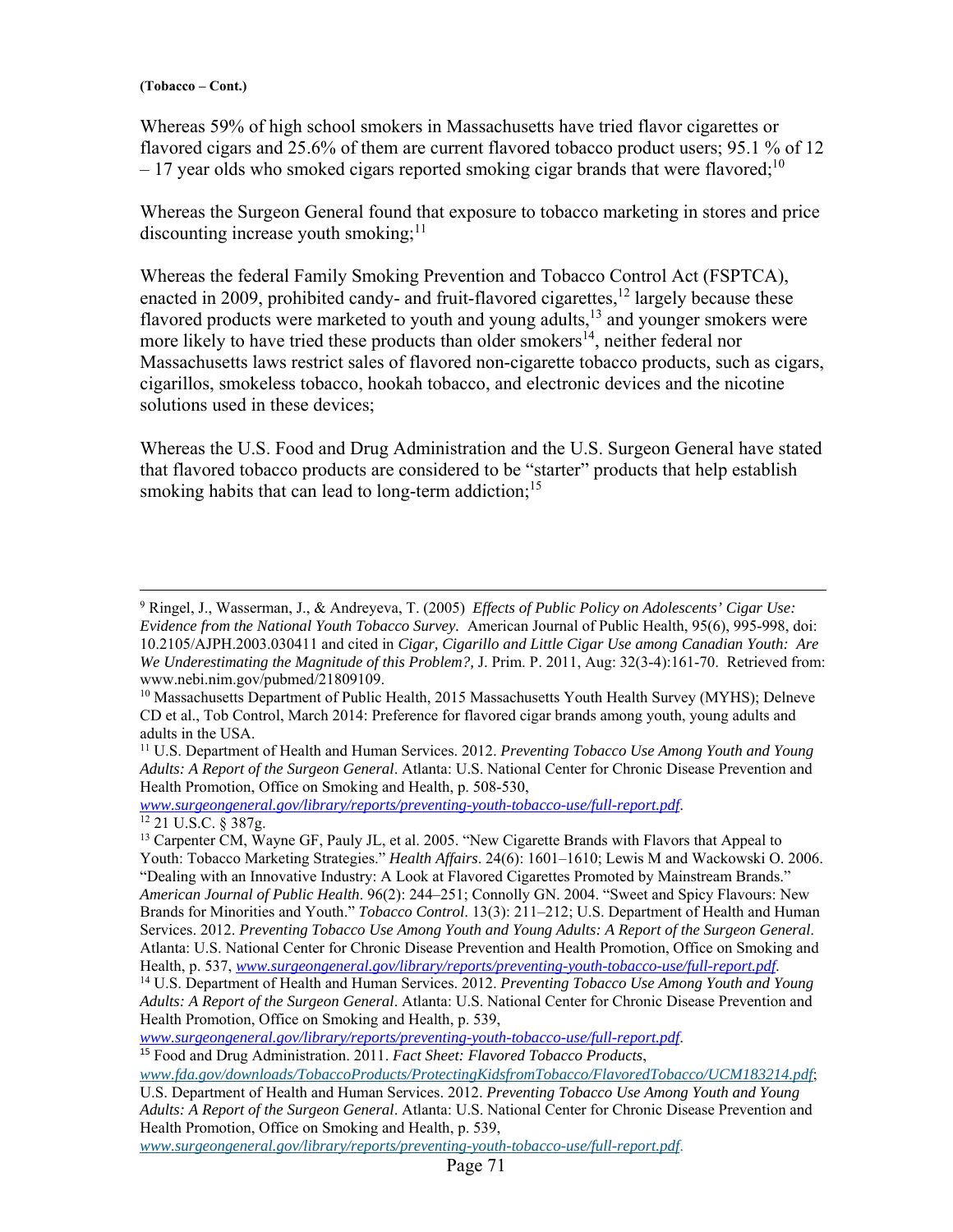Whereas the U.S. Surgeon General recognized in his 2014 report that a complementary strategy to assist in eradicating tobacco related death and disease is for local governments to ban categories of products from retail sale;  $16$ 

Whereas the U.S. Centers for Disease Control and Prevention has reported that the current use of electronic cigarettes, a product sold in dozens of flavors that appeal to youth, among middle and high school students tripled from 2013 to  $2014$ ;<sup>17</sup>

Whereas 5.8% of Massachusetts youth currently use e-cigarettes and 15.9% have tried them: $18$ 

Whereas the Massachusetts Department of Environmental Protection has classified liquid nicotine in any amount as an "acutely hazardous waste"; $^{19}$ 

Whereas in a lab analysis conducted by the FDA, electronic cigarette cartridges that were labeled as containing no nicotine actually had low levels of nicotine present in all cartridges tested, except for one<sup>20</sup>;

Whereas according to the CDC's youth risk behavior surveillance system, the percentage of high school students in Massachusetts who reported the use of cigars within the past 30 days is  $10.8\%$  in 2013; <sup>21</sup>

Whereas data from the National Youth Tobacco Survey indicate that more than two-fifths of U.S. middle and high school smokers report using flavored little cigars or flavored cigarettes; $^{22}$ 

Whereas the sale of tobacco products is incompatible with the mission of health care institutions because these products are detrimental to the public health and their presence in health care institutions undermine efforts to educate patients on the safe and effective use of medication, including cessation medication;

Whereas educational institutions sell tobacco products to a younger population, who is particularly at risk for becoming smokers and such sale of tobacco products is incompatible with the mission of educational institutions that educate a younger population about social, environmental and health risks and harms;

 $\overline{a}$ 

<sup>16</sup> *See* fn. 3 at p. 85.

<sup>&</sup>lt;sup>17</sup> Centers for Disease Control & Prevention. 2015. "Tobacco Use Among Middle and High School Students — United States, 2011–2014," *Morbidity and Mortality Weekly Report (MMWR)* 64(14): 381–385;

<sup>&</sup>lt;sup>18</sup> Massachusetts Department of Public Health, 2015 Massachusetts Youth Health Survey (MYHS) 19 310 CMR 30.136

<sup>&</sup>lt;sup>20</sup> Food and Drug Administration, *Summary of Results: Laboratory Analysis of Electronic Cigarettes Conducted by FDA*, available at: http://www.fda.gov/newsevents/publichealthfocus/ucm173146.htm.

<sup>&</sup>lt;sup>21</sup> *See* fn. 7. <br><sup>22</sup> King BA, Tynan MA, Dube SR, et al. 2013. "Flavored-Little-Cigar and Flavored-Cigarette Use Among U.S. Middle and High School Students." *Journal of Adolescent Health*. [Article in press], *www.jahonline.org/article/S1054-139X%2813%2900415-1/abstract.*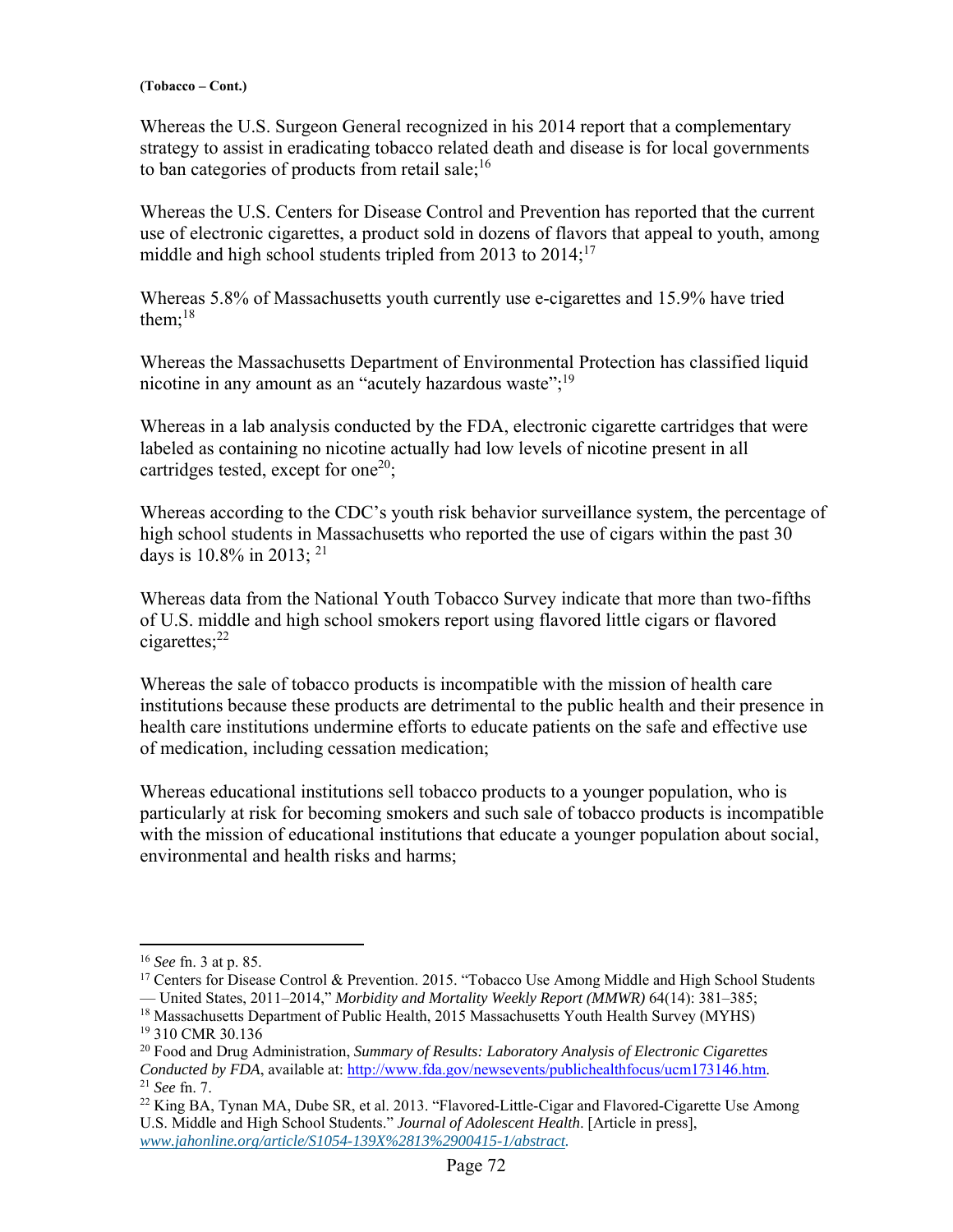Whereas the Massachusetts Supreme Judicial Court has held that "... [t]he right to engage in business must yield to the paramount right of government to protect the public health by any rational means"<sup>23</sup>.

Now, therefore it is the intention of the Sandwich Board of Health to regulate the sale of tobacco products.

# B. **Authority:**

This regulation is promulgated pursuant to the authority granted to the Sandwich Board of Health by Massachusetts General Laws Chapter 111, Section 31 which states "Boards of health may make reasonable health regulations".

# C. **Definitions:**

For the purpose of this regulation, the following words shall have the following meanings: Adult-only retail tobacco store: An establishment that is not required to possess a retail food permit whose primary purpose is to sell or offer for sale but not for resale, tobacco products and tobacco paraphernalia, in which the sale of other products is merely incidental, and in which the entry of persons under the minimum legal sales age is prohibited at all times, and maintains a valid permit for the retail sale of tobacco products as required to be issued by the Sandwich Board of Health.

Blunt Wrap: Any tobacco product manufactured or packaged as a wrap or as a hollow tube made wholly or in part from tobacco that is designed or intended to be filled by the consumer with loose tobacco or other fillers regardless of any content.

Business Agent: An individual who has been designated by the owner or operator of any establishment to be the manager or otherwise in charge of said establishment.

Characterizing flavor: A distinguishable taste or aroma, other than the taste or aroma of tobacco, menthol, mint or wintergreen, imparted or detectable either prior to or during consumption of a tobacco product or component part thereof, including, but not limited to, tastes or aromas relating to any fruit, chocolate, vanilla, honey, candy, cocoa, dessert, alcoholic beverage, herb or spice; provided, however, that no tobacco product shall be determined to have a characterizing flavor solely because of the provision of ingredient information or the use of additives or flavorings that do not contribute to the distinguishable taste or aroma of the product.

Cigar: Any roll of tobacco that is wrapped in leaf tobacco or in any substance containing tobacco with or without a tip or mouthpiece not otherwise defined as a cigarette under Massachusetts General Law, Chapter 64C, Section 1, Paragraph 1.

Component part: Any element of a tobacco product, including, but not limited to, the tobacco, filter and paper, but not including any constituent.

Constituent: Any ingredient, substance, chemical or compound, other than tobacco, water or reconstituted tobacco sheet, that is added by the manufacturer to a tobacco product during the processing, manufacturing or packaging of the tobacco product. Such term shall include a smoke constituent.

Coupon: Any card, paper, note, form, statement, ticket or other issue distributed for commercial or promotional purposes to be later surrendered by the bearer so as to receive an article, service or accommodation without charge or at a discount price. Distinguishable: Perceivable by either the sense of smell or taste.

 $\overline{a}$ <sup>23</sup> Druzik et al v. Board of Health of Haverhill, 324 Mass.129 (1949).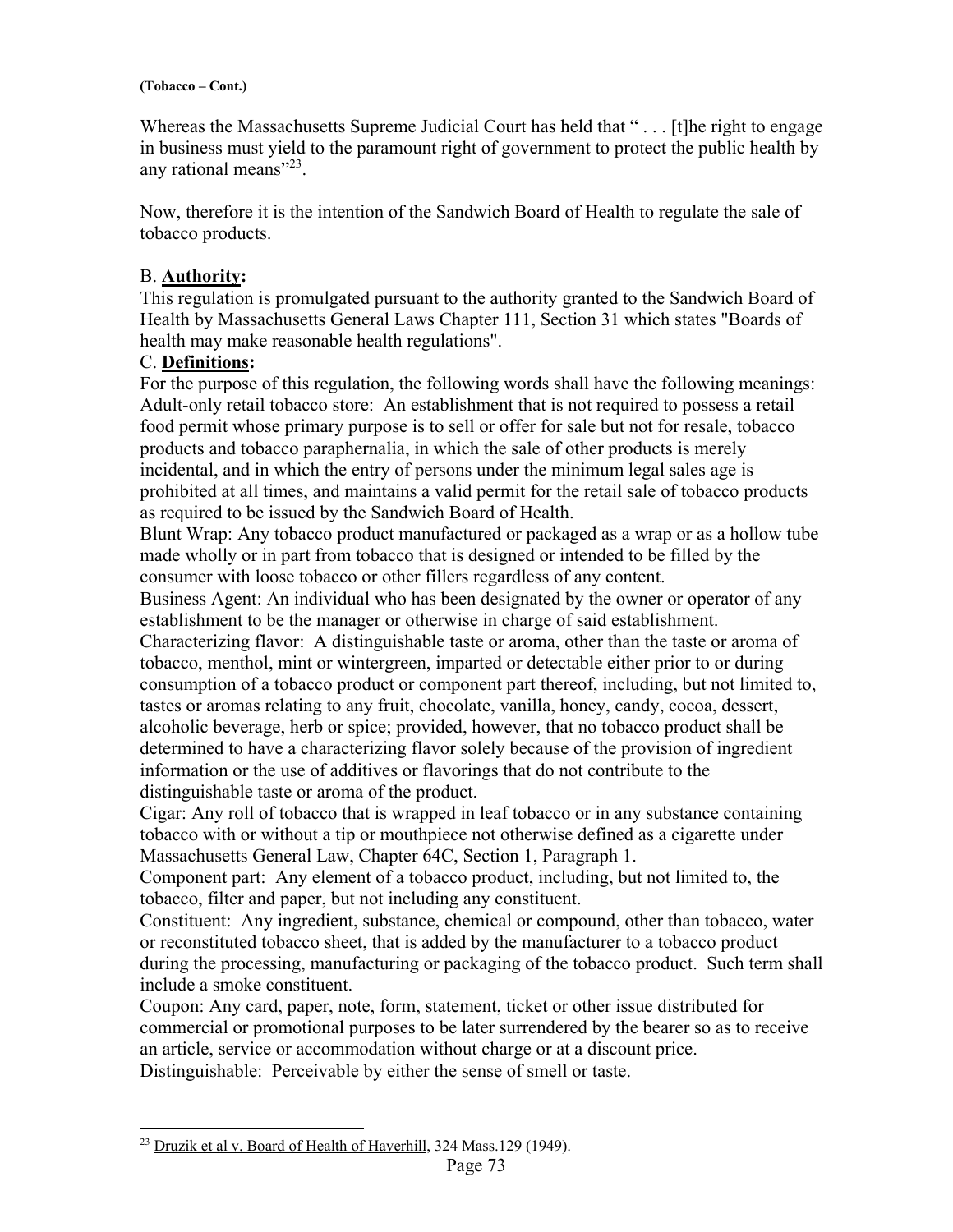Educational Institution: Any public or private college, school, professional school, scientific or technical institution, university or other institution furnishing a program of higher education.

Employee: Any individual who performs services for an employer.

Employer: Any individual, partnership, association, corporation, trust or other organized group of individuals that uses the services of one (1) or more employees.

Flavored tobacco product: Any tobacco product or component part thereof that contains a constituent that has or produces a characterizing flavor. A public statement, claim or indicia made or disseminated by the manufacturer of a tobacco product, or by any person authorized or permitted by the manufacturer to make or disseminate public statements concerning such tobacco product, that such tobacco product has or produces a characterizing flavor shall constitute presumptive evidence that the tobacco product is a flavored tobacco product.

Health Care Institution: An individual, partnership, association, corporation or trust or any person or group of persons that provides health care services and employs health care providers licensed, or subject to licensing, by the Massachusetts Department of Public Health under M.G.L. c. 112 or a retail establishment that provides pharmaceutical goods and services and is subject to the provisions of 247 CMR 6.00. Health care institutions include, but are not limited to, hospitals, clinics, health centers, pharmacies, drug stores, doctor offices, optician/optometrist offices and dentist offices.

Liquid Nicotine Container: A bottle or other vessel which contains nicotine in liquid or gel form, whether or not combined with another substance or substances, for use in a tobacco product, as defined herein. The term does not include a container containing nicotine in a cartridge that is sold, marketed, or intended for use in a tobacco product, as defined herein, if the cartridge is prefilled and sealed by the manufacturer and not intended to be open by the consumer or retailer.

Listed or non-discounted price: The higher of the price listed for a tobacco product on its package or the price listed on any related shelving, posting, advertising or display at the place where the tobacco product is sold or offered for sale plus all applicable taxes if such taxes are not included in the state price, and before the application of any discounts or coupons.

Minimum Legal Sales Age (MLSA): The age an individual must be before that individual can be sold a tobacco product in the municipality.

Non-Residential Roll-Your-Own (RYO) Machine: A mechanical device made available for use (including to an individual who produces cigars, cigarettes, smokeless tobacco, pipe tobacco, or roll-your-own tobacco solely for the individual's own personal consumption or use) that is capable of making cigarettes, cigars or other tobacco products. RYO machines located in private homes used for solely personal consumption are not Non-Residential RYO machines.

Permit Holder: Any person engaged in the sale or distribution of tobacco products who applies for and receives a tobacco product sales permit or any person who is required to apply for a Tobacco Product Sales Permit pursuant to these regulations, or his or her business agent.

Person: Any individual, firm, partnership, association, corporation, company or organization of any kind, including but not limited to, an owner, operator, manager, proprietor or person in charge of any establishment, business or retail store.

Self-Service Display: Any display from which customers may select a tobacco product, as defined herein, without assistance from an employee or store personnel.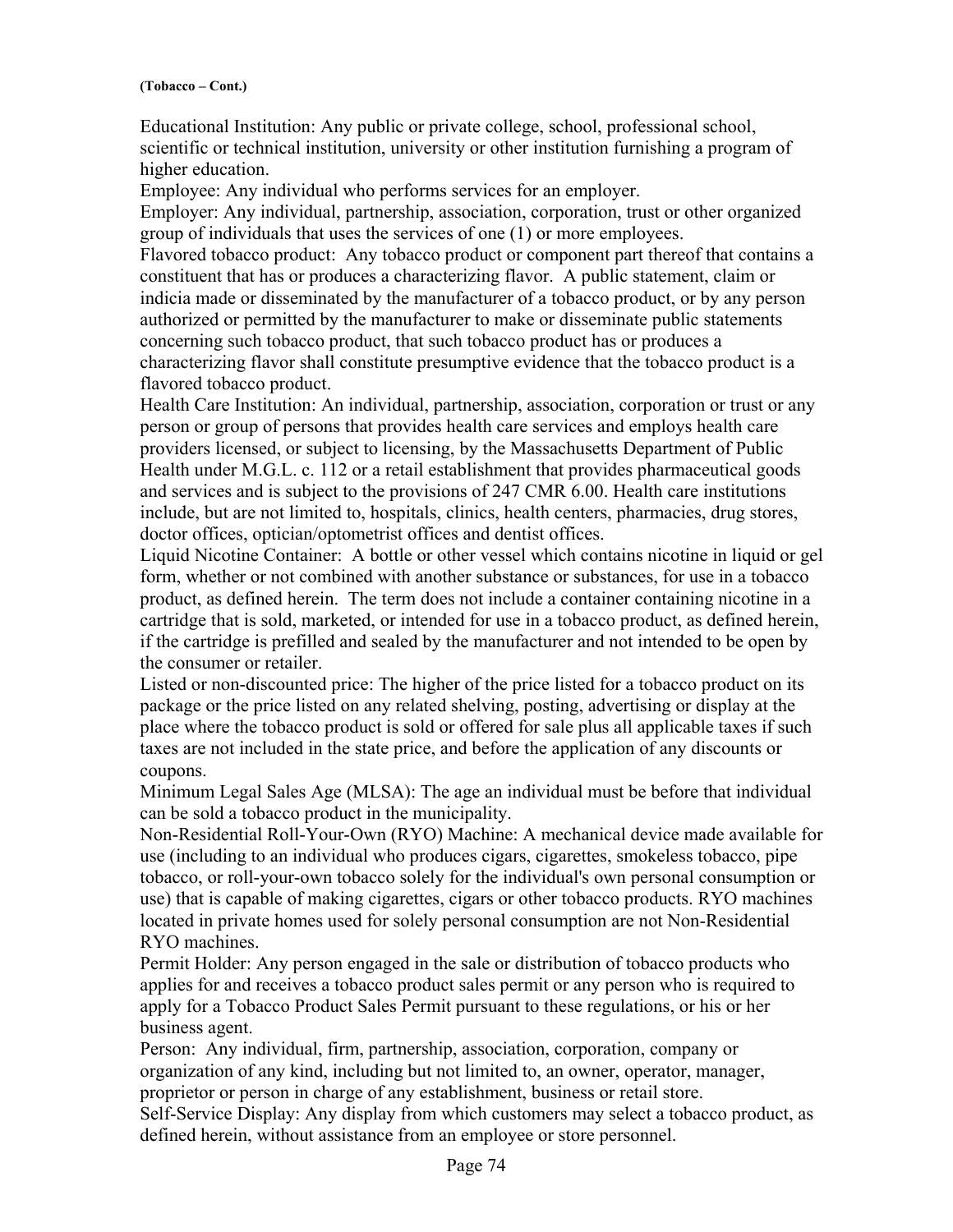Schools: Public or private elementary or secondary schools.

Smoke Constituent: Any chemical or chemical compound in mainstream or sidestream tobacco smoke that either transfers from any component of the tobacco product to the smoke or that is formed by the combustion or heating of tobacco, additives or other component of the tobacco product.

Smoking Bar: An establishment that primarily is engaged in the retail sale of tobacco products for consumption by customers on the premises and is required by Mass. General Law Ch. 270, §22 to maintain a valid permit to operate a smoking bar issued by the Massachusetts Department of Revenue. "Smoking bar" shall include, but not be limited to, those establishments that are commonly known as "cigar bars" and "hookah bars". Tobacco Product: Any product containing, made, or derived from tobacco or nicotine that is intended for human consumption, whether smoked, chewed, absorbed, dissolved, inhaled, snorted, sniffed, or ingested by any other means, including, but not limited to: cigarettes, cigars, little cigars, chewing tobacco, pipe tobacco, snuff; or electronic cigarettes, electronic cigars, electronic pipes, electronic hookah, liquid nicotine, "e-liquids" or other similar products, regardless of nicotine content, that rely on vaporization or aerosolization. "Tobacco product" includes any component or part of a tobacco product. "Tobacco product" does not include any product that has been approved by the United States Food and Drug Administration either as a tobacco use cessation product or for other medical purposes and which is being marketed and sold or prescribed solely for the approved purpose.

Vending Machine: Any automated or mechanical self-service device, which upon insertion of money, tokens or any other form of payment, dispenses or makes cigarettes or any other tobacco products, as defined herein.

# D. **Tobacco Sales to Persons Under the Minimum Legal Sales Age Prohibited:**

1. No person shall sell tobacco products or permit tobacco products, as defined herein, to be sold to a person under the minimum legal sales age; or not being the individual's parent or legal guardian, give tobacco products, as defined herein, to a person under the minimum legal sales age. The minimum legal sales age in Sandwich is eighteen (18). 2. Required Signage:

a. In conformance with and in addition to Massachusetts General Law, Chapter 270, Section 7, a copy of Massachusetts General Laws, Chapter 270, Section 6, shall be posted conspicuously by the owner or other person in charge thereof in the shop or other place used to sell tobacco products at retail. The notice shall be provided by the Massachusetts Department of Public Health and made available from the Sandwich Board of Health. The notice shall be at least 48 square inches and shall be posted conspicuously by the permit holder in the retail establishment or other place in such a manner so that it may be readily seen by a person standing at or approaching the cash register. The notice shall directly face the purchaser and shall not be obstructed from view or placed at a height of less than 4 feet or greater than 9 feet from the floor. The owner or other person in charge of a shop or other place used to sell tobacco products at retail shall conspicuously post any additional signs required by the Massachusetts Department of Public Health. The owner or other person in charge of a shop or other place used to sell hand rolled cigars must display a warning about cigar consumption in a sign at least 50 square inches pursuant to 940 CMR 22.06 (2) (e).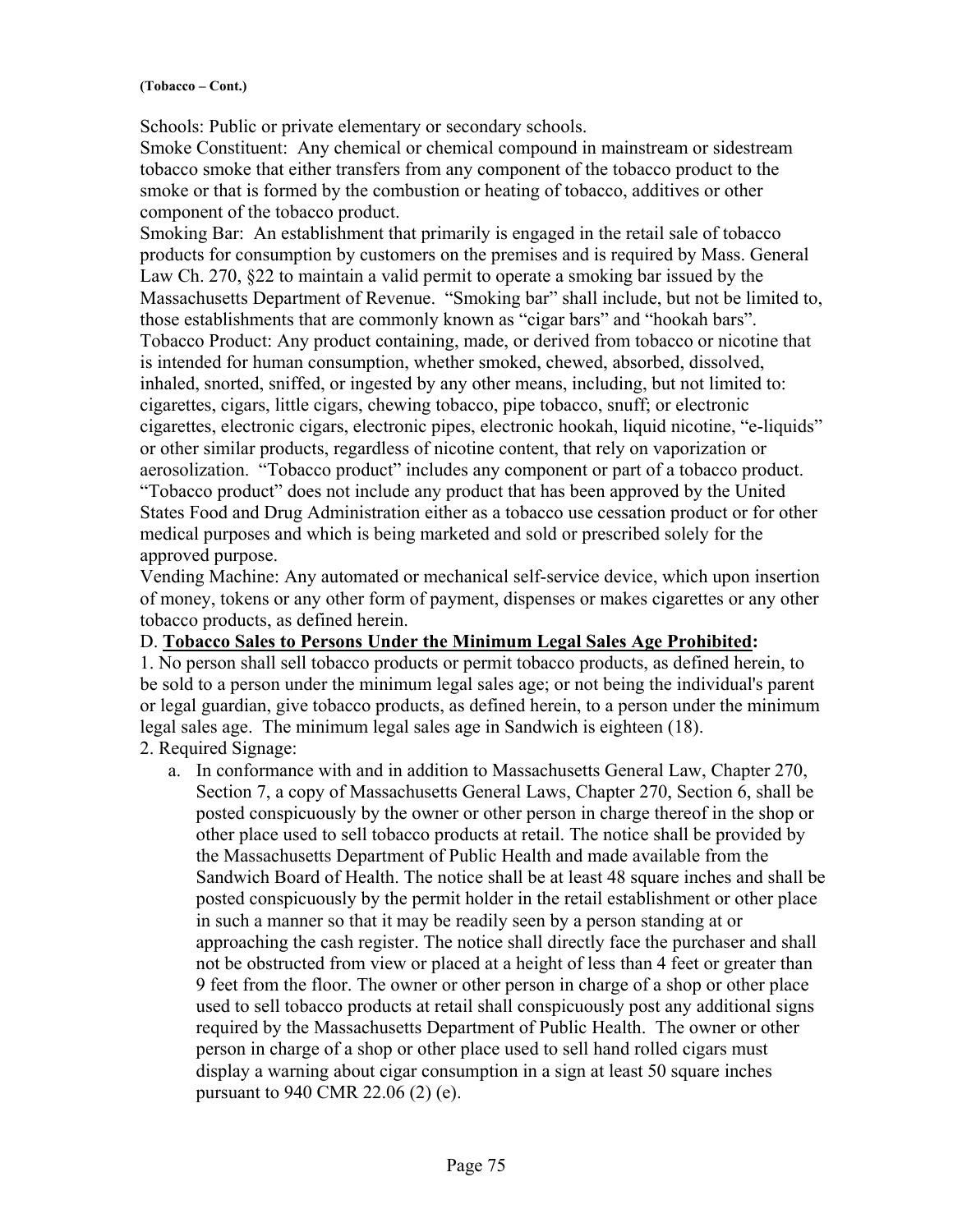- b. The owner or other person in charge of a shop or other place used to sell tobacco products, as defined herein, at retail shall conspicuously post signage provided by the Sandwich Board of Health that discloses current referral information about smoking cessation.
- c. The owner or other person in charge of a shop or other place used to sell tobacco products that rely on vaporization or aerosolization, as defined herein as "tobacco products", at retail shall conspicuously post a sign stating that "The sale of tobacco products, including e-cigarettes, to someone under the minimum legal sales age of 18 years is prohibited." The notice shall be no smaller than 8.5 inches by 11 inches and shall be posted conspicuously in the retail establishment or other place in such a manner so that it may be readily seen by a person standing at or approaching the cash register. The notice shall directly face the purchaser and shall not be obstructed from view or placed at a height of less than four (4) feet or greater than nine (9) feet from the floor.

3. Identification: Each person selling or distributing tobacco products, as defined herein, shall verify the age of the purchaser by means of a valid government-issued photographic identification containing the bearer's date of birth that the purchaser is 18 years old or older. Verification is required for any person under the age of 27.

4. All retail sales of tobacco products, as defined herein, must be face-to-face between the seller and the buyer and occur at the permitted location.

# E. **Tobacco Product Sales Permit:**

1. No person shall sell or otherwise distribute tobacco products, as defined herein, within the Town of Sandwich without first obtaining a Tobacco Product Sales Permit issued annually by the Sandwich Board of Health. Only owners of establishments with a permanent, non-mobile location in Sandwich are eligible to apply for a permit and sell tobacco products, as defined herein, at the specified location in Sandwich.

2. As part of the Tobacco Product Sales Permit application process, the applicant will be provided with the Sandwich regulation. Each applicant is required to sign a statement declaring that the applicant has read said regulation and that the applicant is responsible for instructing any and all employees who will be responsible for tobacco product sales regarding federal, state and local laws regarding the sale of tobacco and this regulation.

3. Each applicant who sells tobacco products is required to provide proof of a current Tobacco Retailer License issued by the Massachusetts Department of Revenue, when required by state law, before a Tobacco Product Sales Permit can be issued.

4. A separate permit, displayed conspicuously, is required for each retail establishment selling tobacco products, as defined herein. The fee for which shall be determined by the Sandwich Board of Health annually.

5. A Tobacco Product Sales Permit is non-transferable. A new owner of an establishment that sells tobacco products, as defined herein, must apply for a new permit. No new permit will be issued unless and until all outstanding penalties incurred by the previous permit holder are satisfied in full.

6. Issuance of a Tobacco Product Sales Permit shall be conditioned on an applicant's consent to unannounced, periodic inspections of his/her retail establishment to ensure compliance with this regulation.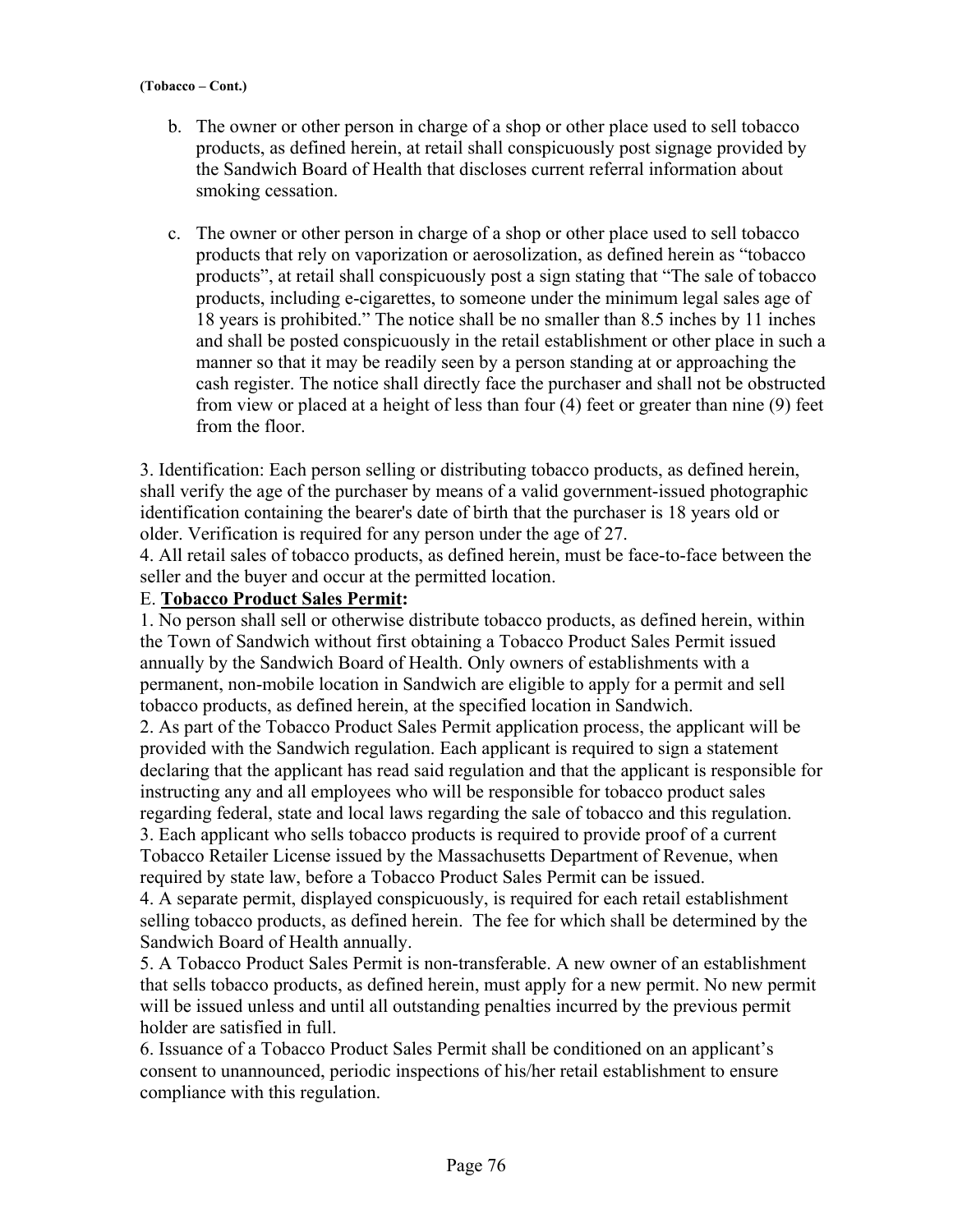7. A Tobacco Product Sales Permit will not be renewed if the permit holder has failed to pay all fines issued and the time period to appeal the fines has expired and/or the permit holder has not satisfied any outstanding permit suspensions.

8. A Tobacco Product Sales Permit shall not be issued to any new applicant for a retail location within 500 feet of a public or private elementary or secondary school as measured by a straight line from the nearest point of the property line of the school to the nearest point of the property line of the site of the applicant's business premises. Applicants who purchase an existing business that holds a valid Tobacco Product Sales Permit at the time of the sale of said business must apply within sixty (60) days of such sale for the permit held by the Seller if the Buyer intends to sell tobacco products, as defined herein.

# F. **Cigar Sales Regulated:**

1. No person shall sell or distribute or cause to be sold or distributed a single cigar.

2. No person shall sell or distribute or cause to be sold or distributed any original factorywrapped package of two or more cigars, unless such package is priced for retail sale at \$5.00 or more.

3. This Section shall not apply to:

- a. The sale or distribution of any single cigar having a retail price of two dollars and fifty cents (\$2.50) or more.
- b. A person or entity engaged in the business of selling or distributing cigars for commercial purposes to another person or entity engaged in the business of selling or distributing cigars for commercial purposes with the intent to sell or distribute outside the boundaries of Sandwich**.**

4. The Sandwich Board of Health may adjust from time to time the amounts specified in this Section to reflect changes in the applicable Consumer Price Index by amendment of this regulation.

# G. **Sale of Flavored Tobacco Products Prohibited:**

No person shall sell or distribute or cause to be sold or distributed any flavored tobacco product, except in smoking bars and adult-only retail tobacco stores.

# H. **Prohibition of the Sale of Blunt Wraps:**

No person or entity shall sell or distribute blunt wraps in Sandwich**.**

# I. **Free Distribution and Coupon Redemption:** No person shall:

- 1. Distribute or cause to be distributed, any free samples of tobacco products, as defined herein;
- 2. Accept or redeem, offer to accept or redeem, or cause or hire any person to accept or redeem or offer

to accept or redeem any coupon that provides any tobacco product, as defined herein, without charge or for less than the listed or non-discounted price; or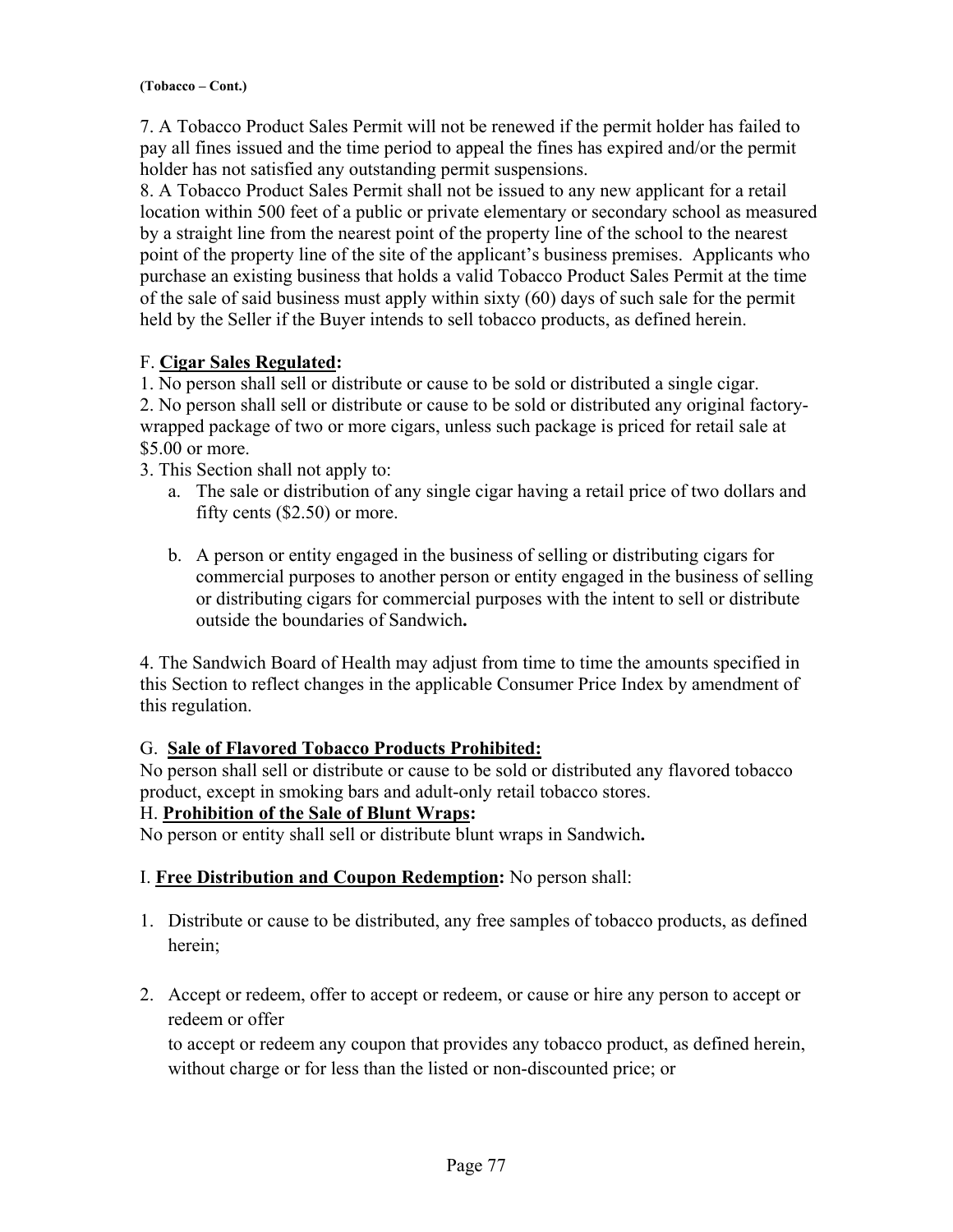- 3. Sell a tobacco product, as defined herein, to consumers through any multi-pack discounts (e.g., "buy-two-get-one-free") or otherwise provide or distribute to consumers any tobacco product, as defined herein, without charge or for less than the listed or nondiscounted price in exchange for the purchase of any other tobacco product.
- 4. Sections 2 and 3 shall not apply to products, such as cigarettes, for which there is a state law prohibiting them from being sold as loss leaders and for which a minimum retail price is required by state law.

# J. **Out-of-Package Sales:**

- 1. The sale or distribution of tobacco products, as defined herein, in any form other than an original factory-wrapped package is prohibited, including the repackaging or dispensing of any tobacco product, as defined herein, for retail sale. No person may sell or cause to be sold or distribute or cause to be distributed any cigarette package that contains fewer than twenty (20) cigarettes, including single cigarettes.
- 2. A retailer of Liquid Nicotine Containers must comply with the provisions of 310 CMR 30.000, and must provide the Sandwich Board of Health with a written plan for disposal of said product, including disposal plans for any breakage, spillage or expiration of the product.
- 3. All retailers must comply with 940 CMR 21.05 which reads: "It shall be an unfair or deceptive act or practice for any person to sell or distribute nicotine in a liquid or gel substance in Massachusetts after March 15, 2016 unless the liquid or gel product is contained in a child-resistant package that, at a minimum, meets the standard for special packaging as set forth in 15 U.S. C.§§1471 through 1476 and 16 CFR §1700 et. Seq."

# K. **Self-Service Displays:**

All self-service displays of tobacco products, as defined herein, are prohibited. All humidors including, but not limited to, walk-in humidors must be locked.

# L. **Vending Machines:**

All vending machines containing tobacco products, as defined herein, are prohibited.

# M. **Non-Residential Roll-Your-Own Machines:**

All Non-Residential Roll-Your-Own machines are prohibited.

# N. **Prohibition of the Sale of Tobacco Products by Health Care Institutions:**

No health care institution located in Sandwich shall sell or cause to be sold tobacco products, as defined herein. No retail establishment that operates or has a health care institution within it, such as a pharmacy, optician/optometrist or drug store, shall sell or cause to be sold tobacco products, as defined herein.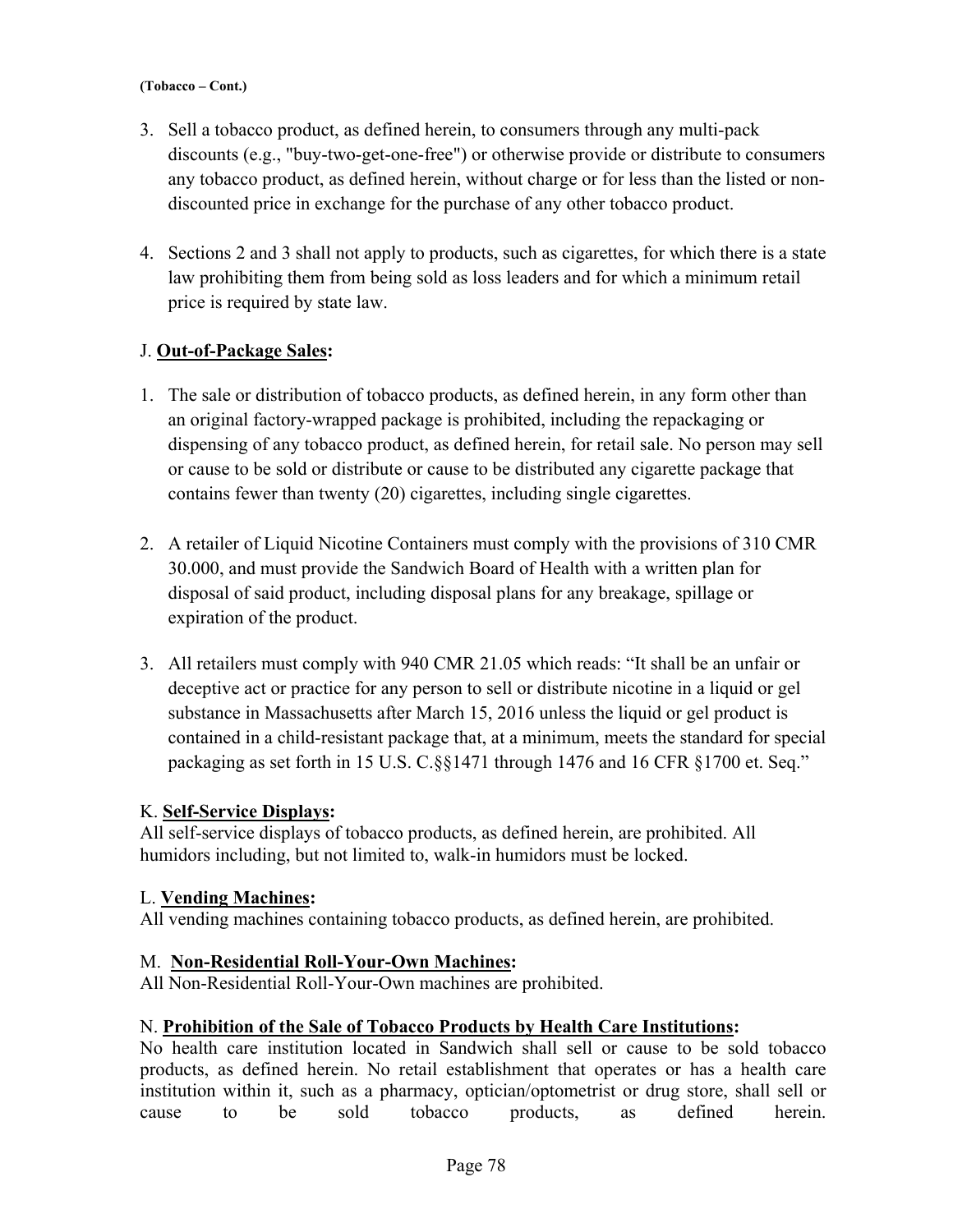# O. **Prohibition of the Sale of Tobacco Products by Educational Institutions:**

No educational institution located in Sandwich shall sell or cause to be sold tobacco products, as defined herein. This includes all educational institutions as well as any retail establishments that operate on the property of an educational institution.

# P. **Incorporation of Attorney General Regulation 940 CMR 21.00:**

The sale or distribution of tobacco products, as defined herein, must comply with those provisions found at 940 CMR 21.00 ("Sale and Distribution of Cigarettes, Smokeless Tobacco Products, and Electronic Smoking Devices in Massachusetts").

# Q. **Violations:**

1. It shall be the responsibility of the establishment, permit holder and/or his or her business agent to ensure compliance with all sections of this regulation. The violator shall receive:

- **a.** In the case of a first violation, a fine of three hundred dollars (\$300.00).
- b. In the case of a second violation within thirty-six (36) months of the date of the current violation, a fine of three hundred dollars (\$300.00) and the Tobacco Product Sales Permit shall be suspended for fourteen (14) consecutive business days.
- c. In the case of three or more violations within a thirty-six (36) month period, a fine of three hundred dollars (\$300.00) and the Tobacco Product Sales Permit shall be suspended for sixty (60) consecutive business days.
- d. In the case of four violations or repeated, egregious violations of this regulation within a thirty-six (36) month period, the Board of Health shall hold a hearing in accordance with subsection 4 of this section and may permanently revoke a Tobacco Product Sales Permit.

2. Refusal to cooperate with inspections pursuant to this regulation shall result in the suspension of the Tobacco Product Sales Permit for thirty (30) consecutive business days. 3. In addition to the monetary fines set above, any permit holder who engages in the sale or distribution of tobacco products while his or her permit is suspended shall be subject to the suspension of all Board of Health issued permits for thirty (30) consecutive business days. 4. The Sandwich Board of Health shall provide notice of the intent to suspend or revoke a Tobacco Product Sales Permit, which notice shall contain the reasons therefor and establish a time and date for a hearing which date shall be no earlier than seven (7) days after the date of said notice. The permit holder or its business agent shall have an opportunity to be heard at such hearing and shall be notified of the Board of Health's decision and the reasons therefor in writing. After a hearing, the Sandwich Board of Health shall suspend or revoke the Tobacco Product Sales Permit if the Board of Health finds that a violation of this regulation occurred. For purposes of such suspensions or revocations, the Board shall make the determination notwithstanding any separate criminal or non-criminal proceedings brought in court hereunder or under the Massachusetts General Laws for the same offense. All tobacco products, as defined herein, shall be removed from the retail establishment upon suspension or revocation of the Tobacco Product Sales Permit. Failure to remove all tobacco products, as defined herein, shall constitute a separate violation of this regulation.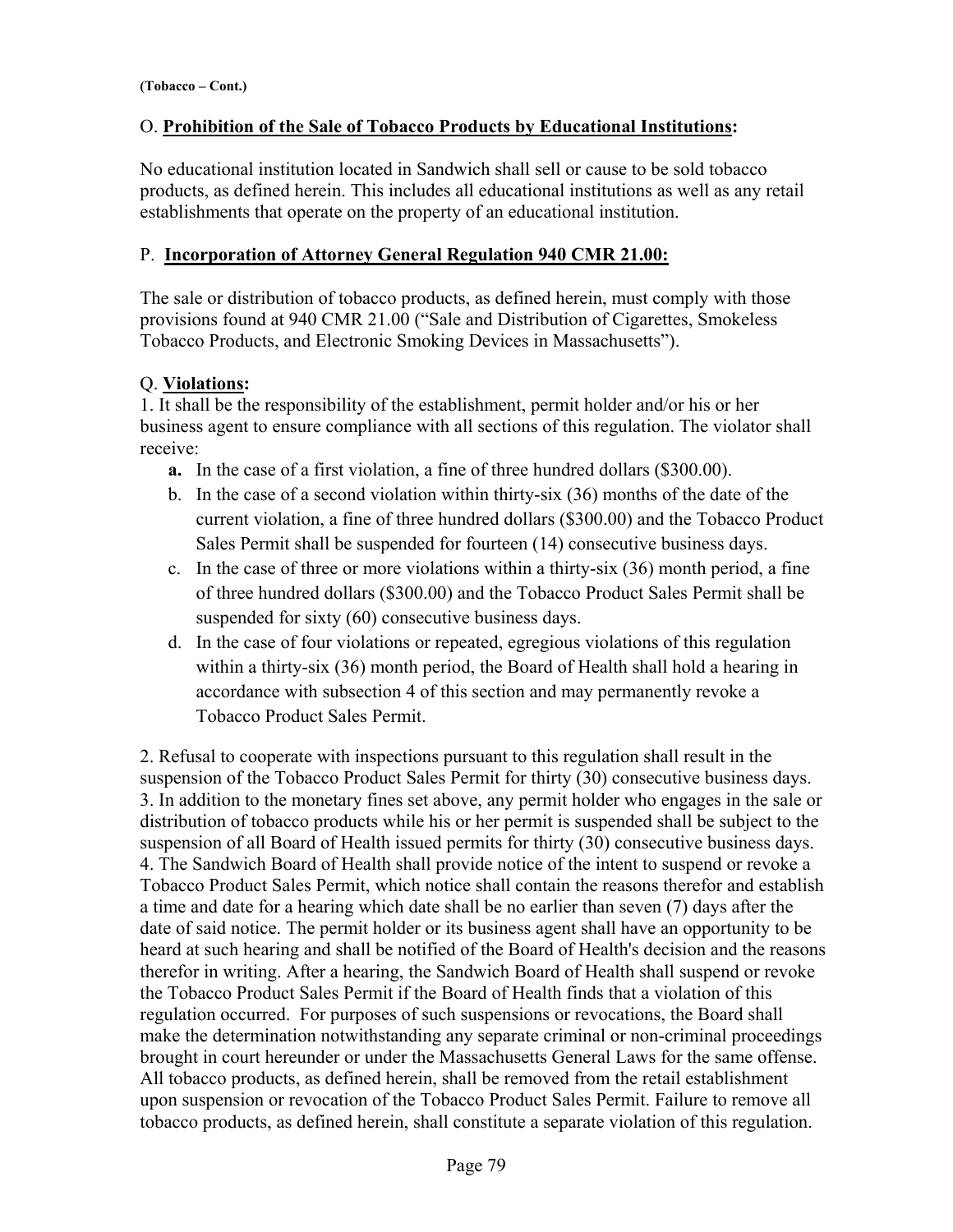# R. **Non-Criminal Disposition:**

Whoever violates any provision of this regulation may be penalized by the non-criminal method of disposition as provided in Massachusetts General Laws, Chapter 40, Section 21D or by filing a criminal complaint at the appropriate venue.

S. **Separate Violations:** Each day any violation exists shall be deemed to be a separate offense.

# T. **Enforcement:**

Enforcement of this regulation shall be by the Sandwich Board of Health or its designated agent(s).

Any resident who desires to register a complaint pursuant to the regulation may do so by contacting the **Sandwich** Board of Health or its designated agent(s) and the Board shall investigate.

# U. **Severability:**

If any provision of this regulation is declared invalid or unenforceable, the other provisions shall not be affected thereby but shall continue in full force and effect.

# V. **Effective Date:**

This regulation shall take effect on June 1, 2017.

Adopted: November 28, 2016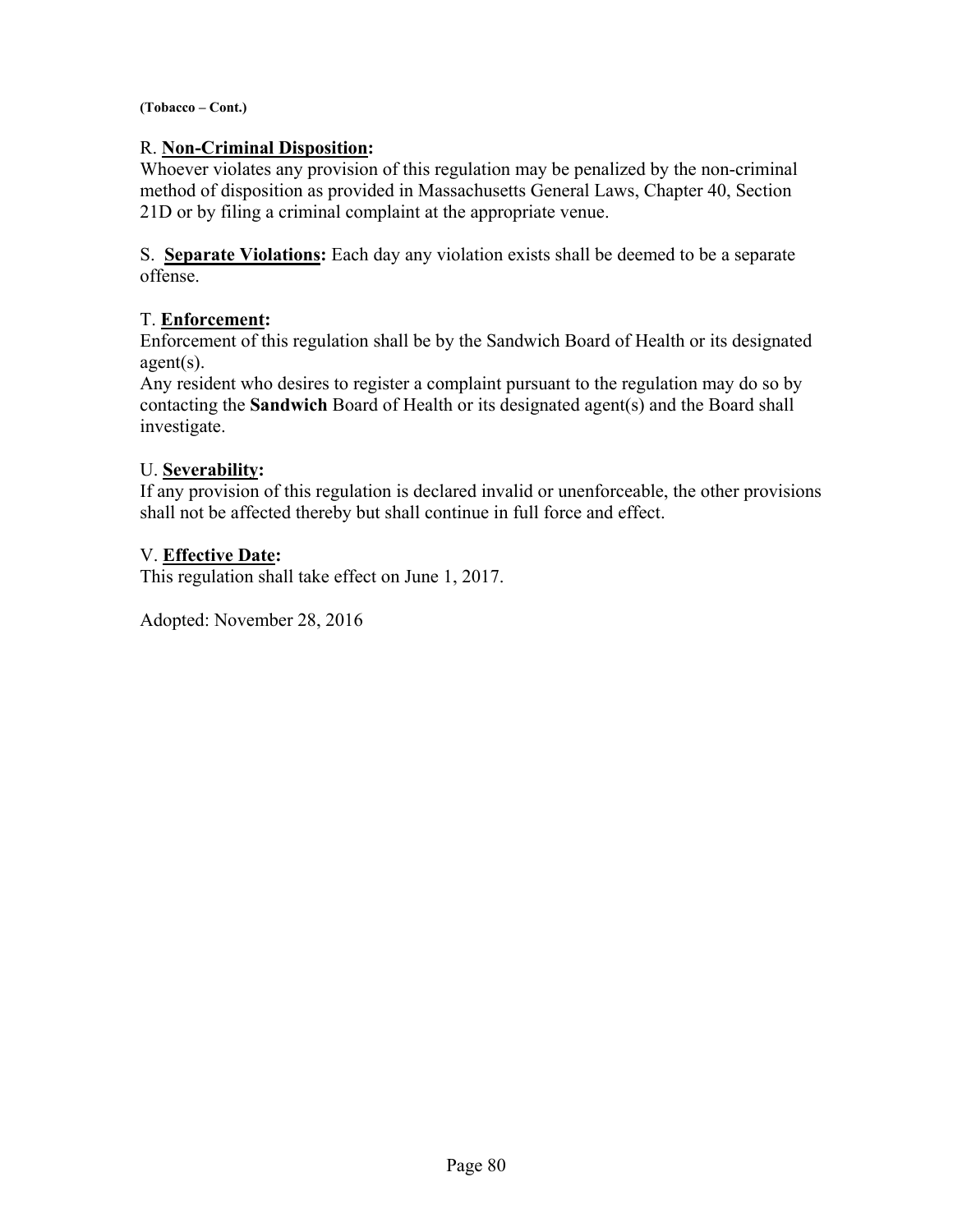# **TOBACCO - SMOKING IN CERTAIN PLACES**

### SECTION I - AUTHORITY

There exists conclusive evidence that tobacco smoke causes cancer, respiratory diseases, various cardiac diseases, negative birth outcomes, allergies, and irritations to the eyes, nose, and throat to both the smoker and nonsmoker exposed to secondhand smoke. Evidence further demonstrates that tobacco is extremely addictive. More than 80% of all smokers begin smoking before age eighteen, and more than 3,000 young people begin smoking every day in this nation. Massachusetts youths are beginning smoking at very young ages. Therefore, these regulations are adopted pursuant to Massachusetts General Laws, Chapter 111, Section 31, as reasonable health regulations designed to protect and improve the health of the residents of the Town of Sandwich.

### SECTION II – DEFINITIONS

As used in this regulation:

Bar – means an area which is primarily dedicated to the selling of alcoholic beverages and in which the service of food is only incidental to the consumption of such beverages.

Employee - means any individual who performs services for an employer in return for wages or profit.

Employer – means any individual, partnership, association, corporation, trust, or other organized group of individuals, including the Town of Sandwich, or any agency thereof, which regularly uses the services of two (2) or more employees.

Enclosed – means a space bound by walls and under a ceiling, where the walls extend continuously in an unbroken fashion from the floor to the ceiling.

Nonsmoking Area – means any area that is designated and posted by the proprietor or person in charge as a place where smoking by patrons, employees or others is prohibited.

Public Place – means an enclosed, indoor area when open to and used by the general public, including but not limited to the following facilities: licensed childcare locations; educational facilities; elevators accessible to the public; clinics and nursing homes; inns, hotel and motel lobbies, stairwells, halls, entranceways, and public restrooms; libraries; schools; municipal buildings; museums; retail food establishments; indoor sports arenas; theaters; auditoriums; public transit facilities; and any rooms or halls when used for public meetings. A room or hall used for a private social function in which the sponsor of the private function and not the owner or proprietor has control over the seating arrangements shall not be construed as a public place.

Restaurant – means any establishment serving food for consumption on the premises which maintains tables for the use of its customers. This includes cafeterias and cafeterias in the workplace.

Retail Food Establishment – means any establishment commonly known as a supermarket or grocery store in which the primary activity is the sale of food items to the public for offpremise consumption.

Retail Store – means any establishment selling goods or articles or personal services to the public.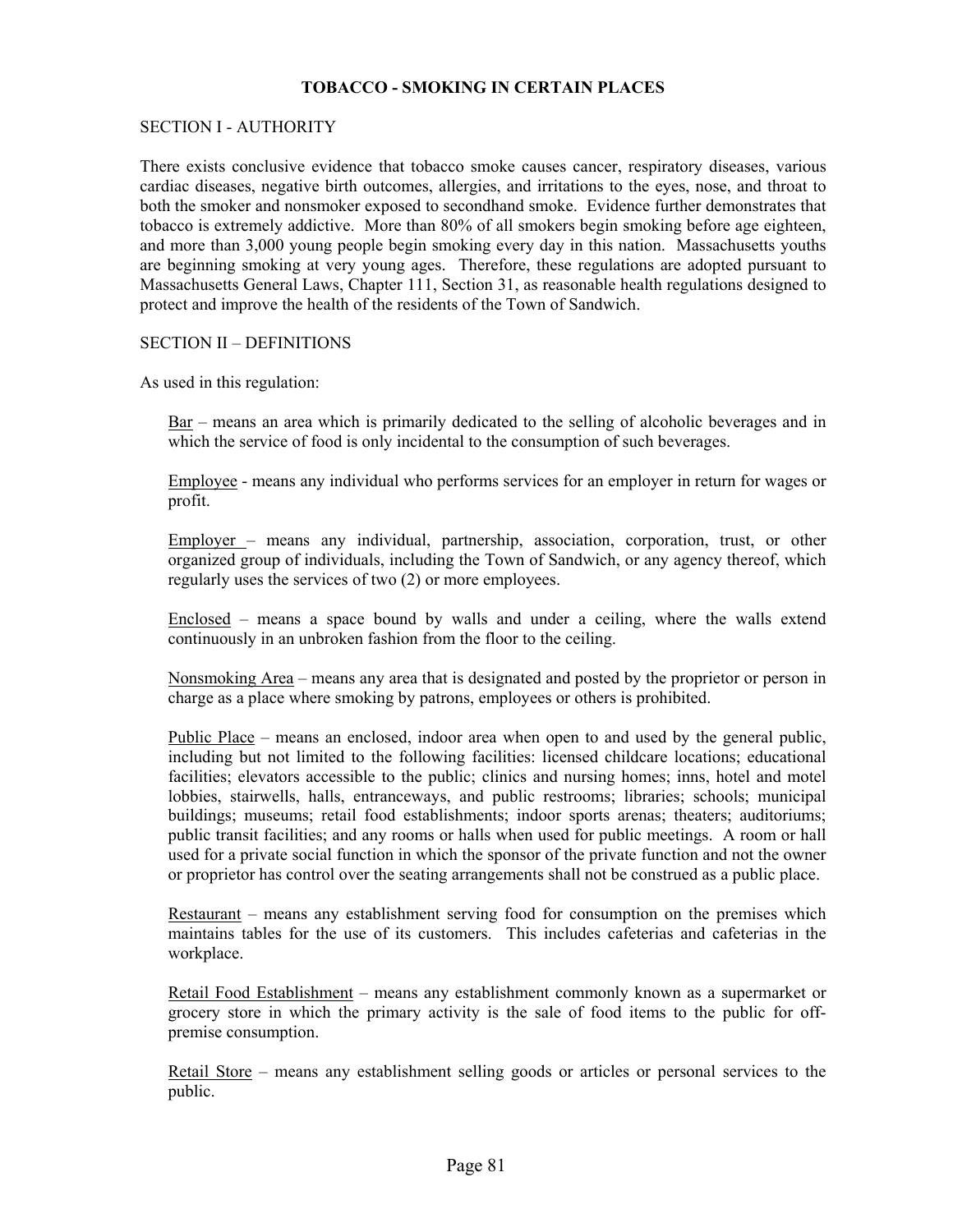#### **(Tobacco-Smoking in Certain Places – Cont.)**

Seating Capacity – means that capacity designated on the occupancy permit of a restaurant, theater or sports arena.

Smoking – means the lighting of any cigar, cigarette, pipe or other tobacco product or having possession of any lighted cigar, cigarette, pipe, or other tobacco product.

Indoor Sports Arena – means any sports pavilion, gymnasium, health spa, boxing arena, swimming pool, roller or ice hockey rink, bowling alley, or other similar place where members of the general public assemble to engage in physical exercise, participate in athletic competition or witness sporting events.

Workplace – means any area within a structure or portion thereof at which two (2) or more employees perform services for their employer. It also includes employee lounges, restrooms, conference rooms, hallways, stairways, and entranceways.

# SECTION III – PROHIBITION ON SMOKING IN PUBLIC PLACES

No person shall smoke in any public place except that smoking shall be permitted in specificall designated smoking areas as hereinafter provided. No place governed by these regulations shall be designated as a smoking area in its entirety. Nothing in this section shall be construed to require the designation of smoking areas.

### A. Restaurants & Bars

- 1. The prohibition on smoking in public places shall apply to all restaurants and bars, unless enclosed areas can be set aside that effectively prevent smoke from traveling from the smoking area to the non-smoking areas. Smoking shall be prohibited in any restaurant or bar that contains less than 800 square feet of seating space. Smoking areas may be designated by the proprietor(s) or other person(s) in charge of a restaurant or bar, except that restrooms and places in which smoking is prohibited by the fire marshall, law, or regulation, may not be designated as smoking areas.
- 2. Each restaurant and bar shall have and comply with a policy of asking seating preference of patrons.
- 3. Smoking areas shall comprise no more than fifty percent (50%) of the seating capacity of the restaurant. Seats at the bar shall be included when determining seating capacity for the purpose of calculating the size of the non-smoking area.

### B. Museums, Libraries, Clinics, Nursing Homes, Auditoriums, Indoor Sports Arenas, Hotels, Municipal Buildings

Smoking areas may be designated in museums, libraries, inns, hotel, and motel lobbies, clinics, nursing homes, long-term care facilities, theaters, auditoriums, educational facilities,

indoor sports arenas, and municipal buildings provided, however, that comparable nonsmoking areas of sufficient size and capacity are available and provided, further, that physical barriers are used to segregate smoking areas from non-smoking areas. Hallways, elevators, entranceways, stairwells, restrooms, and waiting areas in all the above facilities may not be designated as smoking areas. Areas designated as smoking and non-smoking areas must be conspicuously marked.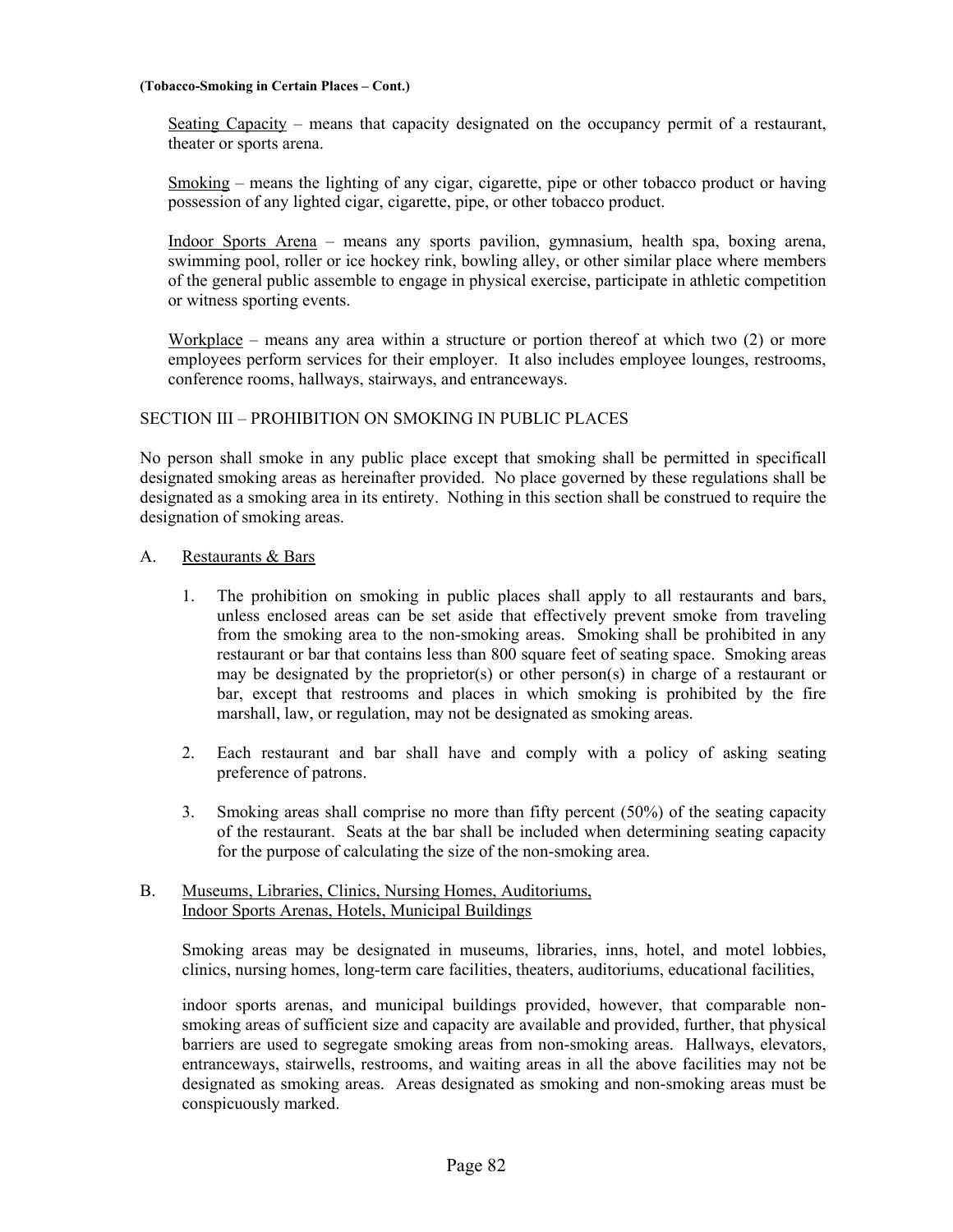#### **(Tobacco-Smoking in Certain Places – Cont.)**

## C. Public Transit Facilities

The prohibition on smoking in public places shall apply to buses, taxis, and other means of public mass transit while operating within the boundaries of the Town of Sandwich, and indoor platforms.

# D. Retail Stores

The prohibition on smoking in public places shall apply to retail stores doing business with the general public. Smoking areas may be designated in portions of said stores not open to the public and all areas within retail tobacco stores.

### E. Area Where Smoking is Optional

Not withstanding any other provision of these regulations, the following areas shall not be subject to the smoking restrictions of the regulations:

- 1. Any business which has been declared by its owners, operator, manager or person in charge to be a non-smoking establishment;
- 2. Private residences;
- 3. Hotel and motel rooms rented to guests;
- 4. Retail tobacco stores;
- 5. Hotel and motel conference/meeting rooms, and public and private assembly rooms while these places are being used for private functions;
- 6. Private or semi-private rooms of nursing homes and long-term care facilities, occupied by one (1) or more patients, all of whom are smokers who have requested in writing on the facility admission form to be placed in rooms where smoking is permitted;
- 7. Limousines for hire, when the driver and all passengers affirmatively consent to smoking in such vehicle;

8. Performers upon the stage, provided that the smoking is part of a theatrical production. Implementation

The proprietor(s) or other person(s) in charge of a place covered by this regulation shall prevent smoking in non-smoking areas by:

A. Conspicuously posting a notice or sign at each entrance to a public place indicating smoking is prohibited therein except in specifically designated areas. In addition, conspicuously posting "Smoking" or "No Smoking" signs, or the international "No Smoking" symbol (consisting of a pictorial representation of a burning cigarette enclosed in a red circle with a red bar across it) in every area where smoking is permitted or prohibited by this ordinance;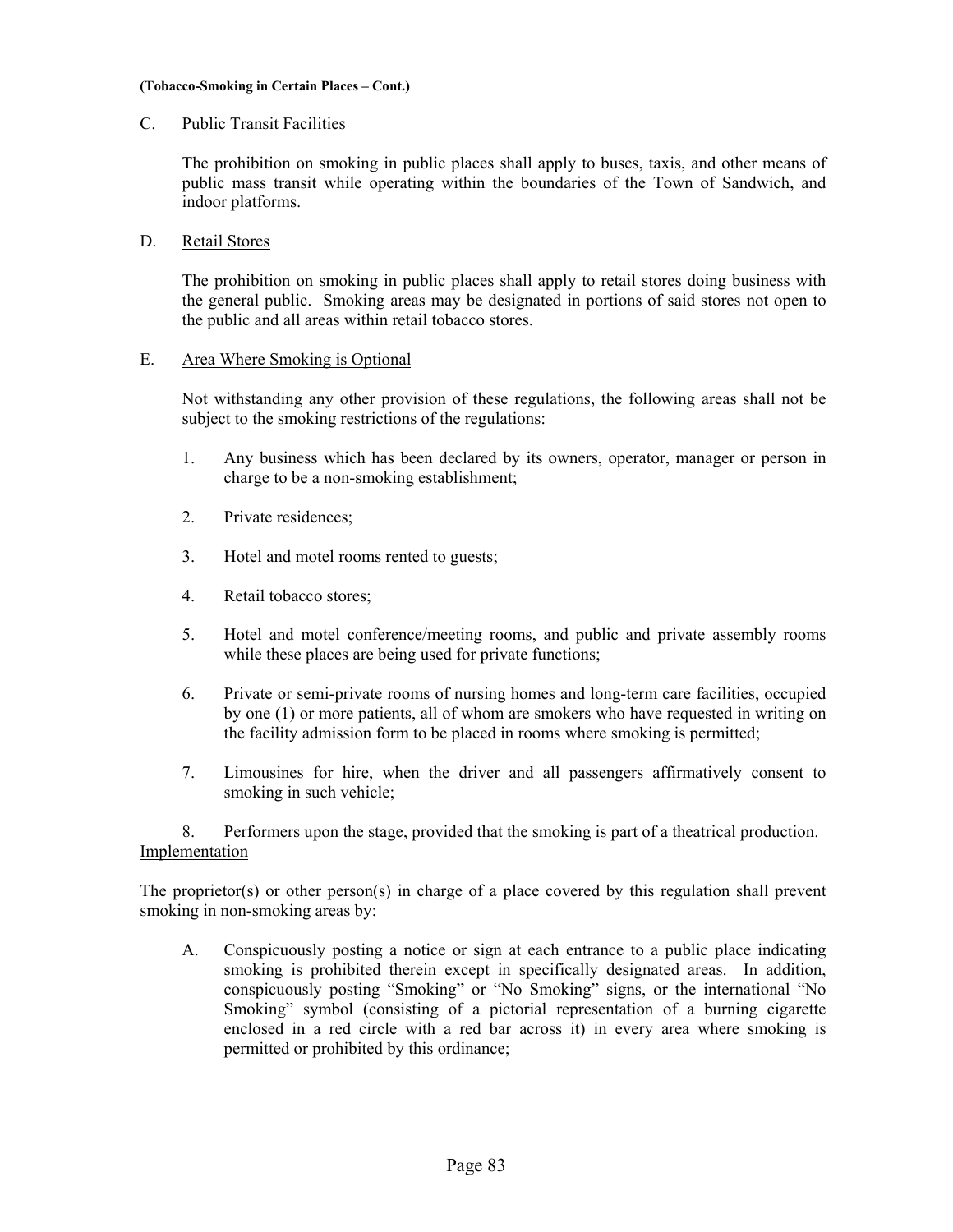#### **(Tobacco-Smoking in Certain Places – Cont.)**

- B. Arranging seating so that existing physical barriers, ventilation systems and available space are utilized to minimize the exposure to smoke of persons in the non-smoking area. Non-smoking areas are to be situated near the fresh air intake vent of the building;
- C. Asking patrons who may be smoking in the non-smoking area either to refrain from smoking or to move to a smoking area;
- D. Using any other means which may be appropriate and reasonable to enforce these regulations.

# SECTION IV – WORKPLACE

- A. It shall be unlawful for any person to smoke in any workplace except in specifically designated smoking areas as described in Section IV, (B).
- B. Each employer may specifically designate enclosed areas in which employees may smoke, provided, however, that comparable non-smoking areas of sufficient size and capacity are available and provided, further, that physical barriers and/or ventilation systems are used to segregate smoking areas from non-smoking areas. Hallways, elevators, entranceways, stairwells, restrooms and waiting areas in all the above facilities may not be designated as smoking areas. Areas designated as smoking and non-smoking areas must be conspicuously marked.
- C. Each person having control of premises upon which smoking is prohibited by this regulation, or his or her agent or designee, shall conspicuously display upon the premises an appropriate number of signs reading "Smoking Prohibited by Law".
- D. It shall be unlawful for any person having control of any premises upon which smoking is prohibited by this regulation to knowingly permit, or for his or her agent to knowingly permit, a violation of this regulation.

# SECTION V – PUBLIC PLACES/WORKPLACES ENFORCEMENT

- A. Any person who smokes in a non-smoking area shall be subject to a fine of not less than twenty dollars (\$20.00) nor more than fifty (\$50.00) for each violation.
- B. Any proprietor(s) or other person(s) in charge of a public place or workplace who fail(s) to comply with these regulations shall be subject to both:
	- 1. a fine of up to two hundred dollars (\$200.00) for each day a violation continues; and
	- 2. suspension of any license issued by the Board of Health for that public place for a period of up to two days for each day of non-compliance.
- C. In addition to the remedies provided by A and B above, the Board of Health or any person aggrieved by the failure of the proprietor or other person in charge of a public place or workplace to comply with any provision of this subsection may apply for injunctive relief to enforce the provisions of this subsection in any court of competent jurisdiction.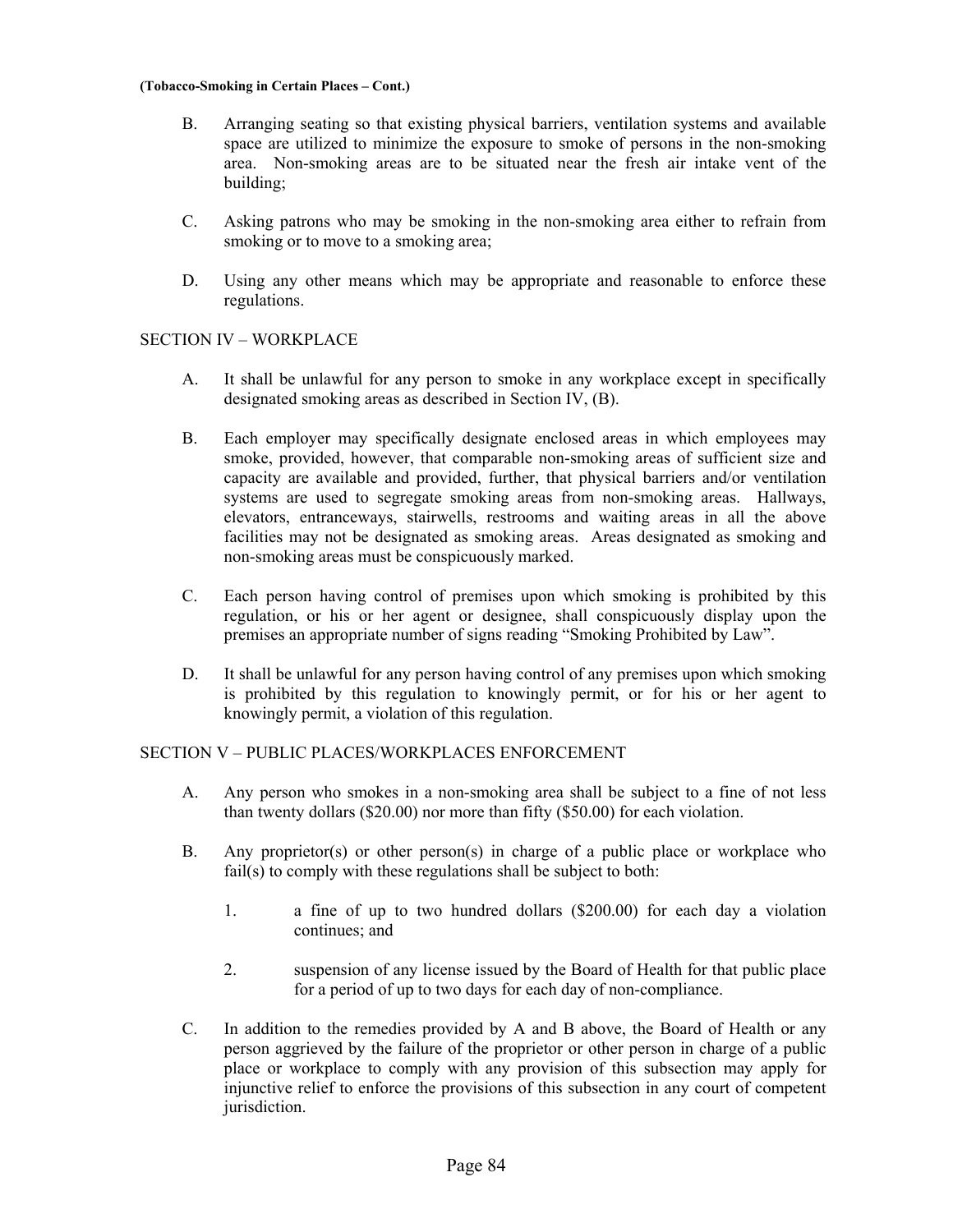D. Any person aggrieved by the failure or refusal to comply with restrictions in any municipal building may complain in writing to the head of the department or agency occupying the area where the violation takes place. Said agency or department head shall respond in writing within fifteen days to the complainant that he has inspected the area described in the complaint and has enforced the provisions of this section as provided herein.

#### SECTION VI – OTHER APPLICABLE LAWS

These regulations shall not be interpreted or construed to permit smoking where it is otherwise restricted by other applicable health, safety or fire codes, regulations or statutes.

## SECTION VII – TOBACCO SALES TO MINORS PROHIBITED SECTION VIII – TOBACCO PERMIT REQUIRED

A. Statement of Purpose:

Whereas there exists conclusive evidence that tobacco smoke causes cancer, respiratory and cardiac diseases, negative birth outcomes, irritations to the eyes, nose and throat; and whereas more than eighty percent of all smokers begin smoking before the age of eighteen years (Centers for Disease Control and Prevention, "Youth Surveillance – United States 2000," 50 MMWR 1 (Nov. 2000); and whereas nationally in 2000, sixty nine percent of middle school age children who smoke at least once a

#### **(Tobacco – Cont.)**

month were not asked to show proof of age when purchasing cigarettes (Id.); and whereas the U.S. Department of Health and Human Services has concluded that nicotine is as addictive as cocaine or heroin; and whereas despite state laws prohibiting the sale of tobacco products to minors, access by minors to tobacco products is a major problem; now, therefore it is the intention of the Sandwich Board of Health to curtail the access of tobacco products by minors.

#### B. Authority:

This regulation is promulgated pursuant to the authority granted to the Sandwich Board of Health by Massachusetts General Laws Chapter 111, Section 31 that "Boards of Health may make reasonable health regulations."

C. Definitions:

For the purpose of this regulation, the following words shall have the following meanings:

Business Agent: An individual who has been designated by the owner or operator of any establishment to be the manager or otherwise in charge of said establishment

Employee: Any individual who performs services for an employer.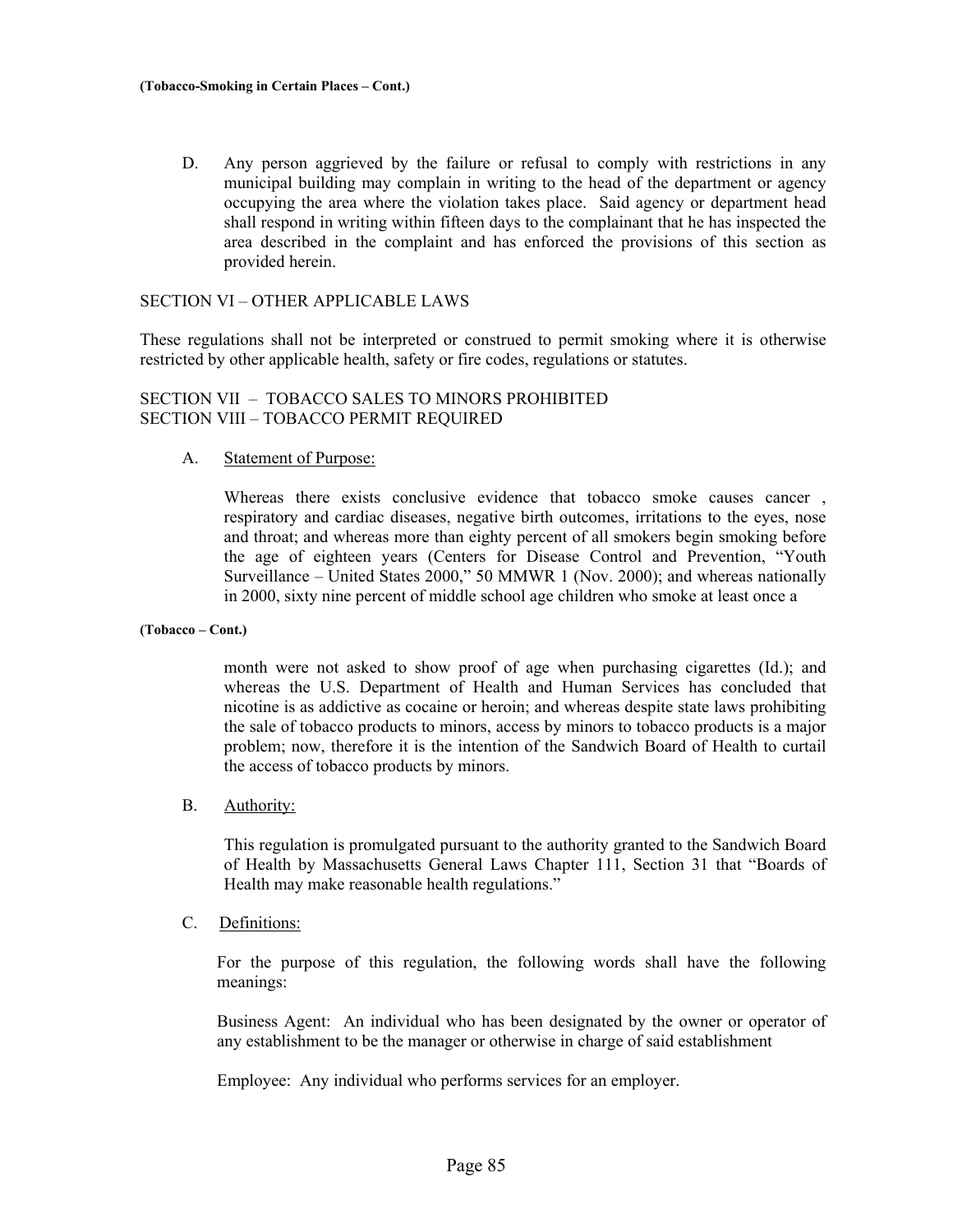Employer: Any individual, partnership, association, corporation, trust or other organized group of individuals, including Sandwich or any agency thereof, which uses the services of one (1) or more employees.

Minor: Any individual who is under the age of eighteen (18).

Permit Holder: Any person engaged in the sale or distribution of tobacco products directly to consumers who applies for and receives a tobacco sales permit or any person who is required to apply for a tobacco sales permit pursuant to these regulations, or his or her business agent.

Person: An individual, employer, employee, retail store manager or owner, or the owner or operator of any establishment engaged in the sale or distribution of tobacco products directly to consumers.

Self Service Display: Any display from which customers may select a tobacco product without assistance from an employee or store personnel, excluding vending machines.

Tobacco Product: Cigarette, cigars, chewing tobacco, pipe tobacco, bidis, snuff or tobacco in any of its forms.

Vending Machine: Any automated or mechanical self service device, which upon insertion of money, tokens or any other form of payment, dispenses cigarettes or any other tobacco product.

- D. Tobacco Sales to Minors Prohibited:
	- 1. No person shall sell tobacco products or permit tobacco products to be sold to a minor; or not being the minor's parent or legal guardian, give tobacco products to a minor.
	- 2. In conformance with and in addition to Massachusetts General Law, Chapter 270, Section 7, a copy of Massachusetts General Laws, Chapter 270, Section 6, shall be posted conspicuously by the owner or other person in charge thereof in the shop or other place used to sell tobacco products at retail. The notice shall be provided by the Massachusetts Department of Public Health and made available from the Sandwich Board of Health. The notice shall be at least 48 square inches and shall be posted conspicuously by the permit holder in the retail establishment or other place in such a manner so that it may be readily seen by a person standing at or approaching the cash register. The notice shall directly face the purchaser and shall not be obstructed from view or placed at a height of less than four (4) feet or greater than nine (9) feet from the floor.
	- 3. Identification: Each person selling or distributing tobacco products shall verify the age of the purchaser by means of government-issued photographic identification containing the bearer's date of birth that the purchaser is 18 years old or older. Verification is required for any person under the age of 27.
	- 4. All retail sales of tobacco must be face-to-face between the seller and the buyer. Tobacco vending machines are prohibited in the Town of Sandwich.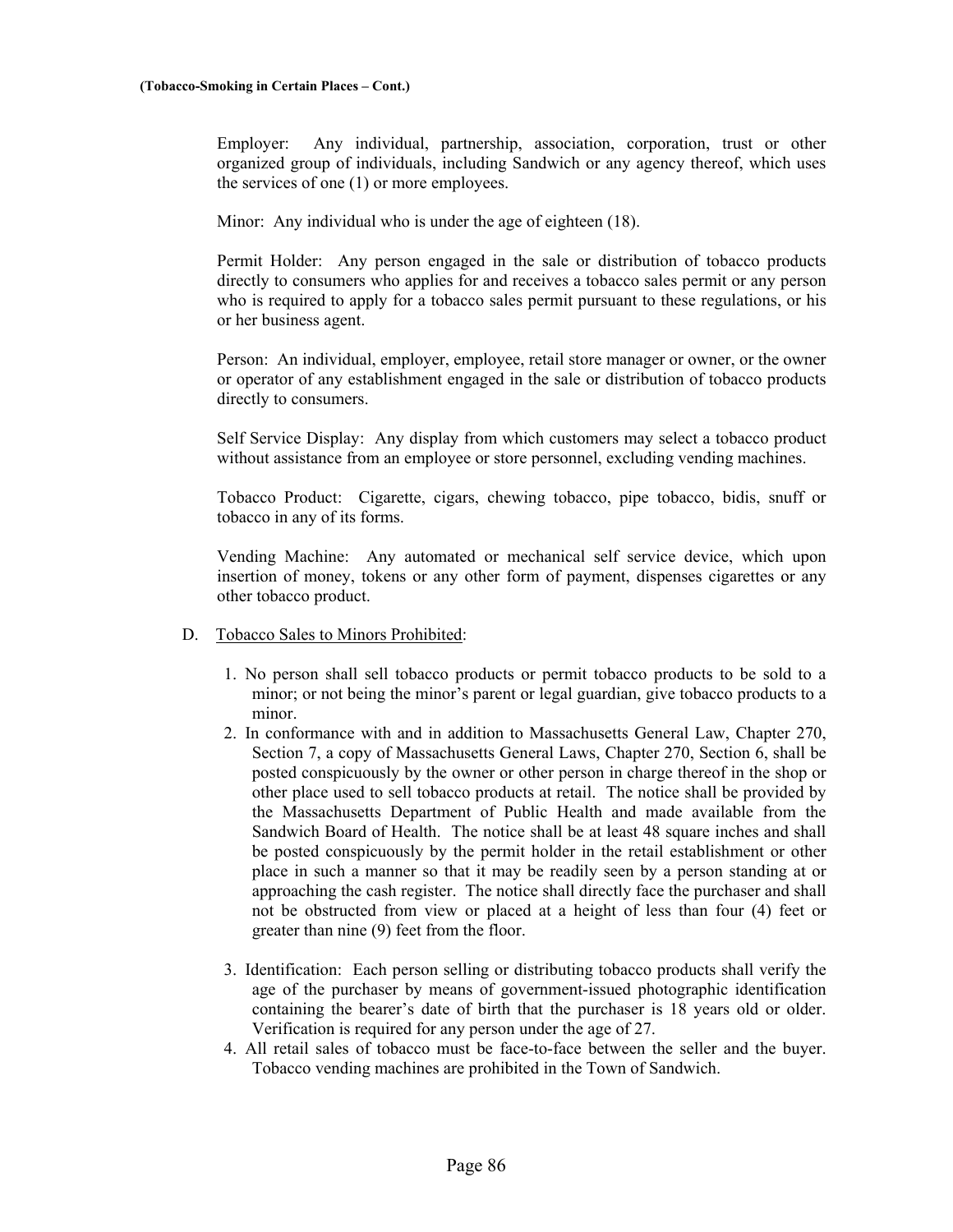# E. Tobacco Sales Permit:

- 1. No. person shall sell or otherwise distribute tobacco at retail within Sandwich without first obtaining a tobacco sales permit issued annually by the Sandwich Board of Health.
- 2. As part of the tobacco sales permit application process, the applicant will be provided with the Sandwich Board of Health Regulation. Each applicant is required to sign a statement declaring that the applicant has read said regulation and that the applicant is responsible for instructing any and all employees who will be responsible for tobacco sales regarding both state laws regarding the sale of tobacco and this regulation.
- 3. Each applicant is required to provide proof of a current tobacco sales license issued by the Massachusetts Department of Revenue before a tobacco sales permit can be issued.
- 4. The fee for a tobacco sales permit shall be determined by the Sandwich Board of Health annually. All such permits shall be renewed annually by December 31 of each calendar year.
- 5. A separate permit is required for each retail establishment selling tobacco.
- 6. Each tobacco sales permit shall be displayed at the retail establishment in a conspicuous place.
- 7. No tobacco sales permit holder shall allow any employee to sell cigarettes or other tobacco products until such employee reads this regulation and state laws regarding the sale of tobacco and signs a statement, a copy of which will be placed on file in the office of the employer, that he/she has read the regulation and applicable state laws.
- 8. A tobacco sales permit is non-transferable. A new owner of an establishment that sells tobacco must apply for a new tobacco sales permit. No new permit will be issued unless and until all outstanding penalties incurred by the previous permit holder are satisfied in full.
- 9. Issuance of a tobacco sales permit shall be conditioned on an applicant's consent to unannounced, periodic inspections of his/her retail establishment to ensure compliance with this regulation.

# F. Free Distribution:

No person shall distribute, or cause to be distributed, any free samples of tobacco products.

G. Out-of-Package Sales:

 No person may sell or cause to be sold or distribute or cause to be distributed, any cigarette package that contains fewer than twenty (20) cigarettes, including single cigarettes.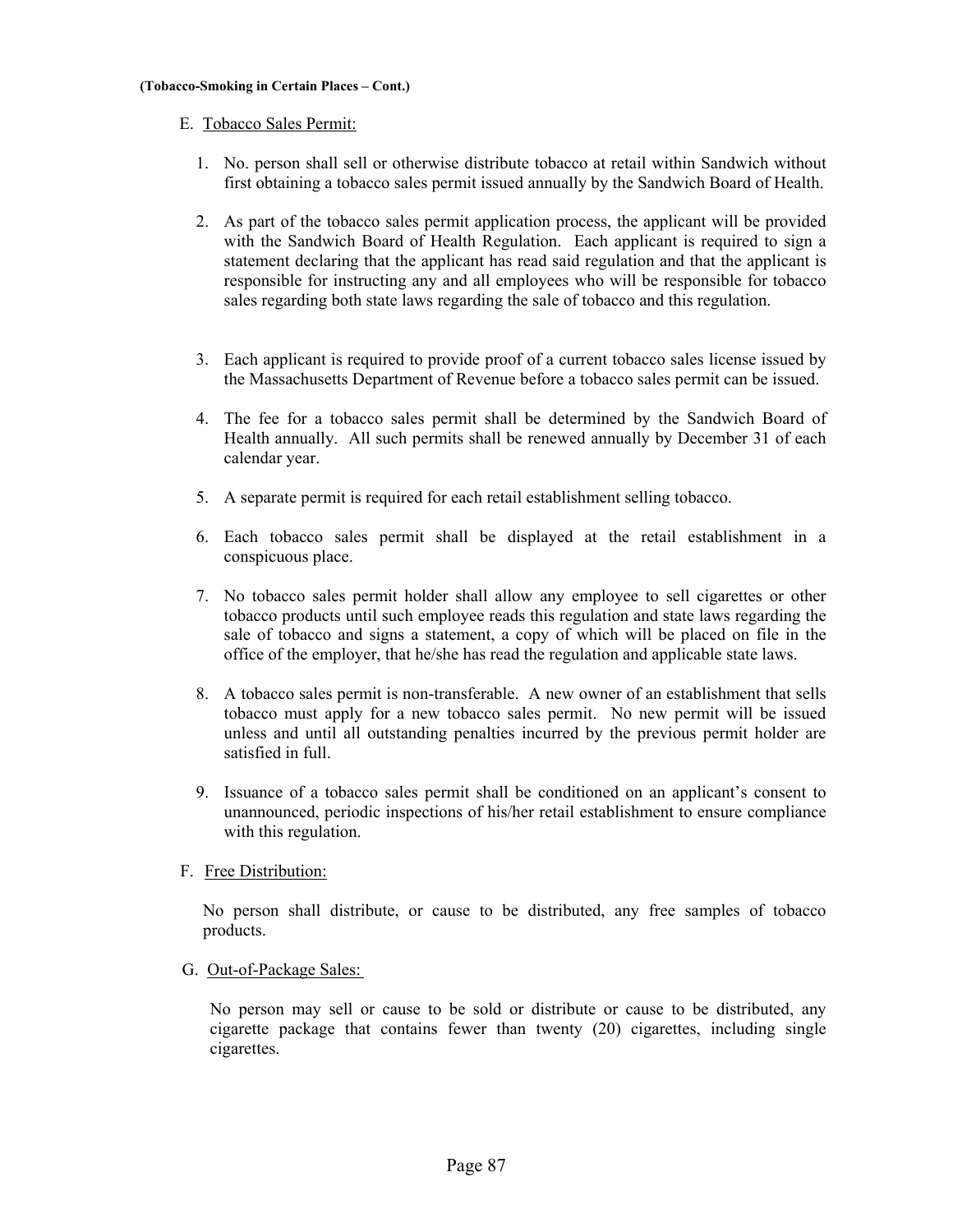H. Self Service Displays:

All self service displays of tobacco products are prohibited. All humidors, including but not limited to, walk-in humidors must be locked. The only exception is self service displays that are located in facilities where the retailer ensures that no person younger than eighteen (18) years of age is present, or permitted to enter, at any time.

### I. Tobacco Vending Machines:

All tobacco vending machines are prohibited.

- J. Violations:
	- 1. It shall be the responsibility of the permit holder and/or his or her business agent to ensure compliance with all sections of this regulation pertaining to his or her distribution of tobacco.

The violator shall receive:

- a. In the case of a first violation, a fine of one hundred dollars (\$100.00).
- b. In the case of a second violation within 12 months of the date of the current violation, a fine of two hundred \$200.00) and the tobacco sales
- c. In the case of three or more violations occurring within 12 months of the current violation, a fine of three hundred dollars (\$300.00) and the tobacco sales permit shall be suspended for fourteen (14) consecutive business days.
- d. A violation shall be considered a first violation in cases where no violation has occurred during the previous 12 months, even though there may be previous violations on record.
- 5. Refusal to cooperate with inspections pursuant to this regulation shall result in the suspension of the tobacco sales permit for thirty (30) consecutive business days.
- 6. In addition to the monetary fines set above, any permit holder who engages in the sale or distribution of tobacco products directly to a consumer while his or her permit is suspended shall be shall be subject to the suspension of all Board of Health issued permits for thirty (30) consecutive business days.
- 7. The Sandwich Board of Health shall provide notice of the intent to suspend a tobacco sales permit, which notice shall contain the reasons therefore and establish a time and date for a hearing which date shall be no earlier than seven (7) days after the date of said notice. The permit holder or its business agent shall have an opportunity to be heard at such hearing and shall be notified of the decision of the Board of Health, and the reasons therefore in writing. The Sandwich Board of Health, after a hearing, may suspend the tobacco sales permit. All tobacco products shall be removed from the retail establishment upon suspension of the tobacco sales permit. Failure to remove all tobacco products shall constitute a separate violation of this regulation.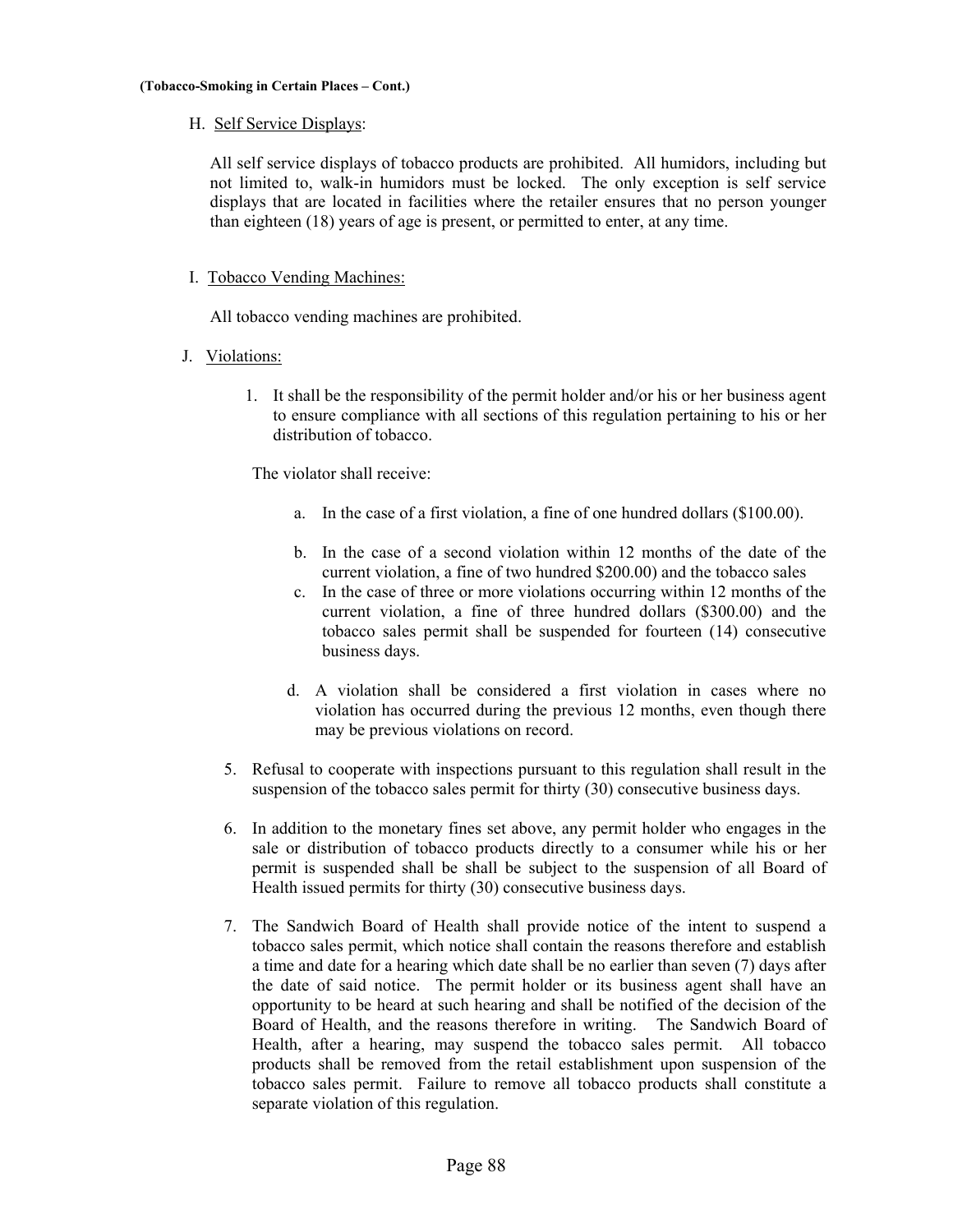8. Any permit holder who does not pay the assessed fine within twenty-one (21) days from fine issuance may be subject to criminal proceedings.

#### **(Tobacco-Smoking in Certain Places – Cont.)**

K. Non-Criminal Disposition

Whoever violates any provision of this regulation may be penalized by the noncriminal method of disposition as provided in General Laws, Chapter 40, Section 21D or by filing a criminal complaint at the appropriate venue.

Each day any violation exists shall be deemed to be a separate offense.

# L. Enforcement:

Enforcement of this regulation shall be by the Board of Health of Sandwich or its designated agent(s).

Any citizen who desires to register a complaint pursuant to the regulation may do so by contacting the Board of Health of Sandwich or its designated agent(s) and the

# SECTION IX – SEVERABILITY

If any provision of these regulations is declared invalid or unenforceable, the other provision shall not be affected thereby but shall continue in full force and effect.

# SECTION X – EFFECTIVE DATE

The original version of this regulation was adopted by the Board of Health on November 25, 1991, with an effective date of December 4, 1991.

Amended November 23, 1992 Amended September 27, 1993, effective November 1, 1993. Amended November 30, 1998, effective January 11, 1999 Amended April 10, 2006, effective January 01, 2007, Sections VII & VIII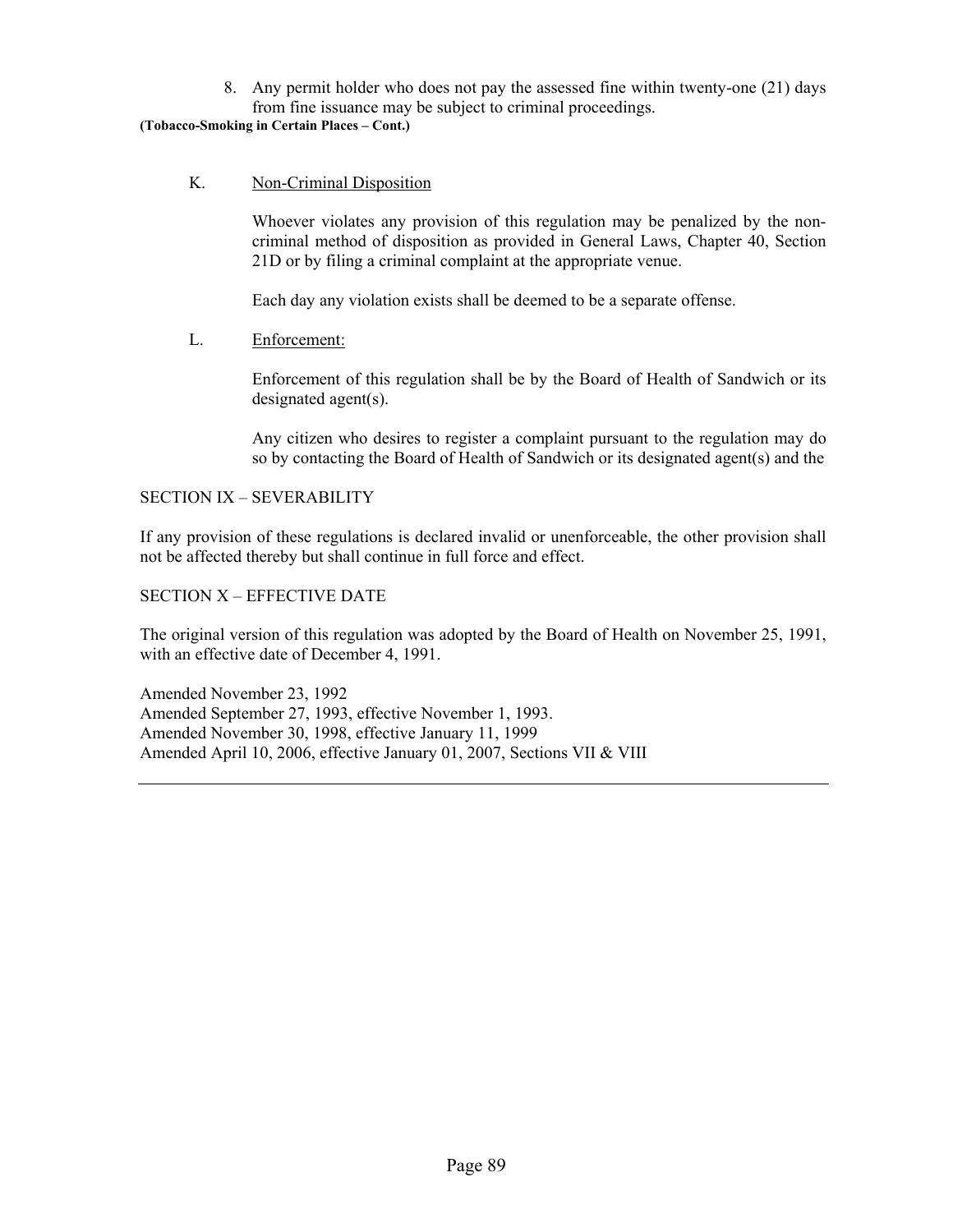# **TOXIC OR HAZARDOUS SEPTIC SYSTEM ADDITIVES REGULATION**

Notice is hereby given that the following regulations has been adopted by the Sandwich Board of Health under the provisions of Massachusetts General Laws, Chapter 111, Section 31 and Section 127A, at its meeting on March 24, 1986.

Having determined that the health and welfare of the inhabitants and natural resources of the Town may be directly threatened by the use of toxic or hazardous septic system additives; the use and sale of any chemical additives including but not limited to mineral acids such as hydrochloric and sulfuric acid, or halogenated organic solvents such as tri and tetrachloroethane is prohibited within the Town of Sandwich.

This prohibition does not extend to non-toxic aqueous solutions of bacteria or enzymes providing such products possess Commonwealth of Massachusetts or Federal E.P.A. certification that they contain no toxic substances.

# **REGULATION FOR THE DESIGN, OPERATION AND MAINTENANCE OR SMALL WASTEWATER TREATMENT FACILITIES**

AUTHORITY: The Board of Health of the Town of Sandwich, Commonwealth of Massachusetts, acting under the authority of Chapter 111, Section 31, of the Massachusetts General Laws and any amendments additional thereto, and by any other power thereto enabling, and acting thereunder in accordance therewith, have, in the interest of and for the preservation of the public health, duly made and adopted the following regulations effective upon publication.

PURPOSE: To protect the groundwater and surface waters (fresh and saline) of the Town from contamination by effluents originating from privately owned and operated Small Wastewater Treatments Plants (SWWTP).

These regulations herein do not and are not intended to cover all aspects of engineering design, operation and maintenance of SWWTPs. Rather they outline the specific Board of Health interests and policies that may not be adequately addressed in other existing regulations, policies and manuals. Where other regulations of the Board of Health or other Town agencies are more stringent those shall apply. Where regulations or specifications or guidelines of other political subdivision or agencies of jurisdiction or as included herein are more strict, they will prevail.

APPLICABILITY: To all SWWTP proposed for the Town and also all interim or temporary wastewater disposal systems that may be used at facilities that will eventually use SWWTPs.

# 1.00 PERMIT REQUIREMENTS:

# 1.10 DISPOSAL WORKS CONSTRUCTION PERMITS:

No system or facility used for treatment, neutralizing, stabilizing or disposing of wastewater from homes, public building, commercial or industrial buildings, or any type of establishment, shall be located, constructed, installed, operated, altered or repaired until a DISPOSAL WORKS CONSTRUCTION PERMIT for such shall have been issued by the Board of Health. No construction of any building or facility which relies upon such wastewater system or facility shall be allowed until a DISPOSAL WORKS CONSTRUCTION PERMIT shall have been issued by the Board of Health to the responsible party. Responsible party shall mean the developer, project proponent, partnership, association, corporation or any other legal entity or person approved by the Board of Health. Said responsible party must also be the owner of record of the property to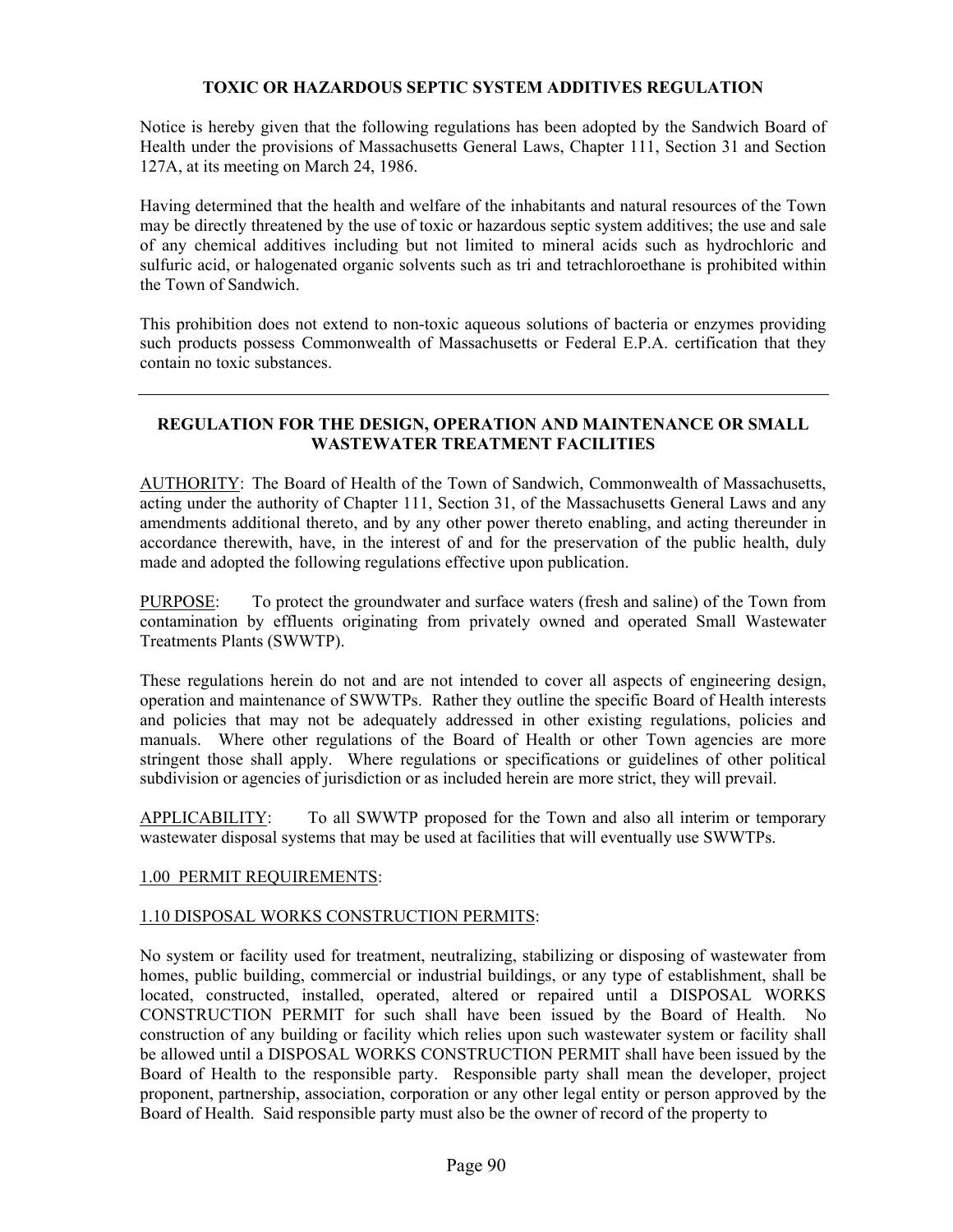be served by the SWWTP system or facility; furthermore, this contract shall not be valid until recorded as part of the master deed, and this contract shall be a part of any deed which transfers owner ship of any property which is served by the SWWTP or facility. Such system or facility as regulated herein shall include, but not be limited to, sewers serving such facility, wastewater pumping stations, wastewater treatment and management, disinfection, advanced waste treatment, subsurface disposal and land treatment, wastewater recycling and re-use.

Such system or facility as regulated herein shall include, but not be limited to sewers serving such facility, wastewater pumping stations, wastewater treatment works, all wastewater treatment operations, sludge treatment management, disinfection, advanced waste treatment, subsurface disposal and land treatment, wastewater recycling and re-use. Such system or facility as regulated herein shall be referenced as SMALL WASTEWATER TREATMENT PLANT (SWWTP).

# 1.20 CERTIFCATE OF COMPLIANCE AND OPERATING PERMIT:

Before operation of any such SWWTP, they shall obtain a CERTIFICATE OF COMPLIANCE OPERATIONS PERMIT from the Board of Health stating that the conditions set forth in this regulation and any other conditions of the Board of Health have been met or satisfied, (The definition of "operations permit" is the conditions set forth in this regulation and any other conditions that may be issued by the Board of Health).

# 1.30 SERVICE AREA AND LIMITATIONS:

The SWWTP shall not serve a volume of sewage flow from any subject project in excess of the aggregate volume that would be generated by each lot, which could have constructed upon it a septic system installed and operated in full compliance with Title V, the State Environmental Code and the Regulations of the Board of Health.

# 2.00 SUBMITTALS:

# 2.10 APPLICATIONS, REPORTS, PLANS, DATA, DOCUMENTS:

Six copies of all applications, reports, plans, specifications, data, and supporting documents required by these regulations and by the regulations of any other agency in connection with the approval or operation and maintenance of the subject facility shall be submitted to the Board of Health. In the case of a request for Board of Health action, such materials shall be submitted a minimum of ninety (90) days prior to the date upon which action by the Board of Health is desired. In the case of submittals to other agencies, all materials shall be submitted to the Board of Health at the time of submittal to the agency. The Board of Health Disposal Works Construction Permit will not be issued prior to approval by the Massachusetts Department of Environmental Protection. Other submittals shall be made in accordance with schedules as specifically designated by the Board of Health. Six copies of all reports/information shall be given to the Board of Health

# 2.15 DESIGNER QUALIFICATIONS:

All plans and specifications for the design and construction of a SWWTP, submitted to the Board of Health, must be prepared by a civil/sanitary engineer properly licensed in the Commonwealth of Massachusetts.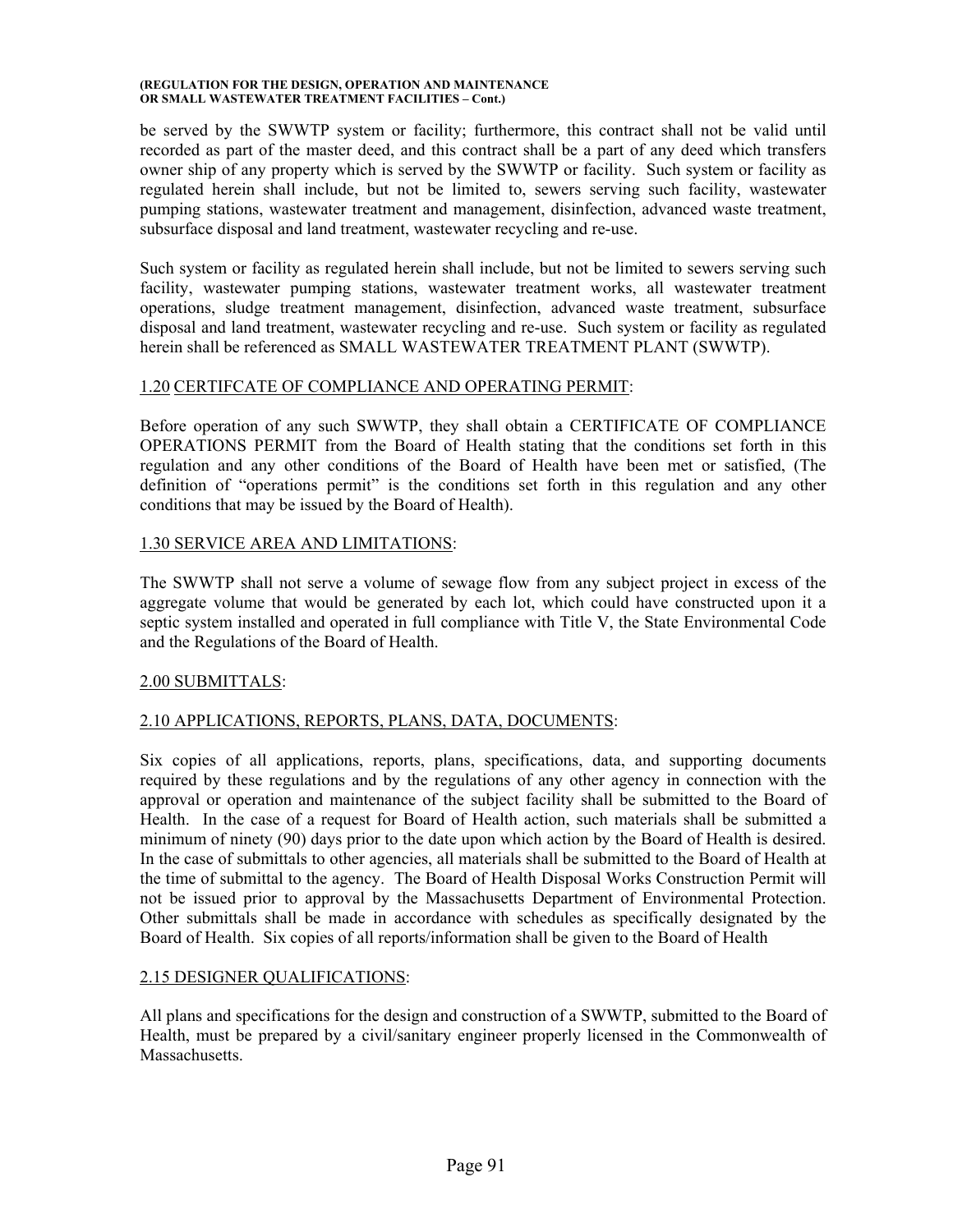#### 2.20 DISPOSAL WORKS PERMIT FEE AND PROFESSIONAL REVIEW FEE:

Prior to the issuance of a disposal works permit by the Board of Health for installation of a SWWTP or any other sewage disposal system not covered by Title V of the Massachusetts State Environmental Code, an independent registered civil/sanitary engineer will be retained by the Board of Health to conduct a review of the planned sewage disposal system. To offset the cost of this review to the Town, the applicant will be assessed a fee in addition to the Disposal Works Construction Permit fee, commensurate with the complexity of the planned disposal system and the time required to adequately review the plans and specifications, and the expected impacts to groundwater and surface water. (Two percent of the design and construction costs of the plans or \$ 3,000.00, whichever is greater). The applicant will pay half of the fee at the time of application and the remainder prior to the issuance of the permit. Payments will be made in cash. The unused portion shall be refunded after the successful review of the first annual operations report by the Board of Health.

#### 2.30 MAINTENANCE AND REPLACEMENT FUNDING:

- 1. Prior to commencement of operation of the sewage treatment facility, the permittee shall provide security in the sum of at least 15% of all capital costs of the SWWTP, including but not limited to building, sewage, lift stations and all attendant structures, to serve as a source of funding for immediate replacement or repair. Such security shall be provided by means of an interest-bearing bank escrow account and/or bank loan agreement in form satisfactory to the Board of Health to fund such an account. The permittee and/or its successors shall maintain such security throughout the life of the permit replenishing the amount thereof in full within one year of any disbursement.
- 2. A separate capital reserve account must be set up by the permittee to accumulate sufficient capital to replace the SWWTP at the end of twenty (20) years. Capital reserve account must reflect inflationary effects on the cost of a replacement SWWTP.
- 3. The permittee and any successor shall submit to the Town of Sandwich an annual financial report concerning the sewage treatment system, within thirty (30) days of the date on which charges are assessed to users of the system. The report shall include, at a minimum, the following:
	- a. aggregate balance of the security funds maintained in accordance with the requirements of special condition #1;
	- b. statement of all disbursements from the security fund, together with a description of the means by which the security funds will be replenished;
	- c. all expenses for operation, maintenance, replacement or repair of the sewage treatment facility within the past year;
	- d. all revenue generated to meet such expenses;
	- e. initial and current balances in the capital reserve account and any other accounts.

The report shall be prepared in accordance with generally accepted accounting principles consistently applied.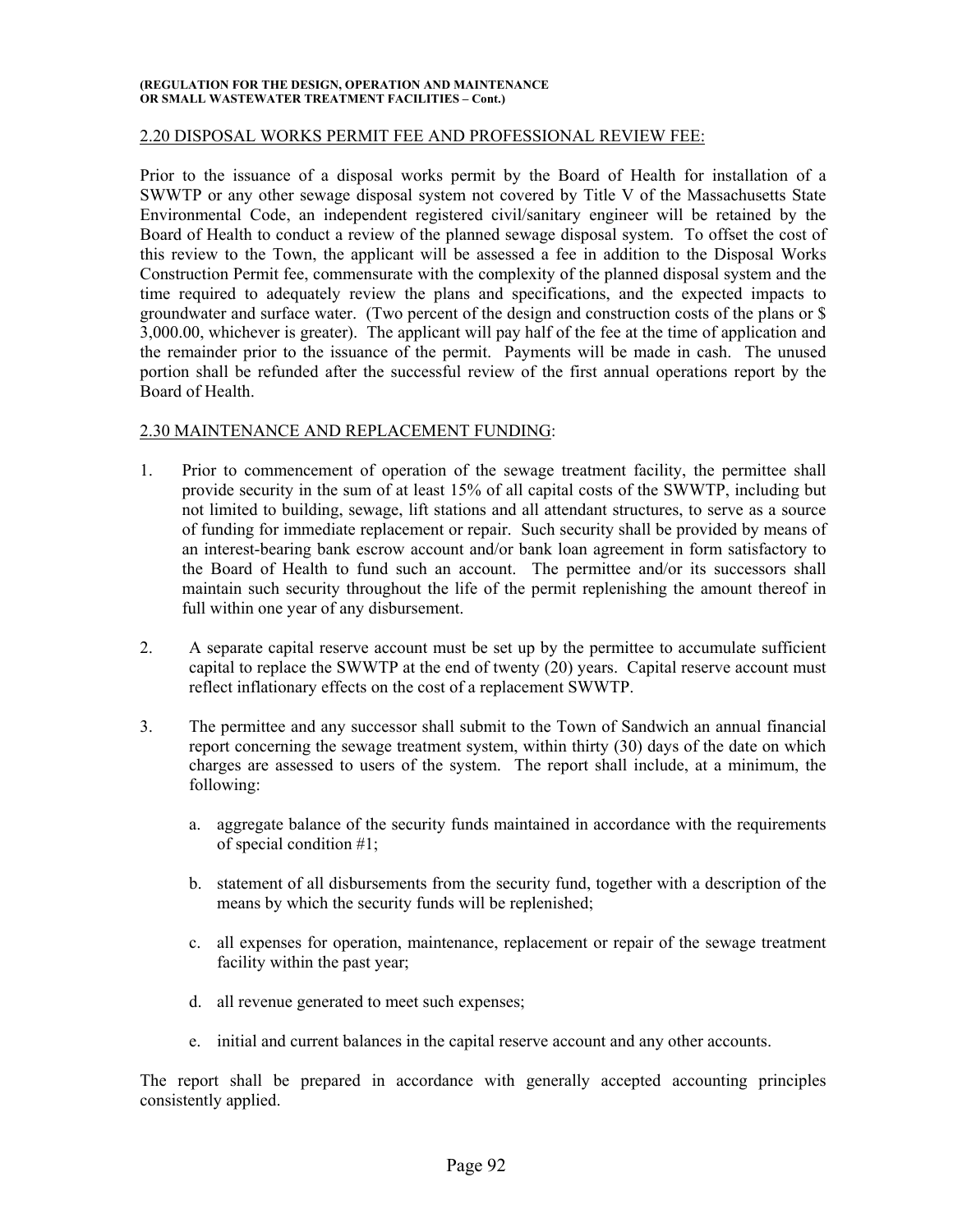#### 2.50 STANDARDS FOR DESIGN, OPERATION AND MAINTENANCE:

These regulations herein do not and are not intended to cover all aspects of engineering design, operation and maintenance of SWWTP's. Rather they outline the specific Board of Health interests and policies that are not adequately reflected by other existing regulations, policies and manuals. Where other requirements of the Board of Health or other Town agencies are more stringent, these shall prevail. Where regulations or specifications or guidelines of other political subdivisions or agencies included herein are more strict, they shall prevail.

The applicant shall specifically adhere to the following regulations and guidelines which address the various aspects for the systems and facilities considered herein and are incorporated as part of these regulations by reference where applicable:

### MASSACHUSETTS DEPARTMENT OF ENVIRONMENTAL PROTECTION

Guidelines for the designing of sewage treatment plants with subsurface disposal

Title 5 – The State Environmental Code

Ground Water Quality Standards

Ground Water Discharge Permit Program

### NEW ENGLAND INTERSTATE WATER POLLUTION CONTROL COMMISSION

Guidelines for the Design of Wastewater Treatment Works, 1988 Edition –tr-16

AMERICAN SOCIETY OF CIVIL ENGINEERS AND WATER POLLUTION CONTROL FEDERATION, Manuals of Practice

# RECOMMENDED STANDARDS FOR SEWAGE WORKS: GREAT LAKES – UPPER MISSISSIPPI RIVER; BOARD OF STATE SANITARY ENGINEERS

(the Ten State Standards)

For situations not covered by these situations and guidelines good engineering practices shall be the standard of review. Good engineering practices shall be those guidelines, regulations and specifications of all Federal, State or Local Engineers and any professional engineering standards. While it is recognized that certain modifications or exceptions may be necessary where justified in unusual situations, any such modifications or exceptions shall only by provided by application for variance to the Board of Health. Any variances to these regulations issued by the Board of Health shall comply with the provisions outlined in the State Environmental Code, Title 5.

#### 3.00 GENERAL PROJECT PLANNING REQUIREMENTS:

Certain basic principles shall be considered early in the planning and design process in order to ensure that the SWWTP development process will meet all requirements.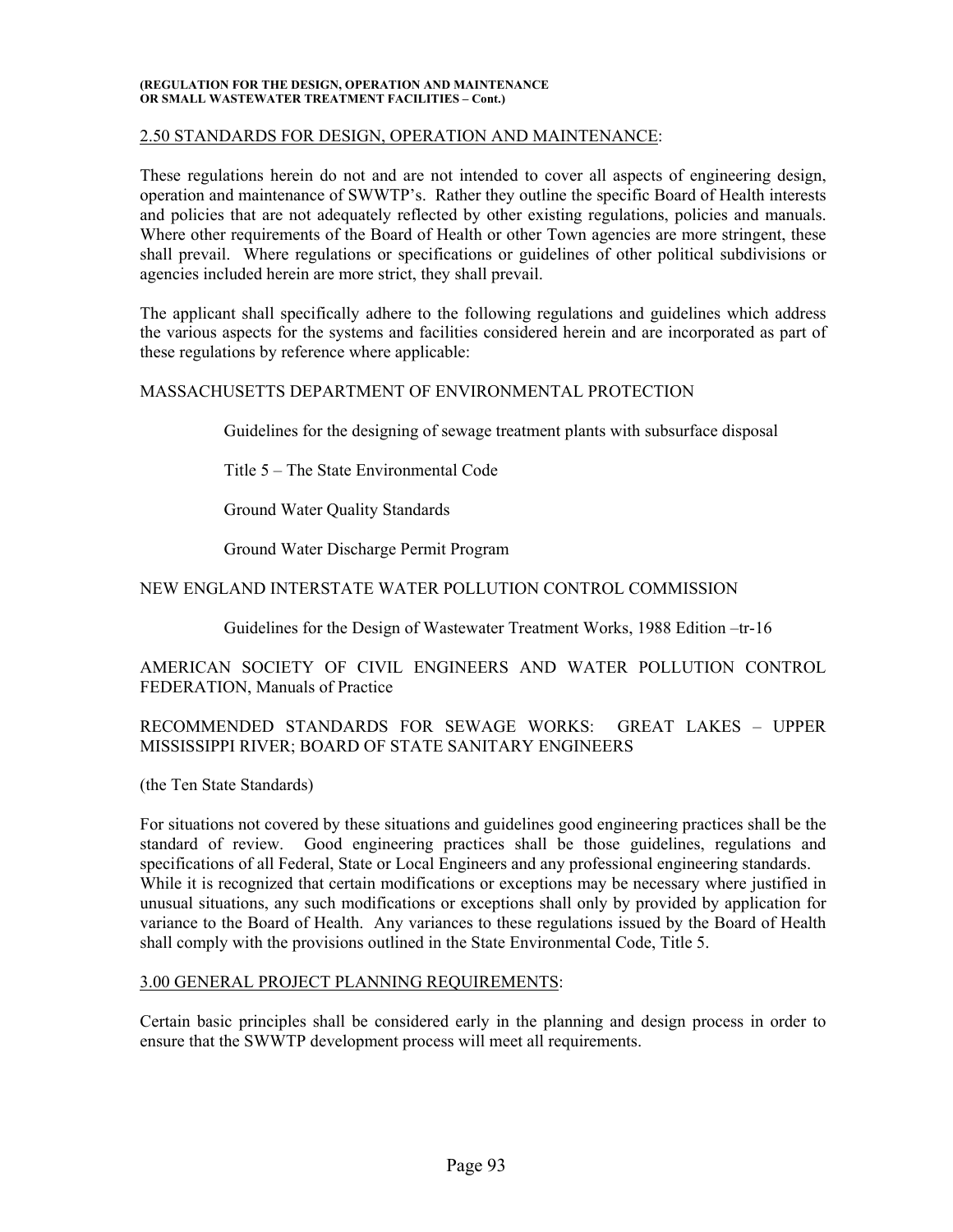#### 3.10 GENERAL PROJECT PLANNING REQUIREMENTS:

The plans for the proposed system or facility shall take into account all aspects of public health and environmental quality protection. Efforts shall be taken to preserve public and private water supplies and their zones of contributions, watershed or recharge areas to surface water bodies, potential water supplies, private property, wetlands, wildlife habitats, recreational sites, historic sites and natural beauty.

The design shall be prepared so as to have the least possible adverse impact on the public health and the environment.

The project proposal shall include evidence that the wastewater system or facility will result in the least adverse impact on the public health or the environment as compared with other possible wastewater management alternatives for the project.

# 3.20 GENERAL DISCHARGE AND TREATMENT REQUIREMENTS:

No discharge from a SWWTP shall result in degradation of ground or surface waters in a manner inconsistent with their proposed use. The existing characteristics of the immediate and final receiving waters must be considered to ensure against degradation beyond all applicable federal, state and local water quality standards. There shall be no discharge into any wetland, stagnant waters, lakes or streams. In any event all SWWTP's must be proven state of the art technology including such tertiary treatment as deemed necessary by the Sandwich Board of Health to insure against adverse impacts of SWWTP's discharge on ground water quality.

#### 3.30 HYDROGEOLOGICAL INVESTIGATION:

The applicant shall submit a hydrogeological survey report, prepared by a qualified geotechnical engineer or hydrogeologist, to show the impact of the subsurface discharge of the SWWTP on groundwater. The report shall include a determination of the flow direction, contaminant levels, nutrient loading to public water supplies as well as surface water bodies, extent of wastewater discharge plume, ground or surface waters affected, and the location of public and private water supplies as well as all expected effects on these supplies. This analysis shall be performed for the SWWTP's design plan and also for any other wastewater treatment or disposal strategy for the project to be served. In order to determine the need for any additional analyses of down gradient groundwater or surface water to insure against adverse impacts from the SWWTP's discharge, monitoring, as determined necessary by the Board of Health shall begin not less than one year before the start-up of the facility.

#### 3.40 WETLAND AND FLOOD PLAINS:

No portion of the SWWTP shall be located within 200 feet of wetlands or the "100-year" Flood Plain, as defined by the State and local authorities.

No portion of the subsurface disposal works for a SWWTP shall be located less than 200 feet from a wetland or the "100-year" Flood Plain. No component of the treatment plant, except for underground piping, shall be constructed less than eight (8) feet above the estimated highest groundwater level as calculated by the USGS methodology. Such distances are considered "minimum" and may be increased by the Board of Health if site specific conditions warrant.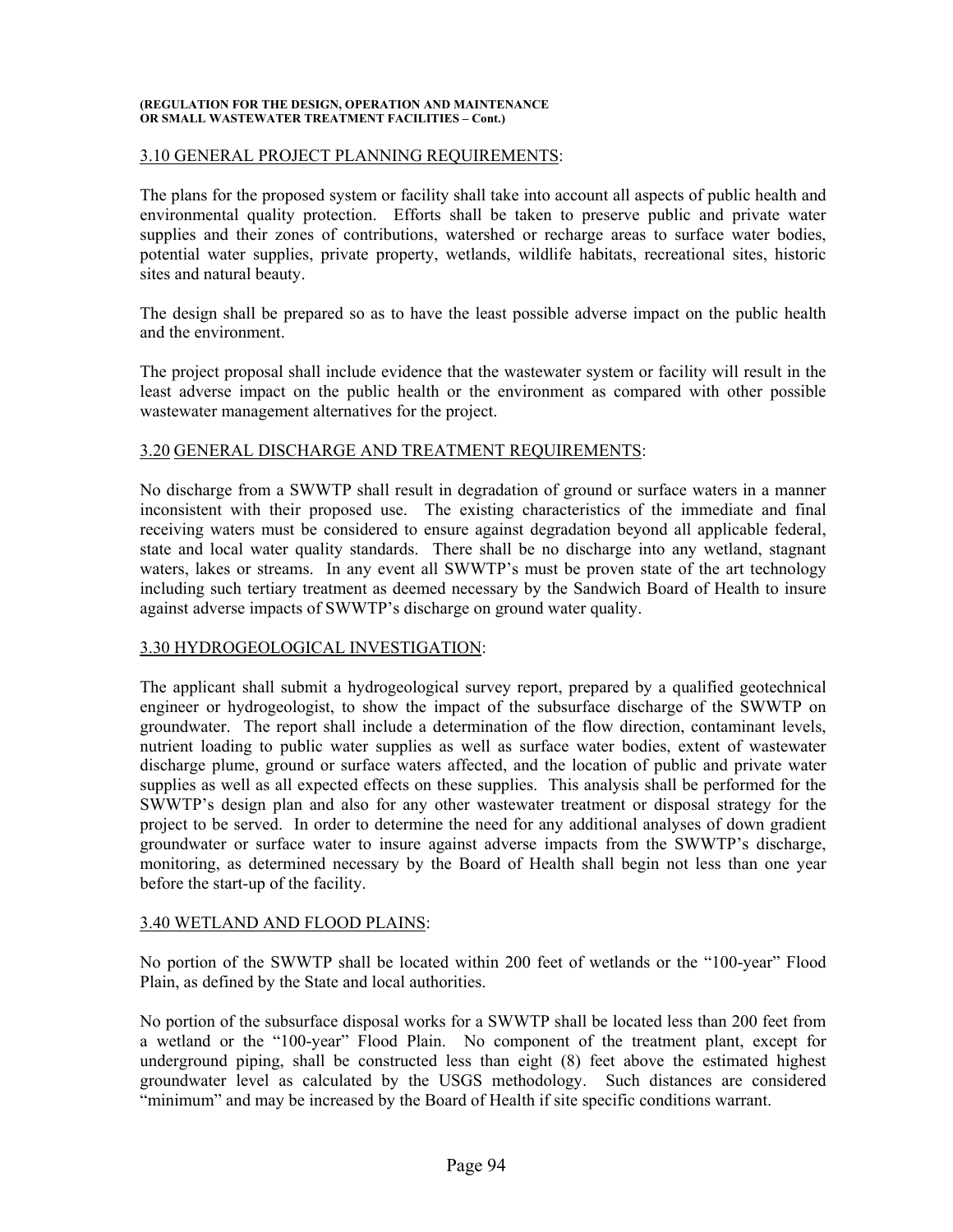#### 3.50 GENERAL SITING AND DESIGN REQUIREMENTS:

SWWTP design shall include attenuation of odor or noise problems, to protect both the operator and the public

## 3.51 DISTANCES:

No portion of the SWWTP shall be located less than the following distances stated to the components listed:

| Component         | Subsurface Tank,<br>Sewer or Force Main | Leaching<br>Area |
|-------------------|-----------------------------------------|------------------|
| Public Well       | 400                                     | 400              |
| Private Well      | 200                                     | 400              |
| Water Supply Line | 25                                      | 25               |
| Subsurface Drain  | 25                                      | 100              |
| Surface Water     | 100                                     | <b>200</b>       |
| Wetland           | 150                                     | 200              |

# MINIMUM ACCEPTABLE SEPARATION DISTANCES IN FEET

Greater separation distances may be required based on site specific geohydrology.

### 3.60 ULTIMATE DISPOSAL OF SLUDGE AND SOLIDS:

Provisions for final or ultimate disposal of sludge and solids shall be in a manner approved by the Board of Health permit. The estimated quantity must be stated. If sludge and solids are to be disposed of off-site, the final destination must be established prior to issuance of any permit. The applicant must demonstrate, to the satisfaction of the Board of Health, that the destination for the sludge and solids is in compliance with all applicable federal, state and local regulations and also that it will reliably be available for such purpose for the length of time that its use is required by the SWWTP. On-site dewatering of sludge is prohibited. Contract for sludge disposal covering full operational life of SWWTP must be submitted to the Board of Health prior to issuance of any permit.

# 3.70 TREATMENT PLANT RELIABILITY:

The SWWTP shall be planned and designed so as to provide maximum reliability at all times. The facility shall be capable of operating satisfactorily during power failures, reduced power periods, peak loads, flooding, equipment failure and maintenance shutdowns.

The Board of Health shall receive a written certification from the engineer and/or equipment supplier that the SWWTP is capable of meeting all effluent limits.

Following completion of the SWWTP, the manufacturer shall review and certify in writing to the Board of Health that the equipment installed is capable of providing the treatment level required.

Multiple units or dual compartments with unit drains shall be required for all processes, including disinfection facilities so that draining, cleaning, repairing, replacing, or other maintenance can be provided without omitting any treatment processes in zones of contributions, recharge or watershed areas, or other sensitive areas as determined by the Board of Health.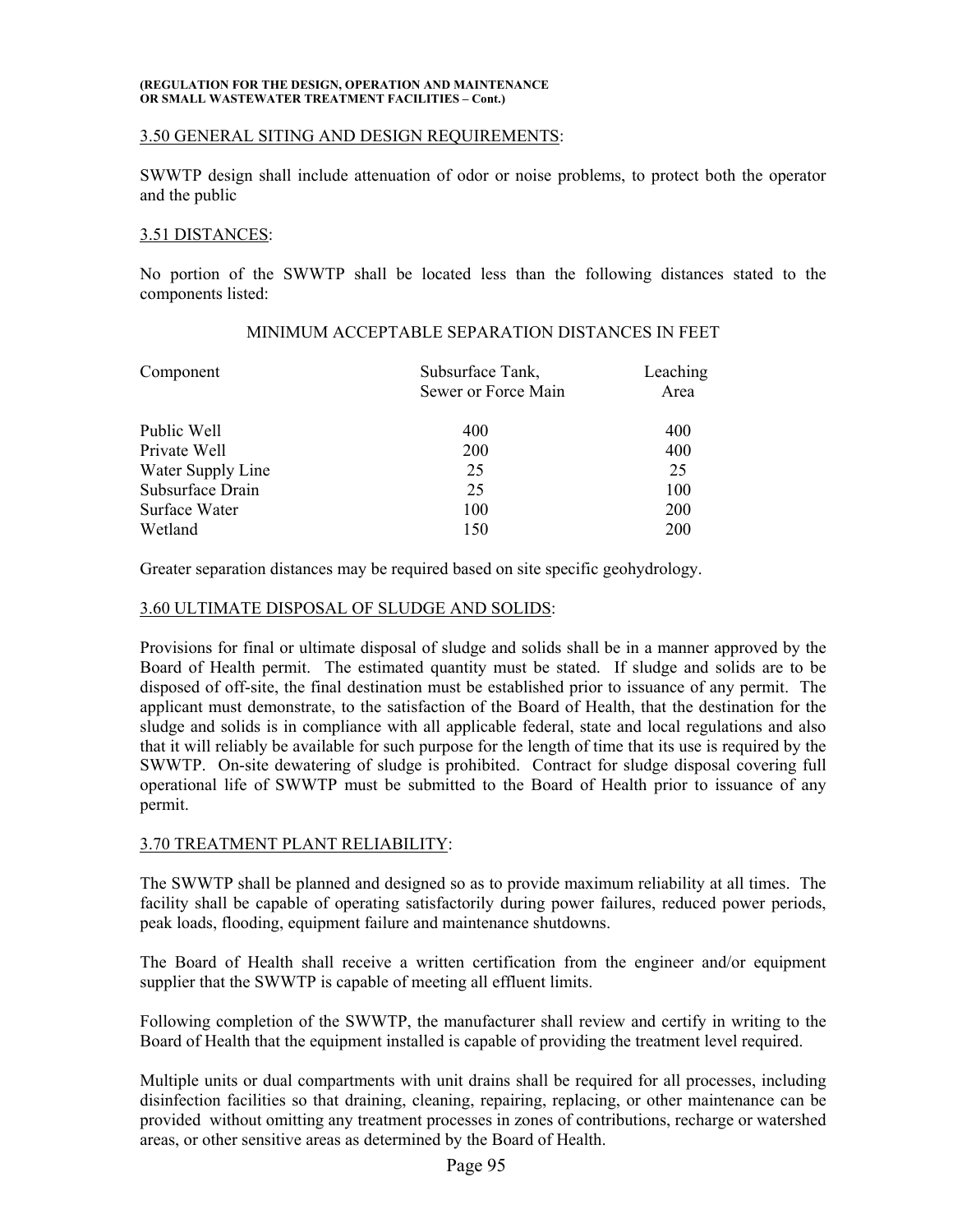### 3.72 STAND-BY POWER:

The SWWTP must be constructed with a stand-by generator with an automatic transfer switch to minimize down-time during a power outage when the operator may not be able to reach the plant at the time the outage occurs. The generator must be sized to power any remote pump stations tributary to the plant, or a potable pump must be provided.

#### 3.74 ALARMS

All alarm functions shall be wired to a bell or horn and light at a continually monitored manned location. The alarm shall be wired to remain on until the problem is corrected.

### 3.76 INTERIOR LAYOUT:

Sufficient space must be provided for an on-site laboratory large enough to conduct routine analyses not contracted for with a private laboratory. Plant design shall allow for easy equipment removal if necessary and large items need to be removed for repair/replacement. Sufficient space must be provided around all process units to facilitate access for maintenance purposes. Additional space will be provided for the possibility of expanded wastewater flow and/or the need for treatment upgrading at any future time.

### 3.78 BY-PASSES AND OVERFLOWS:

No by-passes, either upstream of or at the SWWTP shall be permitted.

#### 3.80 DISINFECTION:

The SWWTP must be designed and constructed to allow for disinfection of the SWWTP effluent by ultraviolet irradiation or ozonation. The use of disinfection equipment shall be determined by the Board of Health. Chlorination of SWWTP effluent is prohibited.

#### 3.85 MOISTURE CONTROL:

The SWWTP must be provided with adequate ventilation and plans for the facility must fully address this issue.

### 3.90 ODOR CONTROL:

The SWWTP must be designed and constructed to allow for odor control by activated carbon filtration. The use of this odor control equipment shall be determined by the Board of Health.

# 3.95 CHEMICAL STORAGE:

All chemicals/toxic/hazardous substances, as defined by the Sandwich Board of Health regulations, stored on the premises must be stored in a separate area with the safeguards against leaks and vandalism and shall be reported to the Fire Department in accordance with current regulations.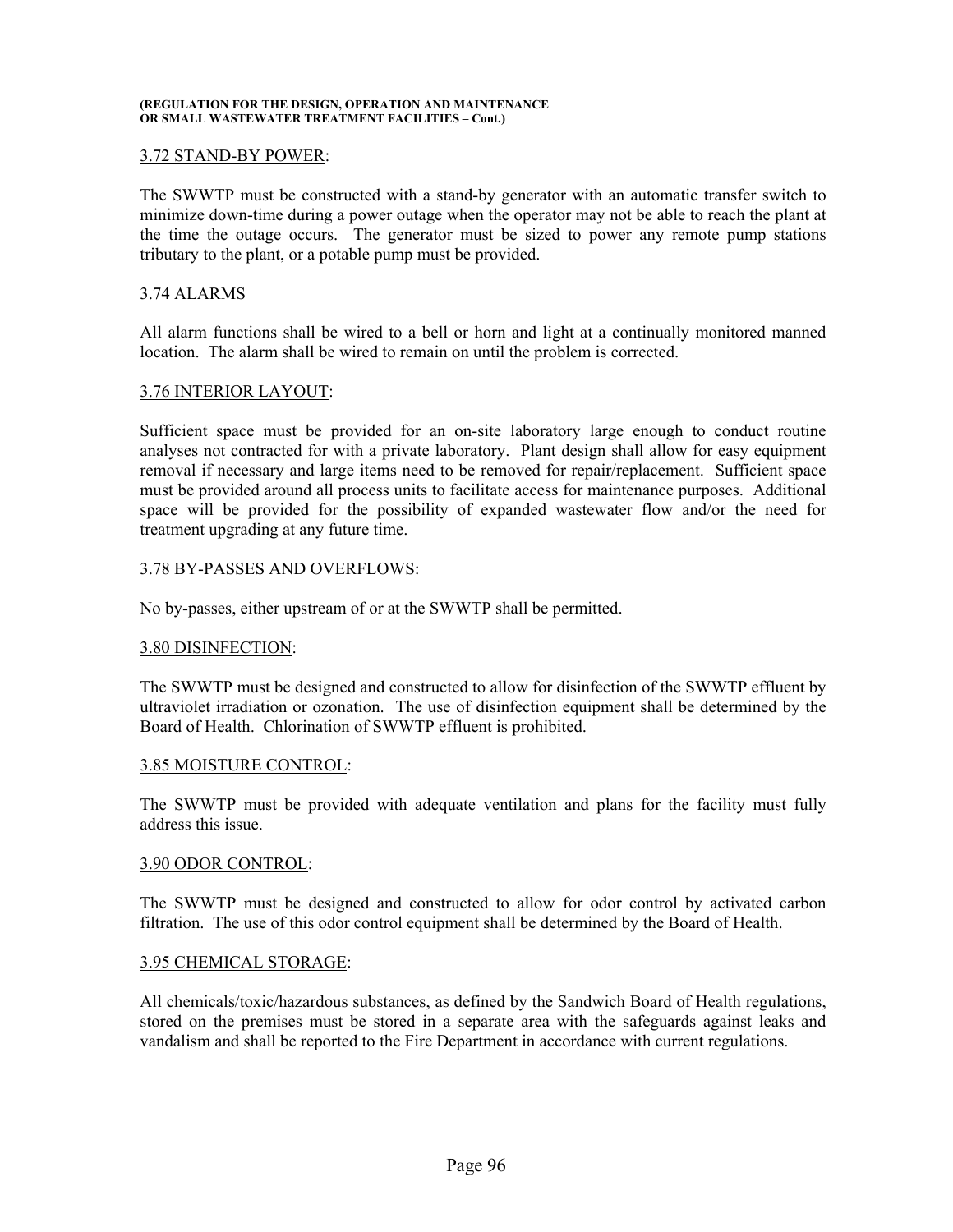#### 4.00 SUBSURFACE DISPOSAL FACILITIES:

#### 4.10 GROUNDWATER:

The bottom interface of any subsurface disposal or leaching facility shall be located a minimum of eight (8) feet above the maximum elevation of the groundwater or saturated soil zone as determined by the USGS methodology, where appropriate. However, this vertical separation distance between the bottom of the leaching facility and tip of the maximum groundwater level must be maximized to the extent possible. This elevation shall include consideration of the mounding effect of the groundwater caused by the discharge of the SWWTP effluent. Such analysis shall be calculated using generally accepted analytical or numerical methods. When geologic conditions permit, the "Hantush" formula and procedure may be used. When the assumptions of that procedure cannot be met to derive a reliable results, it shall be required to utilize such method as finite difference equations for groundwater flow and elevation.

#### 4.20 DISTANCE TO IMPERVIOUS LAYER:

The bottom interface of any subsurface disposal or leaching facility shall be located in a minimum of ten (10) feet above the elevation of an impervious soil layer. Impervious soil shall be defined as having a percolation rate of greater than twenty (20) minutes per inch.

#### 4.30 THICKNESS OF PERMEABLE SOIL:

A depth of at least eight (8) feet of naturally occurring permeable soil shall be maintained below the bottom of the leaching area. To be considered permeable, the soil shall have a percolation rate of twenty (20) minutes per inch or less.

#### 4.50 SEWERS:

The lateral sewer system serving the SWWTP shall be of a design and construction in accordance with WPCF MOP #9. Adequate capacity shall be provided for peak flow rates and shall provide for a cleansing velocity of at least two (2) feet per second at 75 percent of the estimated peak discharge. For low service connection areas, peak flow rate shall be calculated by the fixture unit method as described in MOP #9. The minimum pipe size allowed shall be eight (8) inches in diameter.

#### 5.00 GROUNDWATER MONITORS:

#### 5.10 INSTALLATIONS:

The permittee shall install, at a minimum, ground water monitoring wells in accordance with the following:

One up-gradient cluster of three monitoring wells;

Two down-gradient clusters of three monitoring wells each;

One monitoring well for groundwater level only near the center of the leaching works;

Screen depths for the cluster wells shall be set at elevations such that at least two screen depths will yield samples at time of seasonal low groundwater (e.g. September sampling periods.)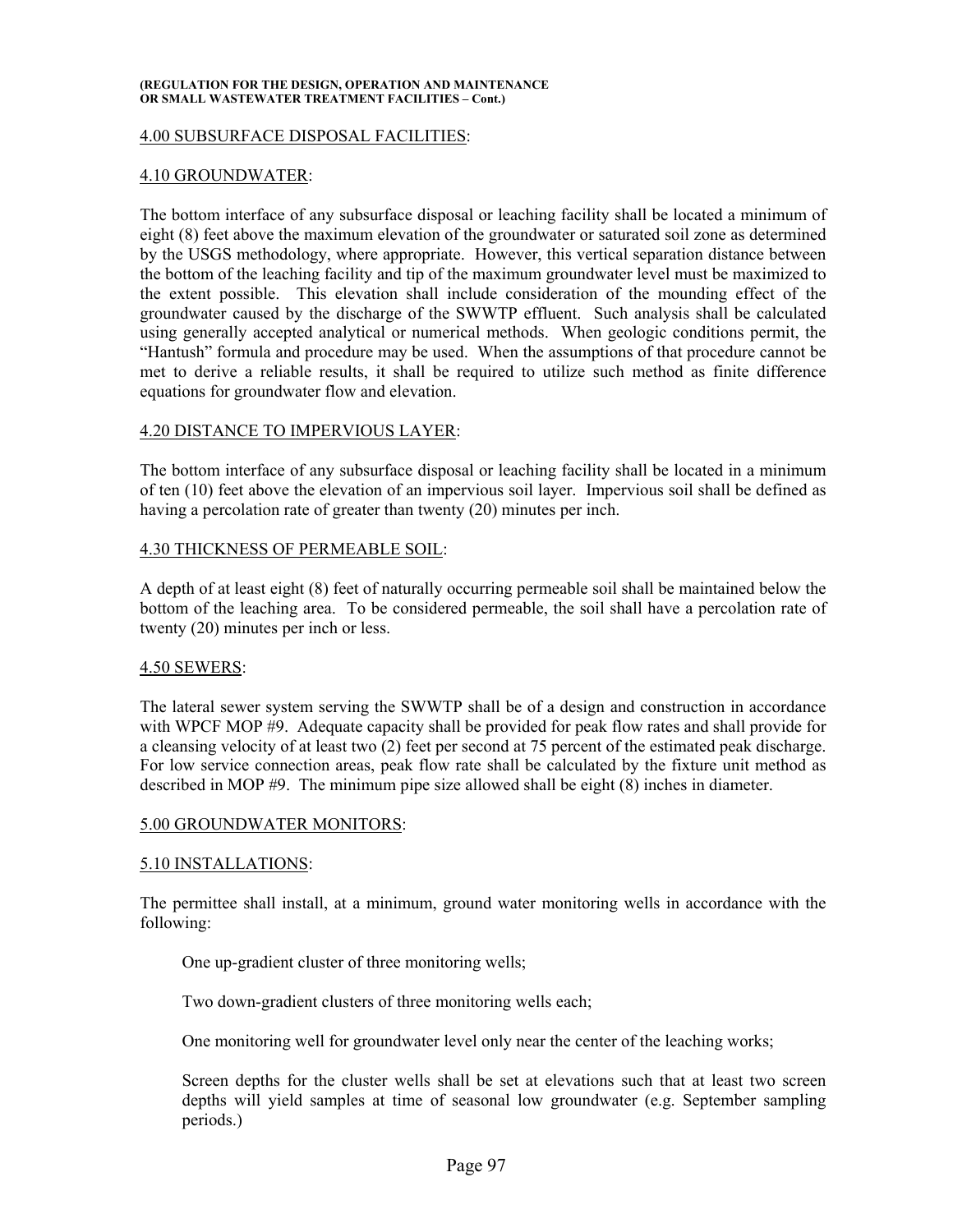Such locations shall be approved by the Board of Health and as indicated appropriate from the results of the hydrogeological investigation. Monitor wells shall be installed and in place prior to issuance of the CERTIFICATE OF COMPLIANCE AND ANNUAL OPERATIONS PERMIT. Additional monitoring wells or requirements may be required at the discretion of the Board of Health.

Monitoring shall begin one year before the start-up of the SWWTP to give background information on the groundwater quality. All parameters in Section 6.12 shall be analyzed once during the year and those parameters listed as Daily, Weekly or Monthly in Section 6.12 shall be analyzed quarterly.

### 5.20 GROUNDWATER ELEVATION:

The permittee shall determine and provide the Board of Health, in continuous graph form, elevations of the water table to the nearest one-hundreth of a foot in all monitor wells on a monthly basis, along with the current separation distance between the bottom of the leaching facility and the water table.

### 6.00 EFFLUENT LIMITS AND TESTING REQUIREMENTS:

Effluent limitations shall be at least those required by DEP regulations for Class I groundwaters. All groundwaters are considered to be in this classification unless proved to be otherwise following procedures set forth by DEP. However, in no case shall the SWWTP effluent have a nitrogen concentration greater than ten (10) PPM total Kjeldahl nitrogen; nor shall the total annual Kjeldahl nitrogen of the effluent exceed forty (40) pounds per acre served (total area of all lots served by the SWWTP), or 18, 2 kilograms Kjeldahl nitrogen per acre served.

# 6.10 WASTEWATER:

# 6.11 TREATMENT PLANT INFLUENT:

The influent to the treatment plant shall be sampled and tested weekly for 5-Day Biological Oxygen Demand (BOD) and Total Suspended Solids.

#### 6.12 TREATMENT PLANT EFFLUENT:

| <b>TEST FREQUENCY</b> | <b>PARAMETERS</b>                                                                                                   |
|-----------------------|---------------------------------------------------------------------------------------------------------------------|
| <b>DAILY</b>          | Flow<br>Specific Conductance<br>pH                                                                                  |
| <b>WEEKLY</b>         | 5-day Biochemical Oxygen Demand (BOD)<br>Total Suspended Solids (TES)<br>Coliform Bacteria, Fecal Coliform Bacteria |
| <b>MONTHLY</b>        | Total Kjeldahl Nitrogen<br>Ammonia Nitrogen<br>Nitrate Nitrogen<br><b>Total Dissolved Solids</b><br>Solids          |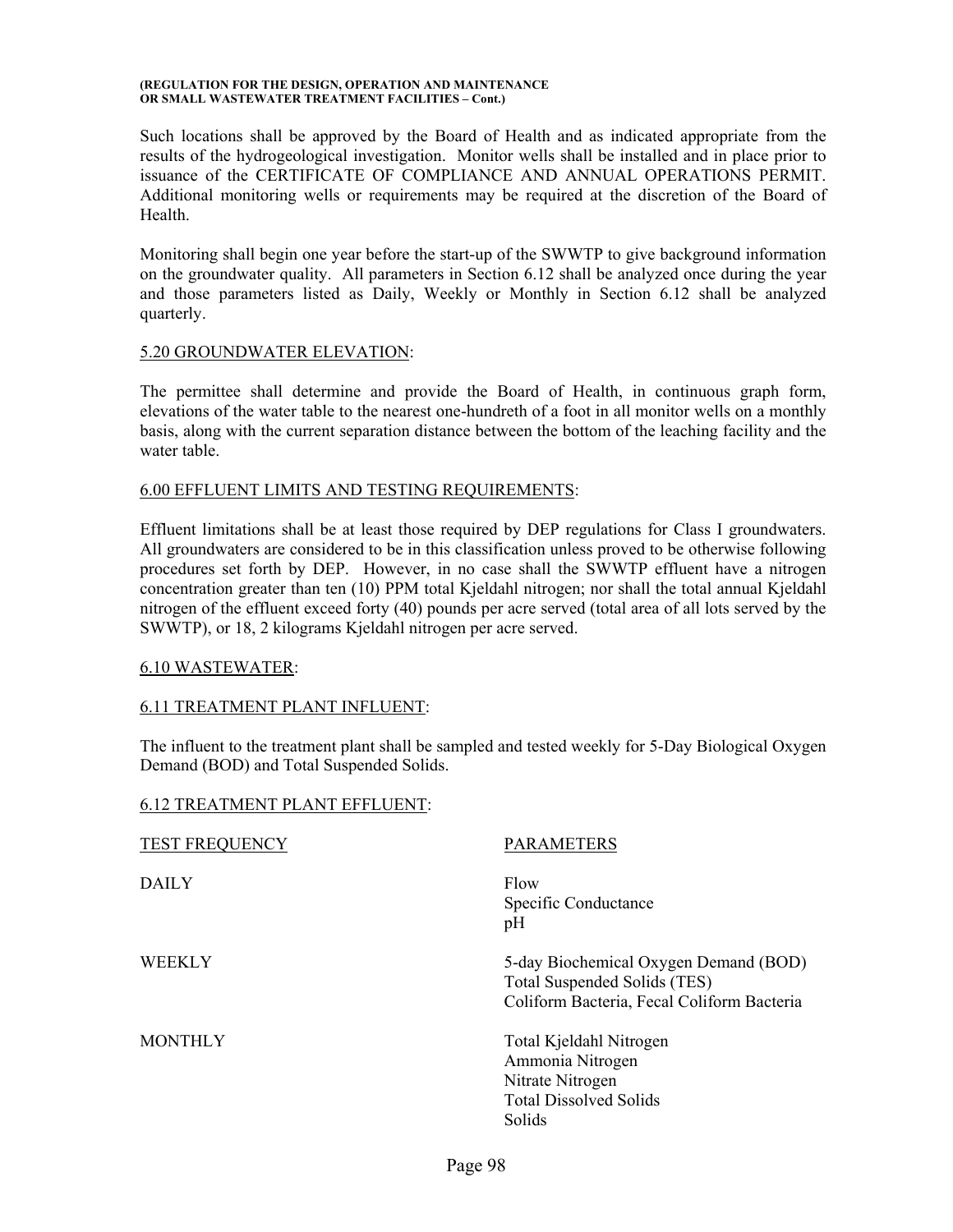| <b>TEST FREQUENCY</b> | <b>PARAMETERS</b>                                                                                                        |
|-----------------------|--------------------------------------------------------------------------------------------------------------------------|
| <b>SEMI-ANNUALLY</b>  | Oil and Grease<br>Volatile Organic Compounds (USEPA-624)                                                                 |
| ANNUALLY              | Arsenic, Copper, Silver, Barium, Zinc, Lead<br>Cadmium, Mercury, Chromium, Fluoride,<br>Selenium, Total Tri-Halomethanes |
| <b>FIVE YEARS</b>     | Pesticides<br>Radioactivity                                                                                              |

All sampling and analyses, except for the daily and weekly frequency tests which will commence at the time of plant start-up shall be performed initially at sixty (60) days after plant start-up and at the stated frequency thereafter.

# 6.20 GROUNDWATER MONITORING WELLS:

Monitoring well testing in the up gradient and down gradient wells shall be performed semiannually in the months of April and September for all parameters designated above as semiannually, monthly, weekly, or daily. Testing for other parameters shall occur during the month of April at the stated frequency.

On an annual basis, the Board of Health, or upon written request from the permittee, may review the sampling frequency and the tested parameters and may modify either or both if it deems it necessary.

#### 7.00 OPERATION:

# 7.10 OPERATOR:

A Certified Waste Water Treatment Plant Operator having the grade appropriate for the plant shall be retained by the permittee. Such operator shall spend a minimum of three (3) hours per day every day at the plant. When conditions warrant as may be determined by the Board of Health, additional hours shall be required. Such operator shall be designated as the Chief Operator and shall be responsible for the operation of the SWWTP. The Board of Health shall receive a copy of the responsible party's contract with the operator.

#### 7.20 BACK-UP OPERATOR:

A second Certified Waste Water Treatment Plant Operator, having the same grade as the Chief Operator shall be available in the absence of the Chief Operator. The Board of Health shall receive a copy of the responsible party's contract with the back-up operator.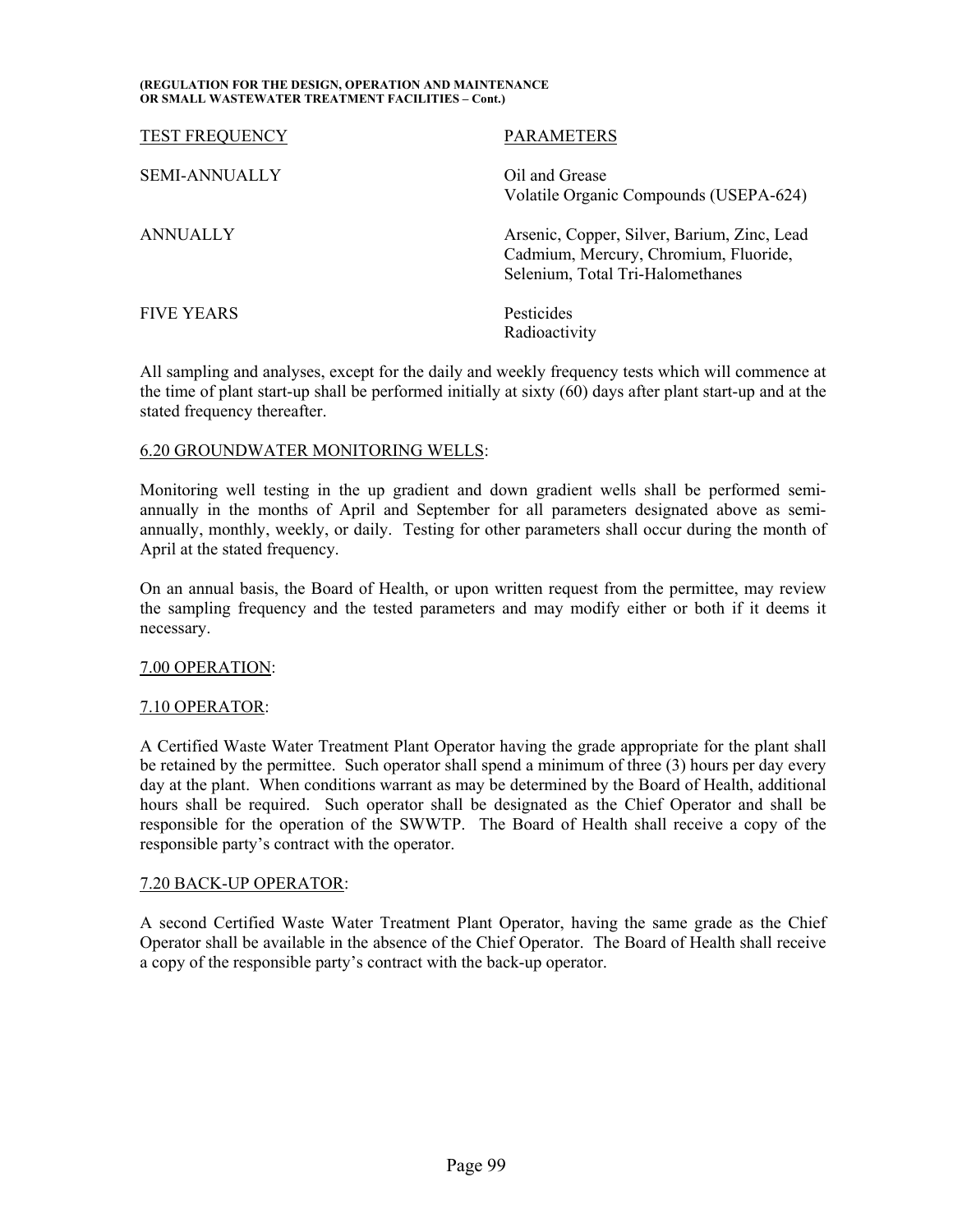### 7.30 OPERATIONAL GUARANTEE:

Prior to the issuance of the CERTIFICATE OF COMPLIANCE AND ANNUAL OPERATIONS PERMIT, the permittee shall provide security, in the form of a performance bond or other adequate monetary security, in an amount specified by the Board of Health to guarantee the operation of the SWWTP. The security shall provide for salaries, operational costs and cost of immediate replacement, if necessary, of any major unit essential to the operation of the plant, or in the event of the failure of the plant to operate, an amount sufficient to cover the costs of hauling one hundred percent (100%) of the waste water to another facility for disposal for a one year period. The permitted and/or its successors shall maintain said decurity through the life of the facility.

#### 8.00 REPORTING:

A registered civil/sanitary engineer shall be hired by the responsible party to oversee the plant operations and make quarterly inspections, as well as prepare a quarterly and an annual written report. The report shall summarize operating results, plant status, problems experienced and any plan modification necessary. The engineer shall also appear before the Board of Health on an annual basis to discuss the facility's performance and other pertinent issues. Six copies of all reports and laboratory data shall be sent to the Board of Health. In addition, all groundwater monitoring reports required through the DEP permit conditions shall also be sent to the Town and summarized in the engineering report. All data should be in continuous graph form where appropriate.

### 9.00 ENFORCEMENT:

The Board of Health shall review annually, or as necessary, the operations permit and may suspend, modify, revoke or add additional conditions prior to the issuance of the annual operating permits.

#### 10.00 VIOLATIONS:

Violations of this regulations are subject to penalties as provided for in Massachusetts General Laws, Chapter 111, Section 31, after a Board of Health hearing. Each day shall constitute a separate violation and each violation shall constitute a separate penalty.

#### 11.00 VARIANCES:

While it is recognized that certain modifications or exceptions may be necessary where justified in annual situations, any such modification or exception may only be provided by application for variance to the Board of Health. Any variance to these regulations issued by the Board of Health shall comply with the provisions outlined in the State Environmental Code, Title 5.

#### 12.00 SEVERABILITY:

If any part or portions of these regulations be adjudicated as invalid, the adjudication shall apply only to the material so adjudged, and the remaining Rules and Regulations shall be deemed valid and in full force and effect.

| Adopted:   | November 27, 1989 |
|------------|-------------------|
| Effective: | December 4, 1989  |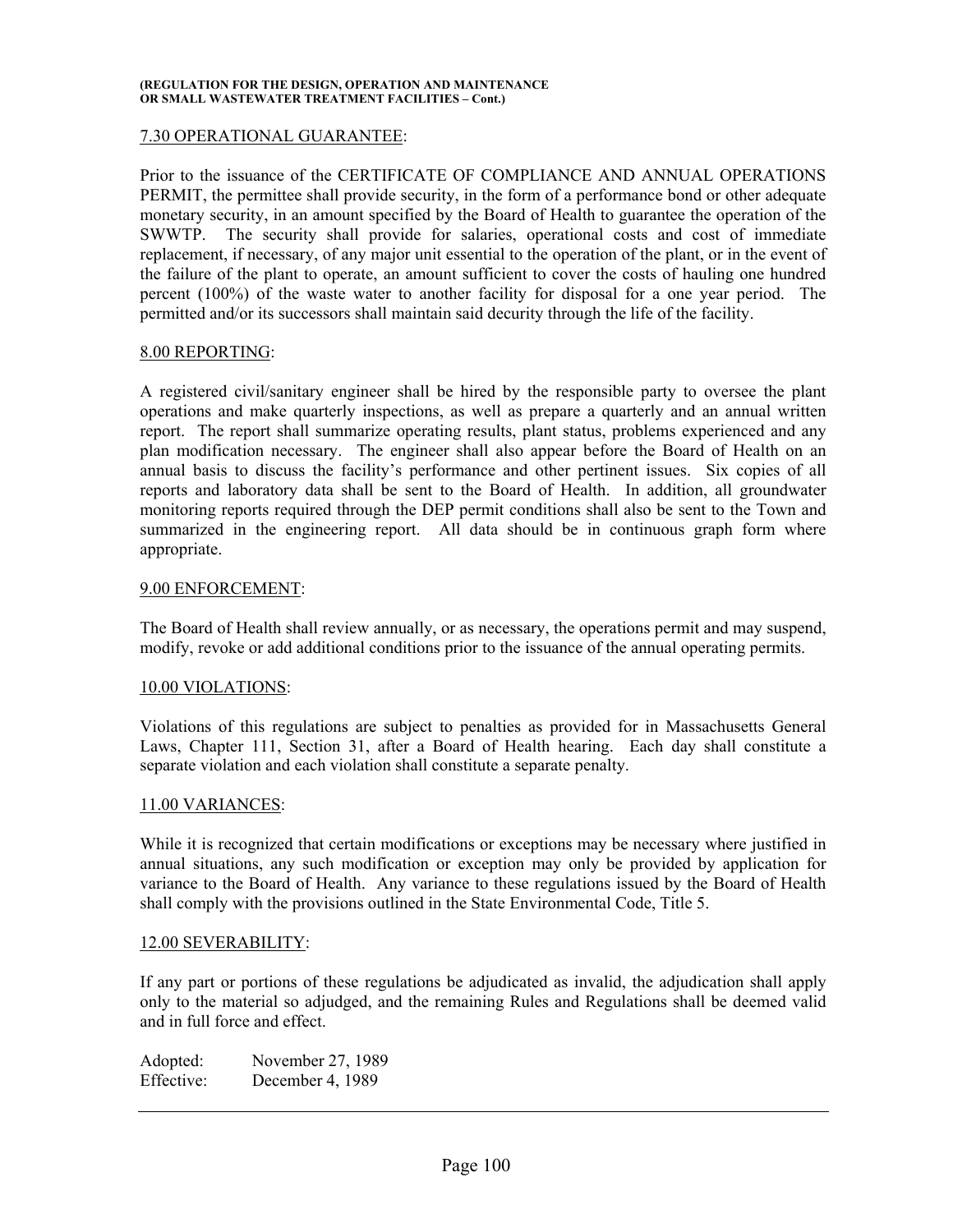# **POLICIES AND CLARIFICATION OF POLICIES**

# **CERTIFICATE OF COMPLIANCE POLICY**

The Sandwich Board of Health at the regularly scheduled meeting on February 9, 1989 voted to adopt the following policy:

Certificate of Compliance for septic system repairs will not be issued without the submission of an as-built plan of the repaired system.

# **DISPOSAL WORKS CONSTRUCTION PERMIT POLICY**

The Board of Health policy regarding applications for disposal works construction permits states:

No permit shall be issued for the installation of a subsurface disposal works system unless said application is accompanied by a complete set of building plans. Effective August 22, 1988.

# **NITRATES LOADING POLICY**

For the sake of clarity, the Board of Health has decided to use the same basic nitrates loading formulation that has been suggested by the Cape Cod Commission, as drafted by Gabrielle Belfit in the Draft Technical Bulletin 91-001 of 5-1-91, with the following exceptions:

- 1. The commission uses a recharge rate of 19 in/yr for Sandwich. The Board of Health will use a more conservative number of 17 in/yr.
- 2. The Commission attempts to take into account actual Town occupancy levels in calculating flows. For a Town such as Sandwich, which has a large fluctuation in occupancy rates depending upon the season, determining meaningful occupancy rates is virtually impossible. Therefore, the Board of Health will use flows as determined strictly by Title V.
- 3. The Commission recommends  $35$  ppm  $NO<sub>3</sub>$  as the effluent loading level from a disposal works, the Board will continue to use 40 ppm.

# EXPECTED NITRATE LEVELS & DISPOSAL WORKS

There has been confusion concerning the amount of nitrates that can be expected from a disposal works system. A septic tank is anaerobic, therefore the vast majority of the nitrogen present occurs as ammonia, or in an organic form, not in the form of nitrate,  $NO<sub>3</sub>$ -. However, once this organic nitrogen reaches the leaching field, it is rapidly oxidized to the inorganic nitrate form. Once this happens, the persistence of  $NO<sub>3</sub>$ - is long term, especially for an aquifer system like Cape Cod's, which is predominantly glacial, and somewhat sterile. Thus the total assumed nitrate is based upon the sum of organic and inorganic derived nitrogen.

# ALLOWABLE NITRATE LEVELS

The allowable nitrate level will 5 ppm, including single family homes. Clearly, whether the nitrate comes from a business or a home is irrelevant. The 5 ppm calculation assumes that ammonia and organic derived nitrogen is all converted to  $NO<sub>3</sub>$ .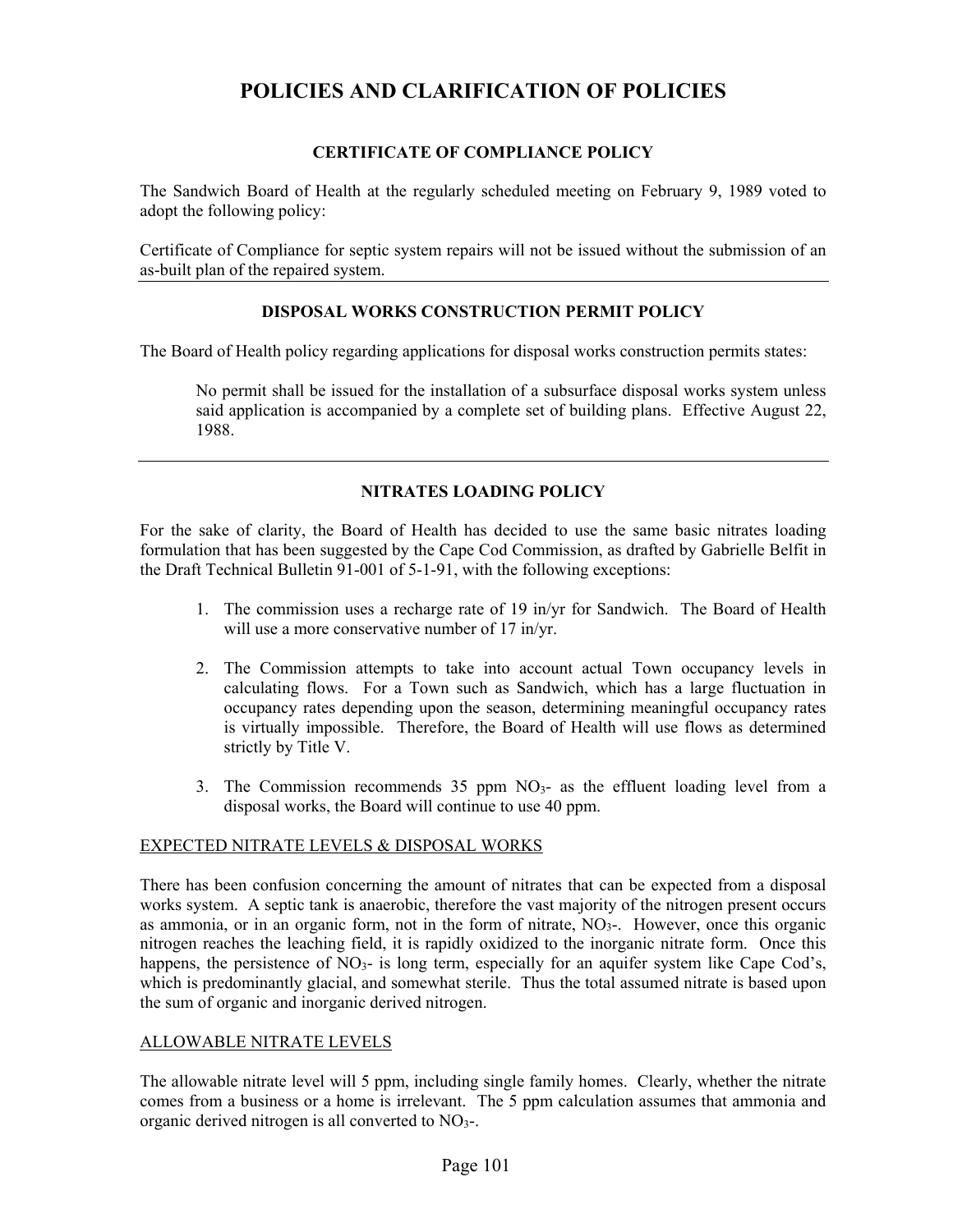### (**NITRATES LOADING POLICY-cont.)**

### CONDITIONS & CALCULATIONS

Nitrate loading calculations reflect the following conditions:

Sewage Flow: 110 gallons/bedroom/day

Effective Nitrate Concentration in Disposal Works Effluent: 40 ppm

Nitrate Loading per Bedroom: 13.5 pounds/year

#### Lawns:

Area: 5,000 sq. ft.

Fertilizer: 3 pounds/1,000 sq. ft.

Leaching: 25%

Recharge Rate for Natural Areas: 17 inches/year

#### Recharge:

Impervious Surfaces: 40 inches/year

Road Runoff Concentrations: 1.5 ppm NO<sub>3</sub>-

Roof Runoff Concentrations: 0.75 ppm

#### SAMPLE CALCULATION - RESIDENTIAL

Three Bedroom Home:

Lot Size: 2 Acres (87,120 sq. ft.)

Natural Area: 84,620 sq. ft. Lawn Area: 5,000 sq. ft.

 Impervious Surfaces: Roof Area: 2,000 sq. ft. Paving Area: 5,000 sq. ft.

Title V Flow: 100 gallons/day

#### Waste Water

(3 bedrooms) (110 gpd/bedroom) (3.785 L/gal) = 1,249 L/day  $(1,249 \text{ L/day})$  (40 mg NO<sub>3</sub>-/L) = 49,960 mg NO<sub>3</sub>-/day

### Impervious Surfaces

Roof:  $(2,000 \text{ sq. ft.})$   $(40 \text{ in/yr})$   $(1 \text{ ft/12 in.})$   $(28.32 \text{ L/ft}^3)(1 \text{ yr/}365 \text{ days}) = 517.3 \text{ L/day}$ 

 $(517.3 \text{ L/d}) (0.75 \text{ mg NO}_3-\text{/L}) = 387.9 \text{ mg NO}_3-\text{/d}$ 

Paving:  $(500 \text{ sq. ft.}) (40 \text{ in/yr}) (1 \text{ ft.} / 12 \text{ in.}) (28.32 \text{ L/ft}^3) (1 \text{ yr} / 365 \text{ days}) = 129.3 \text{ L/} \text{d}$  $(129.3 \text{ L/d}) (1.5 \text{ mg NO}_3 - / \text{L}) = 194 \text{ mg NO}_3 - / \text{d}$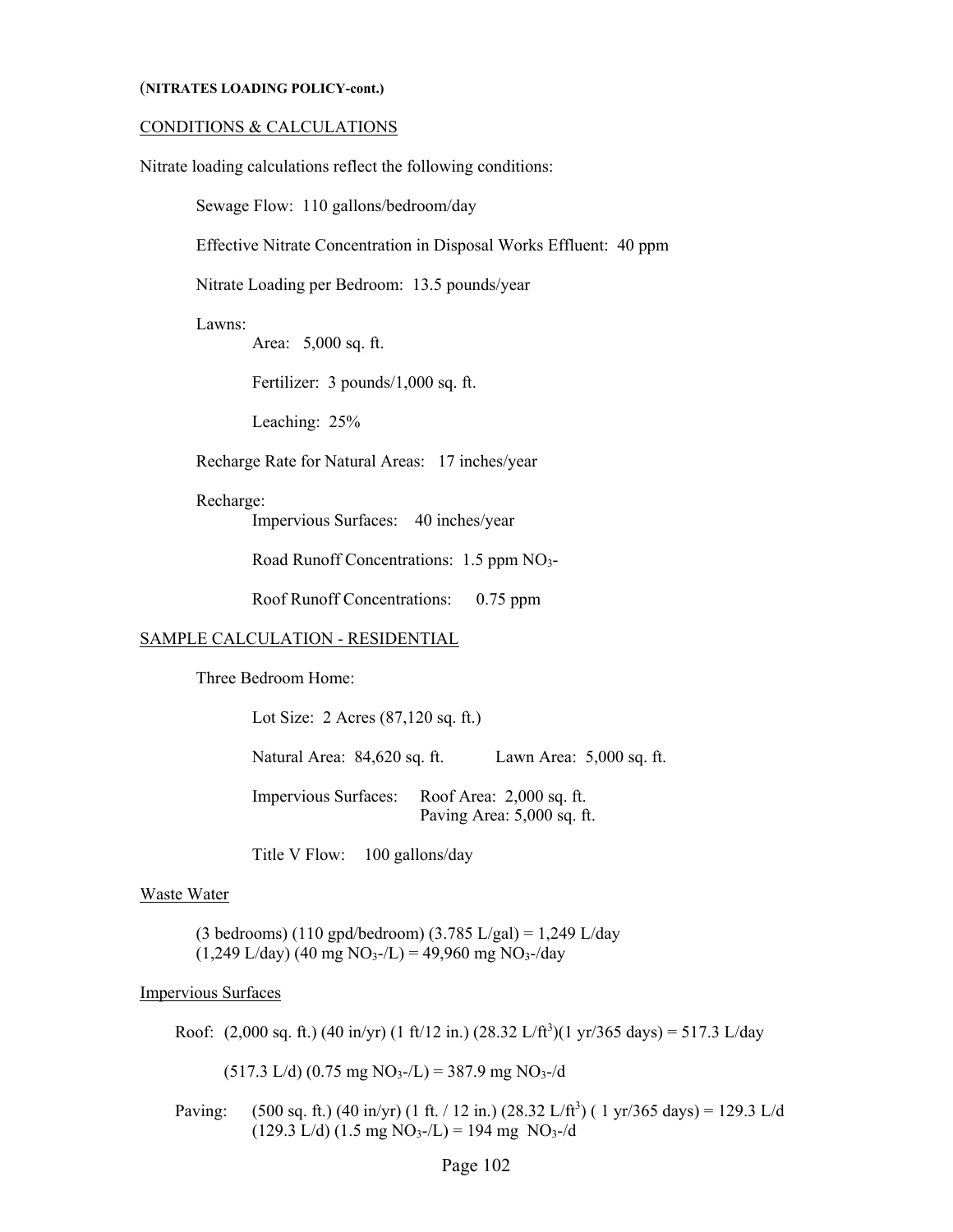#### (**NITRATES LOADING POLICY-cont.)**

Lawn:

 $(5,000 \text{ ft}^2)$  (3 lbs/1000 ft<sup>2</sup>/yr) (1 yr/365 days) (454,000 mg/lb) (0.25) = 4,664.4 mg NO<sub>3</sub>-/d

Natural:

$$
(84,620 \text{ ft}^2) (1.42 \text{ ft/yr}) (28.32 \text{ L/ft}^3) (1 \text{ yr/}365 \text{ days}) = 9,323 \text{ L/day}
$$

Summary

| $49,960 + 387.9 + 194 + 4664.4$ | $\equiv$ | $\frac{55,206.3 \text{ mg NO}_3}{55,206.3 \text{ mg NO}_3}$ | $= 4.9$ ppm |
|---------------------------------|----------|-------------------------------------------------------------|-------------|
| $1,249$ + 517.3 + 129.3 + 9,323 |          | $11,219$ L / day                                            |             |

#### SAMPLE CALCULATIONS – NON RESIDENTIAL

| Lot Size: 5 acres $(217,800 \text{ ft.}^2)$ |                                             |              |                                    |  |
|---------------------------------------------|---------------------------------------------|--------------|------------------------------------|--|
| Lot Coverage:                               | 50%                                         |              |                                    |  |
| Natural Area:                               | 108,900 ft. <sup>2</sup>                    |              | Lawn Area: $5,000$ ft <sup>2</sup> |  |
|                                             | Impervious Surfaces:                        |              | 36,300 ft. <sup>2</sup>            |  |
|                                             |                                             | Paving Area: | 72,6000 ft. <sup>2</sup>           |  |
| Flow:                                       | 75 gallons/day per $1,000$ ft. <sup>2</sup> |              |                                    |  |

Maximum Allowed Flow: 1,2000 gal/day

Buffer Zone: 70 x 70 ft.

# Wastewater

 $(1,200)(3.785 \text{ L/gal}) = 4,542 \text{ L/day}$ 

 $(4,542 \text{ L/day})$   $(40 \text{ mg NO}_3$ -/L) = 181,680 mg NO<sub>3</sub>-/day

Impervious Surfaces

Roof:

 $(36,3000 \text{ ft}^2)(40 \text{ in/yr})(1 \text{ ft/12 in})(28.32 \text{ L/ft.}^3)(1 \text{ yr/}365 \text{ days}) = 9,388 \text{ L/}4$ 

 $(9,388 \text{ L/d})(0.75 \text{ mg NO}^3$ -/L) = 7,041 mg NO<sup>3</sup>-/day

Paving:

 $(72,600 \text{ ft}^2)(40 \text{ in/yr})(1 \text{ ft.}/12 \text{ in})(28.32 \text{ L/ft}^3)(1 \text{ yr}/365 \text{ days}) = 18,777 \text{ L/}4$ 

 $(18,777 \text{ L/d})(1.5 \text{ mg NO}_3-\text{/L}) = 28,165 \text{ mg NO}_3-\text{/d}$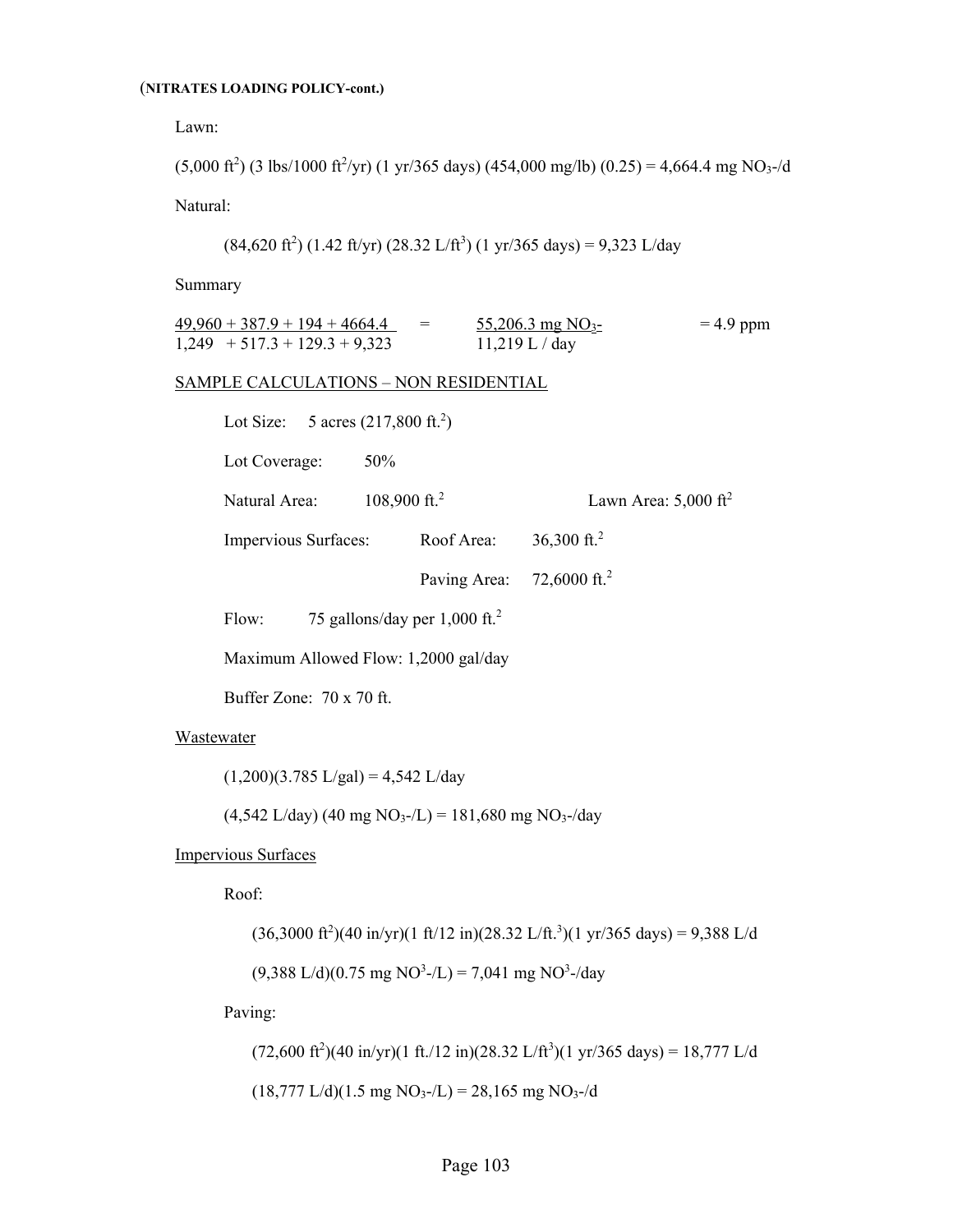#### (**NITRATES LOADING POLICY-cont.)**

Lawn:

 $(5,000 \text{ ft}^2)(3 \text{ lbs}/1000 \text{ ft}^2 \text{ yr})(1 \text{ yr}/365 \text{ days})(454,000 \text{ mg/lb})(0.25) = 4,664.4 \text{ mg NO}_3$ -/d

Natural:

 $(108,900 \text{ ft}^2)(1.42 \text{ ft/yr})(28.32 \text{ L/ft}^3)(1 \text{ yr}/365 \text{ days}) = 12,000 \text{ L/day}$ 

Summary:

 $181,680 + 7,041 + 28,165 + 4,664.4 = 221,550$  mg NO<sub>3</sub>- = 5.0 ppm  $4,542 + 9,388 + 18,777 + 12,000$  44,707 L/day

Formally adopted on July 13, 1992

# **REQUESTS FOR VARIANCE POLICY**

The Board of Health adopted the following policy on August 14, 1995 regarding requests for variances in accordance with provisions of 15.220 and 15.411 of the 1995 State Environmental Code, Title 5: Standard Requirements for the Siting, Construction, Inspection, Upgrade and Expansion of Onsite Sewage Treatment and Disposal Systems and for the Transport and Disposal of Septage:

 Every request for a variance shall be made in writing and shall state the specific variance sought, the Title V Section and reasons therefore.

 The plan must be prepared by a Massachusetts Registered Professional Engineer or a Massachusetts Registered Sanitarian. A Massachusetts Registered Land Surveyor stamp must accompany the aforementioned professional disciplines. Four (4) copies of the plan are required with original stamps and signatures. Dwellings and/or structures which are serviced by subsurface septic systems requiring variance(s) will require floor plans as related to the septic design flow calculations for the proposed system. Four (4) sets of floor plans must be submitted with the variance request. The Board will also require a list of the abutters certified by the Town of Sandwich Assessor's Office as well as a \$50.00 filing fee. The applicant will be billed for the advertising directly by the newspaper.

 The applicant shall notify abutters within 200 feet of the lot where the proposed work is to be done by certified mail ten (10) days prior to the Board of Health hearing. Return Receipts are to be brought to the meeting.